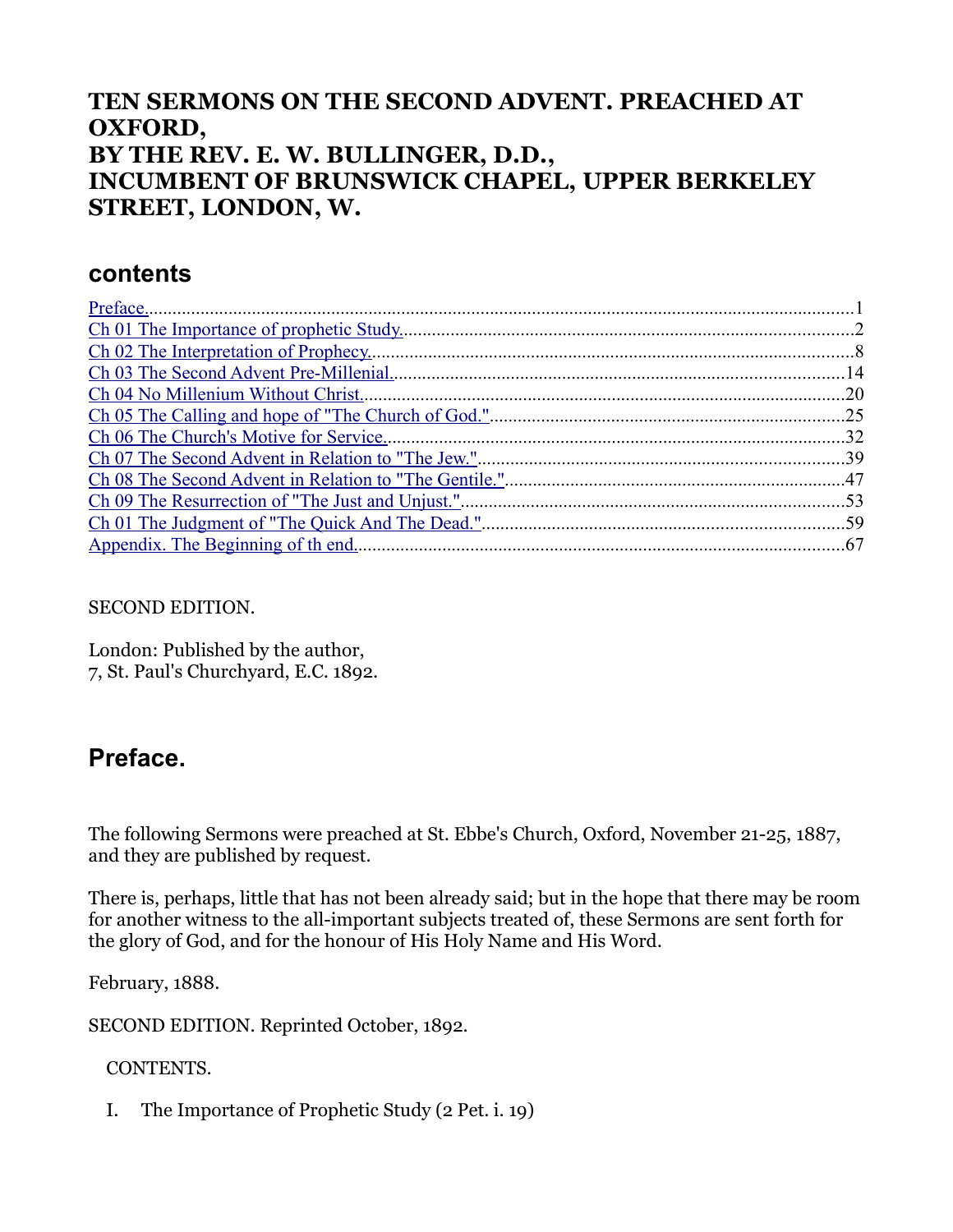- II. The Interpretation of Prophecy (2 Pet. i. 20, 21)
- III. The Second Advent Pre-Millenial (Isa. xi. 9; Matt. xxiv. 37)
- IV. No Millenium Without Christ (Matt. xxiv. 29, 30)
- V. The Calling and Hope of "The Church of God" (Eph. iii. 8, 9)
- VI. The Church's Motive For Service (I John iii. 2, 3)

VII. The Second Advent in Relation to "The Jew" (Rom. xi. 25-29)

VIII. The Second Advent in Relation to "The Gentile" (Dan. ii. 44, 45)

IX. The Resurrection of "the Just and of the Unjust" (I Cor. xv. 22-24)

 X. The Judgment of "the Quick and the Dead" (2 Cor. v. 10; Matt. xxv. 31, 32; Rev. xx. 11- 15)

 Appendix:— The Beginning of the End TEN SERMONS on the SECOND ADVENT by E.W. Bullinger

## <span id="page-1-0"></span>**Ch 01 The Importance of prophetic Study.**

#### "WE HAVE ALSO A MORE SURE WORD OF PROPHECY; WHEREUNTO YE DO WELL THAT YE TAKE HEED (AS UNTO A LIGHT THAT SHINETH IN A DARK PLACE, UNTIL THE DAY DAWN, AND THE DAY-STAR ARISE) IN YOUR HEARTS."— 2 Peter i. 19.

However unimportant the Study of Prophecy may be in the judgment of men, we learn from our text that it is a subject of the greatest importance in the sight of God.

It is true that the great majority of professing Christians dismiss prophecy as being at once unimportant and uninteresting. This may be because instead of allowing God to mean what He says, each interpreter declares that He means something very different, and thus the ordinary Bible reader is bewildered with the Babel around him: or it may be that the belief that Christ will not come till at least a thousand years, makes it useless to look for Him or to study the Scriptures which speak of His return: or it may be that the belief that, practically, Christ comes at the death of each believer, renders it a matter of little consequence whether He will return before or after the Millenium.

Hence when one and another raises the midnight cry, "Behold the Bridegroom cometh," it is treated as the warning of Lot was treated, when "he seemed as one that mocked unto his sonsin-law."

They are confessedly ignorant of the subject, and this doubtless is the reason of their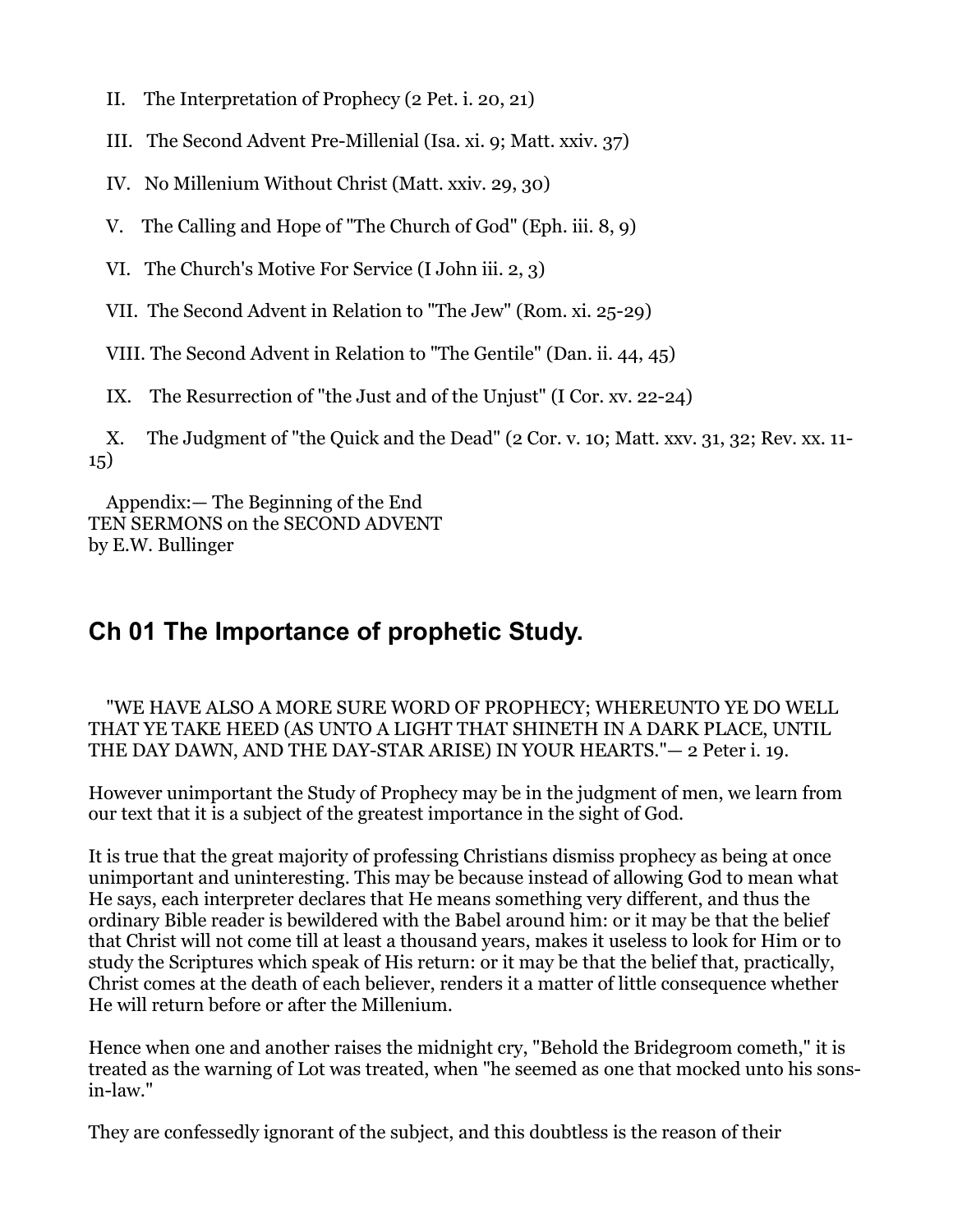confidence that the prophecies are unprofitable, if not dangerous.

But we are to consider this great subject together, because we believe in the importance of the "sure word of Prophecy;" and our object is to have this importance impressed on our hearts.

Let us first consider the place which God Himself has given it in His Word. Our aim ought ever to be to hold all "Truth" in proportion, for Truth out of proportion becomes error. Not only must we receive God's Truth because it is the Truth, but we must receive it in the order in which God has revealed it, in the proportion in which God has given it, and with the emphasis which God has put upon it.

Now look at Prophetic truth in this light. What was the very first promise in Eden? Was it not a prophecy concerning the seed of the woman, and His victory over that old serpent the devil? What did the faith of the Patriarchs rest on but the word of Prophecy? Abel's was faith in the coming sacrifice, Enoche's was faith in the coming Lord, Noah's was faith in a coming judgment, Abraham's was faith in a coming heir and a coming inheritance, Isaac's was faith in "things to come," Jacob's was faith in a coming Blessing, Joseph's was faith in a coming Exodus, Moses's in a coming "recompense of reward;" while all looked and waited for "some better thing," and the "better resurrection." Their faith was based on the "sure word of Prophecy," and in the strength of faith in this, they suffered and they overcame.

The Pentateuch is filled with Prophetic word and type. The ceremonial law, the Tabernacle and its ordinances, were all "shadows of good things to come."

The Psalms are full of "the testimony of Jesus" which is "the spirit of prophecy." Of David we read, that "He being a prophet" — "He seeing this before," spake of Christ.

And besides the Psalms, there are seventeen books (out of thirty-nine) directly and wholly prophetic.

If we come to the New Testament we find that there are 260 chapters; and in them, what one other truth or doctrine will you find mentioned as this is 318 times?

If we take verses instead of chapters, we find one verse in every twenty-five referring to this great doctrine.

If we take its separate parts, we find that prophecy formed the one subject of John the Baptist's ministry; that the Discourses of our Lord were permeated with prophecy; that nearly all the epistles contain prophecy; and that the last book in the Bible is nothing but prophecy.

As to ourselves, all our hopes are built on prophecy. The promise of future victory, the pledge of Resurrection, the joys of Heaven, the hope of glory and all that we know about them is nothing but prophecy.

Surely, if we may judge of the importance of a doctrine by the prominence given to it in the word of God, then we may say that we have in prophecy a subject "whereunto ye do well that ye take heed in your hearts."

If we need an example as to our proper attitude with reference to it, we have only to look at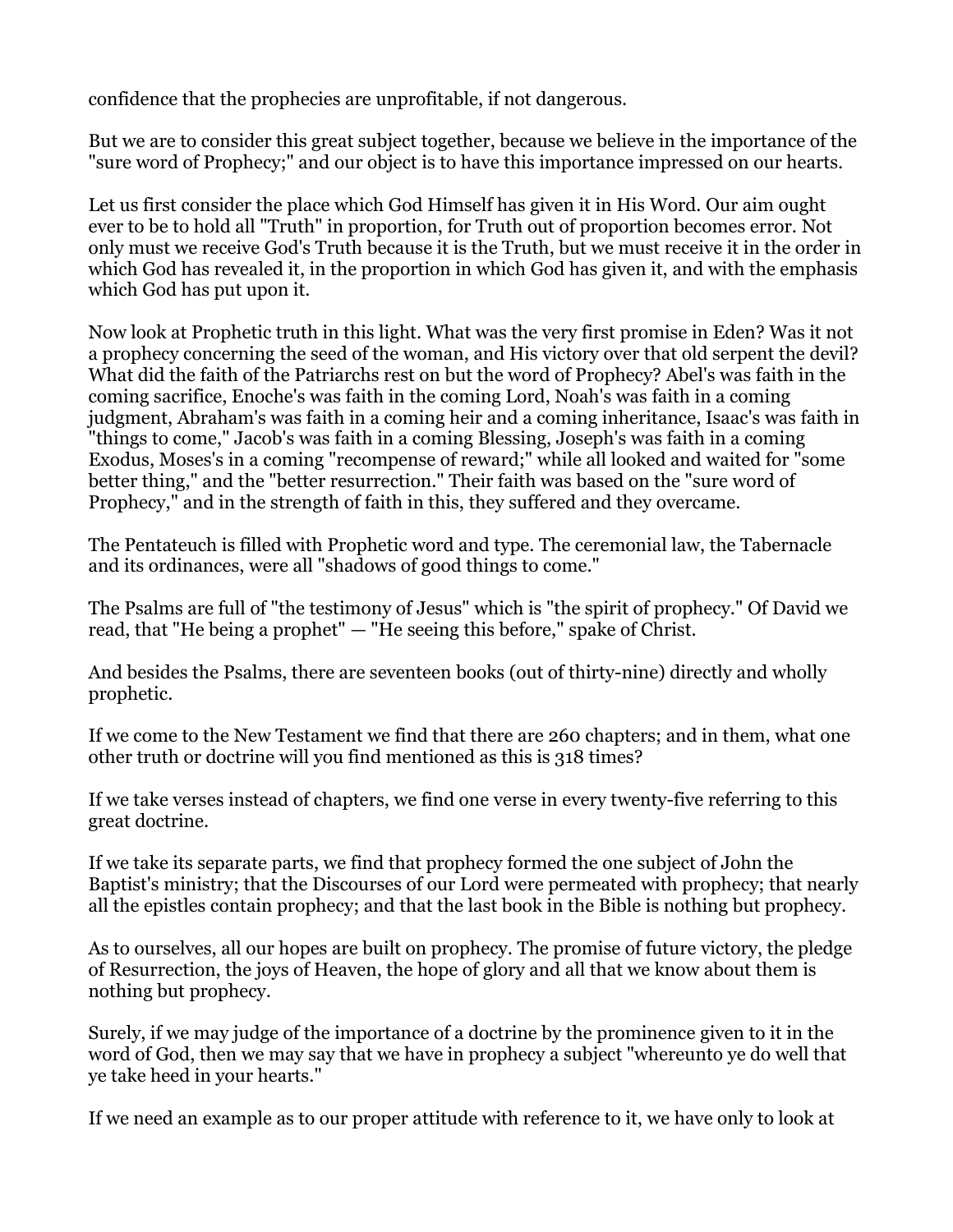DANIEL. God had made him a prince among prophets. As a scholar, a statesman, and a saint, he was pre-eminent. He was "a man greatly beloved," and "highly favoured," with no "howbeit!" Well, how did he treat the "word of prophecy"? Jeremiah had preceded him and foretold the captivity of his people in Babylon. Did Daniel say it did not concern him? That it was not important? No! He "did well" and "took heed in his heart" to the word of prophecy: — "I Daniel understood by books the number of the years whereof the word of the Lord came to Jeremiah the prophet, that He would accomplish seventy years in the desolation of Jerusalem." (Dan. ix. 2) What was the effect of his prophetic study? See the next verse, "And I set my face unto the Lord God...and I prayed unto the Lord my God." The study of Prophecy drew him to his God and laid him at His feet. The same may be said of SIMEON. He was among those who were "waiting for the consolation of Israel, and the Holy Ghost was upon him." He found his rest in Christ as God's salvation "prepared" to be "a light to lighten the Gentiles, and the glory of His people Israel." (Luke ii. 25-32) The same may be said of ANNA: She was among those who "looked for redemption in Jerusalem," and this looking drew her very near to the Redeemer; for He was the burden of her testimony — she "spake of HIM." (Luke ii. 38) These saints had been diligent students of Prophecy, and God honoured them both by a vision of Him for whom they had waited and looked.

Yes, Jesus is "the spirit of prophecy," and no study of it can be right, that does not lead to, and end in Him. You may see the effect of mere head-knowledge, in "the chief priests and scribes." (Matt. ii.) They knew the letter of Prophecy. When Herod "demanded of them where Christ should be born," they could take the sacred roll, and put their finger on Micah v. 2, who prophesied that out of Bethlehem should come the "Governor." But there it ended. They had no love for that Governor, while the wise men, truly wise though ignorant of the written word, could not rest till they found their place in worship at His feet. Thus those who had mere head-knowledge (that only "puffeth up") placed that knowledge at the service of Herod to compass the destruction of Jesus; while those who had true heart-love (which "buildeth up") were Divinely guided and found their happy place at Jesus' feet.

Surely we should not lightly esteem that part of God's word to which we are specially exhorted to "take heed in our hearts;" and on which He has thus specially set His seal. Nor can it be right to speak of those who "love His appearing" as eccentric! Alas, that they are eccentric is only too true, but this only shows how far the bulk of professing christians have drifted from the Divine order and the Divine importance of God's word.

If this doctrine which holds so large a place in the Bible is neglected, and unheeded by the majority of professing christians, we need no other evidence that the Church is departing from the faith, and has entered on the "down-grade."

If we were asked to name the subjects which are put forward to-day with the greatest frequency and urgency, we should say, they are Baptism and the Lord's Supper. But note the place which these occupy, and the position given to them in the Epistles, which were written specially for the instruction of the Church. Baptism is mentioned only 19 times in 7 epistles (the noun 5 and the verb 14), and it is not once name in 14 out of the 21 epistles; and as for the Lord's Supper there are not more than three or four references to it in the whole of the New Testament. In 20 (out of 21) of the Epistles it is never once alluded to! From the prominence given to it by man, one would imagine the New Testament to be filled with it. It is not a question of one subject being important, and another not; but it is a question of proportion and relation; and certainly if the Scriptures contain twenty references to the one subject of the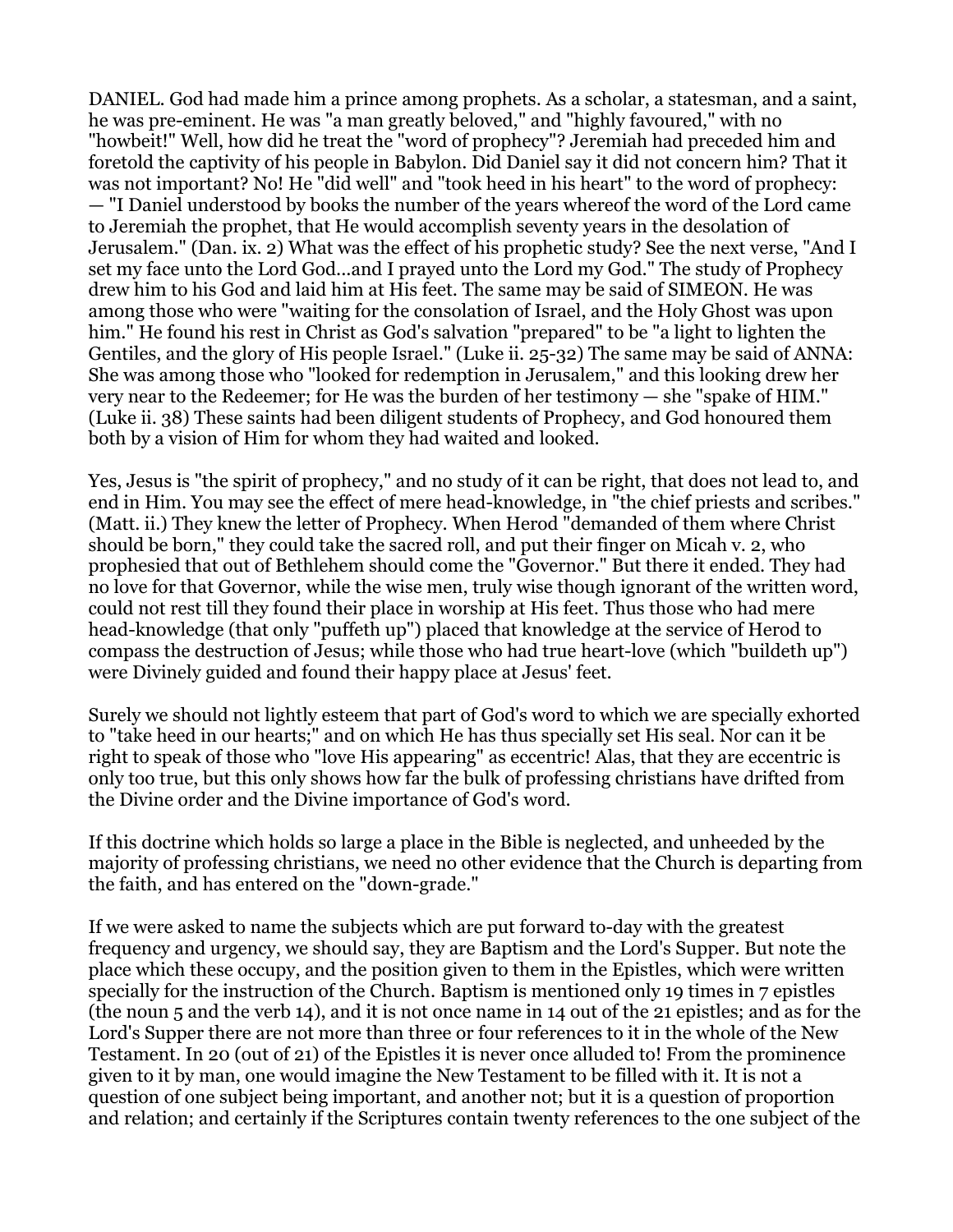Lord's Coming, to one reference concerning another, we may say that God has settled for us what He deems profitable for us, and important.

And is it nothing that the Father has revealed to us the things which He hath "prepared for them that love Him?" Is it nothing that Jesus has assured us that He is coming to receive us into that place which He has gone to prepare for us? Is it nothing that the Holy Ghost has caused Holy men of Old to write these things for our learning and has been sent on purpose to "guide us into all truth," and to show us "things to come" (John xvi. 12, 13)? Alas, alas, the need for these questions shows us the character of the times: and shows how the Enemy of the Word of God is succeeding in his one great object. What has been the great device of the Enemy from the very beginning till now? Has it not been to deny, pervert and hide the Word of God? What was it that caused the overthrow of the old world? Disdain of the Prophetic warnings of Noah! They thought Prophecy was of no importance! But "As it was in the days of Noah....as it was in the days of Lot....even thus shall it be when the Son of man is revealed" (Luke xvii. 26-30, Matt. xxiv. 37-39). Israel received warning after warning from God's inspired Prophets; but it was of no importance they thought; and so men say to-day, but their end will be the same, and the word that God hath spoken, the same shall judge them in that day.

Note again, the words of our text, "We have a more sure word of prophecy whereunto ye do well that ye take heed (as unto a light that shineth in a dark place, until the day dawn and the day-star arise) in your hearts." I call your attention to the parenthesis in which I place this clause, and connect the words "take heed" with the words "in your hearts." We have many examples of such parentheses in the Scriptures.\*

 \* See Eph. i. 19 ("according...all in all") to end of chapter. Then ii. 1 takes up the theme. So that it reads thus:  $-i$ , 19, "And what is the exceeding greatness of his power to usward who believe" (.......) ii. 1 "even you who were dead in trespasses and sins."

See another illustration in Eph. iii., Sermon No. 5.

 An important example is found in I Cor. xv. where, if verses 20 to end of 28, are put into a parenthesis, the sense reads on thus — If there be no resurrection then they which are fallen asleep in Christ are perished, and in that case, what is the good of anyone being baptized into Christ to take the place of those who have only perished (This is the force of the word translated "for" see Rom. v. 6, 7, 8. Gal. ii. 20. Eph. v. 25. Philemon 13. Heb. ii. 9. I Pet. ii. 21, etc. where it means instead of, or taking the place of).

 We ought to observe that these parentheses generally arise from introverted parallels in the structure of the Originals, e.g., Gen. xv. 13, "Thy seed shall be a stranger in a land that is not theirs, and shall serve them, and they shall afflict them, four hundred years."

Where this parenthesis is disregarded, the day-dawn and day-star rising in the heart, is usually explained as meaning conversion. But this explanation infers that prophecy should be well heeded until conversion, and then it may be neglected; but this clearly cannot be the meaning! The parenthesis must be observed if we would get any sense from this passage. No wonder that the verse should come to be taken as though it said prophecy is a dark place which ye do well to avoid! for people do call it dark indeed, and most certainly they avoid it. But the Holy Spirit describes this world as the dark place, and states that this word of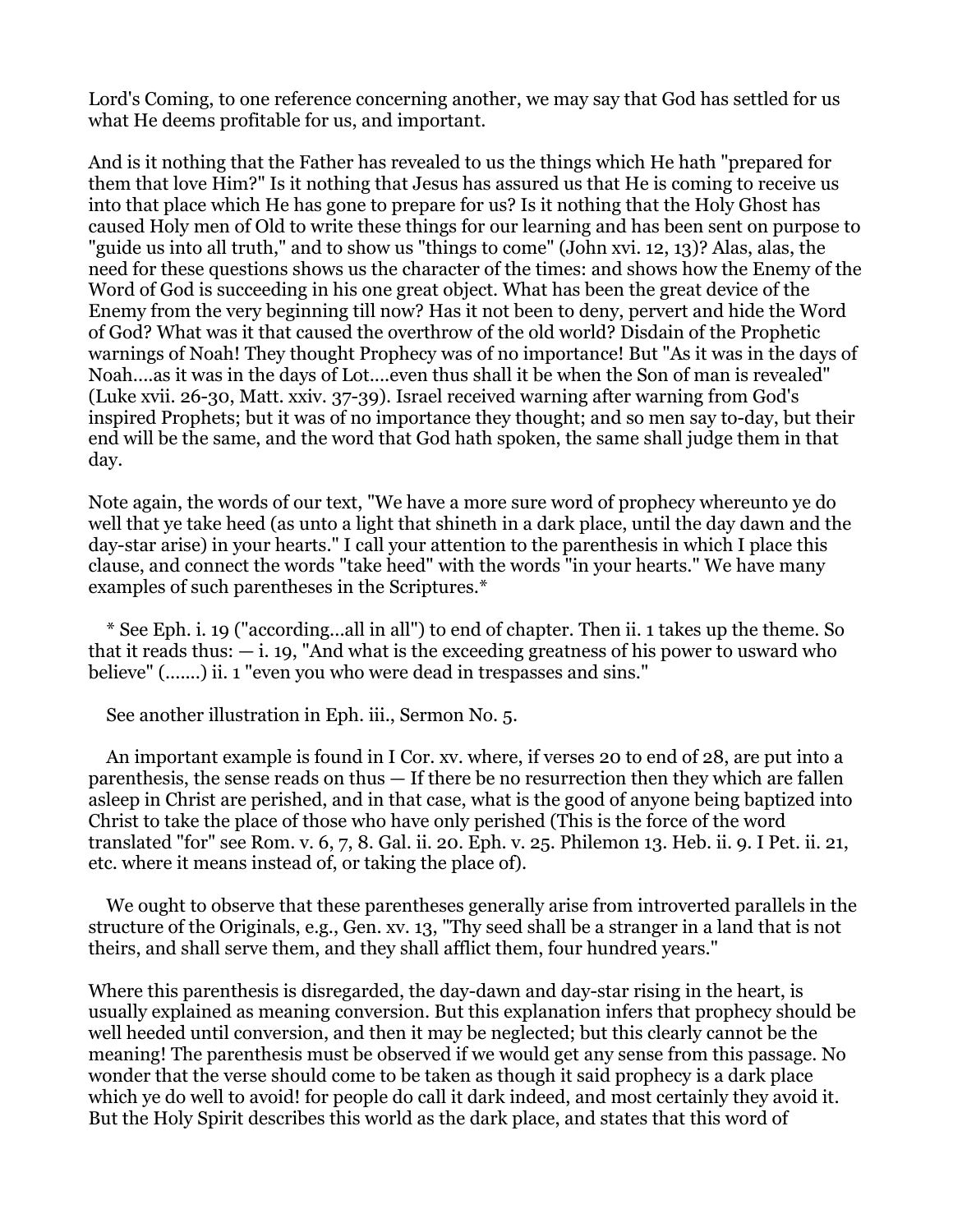prophecy is the only lamp in it: the only light that can show us where we are and whither all is tending.

Prophecy is the light that shines during this night (which, thank God, is "far spent") "until the day-dawn and the shadows flee away," until that "morning without clouds," when the day-star shall rise (Rev. xxii. 16). Then we shall have the "True Light" itself of which "the Prophets did write."

Surely, if it is written, "whereunto ye do well that ye take heed," we do not well if we treat it as of little or no importance. Foreseeing all this the Holy Spirit has pronounced a solemn and emphatic blessing on all who obey the precept of our text: — "Blessed is he that readeth, and they that hear the words of this prophecy, and keep those things which are written therein" (Rev. i. 3). He does not say anything about understanding it, but reading, hearing, and keeping it; in other words, taking heed to it in our hearts. It follows therefore that those who do not thus heed it, must of necessity lose the promised blessing. Again it is written (2 Tim. iii. 16, 17) "All Scripture is given by inspiration of God, and is profitable," etc.\* How many treat Scripture as though it were not "all profitable," as though one quarter at least were not profitable. They cannot believe that "all Scripture is profitable," without condemning their confessed neglect of so large a portion of it!

 \* The Revisers translate this, "Every Scripture inspired of God is also profitable," &c. But this is not English, to say nothing of the Greek. For it can no more be "Every Scripture" than Eph. ii. 21 can mean Every building. The word "also" is meaningless unless a previous assertion has been made.

 Heb. iv. 13 is strictly parallel in its structure and in the arrangement of the words, but the Revisers have emphasized the rendering of the A.V. "are naked and laid open" and have not said "all things naked are also laid open"! Likewise in I Tim. iv. 14. They have said "Every creature of God is good and nothing is to be rejected," and have not said "Every good creature of God is also nothing to be rejected"! Thus they themselves condemn their rendering of 2 Tim. iii. 16.

But it does not end with neglect; for while most neglect it, many pervert it, others merely speculate about it and treat what they call "prophetic language" according to their fancies and imaginations. They thus make the word of Prophecy of none effect and put it to an open shame. Not that this can form any excuse for our neglect of that Word. For this treatment of Scripture has characterized every age of Ecclesiastical History.

What important truth or fundamental doctrine has not suffered from the follies of writers who have speculated and reasoned about Spiritual truths. All through the ages men have been "turned to fables" and have "given heed to wandering spirits and doctrines of demons." Hence the Deity and Atonement of Jesus, Justification by grace, and nearly every other article of the Christian Faith has been denied or perverted.

But surely this is all the greater reason why we should contend for them and "take heed" to them; and if the great doctrine of the Second Advent of our Lord has been covered over and obscured with the teachings of men, there is all the more reason why we should seek to separate what God has said from what man has taught, and bend our devout and earnest attention the more earnestly to this great and important subject.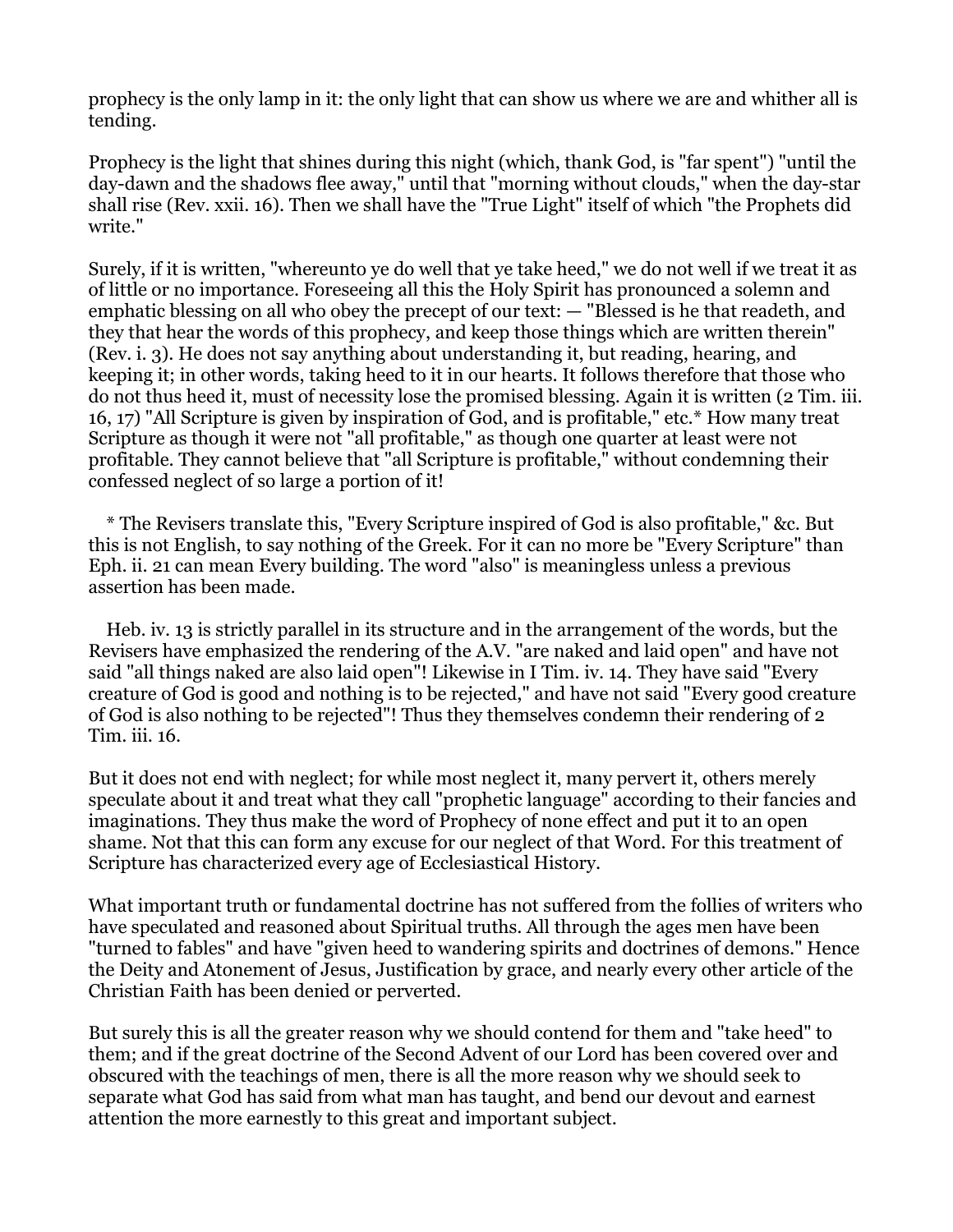There is one other consideration which I might urge, if another be needed; and perhaps it is second to none in its powerful conclusions. It is the one which is to form the subject of our sixth Sermon and therefore I need not do much more than mention it here. It is this: The importance of prophecy as seen in its practical effects on Christian life. "The testimony of Jesus is the Spirit of Prophecy," and therefore the right study of it necessarily links us with Jesus, and occupies us with Him. Those who love Him will long for His appearing, that they may see Him; and this longing will re-act and increase the love. We are exhorted to wait and watch for Him, so that nothing may come between our hearts and Himself, and that thus our character may be formed.

"We beholding...are changed into the same image." No restless efforts, no anxious toiling, but simply "We beholding...are changed"!

Christian life is not molded by precepts, or regulated by ordinances. The Law which was "holy, just and good," only proved the impotence of the sinner, in order that he might cast himself on the omnipotence of the Saviour. Hence we find that the Grace that brings salvation (Titus ii. 11-14) also teaches us how to live, and what to live for. The Law only commanded, but Grace "teaches" and gives the ability to learn; and it teaches us to look "for that blessed hope and the glorious appearing of the Great God and our Saviour Jesus Christ who gave himself for us."

If any fail to look "for that blessed hope," it is clear that they either know nothing of the Salvation which grace brings, or that they have not learned the lessons which grace teaches.

This view of the subject lifts it completely out of the region of mere theological strife, and gives it its true position as the Divine means for the formation of Christian character. It shows that it is quite as much a question of piety, as it is of prophecy. And what is more, any theory or system of doctrine which has the effect of causing those who hold it, not to look "for that blessed hope," or to "wait for God's Son from Heaven," is thus shown to be contrary to, and subversive of, the great lesson which Grace teaches.

There are many books from which this lesson is omitted, but they are not Divine. There are many Sermons in which you never find it, but they are neither Apostolic nor Primitive. They are the outcome of fleshly wisdom and human learning; or the products of minds who do not believe that "all Scripture is...profitable," and who do not obey the injunction of our text.

Dear brethren, may we give this great subject the place it ought to occupy, in our minds, in our hearts, and in our lives, and remember that after all it depends not so much on wisdom in the head, as on grace in the heart. It is a heart subject. See how it is thus presented in Titus ii. 13- 14 — "Looking for that blessed hope, and the glorious appearing of the great God and our Saviour Jesus Christ who gave Himself for us," &c., and I Thess. v. 9, 10, speaking of waking or sleeping with reference to the appearing of Jesus, the Apostle says: "for God hath not appointed us to wrath but to obtain salvation by our Lord Jesus Christ who died for us that whether we wake or sleep we should live together with Him," and again: I Thess. i. 10, "To wait for His Son from Heaven, who He raised from the dead, even Jesus who delivered us from the wrath to come."

It has been said of a vast mountain that what is transcendently great, seems constantly near. And we may say the same of this great doctrine. Oh that this "blessed hope" may be ever great,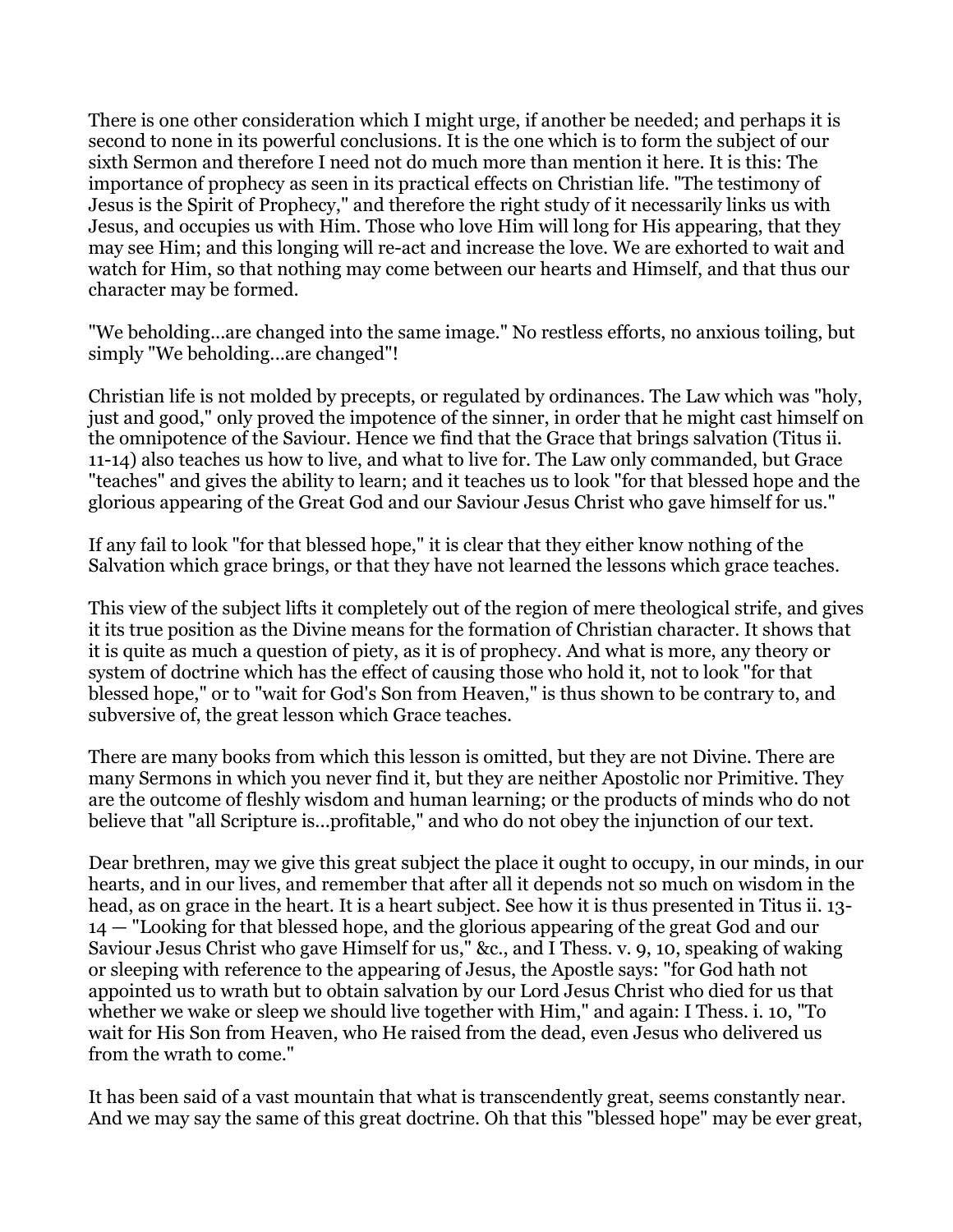and ever near; great in its importance to our minds, great in its influence on our lives; and ever near in its preciousness to our hearts.

# <span id="page-7-0"></span>**Ch 02 The Interpretation of Prophecy.**

 "KNOWING THIS FIRST, THAT NO PROPHECY OF THE SCRIPTURE IS OF ANY PRIVATE INTERPRETATION. FOR THE PROPHECY CAME NOT IN OLD TIME (marg. at any time) BY THE WILL OF MAN: BUT HOLY MEN OF GOD SPAKE AS THEY WERE MOVED BY THE HOLY GHOST." — 2 Peter i. 20, 21.

The words of the 20th verse are confessedly difficult of translation, and have given rise to many and various interpretations. The Revisers, after we may suppose the fullest consideration, have adhered to the A.V. merely omitting the word "any," and then giving v. 21, thus:— "For no prophecy came (marg. was brought) by the will of man: but men spake from God being moved by the Holy Ghost."

The difficulty arises partly from the fact that the word translated "interpretation" occurs no where else in the whole Bible (and only once or twice in secular writings). We have therefore to seek its meaning chiefly from the context. Even the verb from which this noun is formed, occurs only twice in the New Testament (Mark iv. 34 and Acts xix. 39); and in the Old Testament only once in the lxx. (Gen xli. 12). Literally, it means a loosening upon, unloosing: then, of what is before unknown, an unfolding. Hence the rendering "interpretation."

Then, the word "private" is the translation of a Greek word that occurs 112 times, and is never translated "private" except in this verse! Seventy-two times it is rendered "his own," e.g., "his own sheep," "his own city," "his own brother," "his own place," "his own body," &c., &c.

But no translation of this verse can be correct which does not allow the verb its full and proper force. The verb here translated "is," is no part of the ordinary verb "to be"; but it is another verb altogether, and means to begin to be, to come into existence, to originate, to produce, to become.

Now, putting these facts together, and remembering that the next verse begins with "for" ("for the prophecy," &c.), thus depending on and flowing from verse 20, we arrive at the following sense:— "Knowing this first that no prophecy of the Scripture came (or originated) of his (i.e., the prophet's) own unfolding, for no prophecy ever came by the will of man; but men spake from God (not from themselves) moved by the Holy Ghost."

Prophecy is the unfolding of the future, and though men were used as instruments, yet they did not originate or produce it of themselves, but it came from God, by His Holy Spirit.

This being so, prophecy comes to us already as an interpretation of the future, and our business with it is not so much to interpret this interpretation, as to receive and believe the interpretation which it gives to us. The same Holy Spirit who inspired this prophecy, is now with the Church of Christ, and His special Mission is to unfold the Scriptures to us. "He shall guide you into all truth:" "He will show you things to come" (John xiv. 13, 14). Speaking of the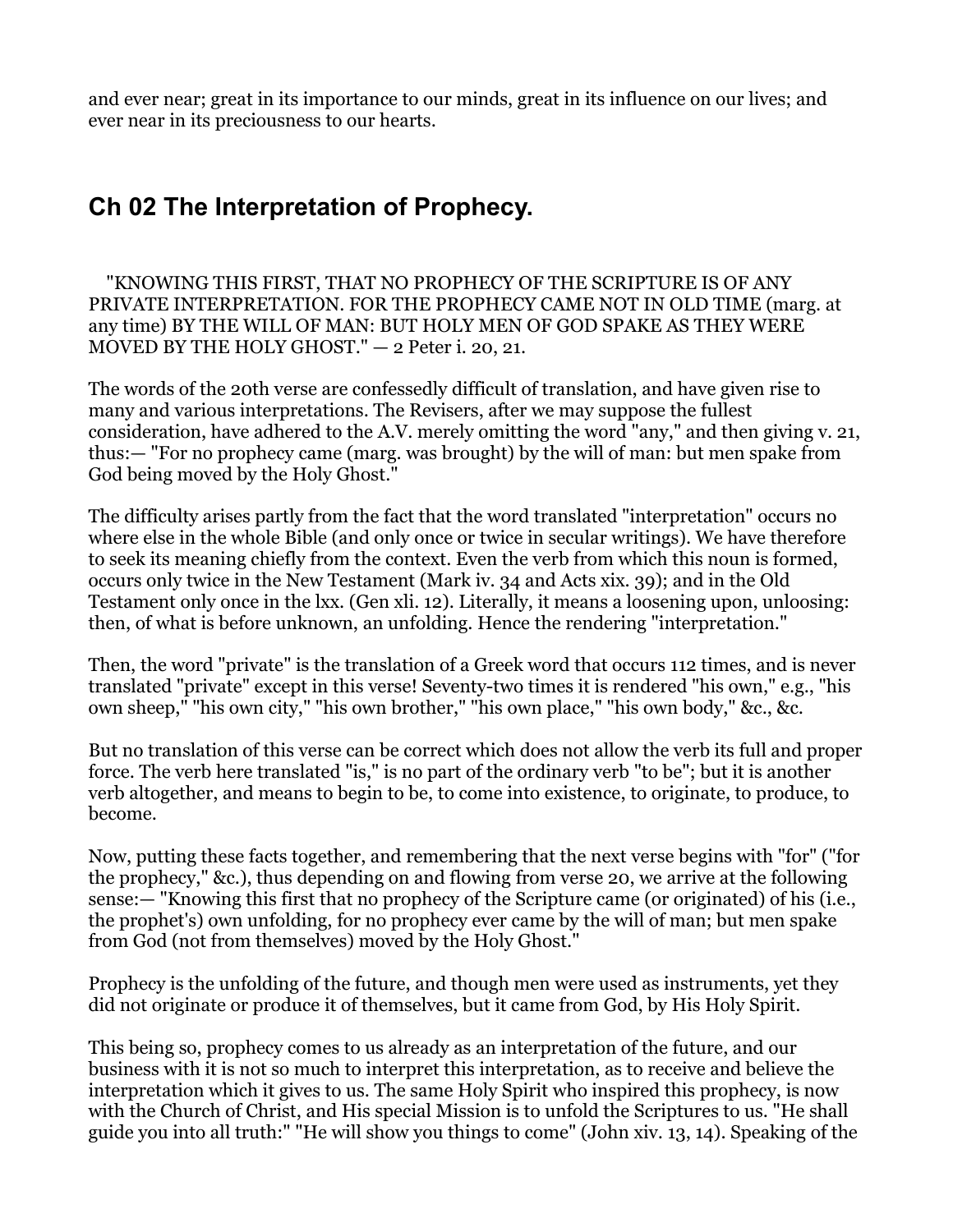natural man, it is written: "Eye hath not seen, nor ear heard, neither have entered into the heart of man, the things which God hath prepared them unto us by His Spirit." (I Cor. ii. 9, 10).

David was a prophet, and in 2 Sam. xxiii. 1-3, we read, "David the son of Jesse, said...the sweet psalmist of Israel said, the Spirit of the Lord spake by me and his word was in my tongue. The God if Israel said, the Rock of Israel spake to me." It is not possible to emphasise the truth of our text more strongly, and we have here a wonderful corroboration of its truth, and importance. Prophecy therefore (and in this statement the whole Bible is of course included) did not originate from any private views, peculiar ideas, or favourite theories, of any men. It is divine: and no matter how intelligent, or scholarly, any student of prophecy may be, he must have the illumination of the Spirit of God. Artificial light may reveal the beauties of the structure of a sun-dial, and display its carvings, or mosaics, or outward design, but only Heaven's light can show Heaven's time. So the natural wisdom of man may see many beauties in the Geography, History, Antiquities, and Language, of the Bible; but only Heaven's Wisdom can give Heaven's mind, for "the natural man receiveth not the things of the Spirit of God; for they are foolishness unto him; neither can he know them because they are spiritually discerned." (I Cor. ii. 14). Scholarship may understand the written letter, but only the man who is taught of the Spirit who gave the prophecy, can grasp its meaning. It is as true to day, as when God said it by David: "The secret of the Lord is with them that fear him and He will show them His covenant" (Marg. "and His covenant to make them to know it") (Ps. xxv. 14). Such an one shall "know about the teaching." The student of prophecy needs a more thorough equipment than any which mere efficient scholarship, or Biblical criticism can give him. The highest gifts must be sanctified by the Divine interpreter Himself.

When any man, or any Church, assumes this prerogative of the Holy Spirit, the claim to infallibility is the logical sequence of such an assumption. This, therefore, is the great, first, and important point. "Knowing this first," says the Holy Spirit by St. Peter, "that no prophecy of the Scripture, came from the prophets own interpretation."

It is remarkable, and interesting to note, that the two men who stand out in the Old Testament as interpreters of dreams and visions sent from God, Joseph and Daniel, both pointedly emphasise this truth. Joseph said to Pharaoh, when asked to make known the future revealed in the dream, "It is not in me: God shall give Pharaoh an answer of peace," (Gen. xli. 16): and Daniel said to Nebuchadnezzar, "He that revealeth secrets maketh known to thee what shall come to pass, but as for me, this secret is not revealed to me for any wisdom that I have more than any living." (Dan. ii. 29, 30).

The subject before us is purely a subject of Revelation. Outside of this blessed Book we know absolutely nothing of the future. The world is dark, and this Book is the only light in it. Speculation, Imagination, Reason, and Philosophy, have no part nor lot here; they have no value whatever in answering the question "What is Truth." There would be no difficulty in having a Bible exactly according to our own minds if each one might set up his own reason, as the standard as to what is likely to be, or what God is likely to do. That is just how people are everywhere acting. But that is not what settles questions revealed in this book. This book claims to be from God. It claims to make known His thoughts, and to reveal His will and purposes. The men who wrote it, wrote down not what they imagined, or presumed to reason out; not what they thought would prove acceptable to others; not what they themselves might deem wise, or think beneficent; but they wrote down what God thought, what God chose to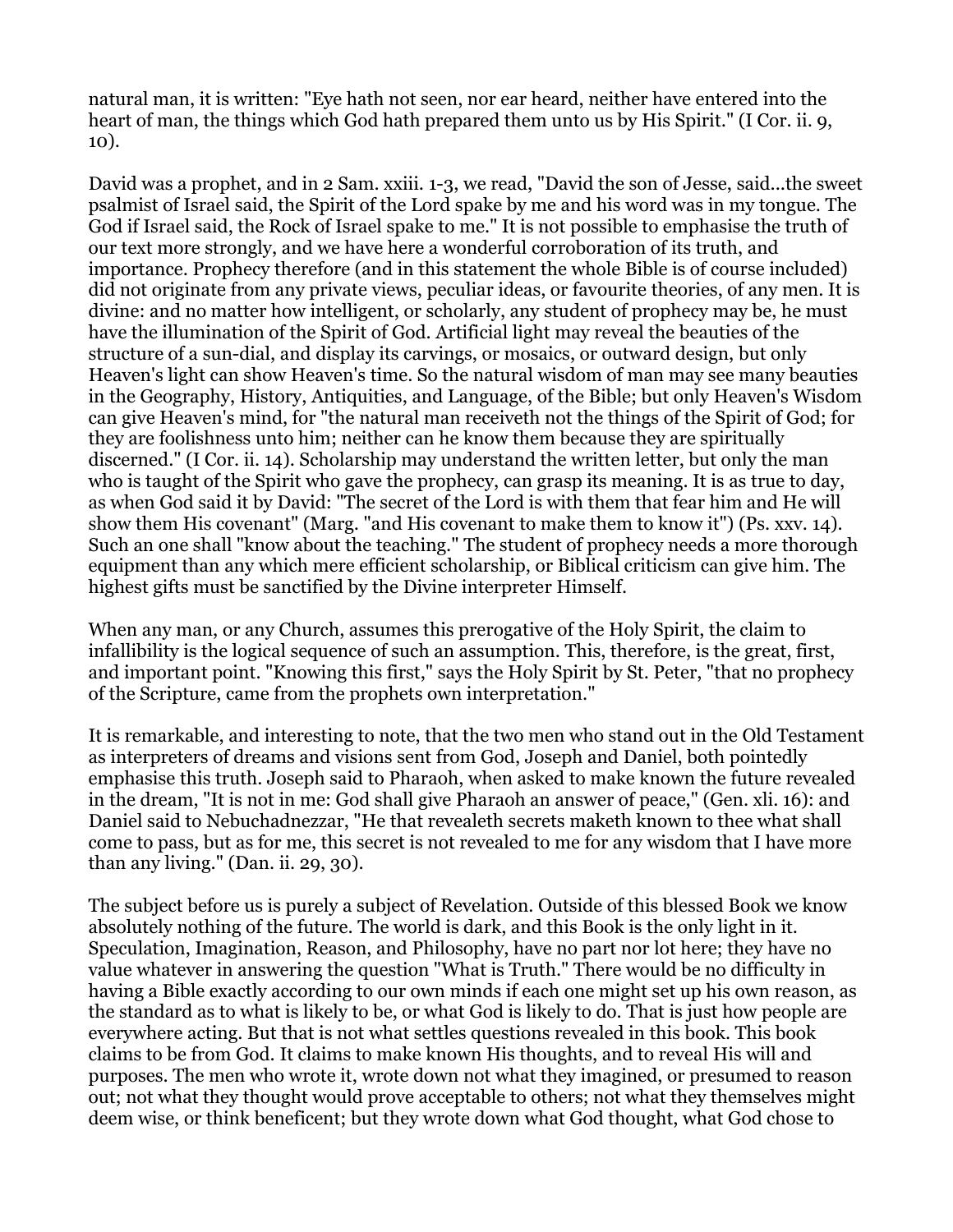say, what God commanded, yea and what God meant! "Holy men spake from God." What our attitude ought to be therefore, is perfectly clear, and our duty is very simple, viz., to accept what they reveal, as the truth of God. We have no option whatever, no right of debate or appeal as to things revealed, we are merely like students who sit down to study the statutes of the Realm. The one and only question is, what do they say? No matter whether the student can understand them, explain them, or harmonize them with his own views or with the views of others. His duty as a student, is to know them; and as a citizen, to obey them!

So these Holy Scriptures reveal what God pleases to say, and our duty is to accept and believe them because of that, and not because of our ability to understand them. The one great difficulty is, that the authority of Scripture is not regarded as absolutely supreme. So long as men insist on squaring Scripture with reason, so long can there be no certainty in the things of Faith. There can be no unity of doctrine unless there be first a unity of authority. We have no more to do, and no less, than Israel had when Moses came forth from God, and down from Horeb, and made known what God had written and revealed.

We, therefore, have not to interpret Revelation, because Revelation is given to interpret to us what we otherwise could never have known. This must be our ground, and this our spirit, in approaching the "word of prophecy." This must be our foundation, and the deeper and the firmer this is laid, the higher may be the superstructure that we build upon it; whereas, a lofty structure, erected on a feeble foundation, must end in ruin and disaster.

If God has not made known to us "things to come," then we can never know them. But if He has, then we need not be ignorant.

Now we shall not deny that this Revelation uses sometimes figures of speech, and symbols, types, and visions (though I believe that where a symbol is used, the explanation is generally given by the Divine Spirit Himself). But if it be impossible to distinguish between the figurative language and the literal facts of which that language speaks, then we have no Revelation at all: we have an Apocrypha; we have concealment; we have something as useless and as ambiguous as the oracles of the heathen. If there be anything in the language of Scripture which is figurative, that is one thing; but to assert (as many people do) that the thing itself of which the language speaks is also figurative, that, is quite another thing.

Now, to pass on; we all confess that the prophecies concerning Christ's first advent were fulfilled to the letter. Indeed we all base a powerful argument in favour of the inspiration of the Bible on this fact. If you search the Scriptures you will find on hundred and nine such predictions literally fulfilled at Christ's first advent in the flesh. The place of His birth, His conception, lowly life, miracles, rejection, and betrayal; the smiting, the spitting, scourging and piercing; the parting of the garments, and casting lots for His vesture; the vinegar, the gall; His death and burial; His Resurrection and Ascension, ALL LITERALLY FULFILLED! Why then, when we read of His DESCENSION from Heaven (I Thess. iv. 16), should we apply a canon of interpretation totally opposite, and say that all is figurative?

Both advents rest on the same authority, and surely if we accept that authority, it is no harder to understand it concerning what is to be, that it is to believe it concerning what was to be. Both alike in their turn are contrary to thoughts of man, and occasions of stumbling to human reasoning. How do we know that Jesus was born, suffered, died, and rose again? Simply because we read it in the word of God. Then, on precisely that same word we know the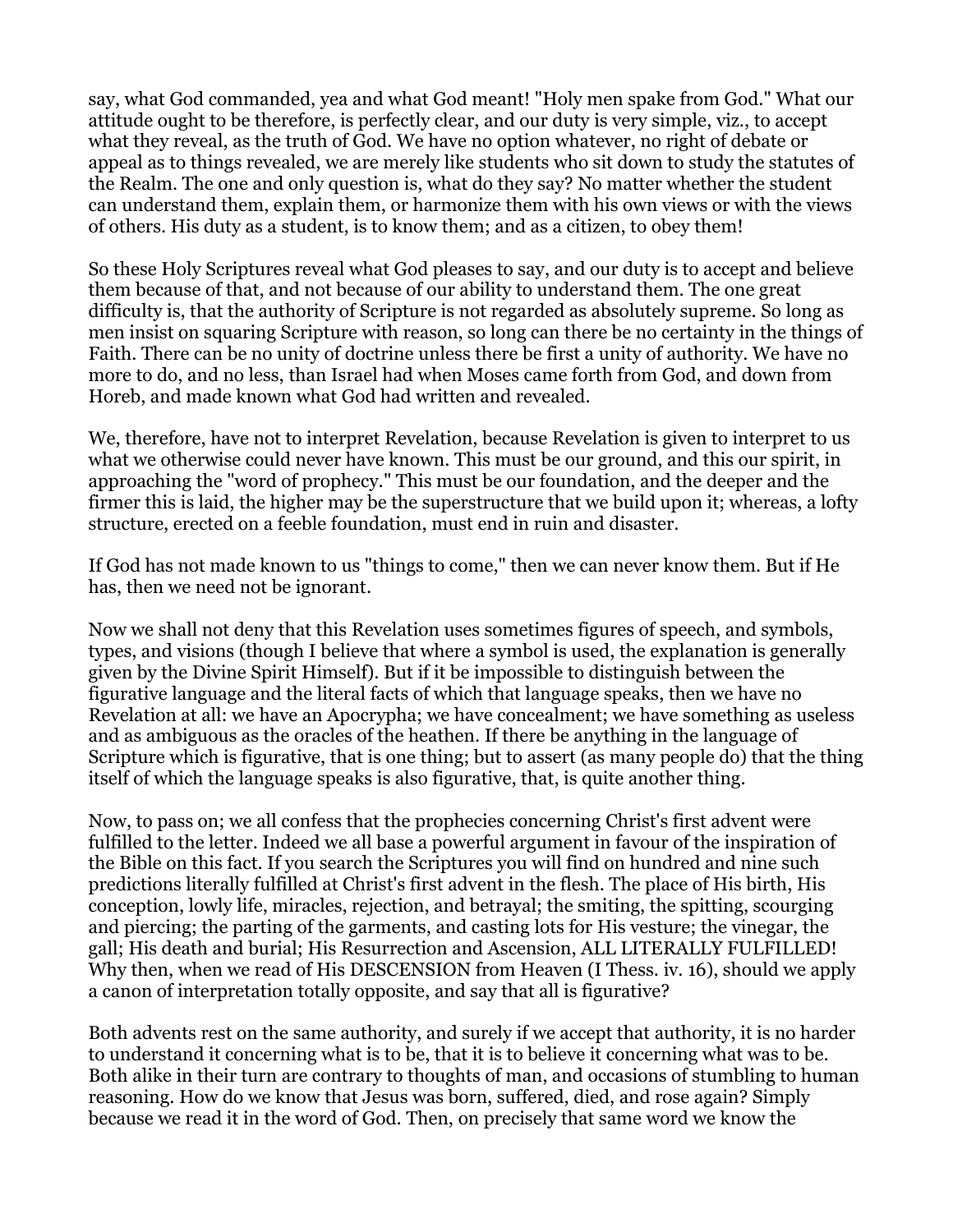circumstances connected with His coming again.

Having spoken of the authority of Scripture, let us now look at its Language. For Inspiration is the source of the authority; that authority is the basis of all knowledge; and the channel of his knowledge is Language. The Revelation is clothed in words. Once admit that words do not mean what they say, but something else, and something different, then all the various schools of theological thought, and every individual in those schools may spiritualize in opposite directions to suit their own views.

Unless God means exactly what he says according to the laws of all language, then all positive lines of demarcation between truth and error on all the vital verities of Christianity are that moment obliterated. It is not merely the prophecies of the Second Advent that suffer; but all Doctrines, and all the articles of the Christian faith, are involved in one common chaos.

Look now at a few examples, showing how the language, and the words of Divine Revelation are treated by this army of spiritualizers and figurative interpreters, who will not allow God to mean what He says, and hardly to have a meaning for anything He says!

All the Creeds of Christendom, ancient and modern, with hundreds of Scriptures, proclaim the fact concerning Christ;— "He shall come again."

But see in what different ways, "interpreters" deal with this prophecy—

I. They assert that The coming of the Holy Ghost at Pentecost fulfils it.

But it is surely sufficient to observe, that both the Coming of the Holy Ghost, and the coming again of Christ were foretold, and the one has been literally fulfilled. Surely then the inference is that the other will be. Again, in many instances the Holy Spirit and the Saviour are emphatically distinguished in one and the same Scripture, e.g., "It is expedient for you that I go away; for if I go not away the Comforter will not come unto you: but if I depart I will send Him unto you." (John xvi. 7.) The Coming of the Holy Spirit is supplementary to the first coming of Christ and preparatory to His second coming. How then can the coming of the Spirit take the place of the second any more than of the first? It will not do to shift the ground and say that "a larger outpouring of the Spirit" is meant, because in no sense could that act of coming be a proper figure of a mere increase.

Those who thus spiritualize can have but a very vague idea of the mission of the Holy Ghost in this world during this dispensation; or of the sad dishonour they thus bring upon His wondrous work.

It must not be forgotten that hundreds of references to the Lord's second advent were inspired after Pentecost, and this fact alone forms an insuperable barrier against such a violation of the letter of Scripture.

II. Others say the the Destruction of Jerusalem by Titus fulfils the prophecy.

This interpretation rests solely on Matt. xxiv., Mark xiii. and Luke xxi. In the fourth sermon we shall thoroughly examine these Scriptures, and their mutual relation. It is sufficient for us to observe now that while they overlap in certain places Matt. xxiv. contains no reference to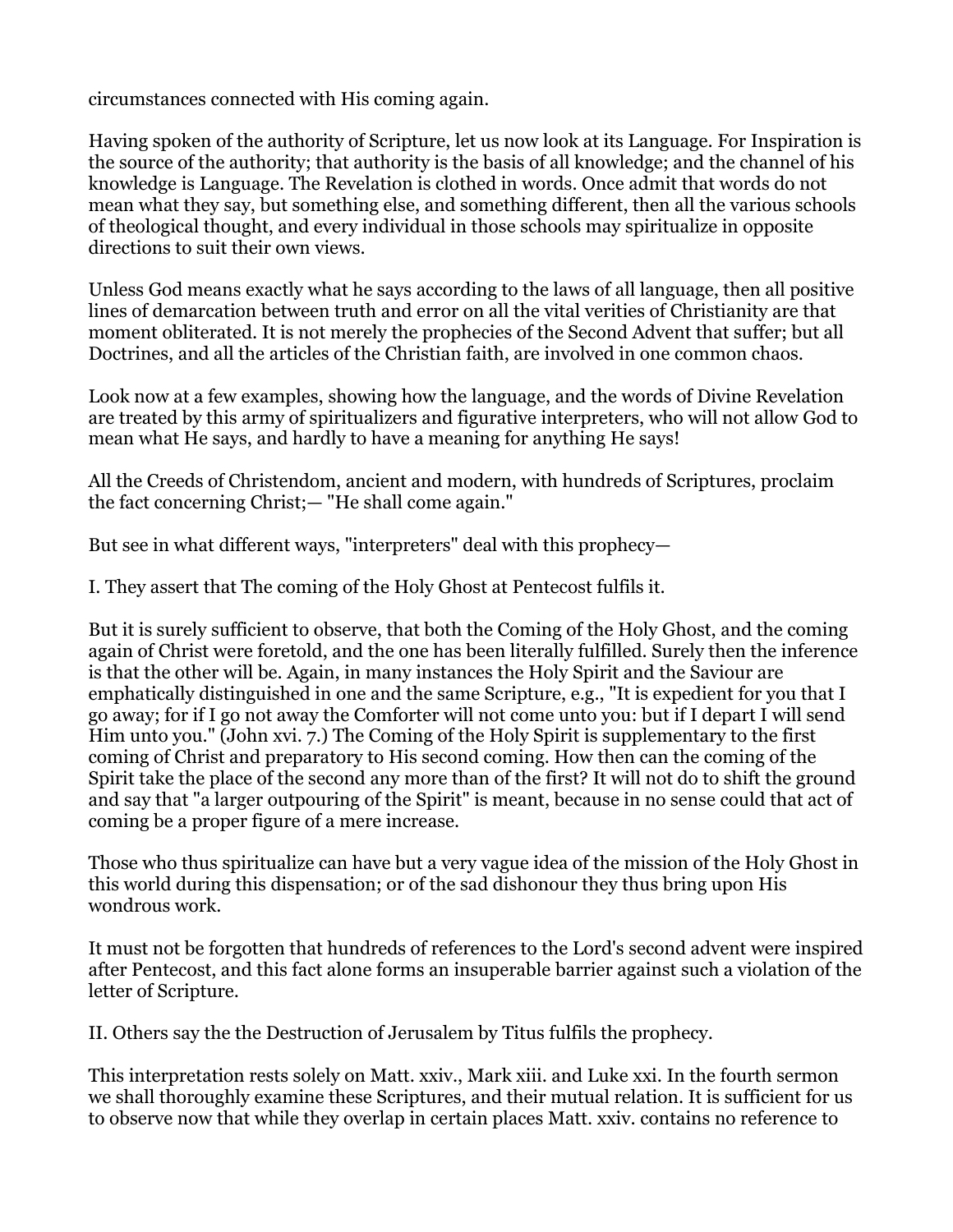the Destruction of Jerusalem but enlarges on the events which immediately precede the Coming of the Son of man. St. Luke epitomises these events in four verse (8-11) and then (12- 24) enlarges on the destruction of Jerusalem which he says shall be "before all these things," and then (verse 25) unites with St. Matthew in speaking of the Coming of Christ after the "times of the Gentiles be fulfilled."

But in no sense does Matthew refer to Titus and his armies, when he speaks of "the Son of man, coming in the clouds of Heaven with power and great glory." For when standing before Pilate, (Matt. xxvi. 64) Jesus repeats the very same words (Matt. xxiv. 30). Can it be that He spoke of Titus! At any rate His enemies did not so understand Him, for up to this point the evidence had been conflicting and with witness contradictory, but on uttering these words, the case was closed, their clothes were rent, and they pronounced Him guilty of death!

III. Others say that a Spiritual Coming of Christ now fulfils the prophecy.

Thank God, there is a Spiritual presence of Christ now by His Spirit, for "where two or three are gathered together," (Matt. xvii. 20) or scattered abroad to the "uttermost parts of the earth," the promise holds good, "I am with you." (Matt. xxviii. 20.) But surely more than this is meant when it was written that "this same Jesus which is taken up from you into Heaven shall so come in like manner as ye have seen Him go into Heaven." (Acts i. 11.) Surely something more is in store for the church and for the world, when we read that "times of refreshing shall come from the presence of the Lord and He shall send Jesus Christ which before was preached unto you; whom the Heaven must receive until the times of restitution of all things" (Acts iii. 20, 21). Surely there is a definite interval between the "taking up," and the "coming," between the "Heaven receiving," and the Father sending! Yes, the Promise of this interval is "I will come again;" the Ordinance of this interval is "Till He come;" the Command is "Occupy till I come;" and the Prayer is "Even so come Lord Jesus," "Thy kingdom come."

IV. Lastly, it is urged that The Death of Believers satisfies the prophecy. So common is this belief that it has well nigh blotted out the Resurrection and the Advent as a "hope," as the hope of the Church. Jesus said, as words of greatest comfort to bereaved ones, "thy brother shall rise again:" but the popular notion of death renders Resurrection as unmeaning as it is unnecessary; and hence many spiritualize the references to it (especially in Rev. xx. 4-6). Like Hymeneus and Philetus, they say it is passed already, and "err concerning the faith" (2 Tim. ii. 17, 18). Jesus said "I will come again," but the popular notion of death practically replies: No, Lord, I shall die and come to you! and thus there is no need, and no room for the fulfilment of this and many other promises; no need to wait and watch and long for that coming; no need to desire to be among those that shall be "alive and remain." No! this interpretation dislocates the Scripture, and destroys the blessed hope which it presents. In Scripture, Death is represented as an "enemy" — "the last enemy," the great enemy (I Cor. xv. 26, Jer. xxxi. 15); as a prison-house (Job iii. 17, 18); as a sleep (Deu. xxxi. 16, Job xiv. 2, Ecc. ix. 10, Ps. cxv. 17, John xi. 11): It will not be till our Resurrection at the personal coming of Christ that our song shall be "O death where is thy sting, O grave where is thy Victory." "THEN," it says, "shall this saying be brought to pass" (I Cor. xv. 54, 55). It is when we shall be "clothed upon" with our Resurrection body that "mortality shall be swallowed up of life" (2 Cor. v. 4). It was only of a Risen one that it was said "He is not here" (Matt. xxviii. 6). When Jesus said of John "If I will that he tarry till I come," "this saying went abroad among the brethren that that disciple should not die," which showed their belief that to tarry till Jesus comes, means "not to die" at all (John xxi. 22, 23). And this is just what the Scripture teaches. It says "We shall not all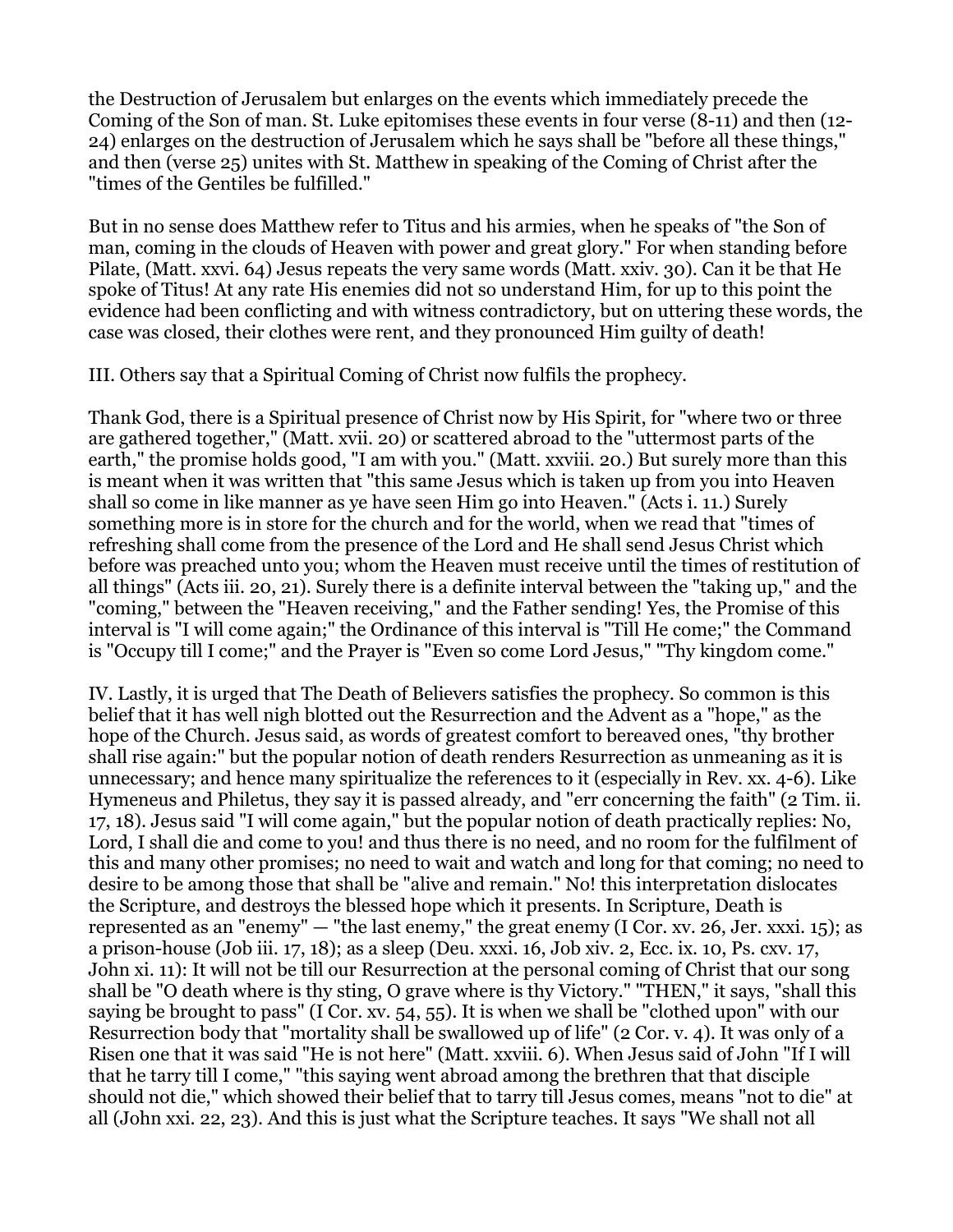sleep" (I Cor. xv. 51); it says that those who shall be "alive and that are left" to the coming of the Lord "shall in no wise precede them that are fallen asleep." This passage teaches that it is only by Resurrection (or Translation) and Ascension that we can enter Heaven. "For if we believe that Jesus died and rose again, even so them also that are fallen asleep through Jesus will God bring (i.e., bring again from the dead as He brought the Great Shepherd of the sheep Heb. xiii. 20) with Him" (I Thess. iv. 14, 15, R.V.). At least one generation of Christians shall never die at all, but be "changed" at the appearing of "Christ our Life." This explains the words of Jesus in John xi. 25, 26, "I am the Resurrection and the Life; he that believeth in me though he were dead (R.V. die) yet shall he live." To him, "I am the Resurrection," and whosoever liveth (i.e., is alive at my coming) "and believeth on me, shall never die." To him "I am the Life!" And "when Christ who is our Life shall appear, then shall ye also appear with Him in glory" (Col. iii. 4).

Now let us pass on to look at the actual words employed by the Holy Spirit, and

I. The word that is englished by APOCALYPSE. It means a removal of the vail from, so that what was before hidden may be seen. It occurs nineteen times, and is translated Revelation fourteen times; manifestation, once; appearing, once; coming, once; and to lighten, once. So that Revelation is the proper meaning, and indeed no other Greek word is so translated in the New Testament. Whenever it is used of persons, it always requires their visible presence. There are only two apparent exceptions. One is Gal. i. 16, "When it pleased God to reveal His Son in me," etc. "In" when used of time, always means "on" or "upon;" and the apostle is referring to the time of his conversion. All three accounts of it speak of a personal appearance of Christ which constituted his claim to apostleship: "Last of all He was seen of me also as of one born out of due time" (I Cor. xv. 8). The other is Matt. xi. 27, "Neither knoweth any man the Father, save the Son and he to whom the Son will reveal Him." But this is no exception, for Jesus Himself by His personal presence did reveal the Father, as He said "he that hath seen me hath seen the Father" (John xiv. 9).

II. The word that is englished by EPIPHANY. It means manifestation by personal appearance, and is translated appearing, five times; and brightness, once. It is used, in every case except one, of His second Advent: and this exception proves the rule because it refers to His first Advent which all agree was personal. "The grace which is now made manifest by the Epiphany of our Saviour Jesus Christ" (2 Tim. i. 10). The use of the verb throws still clearer light upon it. See Acts xxvii. 20. "When neither sun nor stars in many days were epiphanized." The context of every passage, renders every sense except the literal, impossible.

III. The word PAROUSIA, which means PRESENCE. It occurs twenty-four times, and is translated coming, twenty-two times; and presence, twice. Seventeen of these refer to the second Advent. And here again the exceptions prove the rule. I Cor. xvi. 17, "I am glad of the coming of Stephanas, Fortunatus, and Achaicus, for that which was lacking on your part they have supplied." It is clear that if Christ's coming is figurative so must the coming of these be; but if these men were bodily present with the Apostle, and their help substantial, so must the presence of Christ be. 2 Cor. vii. 6, "God...comforted us by the coming of Titus and not by his coming only but by the consolation wherewith he was comforted in you." And 2 Cor. x. 10, "His bodily presence is weak," etc. In all these cases it is indeed "bodily presence." The work marks the moment when absence ceases and presence begins, and sets forth therefore very powerfully the future, real, personal and glorious coming and presence of our blessed Lord.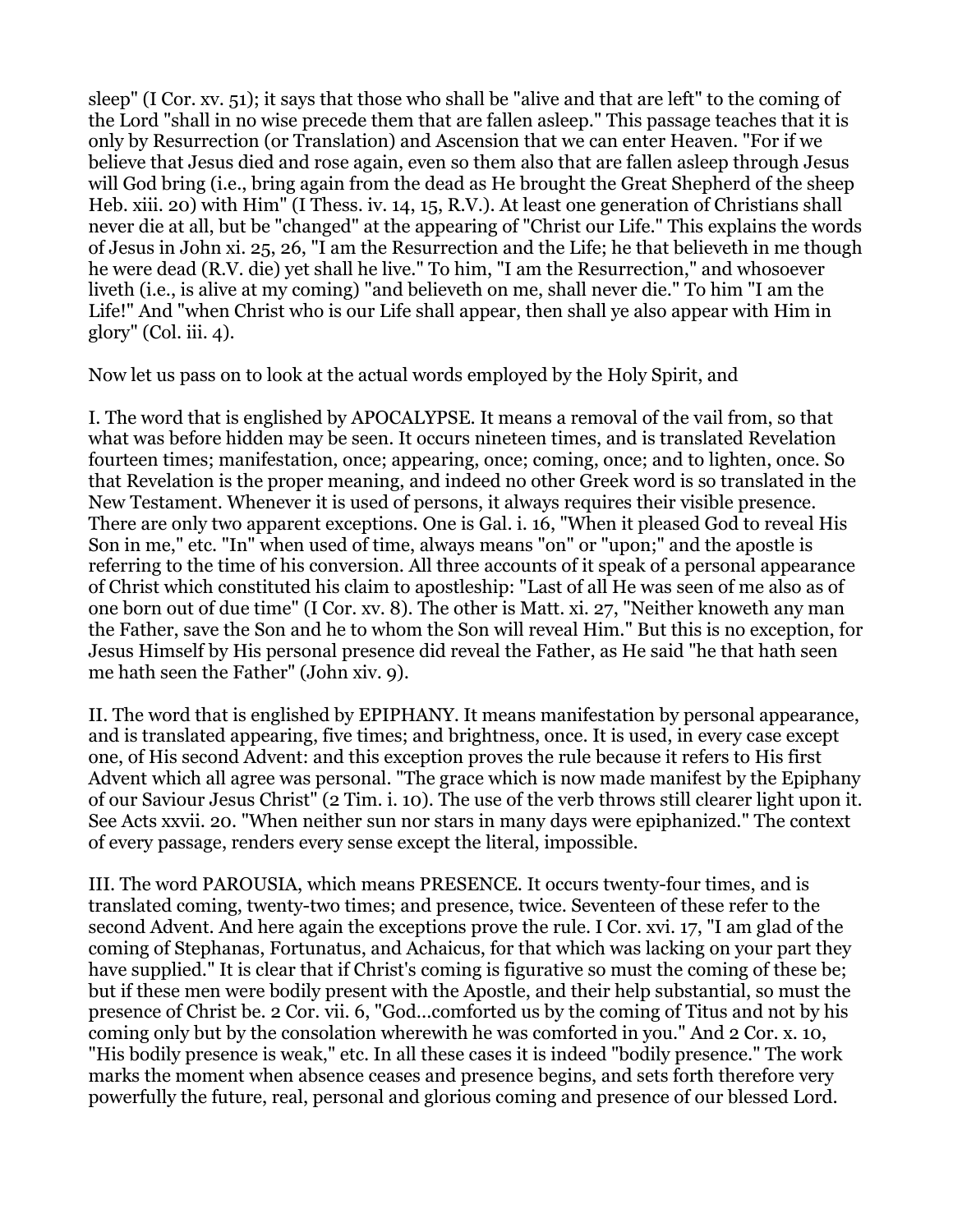Look further at other words which qualify and define the promises of His coming.

I. "THIS SAME JESUS which is taken up from you into heaven shall so come in like manner as ye have seen Him go into heaven" (Acts i. 11). How emphatic are the words, "this same;" not another, not His influences, not Titus and his armies, not death but

II. "THE LORD HIMSELF shall descend from heaven," etc. (I Thess. iv. 16), not the angels, not an archangel, but "the Lord Himself."

III. The words "ONCE" and "THE SECOND TIME" in Heb. ix. 28 are conclusive. "Christ was once offered to bear the sins of many and unto them that look for Him shall He appear the second time," etc. All the words, and even the smallest words protest against any figurative interpretation. All the actions and verbs point to the same conclusion. They are all acts requiring the presence of a person to perform and accomplish them. The Dead in Christ are to be raised: the Living saints are to be changed: Judgment is to be administered, and False Christs are to appear. Unless all these things are figurative then all the prophecies of Christ's coming must be understood in the plain, literal sense in which a child would understand them. They were not given by any man's unfolding, nor by or for any man's interpretation. They are God's own interpretation of what would be else unknown to us, and are to be received in their plain, grammatical sense with childlike simplicity and faith.

In Sermon No. 7 we shall consider the wondrous Covenants made by God with Abraham and David. To them, these covenants were prophecies. How did they understand them? Literally! The oath concerning them was "My covenant will I not break nor alter the thing that is gone out of my lips" (Ps. lxxxix. 34). But this is what man dares to do! In reading the part fulfilment of the Covenant in Luke i. 32, 33, man does not hesitate to interpret half of it literally, and the other half figuratively, so as to make it accord with his reason. His name was indeed "called Jesus," etc., but as to His reigning over the house of Jacob on the throne of His father David, that is carnal, that is unreasonable, that is unlikely, and therefore man sits in judgment on God, and alters the thing that is gone out of His lips!

While we thank God that He has given us such an abundance of "exceeding great and precious promises," let us remember that He hath said concerning them, "these are the true sayings of God." "Hath He said and shall He not do it."

Among His last words, He said (John xiv. 1-3), "If I go away, I will come again and receive you unto Myself." "If I go," meant literally going; and so "I will come again," must mean literally coming. May we not repeat His own sure words "If it were not so I would have told you." He has not so told us, and therefore it must be true. He very last word from Heaven, closing up all Revealed Truth confirms and ratifies all His many promises, "Surely I come quickly," and if we have not ceased to expect Him, or ceased to desire Him, our eager, heart-felt response will be, "Even so, come Lord Jesus."

## <span id="page-13-0"></span>**Ch 03 The Second Advent Pre-Millenial.**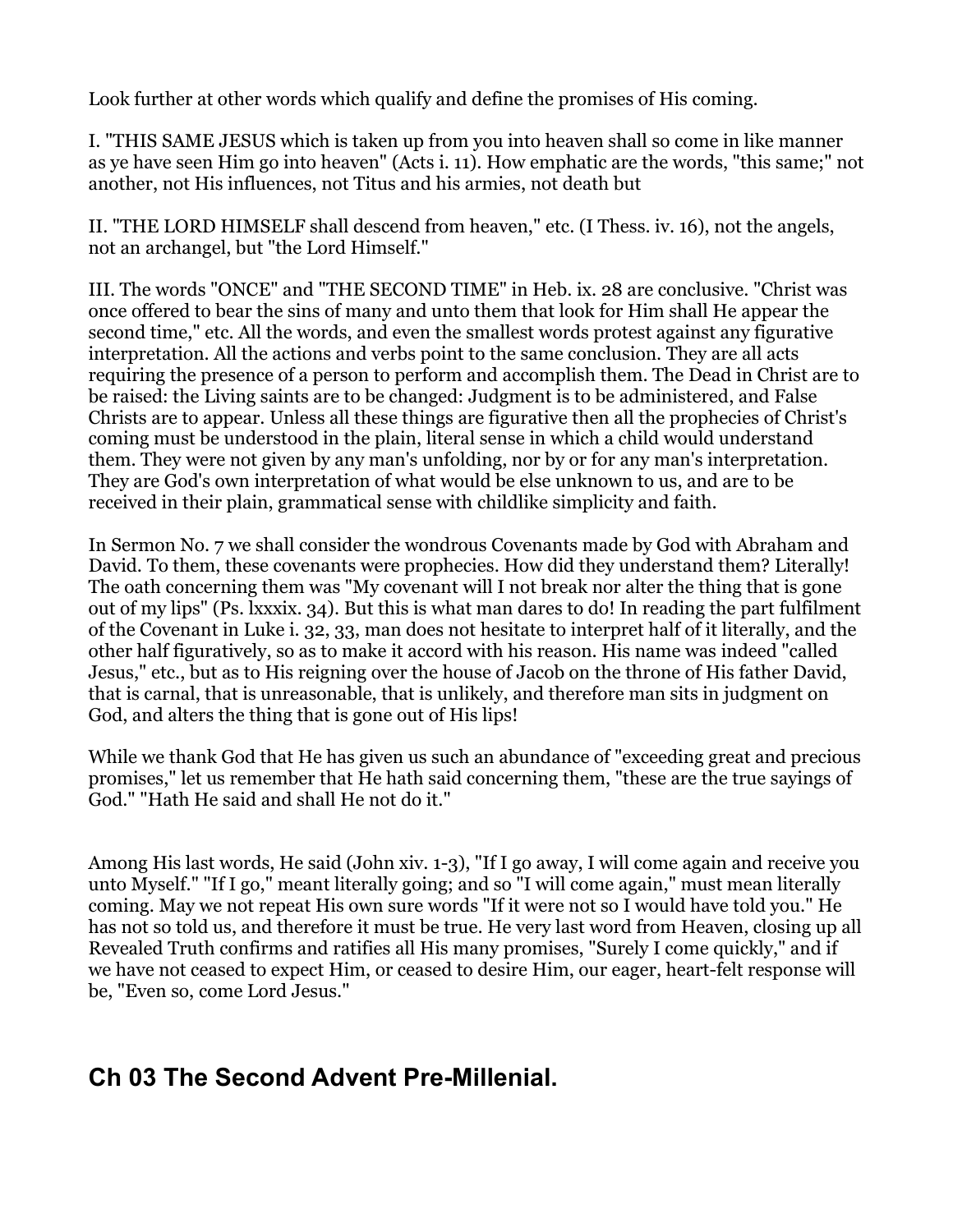#### "THE EARTH SHALL BE FULL OF THE KNOWLEDGE OF THE LORD AS THE WATERS COVER THE SEA."— Is. xi. 9.

 "AS THE DAYS OF NOAH WERE, SO SHALL ALSO THE COMING OF THE SON OF MAN BE." — Matt. xxiv. 37.

It is a fundamental article of the Christian Faith, that Jesus who was conceived of a Virgin, born in Bethlehem, Suffered and died for the sins of His people, Rose again from the dead, and Ascended up into Heaven, shall in due time come again with power and great glory. Whatever views individuals may hold concerning this event, all creeds, and confessions of faith, Roman Catholic, Protestant, Western, and Oriental, bear their witness to it; and all the Churches of the world can unite in the words of the Te Deum, "We believe that Thou shalt come to be our Judge."

Again, all are agreed that the Scriptures reveal a time of universal blessedness as being in store for this world, and the world itself looks forward to "a good time coming." All are agreed that it will be characterized by a universal knowledge of Divine Truth; universal subjection to Divine Rule; universal peace amongst all nations, and blessing for "all Israel." This happy period of the world is commonly spoken of by the word "Millenium" (two Latin words which together mean a thousand years), because five times in six verses (Rev. xx. 1-6), when St. John speaks of that age, he calls it "a thousand years."

Now while all Christians are agreed as to these two great facts, viz.:— (1) That Christ is coming, and (2) That this time of universal blessedness is also coming, yet all are not agreed as to the relation of these two events, the one to the other. The simple question is this, which of these two events will take place first.

The question is not whether Christ is coming: and it is not whether a millenium of peace is coming, but which of these events precedes the other.

All other questions in connection with the Second Advent are subordinate to this, because if Christ is to come first, then there can be no hope of improvement in, or blessing for the world till Christ comes; and it is both foolish and vain to look and labour for it. And, if the Millenium is to come first, then it is equally vain to be constantly "looking for the blessed hope," and waiting and watching for Christ.

In the early ages of the Church, Christians looked for Christ to come first, and the word "Millenarian" was sufficient to describe them; but when some began to look for the Millenium to come first, it became necessary to make an addition to this word, and hence those who looked for Christ to come first were called pre-millenarians, and those who looked for the Millenium to come first, were called post-millenarians; but the Primitive Church knew nothing of these terms, for post-millenial views were unknown and unheard of.

The early Christians looked for Christ. They "waited for God's Son from Heaven." They looked for a person, and not for a Millenium without Him. It has been reserved for a later generation to place the Millenium before the Church, as its hope.

Now to make the point still more clear let me repeat that pre-millenialists look for Christ to come before the thousand years; post-millenialists believe that Christ will not come till the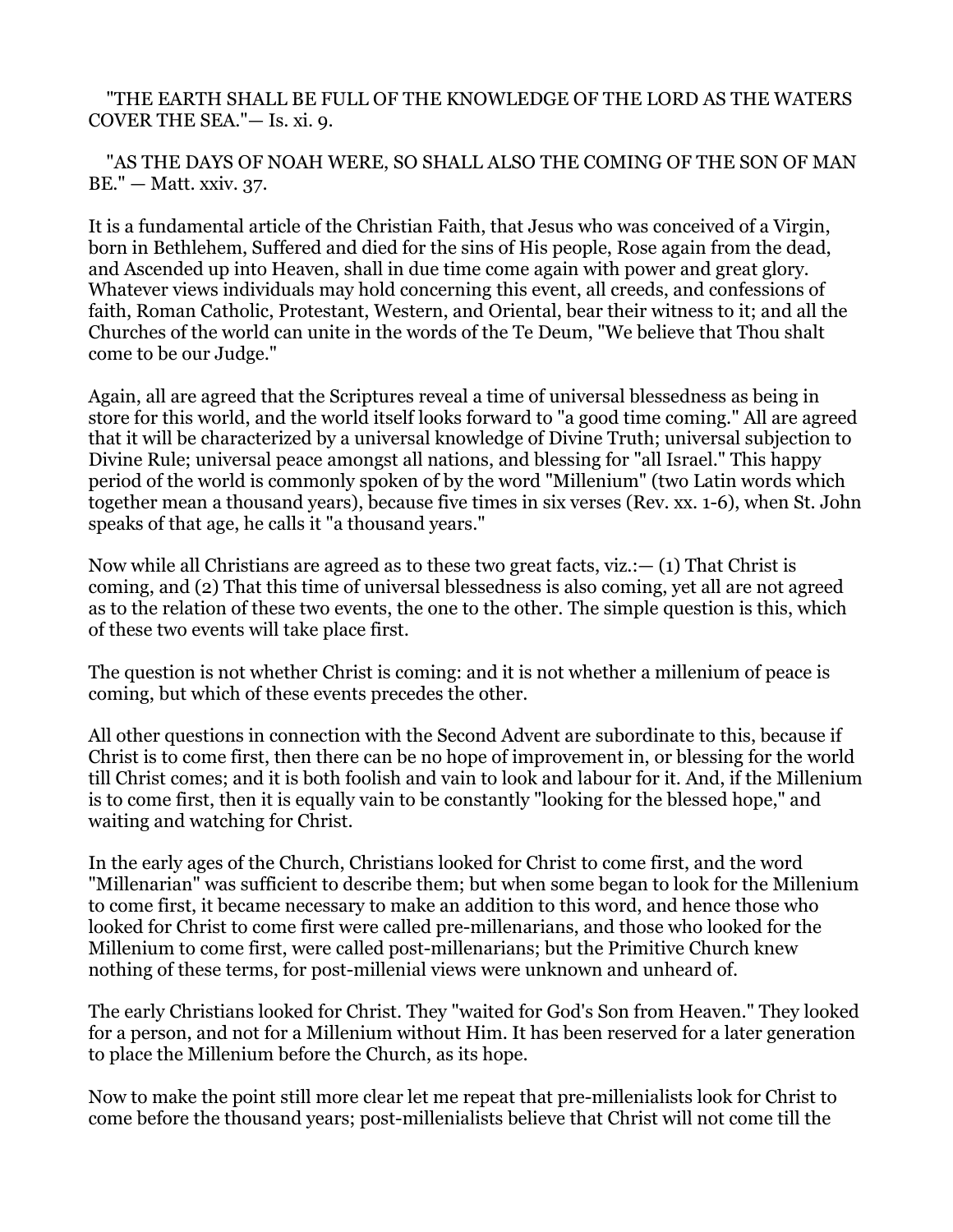thousand years have ended. Pre-millenialists believe that the world will grow worse and worse; post-millenialists believe that it will grow better and better. Between these two views there is no room for compromise, there can be no concession. One must be right and the other must be wrong. And let me again remind you, that this is in no sense a question of reason. It is not a question of what may seem to accord with our ideas or desires; it is not what may accord with our views; not what may seem reasonable, or appear likely. It is entirely, and only, and wholly, a question of Revelation. Let us beware of speaking of what God is or is not likely to do. For it is written, "My thoughts are not your thoughts, neither are your ways My ways, saith the Lord" (Isa. lv. 8).

On the other hand, we cannot demand all difficulties shall be removed, all questions answered, or all doubts solved; while no objection can be, or should be entertained if it be founded on human reason. For man's word is worthless, when it is wholly a question of "What saith the Lord?"

If God has said that the Millenium is to come first, then it will surely come. If God has said that the preaching of the Gospel is to convert the world, then no matter what the apparent difficulties may be, or what man may say about increase of population, insufficiency of means, &c., &c., the world will surely be so converted. There is no lack of power with God, and if he has said it, He will most assuredly do it.

But if on the other hand, God has said that the object of the Gospel is to take out from the nations a people for His name, then no more can be done; let man preach, and persuade, and toil, as he may. In either case, exactly what God has said, will be done; no more and no less.

What then does the word of God teach. Our subject as announced tells you our belief, that the Pre-millenial Advent of Christ is the truth of the Bible.

There are several ways of procedure by which this truth may be established, and many are the Scriptures which might be quoted. But as our time is limited it may accomplish a double object if we confine ourselves to those Scriptures which are usually referred to as supporting the post-millenial view.

Of course, the Scriptures may be perverted and wrested; they may be taken apart from their context; they may be "interpreted," so that when God says one thing, man may say he means another. All this can be done. The atheist may quote, "There is no God," and the Devil may quote, or misquote, so as to serve his purpose. The only way to arrive at the mind of God is to study and believe it "all," and take the text with the context. The Jews of old fell into error, yea the Disciples failed to understand the Scripture, simply because they did not believe "all Scripture." "O fools," said Jesus to His Disciples (Luke xxiv. 25-27) "and slow of heart to believe ALL that the Prophets have spoken: ought not Christ to have suffered these things, and to enter into His glory?" They were "slow to believe ALL." They did not want Christ to suffer, just as christians now do not want Him to reign on earth. Christians like to dwell on the "sufferings," and the Jews liked to dwell on the "glory." But both alike come under the Saviour's censure, "O fools, and slow of heart to believe ALL that the Prophets have spoken."

Now let us look at a few Scriptures of the Prophets and "believe all."

I. Isa. xi. 9. "The earth shall be full of the knowledge of the Lord as the waters cover the sea."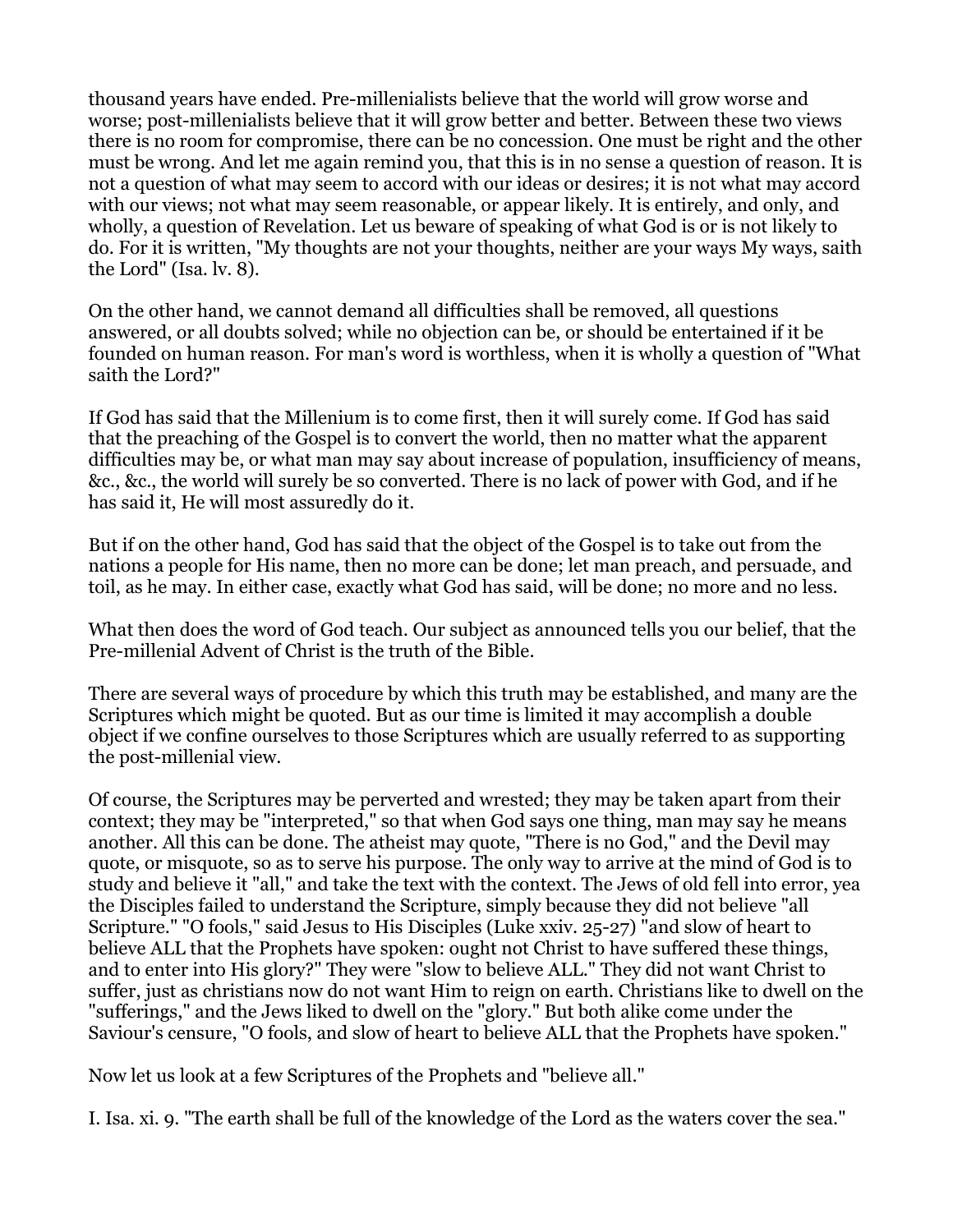But note how this scene of blessedness is ushered in with judgment and Christ's coming, in verse 4, "With Righteousness shall he JUDGE the poor and reprove with equity for the meek of the earth: and He shall smite the earth with the rod of His mouth and with the breath of His lips shall He slay the wicked" (i.e. at the coming of Christ, see 2 Thes. ii. 8).

II. Isa. ii. 2, 3. "And it shall come to pass in the last days that the mountain of the Lord's House shall be established in the top of the mountains...and all nations shall flow unto it, and many people shall go and say, Come ye and let us go up to the mountain of the Lord, to the house of the God of Jacob, and He will teach us of His ways, and we will walk in His paths, &c." Now note the context in which this prophecy occurs. The words immediately preceding, declare that it is "concerning Judah and Jerusalem," and the words that immediately follow tell us that this shall be when "He shall JUDGE among the nations, and shall rebuke many people; and they shall beat their swords into plowshares, and their spears into pruning hooks; nation shall not lift up sword against nation, neither shall they learn war any more." Thus we learn that this time of universal peace is ushered in by judgment, and not by the increase of Gospel light.

III. Isa. xxv. 6, 7. "And in this mountain shall the Lord of hosts make unto all people a feast of fat things, a feast of wines on the lees, of fat things full of marrow, of wines on the lees well refined; and He will destroy in this mountain the face of the covering cast over all people, and the vail that is spread over all nations, &c." From the preceding context we learn (xxiv. 23) that "this mountain" is Mount Zion on which "the Lord of Hosts shall reign...before His ancients gloriously," and from the context immediately succeeding (verses 9, 10, 12) "It shall be said in that day, Lo this is our God; we have waited for Him, and He will save us: this is the Lord; we have waited from Him, we will be glad and rejoice in His salvation. For in this mountain shall the hand of the Lord rest, and Moab shall be trodden down under Him, even as straw is trodden down for the dunghill...and the fortress of the high fort of thy walls shall he bring down; lay low, and bring to the ground, even to the dust." So that the spreading of the feast (which is no feast of gospel fat things), and this removing of the vail of error, will not take place till Christ, the One "waited for," shall come.

IV. Is. xxxv. 1, 2, "The wilderness and the solitary place shall be glad for them; and the desert shall rejoice, and blossom as the rose...They shall see the glory of the Lord and the excellency of our God." But notice how this time of blessing and fruitfulness is introduced in verse 4, "Say to them that are of a fearful heart be strong, behold your God will come with vengeance, even God with a recompense; He will come and save you." "Then (not before) the eyes of the blind shall be opened," &c., and all the scenes of millenial glory be revealed.

V. Is. xl. 5, "And the glory of the Lord shall be revealed, and all flesh shall see it together: for the mouth of the Lord hath spoken it." But read on, and note verse 10, "Behold the Lord God will come with strong hand, and His arm shall rule for Him, behold His reward is with Him, and His work before Him."

VI. Is. lxvi. 10, "Rejoice ye with Jerusalem and be glad with her, all ye that love her: rejoice for joy with her, all ye that mourn for her...12, For thus saith the Lord, Behold, I will extend peace to her like a river, and the glory of the Gentiles like a flowing stream. 13, As one whom his mother comforteth so will I comfort you, &c. verse 14, And when ye see this your heart shall rejoice," &c. But now note the next verse (15) "For behold the Lord will come with fire and with his chariots like a whirlwind, to render His anger with fury and His rebuke with flames of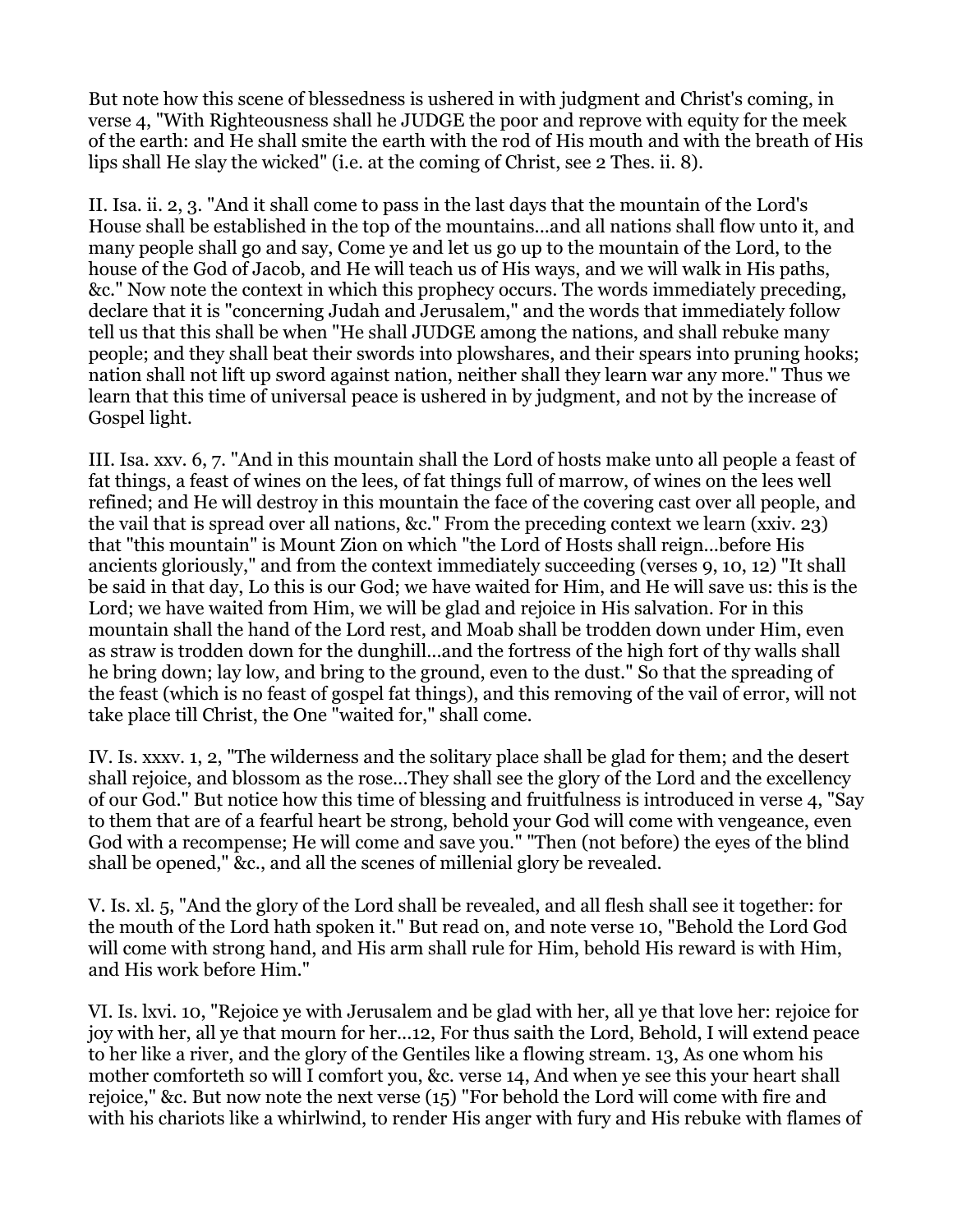fire. 16, For by fire and by His sword will the Lord plead with all flesh; and the slain of the Lord shall be many." This does not look like gradual improvement and progress, resulting and ending in blessing and peace!

VII. Ps. ii. 8, is another verse which one hears constantly quoted on the platforms of missionary meetings, "Ask of Me and I shall give Thee the heathen for Thine inheritance and the uttermost parts of the earth for Thy possession." But we never hear the next words of verse 9 quoted in connection with verse 8, yet there they stand, "Thou shalt dash them in pieces like a potter's vessel!" But if the heathen are to be given to Christ by the preaching of the gospel as the result of missionary effort, why are these converted nations to be broken and dashed in pieces in judgment. Even if it be said that the language is figurative, "a rod of iron" can surely be not figure of a message of peace; nor can a "dashing in pieces" be a figure of the Gospel of Grace!

VIII. Zech. xii. 10, "I will pour upon the house of David and upon the inhabitants of Jerusalem the Spirit of grace and of supplications." When? The verse before tells us "in that day that I will seek to destroy all the nations that come against Jerusalem," and the same verse (10) tells us that it shall be, when "they shall look upon me whom they have pierced." Not therefore by the spread of gospel light but by the seeing of the pierced-one coming in judgment.

IX. Zech. xiv. 9, "And the Lord shall be king over all the earth; in that day shall there be one Lord and His name one." What day? Verse 1 tells us "The day of the Lord," when (verse 3) "the Lord shall go forth and fight...and His feet shall stand in that day upon the Mount of Olives." And so the succeeding context goes on to speak (verse 12) of "the plague wherewith the Lord will smite all the people that have fought against Jerusalem," &c. This is what shall usher in that reign of peace.

Turn now to Dan. vii., and there you will find three verses often wrested from their context.

X. Dan. vii. 14, "And there was given Him dominion, and glory, and a kingdom, that all people, nations, and languages, should serve Him. His dominion is an everlasting dominion which shall not pass away, and His Kingdom that which shall not be destroyed." Is this universal dominion given to Christ in connection with the spread of the Gospel? No, but at His coming. Look at the preceding verse (13) "I saw in the night visions and behold one like the Son of man came with the clouds of heaven." THEN "there was given Him," (not peace and righteousness but) "Dominion and glory... that all nations... should serve Him."

XI. Dan. vii. 22. "The time came that the saints possessed the kingdom." When did the time come? When "the ancient of days came"! And does He come at the conclusion of the millenium of peace? No! The previous verse says "I beheld, and the same horn made war with the saints and prevailed against them UNTIL the ancient of days came and (then, not till then) judgment was given to the saints of the most High and the time came that the saints possessed the Kingdom. It is clear therefore that Christ must come before there can be an end of war, and the Kingdom be possessed.

XII. Dan. vii. 27. "And the kingdom, and dominion, and the greatness of the kingdom under the whole heaven, shall be given to the people of the saints of the most High." When? The verses immediately preceding (25, 26) tell us of a power that "shall speak great words against the most High and shall wear out the Saints of the most High... But the judgment shall sit and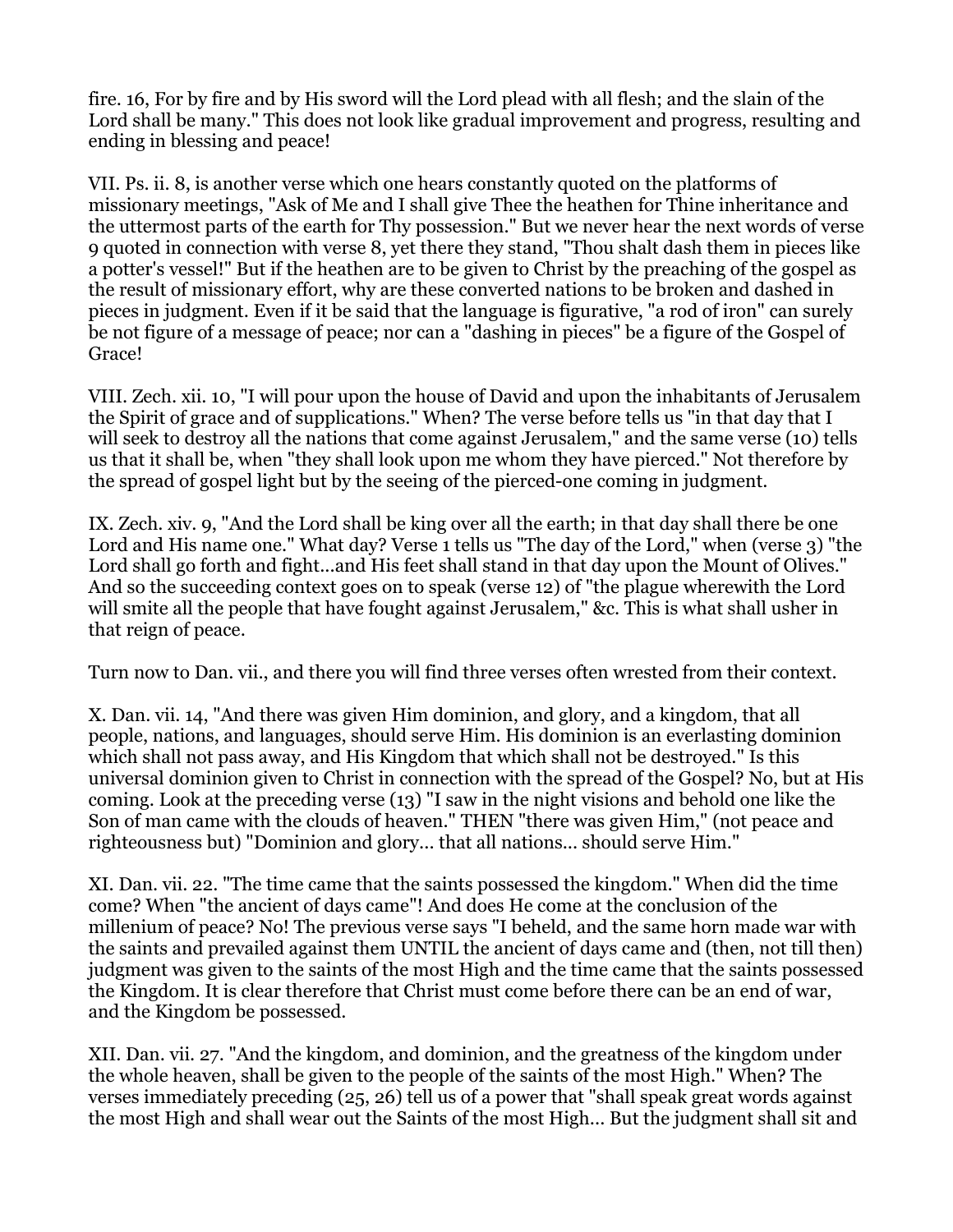they shall take away his dominion, to consume and to destroy it unto the end." Then follows the statement of verse 27.

It is in fact impossible to produce a Scripture which speaks of Millenial blessing, where the immediate context does not connect it with preceding judgment, or with the coming of the Lord Jesus Christ. In every instance the bright picture of rest and glory for "the Jew, the Gentile and the Church of God," rests on the dark background of tribulation and judgment.

The New Testament is full of predictions of increasing and abounding evil; and side by side with these there are "exceeding great and precious promises" for the poor and afflicted the suffering and the sorrowful, the hated and persecuted; and this during the continuance of the present dispensation. There is no period between the present time and the coming of Christ in glory, in which the saints are viewed or contemplated as being free from conflict; no time when they shall cease to "mourn" for the absent Bridegroom (Matt. ix. 15); or be free from sorrow and tribulation" (John xvi. 22, 23); or have no need of "enduring to the end" (Matt. x. 22); or be other than "as sheep in the midst of wolves" (Matt. x. 16). No period when the wolves shall all become sheep, or the tares become wheat! And yet there is to come a blessed time when "there shall be no more curse." But that is essentially a Divine work requiring all the might of omnipotence. Not to any body of men, however holy or educated; not to any church however orthodox, is committed the miraculous work of eradicating the curse from creation, and sin from the heart. No! The church herself is fallible, erring, scattered, and divided, and needs herself to be brought to, and kept humbly at the feet of the Saviour.

But time will not permit us to go through all the Scriptures which refer to this subject. We can only remind you of certain great classes of passages:—

I. The class which speaks directly of the object of the Gospel "to take out of the nations a people for His name" (Acts xv. 14-17, Matt. xxiv. 14, John i. 17), etc.

II. The class that describes the suffering condition of the Church as "a little flock," and utterly precludes all idea of her increase and absorption of a converted world: Matt. v. 10, 11, 44; vii. 13-22; ix. 15; Luke xviii. 8, John xv. 18-21; xvi. 33; xvii. 14-16; Acts xiv. 22; xx. 29, 30; Rom. viii. 17-24; Phil. iii. 18-21; I Thess. v. 1-8; 2 Tim. ii. 12; Heb. x. 30-37; I Pet. iv. 12-18.

III. The class which speaks of the condition of the world, immediately before out Lord's return, comparing those days to the days before the flood. Matt. xxiv. 37-39; Luke xvii. 26-30; 2 Pet. iii. 3, 4; 2 Thess. ii. 3-12; I Tim. iv. 1-3; 2 Tim. iii. 1-13; 2 Tim. iv. 3, 4; 2 Pet. ii. and iii. 3; Jude 17, 18, etc.

IV. Another class which consists of warnings for the saints in view of increasing iniquity. "This know" (2 Tim. iii).

"I charge Thee" (2 Tim. iv. 1).

"The Spirit speaketh expressly" (I Tim. iv. 1).

"I stir up your pure minds by way of remembrance" (2 Pet. iii. 1).

Dear brethren, the Scriptures everywhere speak of a coming conflict with ripened evil. It will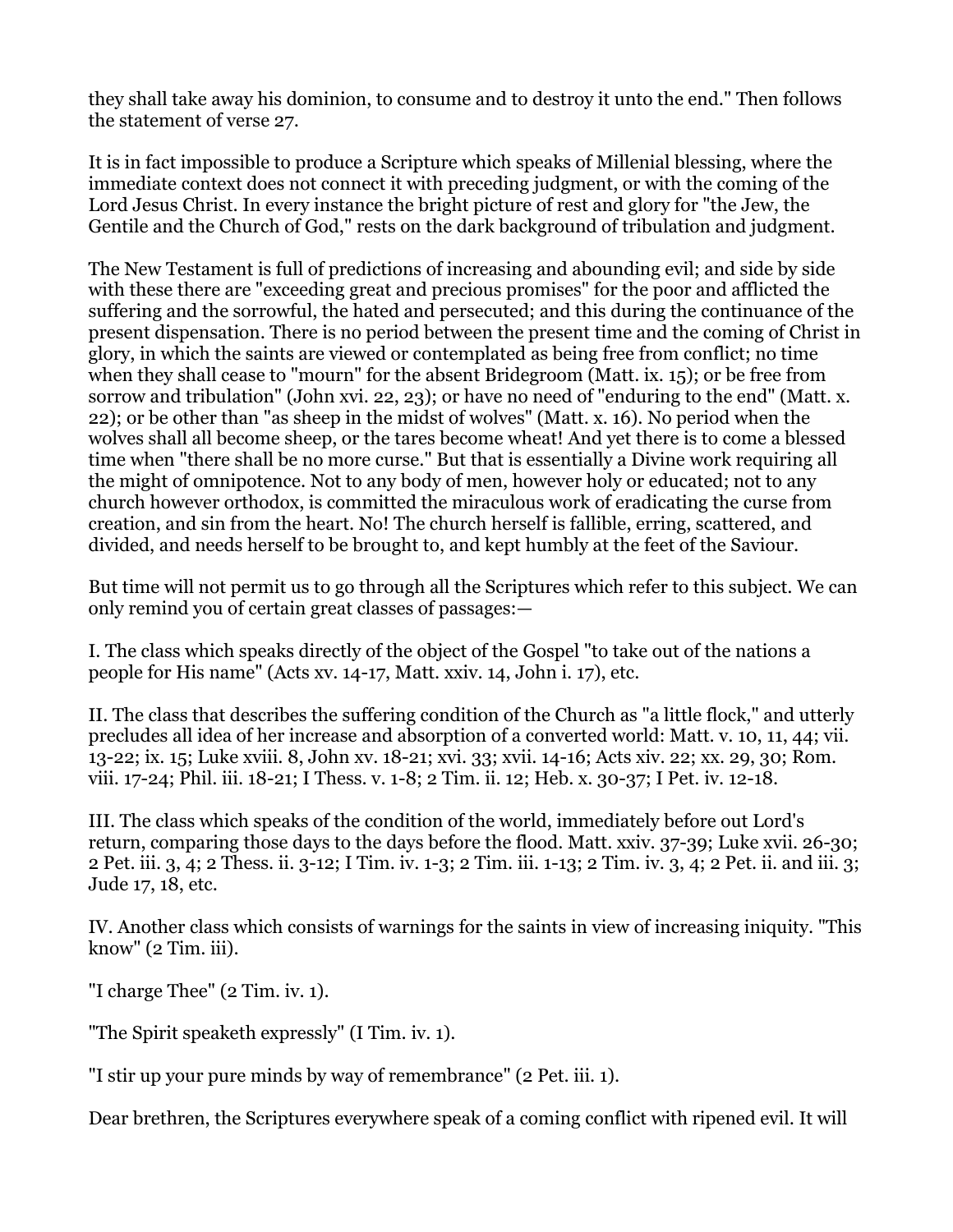be fierce but it will be decisive; and the victory will be not by human power or might but by the power of Him "who in His time He shall show who is the blessed and only Potentate, King of kings, and Lord of lords." And they who take heed to the sure word of Prophecy in their hearts will in that day cry out "Lo! this is our God, we have waited for Him."

The coming of Him for whom we wait will not be the sunset of the world's bright day, but the dawning of the Sun of Righteousness at the end of the world's dark night. It is now night in this "dark place," but the same Scripture which tells us it is night, tells us also that it is "far spent," and that it will grow darker and darker, until the end, and when the night is done, then the morning will come, the morning of millenial glory, that "morning without clouds."

There is first the gloom and then the glory; first the darkness, then the dawn; first the conflict, and then the conquest.

Dear brethren, that night is increasing, that gloom is thickening, that darkness is deepening. Oh, that this thought of the judgments which are impending, the great and terrible day of the Lord which is near, may make this a solemn truth, and a great power and reality with us: may make prayer more earnest, souls more precious, and Christ more dear to our hearts. Oh, that the Lord may use and own this testimony, by writing these things on our hearts; that some looking back from that glory might say of this service:—It was there  $-$  It was on that day  $$ that my heart was touched, that my eyes were opened, that my soul was delivered "from darkness to light," and "from the power of Satan unto God."

## <span id="page-19-0"></span>**Ch 04 No Millenium Without Christ.**

 "IMMEDIATELY AFTER THE TRIBULATION OF THOSE DAYS SHALL THE SUN BE DARKENED, AND THE MOON SHALL NOT GIVE HER LIGHT, AND THE STARS SHALL FALL FROM HEAVEN, AND THE POWERS OF THE HEAVEN SHALL BE SHAKEN; AND THEN SHALL APPEAR THE SIGN OF THE SON OF MAN IN HEAVEN; AND THEN SHALL ALL THE TRIBES OF THE EARTH MOURN AND THEY SHALL SEE THE SON OF MAN COMING IN THE CLOUDS OF HEAVEN WITH POWER AND GREAT GLORY." — Matt. xxiv. 29, 30.

No consideration of the word of Prophecy can be satisfactory, which does not give full weight and importance to the last great prophetic utterance of the great prophet Himself. Let us approach it as worthy of, and as commanding our deepest attention, and closest consideration. We have not before us the visionary utterances of a mere enthusiast, or the deceptive imaginations of a mere man, but the solemn, prophetic announcement of "God manifest in the flesh."

Notice, first of all, that we have three records of two great prophecies; one recorded in Luke xxi., and the other in Matt. xxiv. and Mark xiii. These two statements appear to have been made on different occasions, in different places and under different circumstances; and therefore naturally there is also a difference as to the their subject-matter.

In point of time, that recorded in Luke xxi. appears to have been spoken first, and in the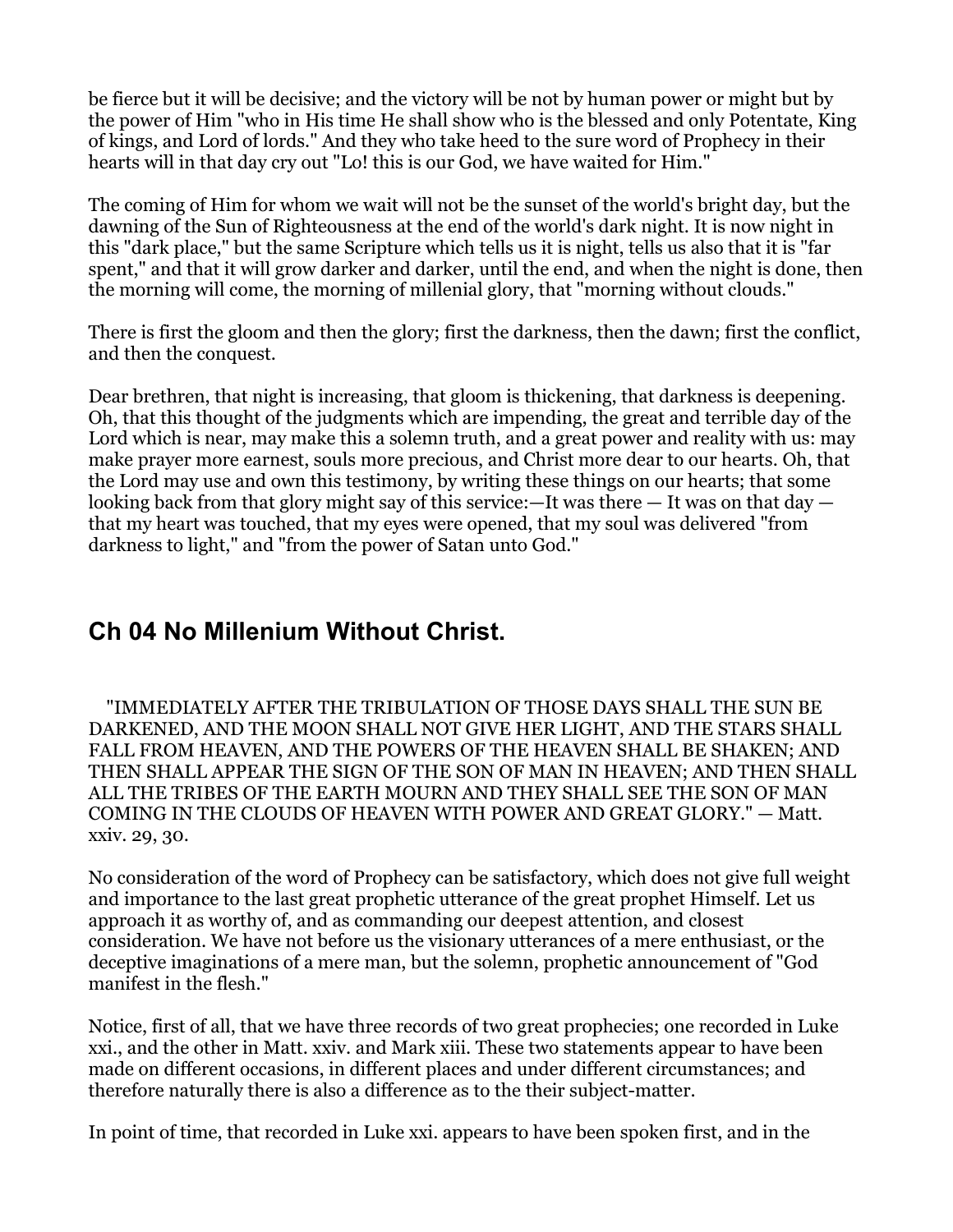Temple itself. Luke xxi. 5, "And as some spake of the Temple He said," &c. It was "on one of those days as He taught the people in the Temple" (xx. 1), probably on the Tuesday, and before He left the Temple with His disciples.

But that recorded in Matt. xxiv. and Mark xiii. was uttered "As He said upon the Mount of Olives over against the Temple," Peter, James, John and Andrew come to Him, and ask Him certain questions privately. Here, the words of Jesus are the answer to definite questions. "When shall these things be? and what shall be the sign of Thy coming, and of the end of the world? ("consummation of the age" R.V. margin.) The Lord therefore tells them and us in this second prophecy, of the events which shall immediately precede and be the sign of His coming.

Now the first three or four verses of both discourses, and of all the three records are almost identical:— Matt. xxiv. 4-8, Mark xiii. 5-7, Luke xxi. 8-11. But here a remarkable change occurs which gives us the key to the right understanding of these prophecies. In Matt. and Mark the Lord goes on to speak of the sorrows of which those verses were "the beginning" and continues, and develops what He had begun to describe. But in St. Luke he stops short here; He does not go forward, but goes back to tell us what shall be before all these things," and for thirteen verses (Luke xxi. 12-24) He speaks of what shall be "BEFORE" "the beginning of sorrows," and to speak of the then impending destruction of Jerusalem, concluding at verse 24 with the words "and Jerusalem shall be trodden down of the Gentiles until the times of the Gentiles be fulfilled." It is the concluding days of these "times of the Gentiles," which in Matt. and Mark the Lord enlarges on, and describes the events which lead up to His appearing (Matt. xxiv. 8-28, and Mark xiii. 9-23): and then all three records again coincide, and culminate in the grand and final "sign" about which the disciples had enquired.

To attempt to harmonize these prophecies without noticing the great diverging point of Luke xxi. 12, is to attempt the impossible; and the best proof that it is so is the fact that no commentator who treats all three records as referring to one and the same subject, succeeds in satisfying his own mind, still less the minds of his readers.

But observing these notes of time, and this key to the change of subject in Luke xxi. 12, we learn that in Matt. xxiv. and Mark xiii., Jesus does not refer to the destruction of Jerusalem at all, but begins long after that event, and gives an epitome of the closing in of the last days of the "times of the Gentiles," the days immediately preceding His coming in glory with all His saints: while in St. Luke xxi. He devotes only four verses to those events, (8-11) and at verse 12 goes back to tell us what shall be "before all these things."

In fact, these two discourses, taken together, are occupied with three great subjects, 1. The Destruction of Jerusalem: 2. The Coming of Christ in Glory: and 3. The events immediately preceding that coming. In Matt. and Mark, Jesus enlarges on the events that shall immediately lead up to His coming in glory. He foretells the four great characteristics of the beginning of these last events:— "Wars" (the Red horse of the second seal, Rev. vi. 4), "Pestilences" (the Black horse of the third seal, Rev. vi. 5, 6), "Famines" (the Pale horse of the fourth seal, Rev. vi. 7, 8), and "Earthquakes" (the sixth seal, Rev. vi. 12). He speaks of the witnessing gospel (Rev. vi. 2), and refers to a great event foretold by Daniel as a sure sign of the approaching end. The tribulation then rapidly deepens until it reaches its culminating point, and then (Matt. xxiv. 29, 30) "IMMEDIATELY after the tribulation of those days... they shall see the Son of Man coming in the clouds of heaven."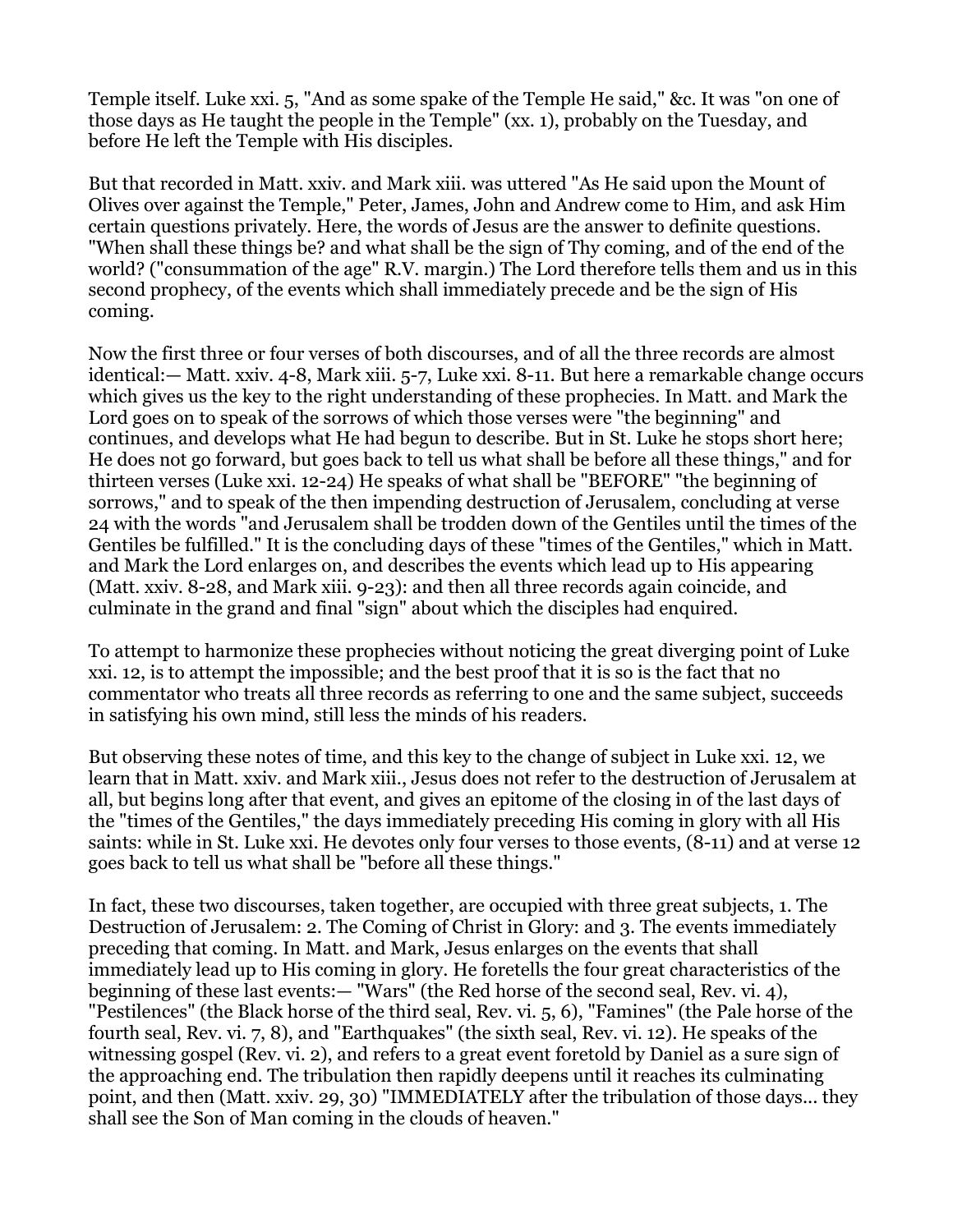Now in St. Luke, as I have said, there is little or nothing about these awful and final events. In Luke xxi. 8, 9, the Lord refers to them, but pointedly says "the end is not by and by" (R.V. "the end is not immediately.") Then in verse 10 and 11, He bears us rapidly forward to the end, and almost anticipates verse 25. Thus, having thrust the whole of those closing events into these fours verses, the Lord suddenly turns back, saying (verse 12) "But, BEFORE all these things," and enlarges on the nearer, and then impending woe of the city of Jerusalem. And when He says in verse 24 "Jerusalem shall be trodden down of the Gentiles, until the times of the Gentiles be fulfilled," the events which shall be the fulfilling of these very times form the chief subject of the discourse in Matt. xxiv. and Mark xiii., which refers to that future siege (enlarged on in sermon No. vii.).\*

 \* The word "immediately" marks off the prophecy in Matt. from that recorded in Luke, where we have instead long "times of the Gentiles" following on the siege of Jerusalem.

Thus of these two prophecies, part has been already literally fulfilled (Luke xxi. 12-24); and part remains to be also as literally fulfilled.

The great fact, however, which stands out most prominently in these prophecies, the evidence of which is absolutely overwhelming, is this:— that our Lord leaves no room for any Millenium of happiness and peace before He comes.

There is no controversy as to the literal fulfilment of Luke xxi. 12-24. For Jerusalem was literally "compassed by armies" (verse 20); the stones of its Temple and walls were literally thrown down, (though some of them were 60 feet long, by 8 feet high, and 10 feet abroad); and Jerusalem is literally "trodden down of the Gentiles" (verse 24). But language is utterly useless, if the word "UNTIL" does not mean that a time shall come when Jerusalem shall be no more trodden down! and when those "times" shall have no end! And we are all agreed, that those "times" have not yet come to an end! We all know what mighty efforts have been made to end them; what wars have been waged; what crusades have been undertaken to end these "times." But all in vain. Jerusalem is still "trodden down of the Gentiles." No power has been able to end the period of Gentile supremacy. But when God's time has come to end it, no power on earth, nor all the powers combined shall be able to prolong those "times" by a single day!

Now, let us remember that in Matt. and Mark, the Lord takes up the prophecy just when these "times of the Gentiles" are about to close with the last of Daniel's seventy hebdomads. He enlarges on the determined desolations (Dan. ix. 26, 27), and describes a time of future trouble to which the former cannot be compared. He says (Matt. xxiv. 29) "Immediately after the tribulation of those days;" and Mark. xiii. 24, "In those days, after that tribulation;" and Luke xxi. 25, when the "times of the Gentiles be fulfilled. And there shall be signs in the sun, and in the moon, and in the stars; and upon the earth distress of nations with perplexity; the sea and the waves roaring; men's hearts failing them for fear, and for looking after those things which are coming on the earth: for the powers of heaven shall be shaken, and THEN shall they see the Son of Man coming in a cloud with power and great glory." Truly there is nothing here that looks like a Millenium! The Lord leaves no room for it between the Tribulation and His personal appearing. The Tribulation ends with His coming. "IMMEDIATELY," He says! Surely if He wished us to look for a Millenium of glory without Him, and before He comes, here was the time to mention it, here was the place to speak of it.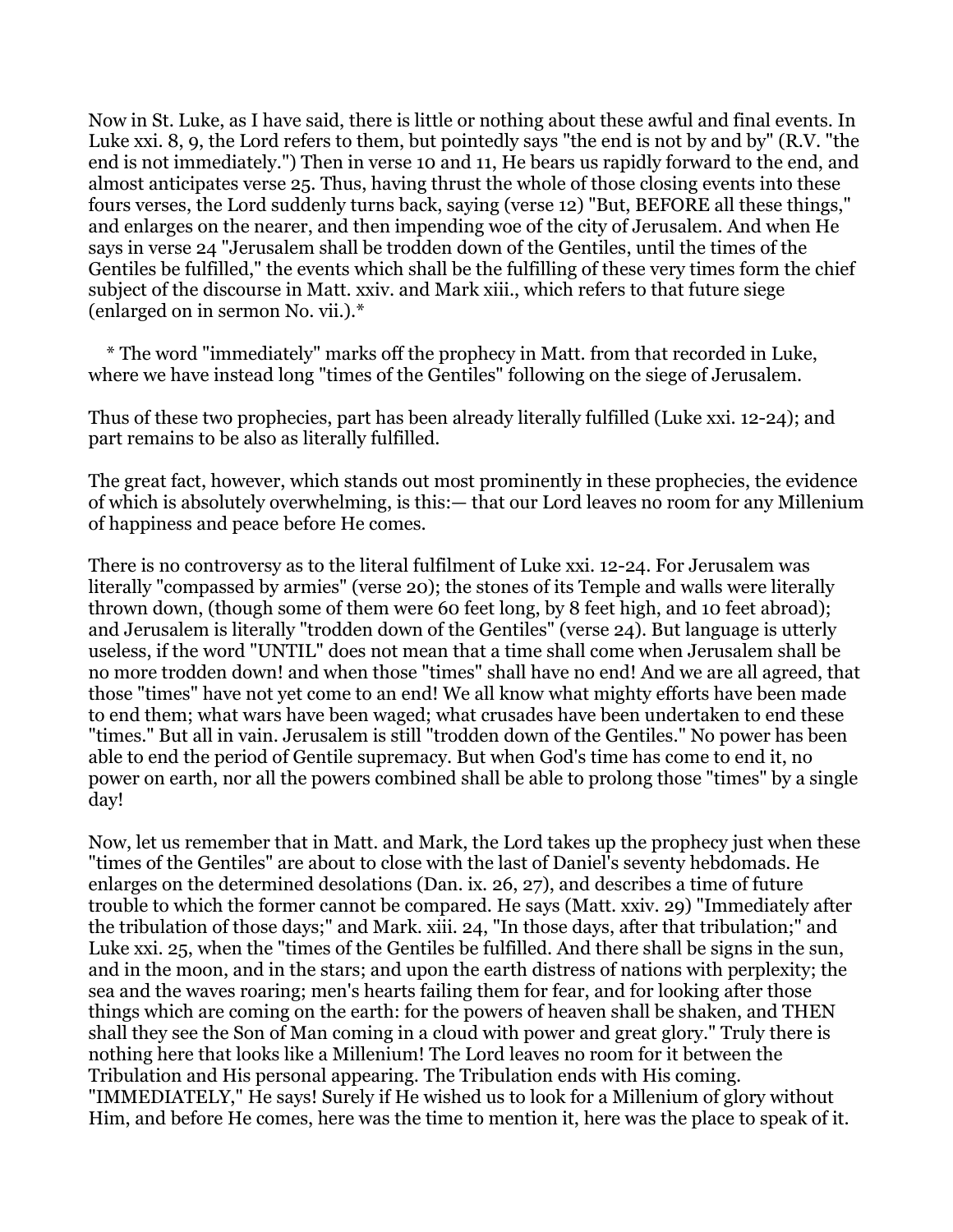But not only does He not do so, but He does the very opposite. Instead of describing His coming as following upon a period of peace and glory amongst the nations, He puts it "Immediately after the Tribulation of those days," and as succeeding "distress of nations with perplexity."

Those who think that in St. Matt. and Mark the Saviour refers to the destruction of Jerusalem, are compelled to "interpret" Matt. xxiv. 30, of Titus and his armies:— "They shall see the Son of Man coming in the clouds of heaven with power and great glory." They call this "prophetic language," as though "prophetic language" were a totally different language from all other language. And so it must be if the coming of Titus was indeed the "lightning" of Matt. xxiv. 27, which "cometh out of the east and shineth even unto the west"! But surely this very interpretation condemns itself, and the whole system which is built upon it! For if verse 30 "then shall they see the Son of Man coming in the clouds of heaven with power and great glory," means the coming of Titus with his armies, then in Matt. xxvi. 64, Jesus must have meant the same when He said to His judges," Hereafter shall ye see the Son of Man sitting on the right hand of power, and coming in the clouds of heaven." And He must have "spoken blasphemy" and been "guilty of death," because He made Himself equal to Titus! Such treatment of Scripture stands self-condemned; for it leaves no room at all for any future advent of Christ, in a prophecy which was an express answer to the Question, "What shall be the sign of THY coming?"

Again, Jesus said (Luke xxi. 28) "Lift up your heads for your redemption draweth nigh." But in what way was the coming of Titus a ground for such a lifting up the head, or for such a looking for redemption!

And, note further, that this lifting up of their heads is caused by no spread of gospel light and peace amongst the nations. On the contrary, there is the greatest "distress of nations with perplexity," "and then" — the very next thing is (verse  $27$ ) "THEN shall they see the Son of Man coming in a cloud with power and great glory."

Even when Jesus does speak about the preaching the Gospel, He particularly informs us that it is only "for a witness to all nations" (Matt. xxiv. 14, and Mark xiii. 10), and not for the conversion of all nations.

And when he speaks of the setting up of "the Abomination of Desolation" (Matt. xxiv. 15, and Mark xiii. 14), He refers to the Prophet Daniel. But it is clear from Daniel xii. that this must be still future, for speaking of that same time of trouble the interpreting Angel says to Daniel (xii. 1) "At that time shall Michael stand up, the great prince which standeth for the children of thy people: and there shall be a time of trouble, such as never was since there was a nation even to that same time: AND AT THAT TIME THY PEOPLE SHALL BE DELIVERED." Well, at the time when Titus came, Daniel's people were destroyed! and if that can be interpreted to mean "delivered" then language may mean anything and nothing, and there is an end of the whole matter!

There is one point, however, that does present an apparent difficulty in Matt. xxiv. 34, Mark xiii. 30, and Luke xxi. 32, "Verily I say unto you, This generation shall not pass, till all these things be fulfilled." It is quite true that the word "generation" is used not merely of a period of so many years, but it means, even as in English, a race, or a stock, especially in its moral character. "God is in the generation of the righteous" (Ps. xiv. 5); "This is the generation of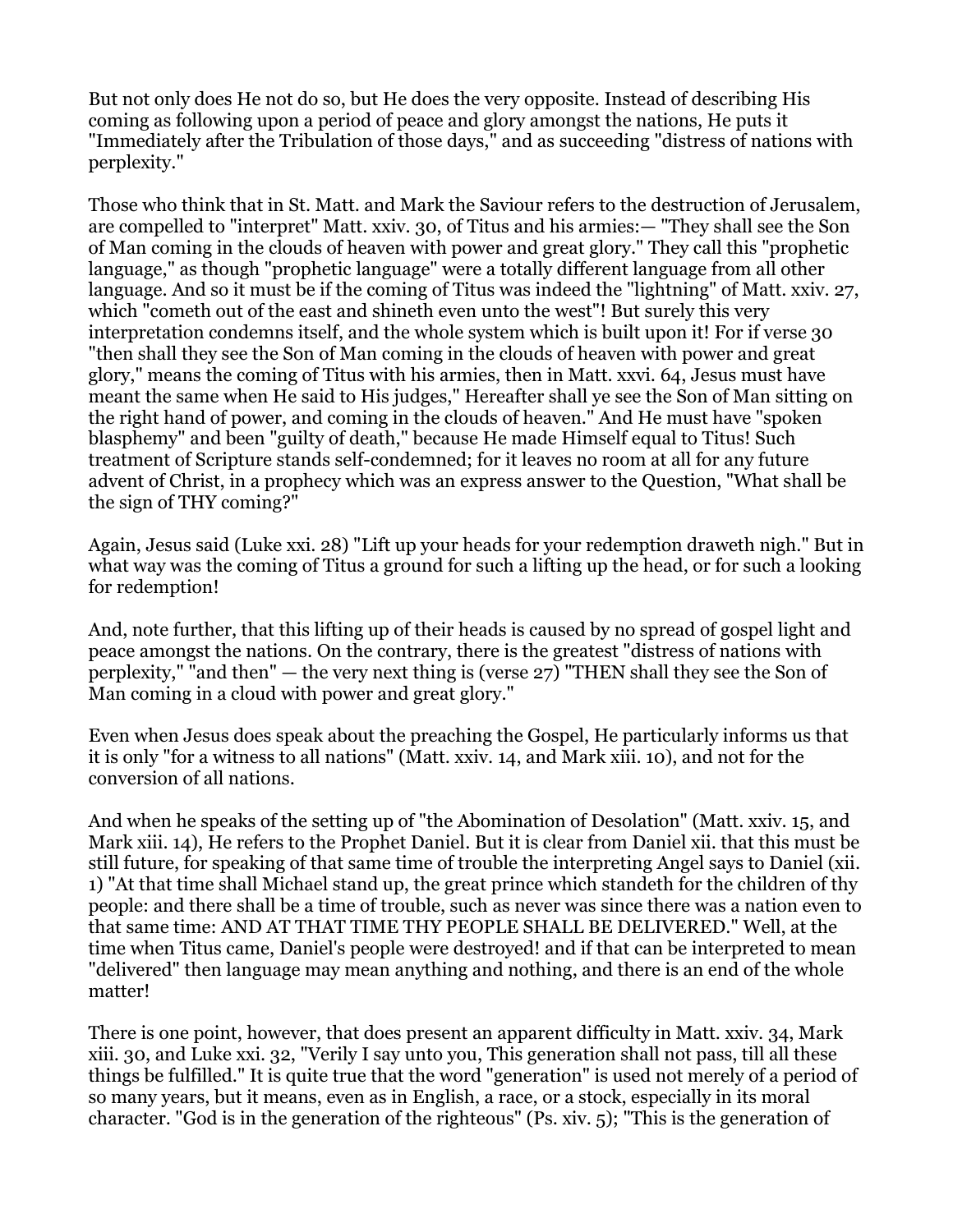them that seek Him" (Ps. xxiv. 6); "The generation of the upright shall be blessed" (Ps. cxii. 2); "The children of this world are in their generation wiser than children of light" (Luke xvi. 8); "Ye are a chosen generation" (I Peter ii. 9). The moral character of the generation of the rejectors of Jesus, shall be maintained to the end, for corporate bodies continue to exist, notwithstanding the passing away of their individual members.

But while all this is true, it is also true that the pronoun, "this" is demonstrative, and I would ask, May it not refer to the generation then in the speaker's prophetic vision. Jesus is speaking very emphatically of the actual "beginning" of these final events which immediately precede His coming, and He is addressing those who see the "beginning" of "these things." "And when these things BEGIN to come to pass, lift up your heads," &c. (Luke xxi. 28); "When ye shall see these things come (R.V. "coming") to pass" (Mark xiii. 29). The Great Prophet is standing amid those future scenes. He speaks to whoever may witness the "beginning," or the "becoming" of the tribulation; and He says that the generation which sees the "beginning" will see the end. All will be compressed in that one generation. The period between the "beginning" of the Tribulation and the end of the age will be very brief, and the same generation that sees the one will witness the other.

There arises therefore here a very natural question which we may well ask, and it is this: Is there any sign by which we may know this "beginning" of the Tribulation and thus lift up our heads? Yes. The Saviour anticipates our question, and in Matt. xxiv. 32, Mark xiii. 28, and Luke xxi. 29, He gives "the parable of the fig-tree." "Behold the fig-tree and all the trees; when they now shoot forth, ye see and know of your own selves, that summer is now nigh at hand, so likewise ye, when ye see these things come to pass, know that the Kingdom of God is nigh at hand, even at the doors!" The sign of the coming is similar to the sign of summer. (Blessed summer for the Saints of God, for it tells of deliverance from the winter of Tribulation: It tells of their "escape" from those things which are coming on the earth; and of standing before the Son of Man. Luke xxi. 36).

We may know with certainty that the season is near, though we can predicate nothing as to the day. We may know with certainty that when the tribulation of the last days "begins," it is the beginning of the end, and the redemption of the waiting Church is so near that "the Lord Himself" has already commenced his Descent to gather his Saints unto Himself, and meet them in the air. Before the breaking of a single "Seal" (Rev. vi.) He will have called to his Saints, "Come up hither" (Rev. iv. 1), and they shall be safely housed with Him amidst the scenes of Heavenly worship (Rev. iv. and v.). Hence His word of encouragement: "When these things BEGIN to come to pass, then, look up and lift up your heads for your redemption draweth nigh" (Luke xxi. 28). The "beginning" of these awful scenes is the moment of the Church's deliverance.\*

 \* For a fuller answer to this question see the APPENDIX which shows that the time seems to be near when God will deal once again with His ancient people, and that we are already near the beginning of the end!

It must always be a matter of uncertainty, which of the world's great trials is the "beginning" of the last. Therefore no one can know. "Of that day and hour knoweth no man, no, not the Angels of Heaven, but my Father only" (Matt. xxiv. 36).. But it will be as in the days of Noah" (verse 37), when no one is expecting it, that His Saints shall be separated. "They know not until the flood came and took them all away; so shall also the coming of the Son of Man be.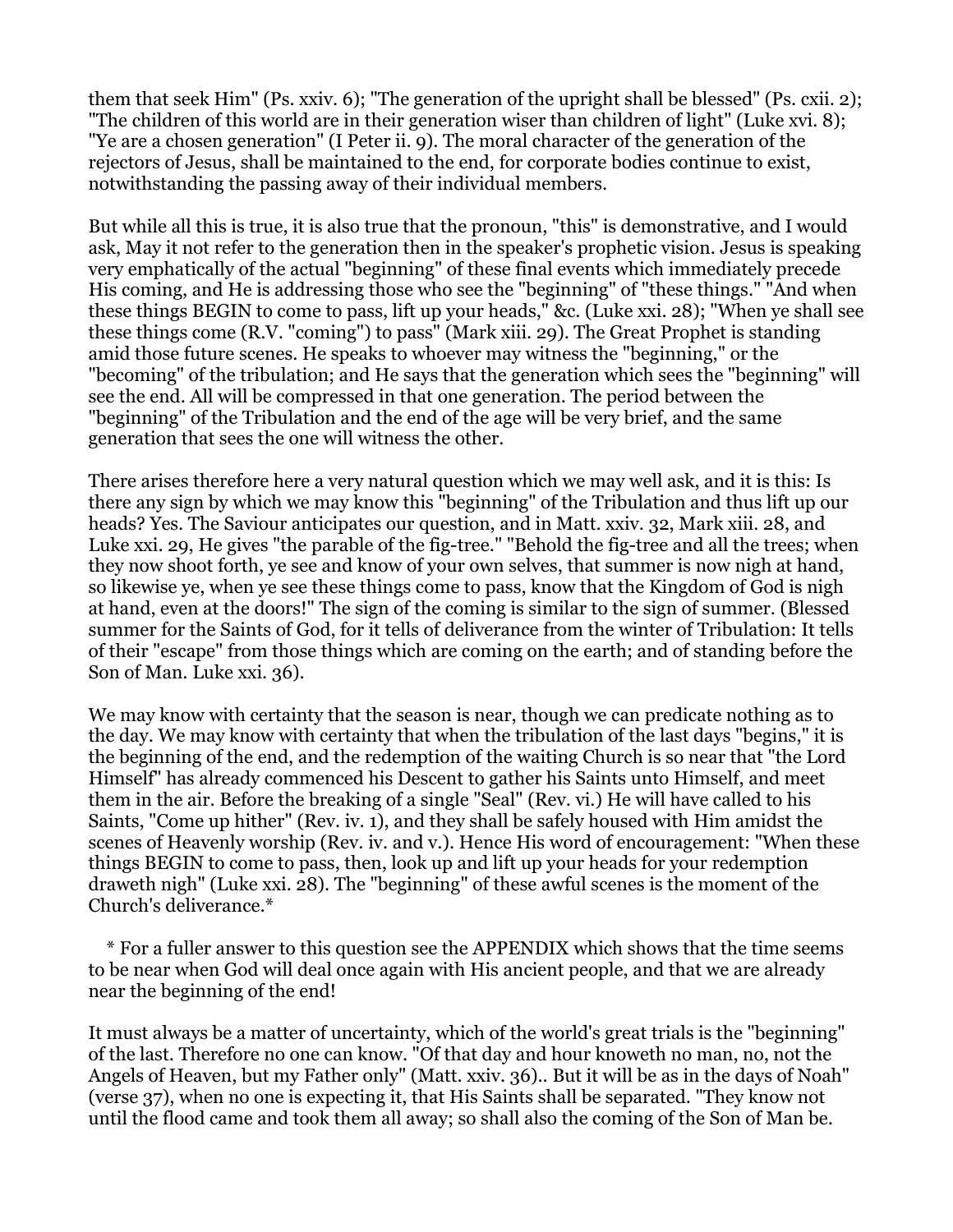THEN shall two be in the field, the one shall be taken and the other left... Watch ye therefore; for ye know not what hour your Lord doth come" (Matt. xxiv. 37-42).

Here we have a distinct reference to I Thess. iv. 16, 17, when at the very "beginning" of the Tribulation "the Lord Himself shall descend from Heaven with a shout, with the voice of the Archangel and with the trump of God; and the dead in Christ shall rise first, then we which are alive and remain shall be caught up together with them in the clouds to meet the Lord in the air: and so shall we ever be with the Lord." And so shall we "stand before the Son of Man," "accounted worthy," in all His worthiness to "escape these things" that shall then come on the earth (Luke xxi. 36).

The "beginning" of the Tribulation marks the time when the Lord will thus come FOR His Saints; and the height and end of it marks the time when He will appear in glory WITH all His Saints.

Surely it behoves us to heed the warning with which the Lord concludes His great prophecy in St. Luke xxi. 34-36. "Take heed to yourselves lest at any time your hearts be overcharged with surfeiting and drunkenness, and cares of this life, and so that day come upon you unawares. For as a snare shall it come on all them that dwell on the face of the whole earth.\* Watch ye therefore, and pray always, that ye may be accounted worthy to escape all those things that shall come to pass, and to stand before the Son of Man."

 \* It is obvious that this can in so sense apply to Titus and his armies coming against Jerusalem.

Christians who are looking for a Millenium without Christ, are, it is evident from Christ's last great prophecy, greatly deceived. Christians who are looking for the improvement of the world, will see it in the increasing "distress of nations." Christians who are looking for the progress of the Church, will see it in the progression of the "down-grade" of error, departure from the Faith, and corruption of Truth!

How much more blessed in the obedience of Faith to be "looking for the blessed hope, and appearing of the glory of our great God and Saviour Jesus Christ, who gave himself for us." It is one thing to "escape" the Tribulation, it is another thing to go through it.

Dear brethren, amid the scenes which shall soon issue in "THE BEGINNING" of that Tribulation, may we heed this warning, and "escape" it by being now separated from the world by Christ, "found in Him," and gathered to Himself at His coming: Washed from our sins, sheltered from wrath, safe from judgment, through the precious blood of that same Jesus.

## <span id="page-24-0"></span>**Ch 05 The Calling and hope of "The Church of God."**

 "UNTO ME WHO AM LESS THAN THE LEAST OF ALL SAINTS IS THIS GRACE GIVEN, THAT I SHOULD PREACH AMONG THE GENTILES THE UNSEARCHABLE RICHES OF CHRIST, AND TO MAKE ALL MEN SEE WHAT IS THE FELLOWSHIP OF THE MYSTERY, WHICH FROM THE BEGINNING HATH BEEN HID IN GOD." — Eph. iii. 8, 9.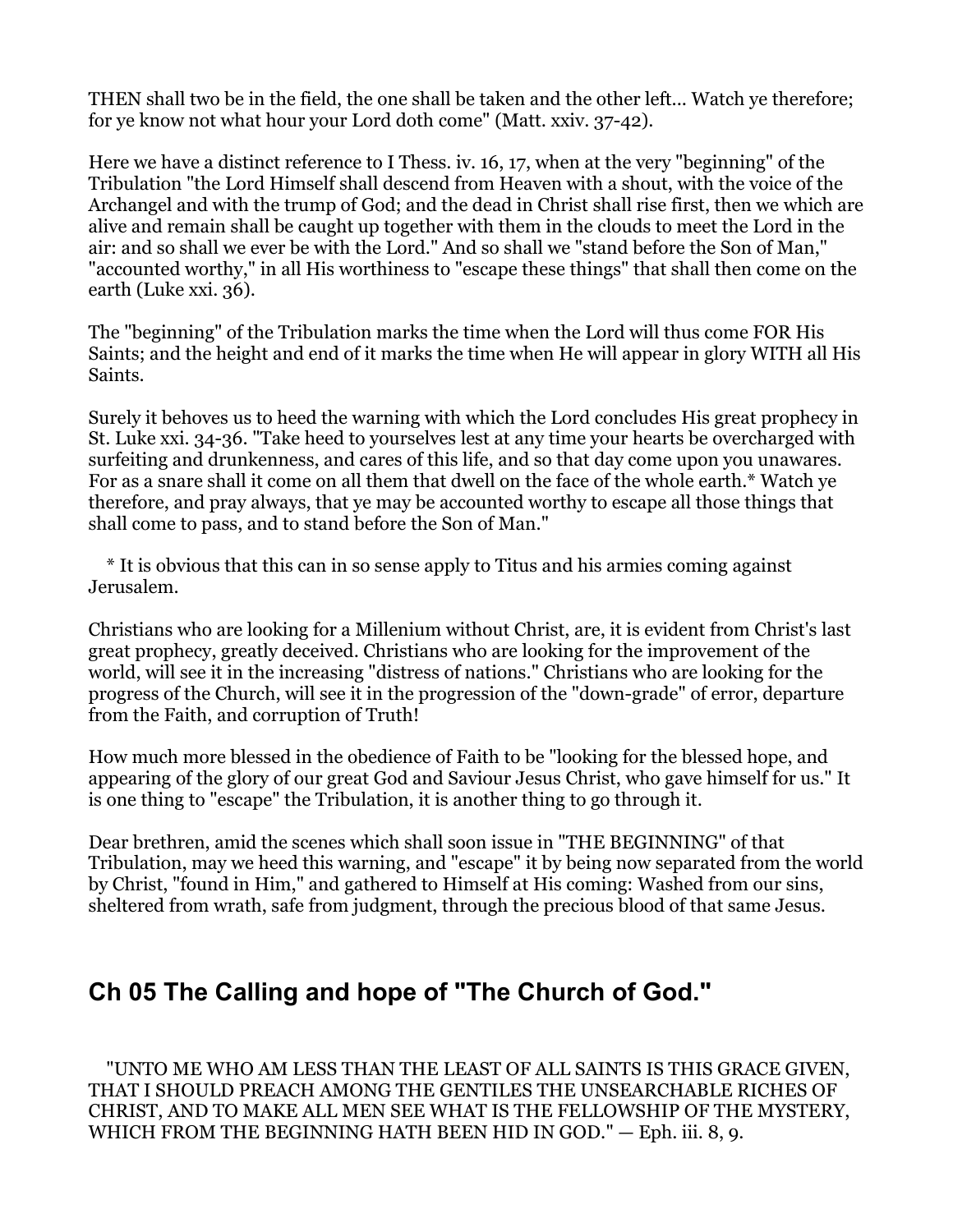Few words are used in as many different senses as the word "CHURCH," and therefore it behoves us to be careful as to our employment of it. It is used for example:— (1) Of a particular Church; as the Church of Rome, Jerusalem, Antioch or the Church of England. (2) It is often wrongly used of the Ministry, and people speak of this as "entering the Church." (3) It is used of a separate Assembly meeting for worship in any given building or room: as the Church of England defines it (in her 19th "Article of Religion") "a congregation of faithful men, in which the pure word of God is preached, and the sacraments be duly administered." (4) It is used of the Building in which such a congregation meets for worship. (5) It is used of the Church Episcopal, as distinguished from the non-Episcopal (Chapel). (6) It is used of the great body of Nominal Christians, bad and good alike, tares and wheat, professors and possessors. And (7) It is used of "the blessed company of all faithful people." I need hardly say that this last is the sense in which it is viewed in this chapter, and in which we are now to consider it.

Now this Eph. iii. contains a somewhat difficult construction. The Apostle concludes chapter ii. by showing how Jew and Gentile are "one body in Christ." (ii. 16), and are "builded together for an habitation of God through Spirit" (ii. 22). Then chapter iii. begins, "For this cause I Paul the prisoner of Christ for you Gentiles." Then follows a long parentheses, beginning with verse 2 and not ending till the end of verse 13. He then takes up the thread at verse 14 by repeating the expression of verse 1, "For this cause I bow my knees unto the Father of our Lord Jesus Christ, of whom the whole family\* in Heaven and Earth is named."

 \* It cannot be "every family" as in the R.V. (1) Simply because it is not true; for Eph. iv. 6, declares that this is only "one body," one family of the saved in Jesus Christ. The families of the ungodly, the children of the Devil are certainly not the subjects of this blessing and honour, which is peculiarly and distinctly the possession of the family of the redeemed. And (2) Because the exactly corresponding structure of the Greek in other passages is not so translated by the revisers themselves; e.g.— Rom. i. 29, and, John v. 17, i. 9, "all unrighteousness," not "every": Matt. xxiii. 35, "all the righteous blood," not "every": Matt. ii. 3 "all Jerusalem": Acts vii. 22 "all the wisdom."

"For this cause," because Jew and Gentile are one body in Christ. "I bow my knees," in prayer for "the whole family."

Now this parenthesis (Eph. iii. 2-13) flows naturally from the proposition of chapter ii. These Ephesian saints had been idolators of the Gentiles, and the Apostle has shown how (in ii. 1 &c.) they had been quickened, and builded together in Christ. As the instrument in the hands of the Spirit the Apostle had been used to preach the Gospel to them, and in doing this he had suffered, and for their sakes was now a "prisoner of Jesus Christ." Then, before continuing his subject and praying for the strengthening and growth of that Body (iii. 16-21), he breaks off, and in this parenthesis (verses 2-13) he stops to dwell on the grace shown to the Gentiles. In our text he calls it "the unsearchable riches of Christ."

Now these words are generally separated from their context, and taken in some undefined sense to express the resources treasured up for us in Christ.

The fact, of course, is true, and we rightly sing:—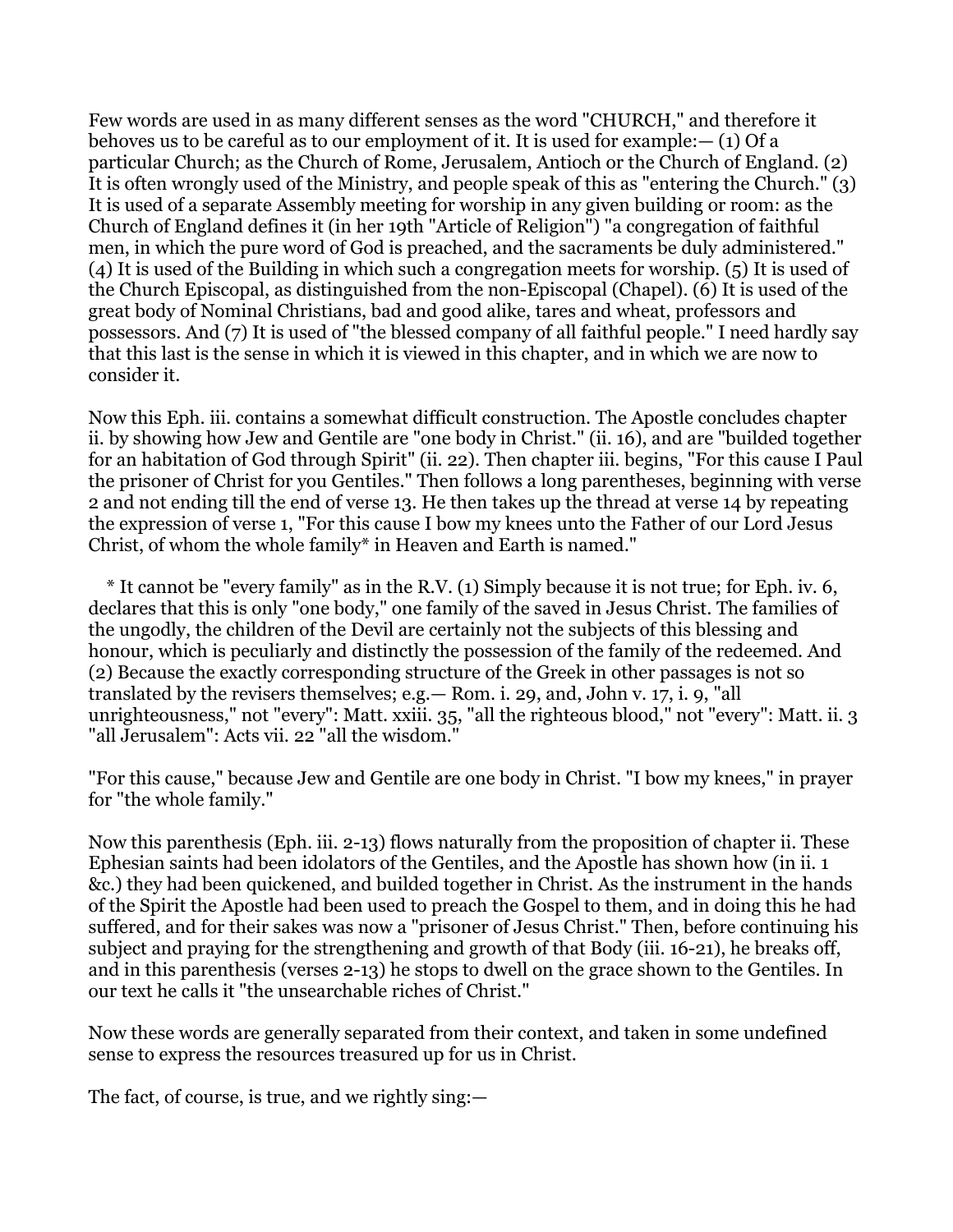"How vast the treasure we possess In thee O Lord, our Righteousness; All things are ours in Christ, Thy Son, With whom Thy love hath made us one."

While this as a fact is blessedly true, the question is, Is this the mind of the Spirit here? I think not.

There are riches in Christ which we may call the searchable riches, such as the revealed prophecies and promises concerning Him, which could be searched and understood by the Prophets who wrote them. But there were others which they could not search. They were "unsearchable."

The Greek word here rendered "unsearchable" occurs twice, (here and Rom. xi. 33), and each time it is translated differently. It means, that which cannot be traced or tracked, untrackable. Here it is rendered "unsearchable," and in Roman xi. 33 "past finding out." There is another word translated "unsearchable" in the same verse (Rom. xi. 33), but that denotes, that which cannot be understood even if found, inscrutable. "Oh the depth of the riches both of the wisdom and knowledge of God! how inscrutable are His judgments and His ways untrackable" (R.V. past tracing out). So here in our text, the word does not mean that which cannot be understood, if found; but that which cannot be traced, or followed out.

These untrackable riches of Christ which the Prophets could not trace out, are not merely the blessing of the Gentiles as such, as might be inferred from verse 6. That was never any secret. It was revealed from the beginning to Abraham that "in thee shall all families of the earth be blessed" (Gen. xii. 3): "All the nations of the earth shall be blessed through him" (Abraham) (Gen. xviii. 18). Many prophecies reveal this truth of which aged Simeon testified when he spoke of Christ as "a light to lighten the Gentiles and the glory of Thy people Israel" (Luke ii. 32).

These untrackable riches of Christ, therefore, were not merely the blessing of Gentiles, as such, by and by, but the taking out of a people from among them now (Acts xv. 14) to form the one body in Christ, the mystery of the Church. This is what had, until now, been hidden, and what had now been specially revealed to St. Paul. In testimony of this, note the following Scriptures: Rom. xvi. 25, 26, "Now to Him that is of power to stablish you according to my Gospel, and the preaching of Jesus Christ according to the revelation of the mystery\* which was kept secret since the world began, but now is made manifest, and by the Scriptures of the prophets,\*\* according to the commandment of the everlasting God made known to all nations for the obedience of faith." Col. i. 24-27, speaking of Christ's body, "the Church (the Apostle says) whereof I am made a minister, according to the dispensation of God which is given to me for you, to fulfil the word of God; even the mystery which hath been hid from ages and from generations, but now is made manifest to the Saints: to whom God would make known what is the RICHES of the glory of this mystery among the Gentiles; which is Christ in you, the hope of Glory whom we preach," &c. (margin, "Christ among you," i.e. among you Gentiles was well as among the Jews). Again, Eph. iii. 2-11, "Ye have heard of the dispensation of the Grace of God which is given me to you-ward: how that by revelation he made known unto me the mystery (as I wrote afore in few words, whereby, when ye read ye may understand my knowledge in the mystery of Christ) which in other ages was not made known unto the sons of men, as it is now revealed unto His holy Apostles and Prophets\*\* by the Spirit: that the Gentiles should be fellow-heirs, and of the same body, and partakers of the promise in Christ by His Gospel: whereof I was made a minister, according to the gift of the grace of God given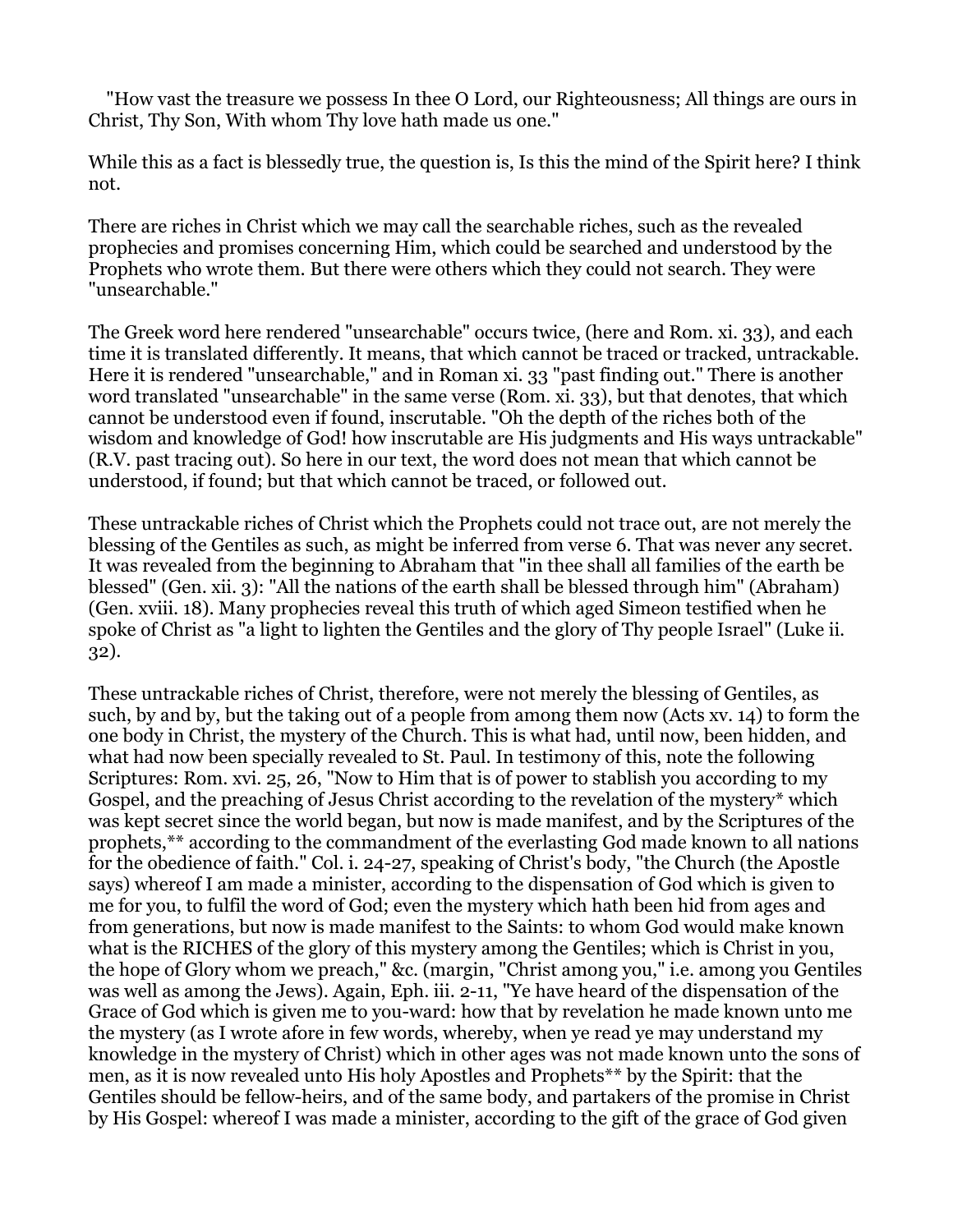unto me by the effectual working of his power: unto me, who am less than the least of all saints is this grace given, that I should preach among the gentiles the unsearchable riches of Christ; and to make all men see what is the fellowship of the mystery, which from the beginning of the world hath been hid in God, who created all things by Jesus Christ: to the intent that now unto the principalities and powers in heavenly places, might be known by (R.V. by means of) the church the manifold wisdom of God, according to the eternal purpose (R.V. margin "the purpose of the ages") which he purposed in Christ Jesus our Lord."

 \* The Greek word means, not that which cannot be understood, but a secret revealed or communicated to one initiated.

 \*\* i.e.— The New Testament prophets referred to in Eph. iv. 11, "And He gave some apostles, and some prophets," &c. See also I Cor. xii. 28; Eph. ii. 20; Acts xi. 27, xiii. 1, xv. 32; Rom. xii. 6.

Now the Old Testament Prophets knew nothing of all this. They looked as it has been said from the one hill-top of Christ's "sufferings" to the other hill-top of His "glory," but the valley that lay between was unknown. They could not track it, and all its mines of wealth were unexplored. The Spirit, by Peter, refers to this when he says (I Pet. i. 10-12) "of which salvation the prophets have enquired and searched diligently, who prophesied of the grace that should come unto you: searching what, or what manner of time the Spirit of Christ which was in them did signify, when it testified beforehand the sufferings of Christ, and the glory that should follow. Unto whom it was revealed, that not unto themselves but unto us they did minister the things which are now reported unto you by them that have preached the Gospel unto you with the Holy Ghost sent down from heaven, which things the angels desire to look into."

But when Christ had been rejected, when atonement had been made, then the message of reconciliation could be sent forth. Then, and not till then, was that which had been "hid in God" and "kept secret from the beginning of the world," made known. Then "the eternal purpose of God" was revealed, and the riches of the valley (this present interval between the sufferings and the glory) were laid bare, that "pilgrims and strangers," who now are passing through it, may trace and search them out.

And who are these pilgrims and strangers? They are those who once were dead in trespasses and sins (Eph. ii. 1), but who have been "quickened together with Christ" (ii. 5), and saved by grace (ii. 8), and made fellow-heirs with Christ (iii. 6), "members of His body, of His flesh, and of His bones" (v. 30-32). This is the great mystery concerning Christ and His Church.

Notice how this (Eph. v. 31) is quoted from Gen. ii. 24, where the words are spoken of the First Adam; and how true they are in Christ, the second man, the last Adam. While He (as the world thinks) sleeps in death; while He is absent in the Heavenlies, the Lord God takes from His pierced side an Eve, "all living," to be His bride! And when she fell, in the first Eve, He, like the first Adam "was not deceived" (I Tim. ii. 14), but unlike the first Adam He did not charge His bride with transgression! No! He charged Himself with it. He followed her to the depths of her fall, and knowing all the consequences, He took her sins upon Himself, bore all the judgment of God's wrath due to her sins, and cleared her from every spot and every stain. Thus "Christ also loved the Church and gave Himself for it... that He might present it to Himself a glorious Church, not having spot or wrinkle or any such thing, but that it should be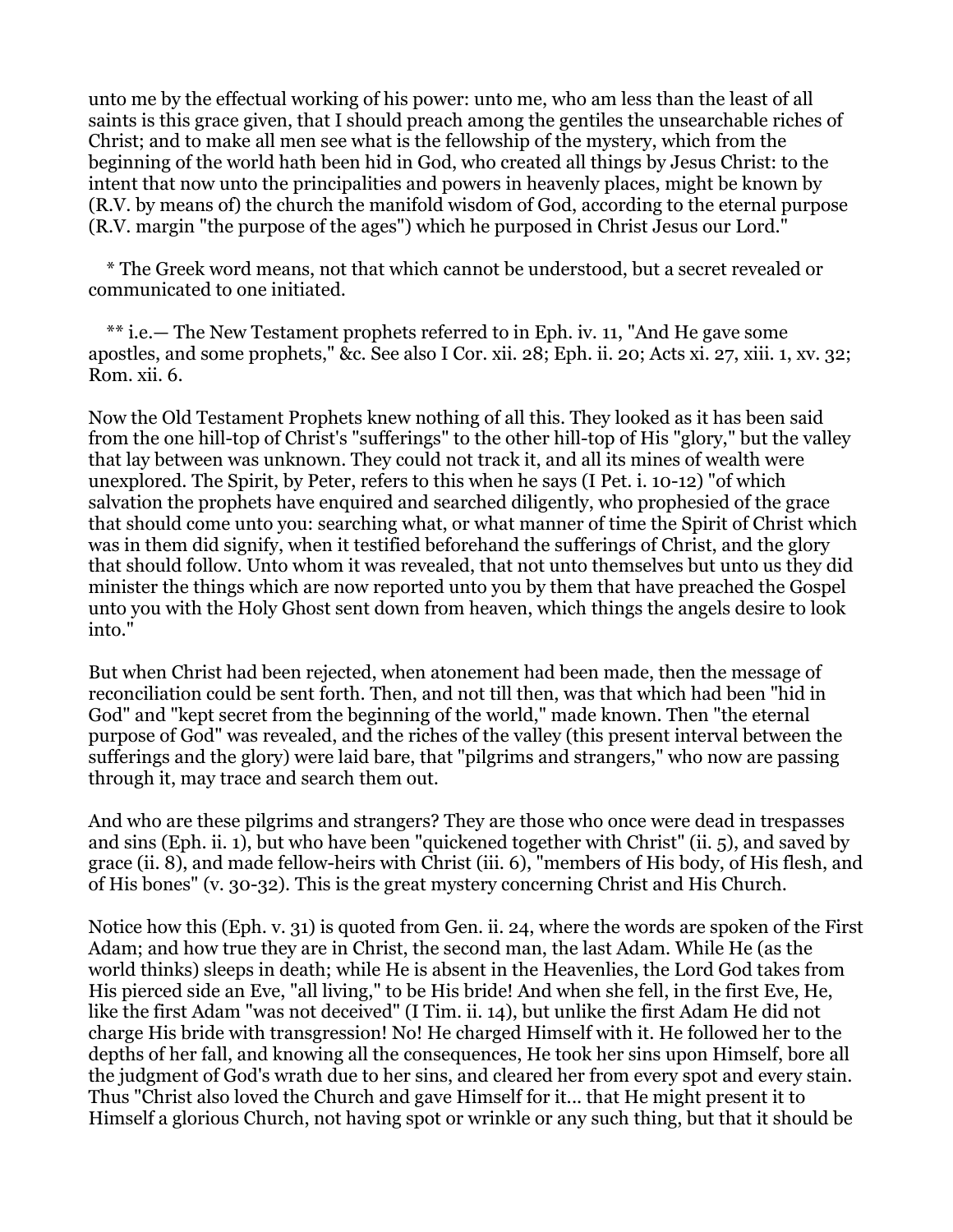holy and without blemish" (Eph. v. 25, 27). Oh what love! How wondrous in itself, but how blessed to know the truth of all this in our own selves, each one individually before God. How blessed to know that the heavy debt has been paid, not only when we had "nothing to pay," but before we even knew that we had contracted the debt! This is good news dear brethren. This is the Gospel, the glorious Gospel of the grace of God. This is the burden of the Angelic definition of the Gospel in Luke ii. 11, as revealed in the Divine titles "A Saviour, Christ, the Lord." "A SAVIOUR," and not a helper. A Saviour for the lost, and not a helper of those who can help themselves. "CHRIST," i.e. God's ANOINTED Saviour, the Saviour whom God had anointed, provided, given and sent, not some Saviour we have made for ourselves. And then "THE LORD," the Lord of all power and might, able to save to the uttermost all that come unto God by Him. Yes, this is good news, that God has anointed a Saviour, and not a helper, who is able to save. The will of God is the source of it all (Heb. x. 7). The work of Christ is the channel of it (verse 10), and the witness of it in our hearts is the Holy Spirit of God (verse 15). This is the work of the Holy Ghost in the world now; and in Gen. xxiv. we have a beautiful illustration of His work in the mission of Eliezer to seek a bride for the only and beloved Son of his master. Like Eliezer He comes to us now with the tokens of the Father's wealth, and the pledges of the Son's great love (verse 22) "the earnest of the Spirit." He seeks out the predestined bride; He "espouses her to one husband that he may present her as a chaste virgin to Christ" (2 Cor. xi. 2); He takes of the things of Christ and reveals them unto her (John xvi. 14, 15); He shews her "things to come" (John xvi. 13); He teaches her and guides her unto into all truth (John xiv. 26, xvi. 13). By nature she was buried in idolatry, and now she is led out, and led on, as a "pilgrim and a stranger" through this world to meet her Beloved. What attraction has the world for her as she journeys on to meet her Lord? This meeting, and union with Him, is the very object for which she was called, and for which she lives. And as she approaches the end of her journey, and her long day\* draws to its close — presently — "at the eventide" (Gen. xxiv. 63) her Isaac will come forth to meet her, and receive her unto Himself and present her to Himself in glory. Her Bridegroom has now gone to prepare a place for her (John xiv. 1-3), and meanwhile he "cleaves" to her, and supports her (Gen. ii. 24). Oh how much higher than our poor thoughts are His ways! Our thoughts do not rise higher than trying to cleave to Him: Man represents her as some poor drowning one trying to cleave to a rock! No, dear brethren this is not the truth! It is not the weaker one trying to cleave to the stronger one, but it is the strong one cleaving to the weak one, as it is written:— "Therefore shall a man leave his father and his mother and shall CLEAVE unto his wife, and they shall be one flesh" (Gen. ii. 24). "This is the great mystery but I speak concerning Christ and the Church" (Eph. v. 32). Yes! and He will cleave unto His poor bride until He perfects in glory what He has begun in grace; until caught up to meet Him in the air, she shall be for ever with the Lord.

#### $*$  I Thess. v. 5-8

This is the calling of the Church, and this is her hope. She has turned from idols to her beloved Lord. She tries to serve Him, "the living and true God," while she "waits for His Son from heaven" (I Thess. i. 9-10). This is the work of the Holy Ghost, in this the dispensation of the Spirit, "To make ready a people prepared for the Lord" (Luke i. 17); to "save some" (I Cor. ix. 22); to "take out of the nations a people for His name" (Acts xv. 14); and "a remnant from Israel according to the election of grace" (Rom. xi. 5); baptizing them all into "one body," bestowing on them "one calling," and giving them all "one hope" (Eph. iv. 4-6).

Now, we are waiting for the fruition of this hope, and looking for His appearing. Having been betrothed unto Him we long for the marriage-day to come. The scene of that marriage is to be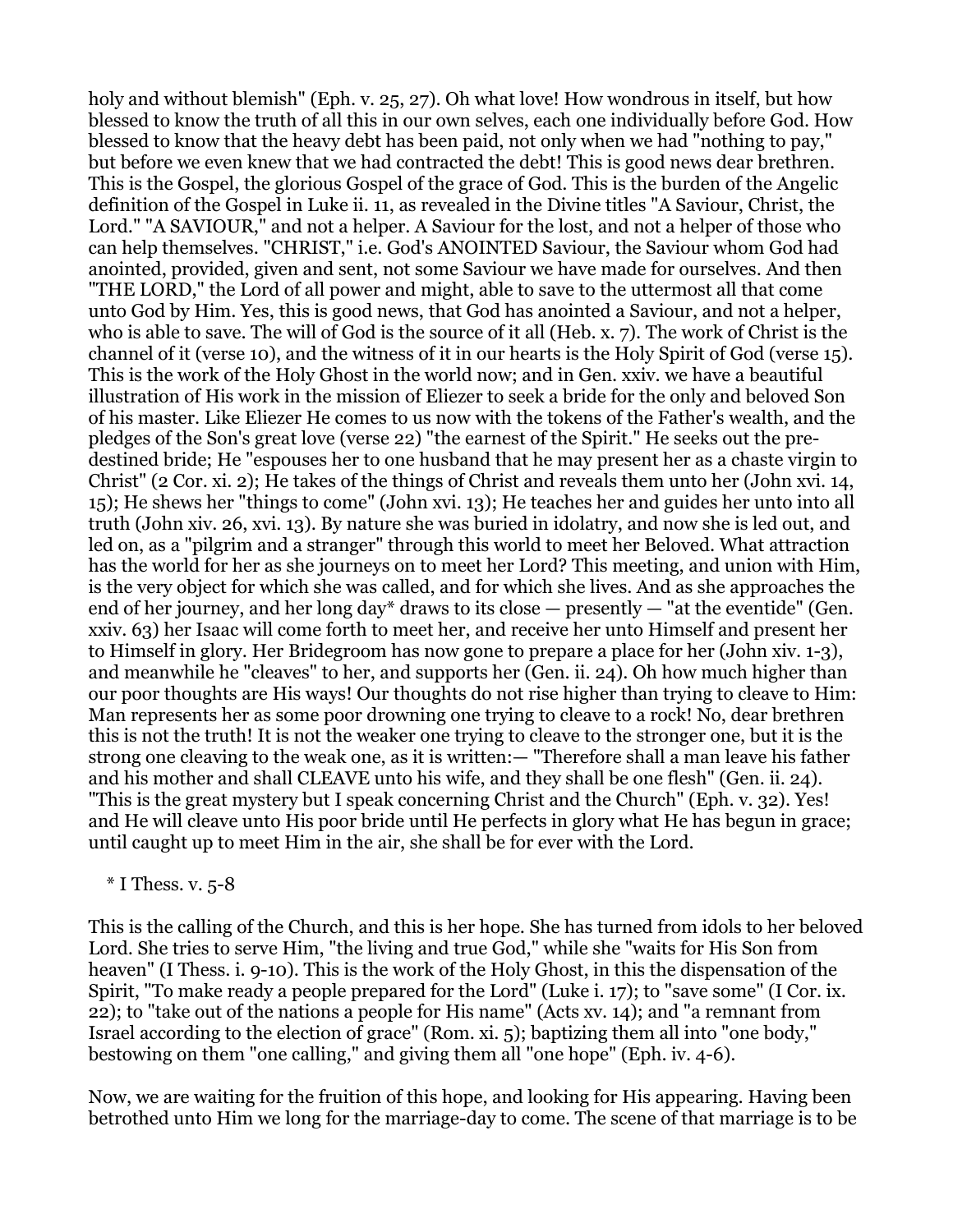in the glory. It is called "the marriage of the Lamb" (not of the Bride), for His is the greater joy, in glory as well as in grace.\*

 \* In Luke xv. it is the Father's joy to save, the Spirit's to seek, and the Son's to find, and the joy is not the joy of the Angels, as is generally and erroneously represented, but it is joy "in the presense of the Angels of God."

It is His pleasure, His honour, and His glory to do all this for poor vile sinners. And when He shall have assayed their service (2 Cor. v. 10, I Cor. iii. 12-15), and awarded their crowns (2 Tim. iv. 7-8), Heaven shall ring with the marriage song, while yet She is with Him in the Heavenlies, before the Heaven opens (Rev. xix. 11), and she appears with Him in glory. The words of the marriage song are given:— "Alleluia: for the Lord God omnipotent reigneth. Let us be glad and rejoice, and give honour to Him, for the marriage of the Lamb is come, and His wife hath made herself ready" (Rev. xix. 6,7).

So long as the Bridegroom tarries and is absent, She mourns and fasts, even as He foretold. "The days shall come, when the Bridegroom shall be taken away from them, and then shall they fast in those days" (Matt. ix. 15; Mark ii. 19, 20; 2 Sam. xix. 24). But at His coming His own words shall be fulfilled:— "And the glory which thou gavest Me I have given them" (John xvii. 22, 23). Ah, then indeed, there shall be "joy in heaven," joy to the Lamb, joy to His Bride, joy to all that are called to partake of this wondrous scene. But "in all things He must have the pre-eminence," and great as must be the joy and gladness of the Bride in Him, His joy in Her must be the greater. This is "the joy that was set before Him," for which He "endured the cross and despised the shame" (Heb. xii. 2). That He might teach us all this, and set it all before us, Marriage was His first institution in Eden: a marriage was the occasion of His first miracle where He turned the water into wine, and "manifested forth His glory:" and He limits the day of grace, with this aspect of the day of glory when He said "I will drink no more of this fruit of the vine, until I drink it new with you in the Kingdom of God" (Matt. xxvi. 29).

His last message to His bride, is "Surely I come quickly" (Rev. xxii. 20), and she cries through her tear-dimmed eyes, "Even so, come Lord Jesus." Each night as she lies down to sleep she prays that He may come before the morning; and each morning as she rises, she prays that He may come before the night. For her Lord has told her thus to "watch." She is to regard each day as it comes, as the day, for what she does not know is, whether He will come "at even, or at midnight, or at the cock-crowing, or in the morning" (Mark xiii. 35). Hence she listens with opened ears for the longed for summons "Come up hither," and waits to enter the door that shall then be opened in heaven (Rev. iv. 1).

Dear brethren, will you be there? These words of grace and glory are not merely words to preach about, they are wondrous realities, and solemn too, for this day of grace will not last for ever. We know not how soon it may end. But we do know this, that your last day will dawn, your last hour will strike, the last warning will be given, the last sermon will be heard, the last prayer will be offered, and then, unless you are "found in Christ," and are clothed with His righteousness, you must be for ever lost.

Would you escape that doom? Then listen to Him who "spake as never man spake," and said "all that the Father giveth me shall come to me, and whoso cometh unto me I will in no wise cast out."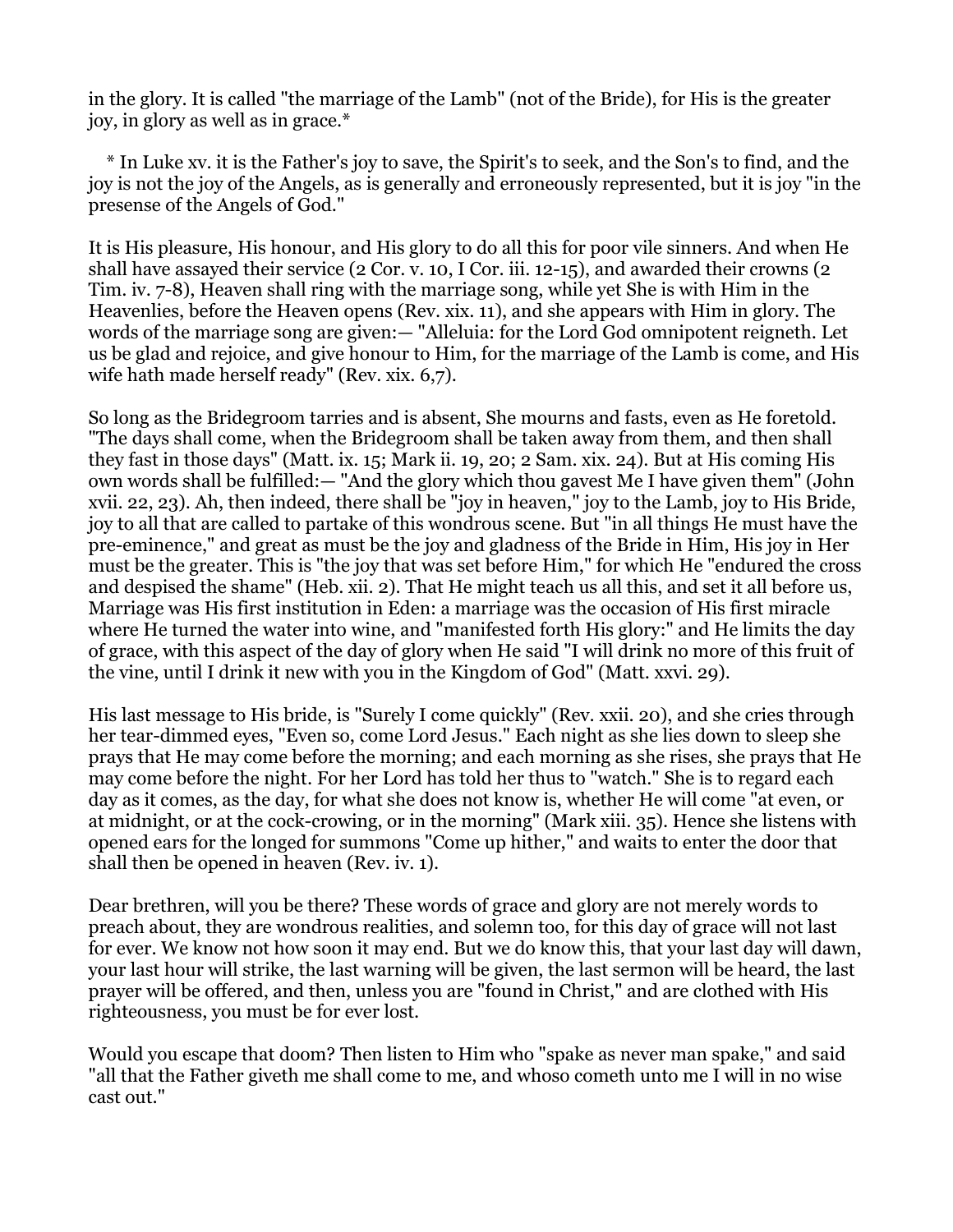Dear brethren, may you prove the truth, and know the blessedness of this promise, and the importance of this precept, "let your loins be girded about and your lights burning...blessed are those servants whom the Lord when He cometh shall find watching."

#### GEN. XXIV

Thine the beauty and the glory — Heir of all things — Son of God, Shining round me and before me, Lighting all the desert road.

Camels girded for the journey — Kneeling, laden, set for home: Ah, my heart is gone already, Centred there, no more to roam.

Roll afar, thou proud Euphrates! Nought can keep me from my bourne, Where my mighty Guardian came from — There with me will He return.

Buried in Chaldea's city, I had perished with my race; But the Steward came to save me, Met me in his Master's grace.

Asked me for "a little water" — Let me quench his camels' thirst, Saw in me, Bethuel's daughter, Her he prayed for at the first.

Ah, the errand that he told me, Of the "Living One" who died — Of the Father's love and counsel, Taking unto Him a bride!

Nothing, I remember nothing, But the sacrifice and choice — Never music filled my spirit Like that penetrating voice.

Could I hear Him, "Eliezer," And for Isaac not be won? Ah, the Father loved and sought me - Sent and claimed me for his Son.

Let the token on my forehead, Let the bracelet on my hand, Prove me now the chosen daughter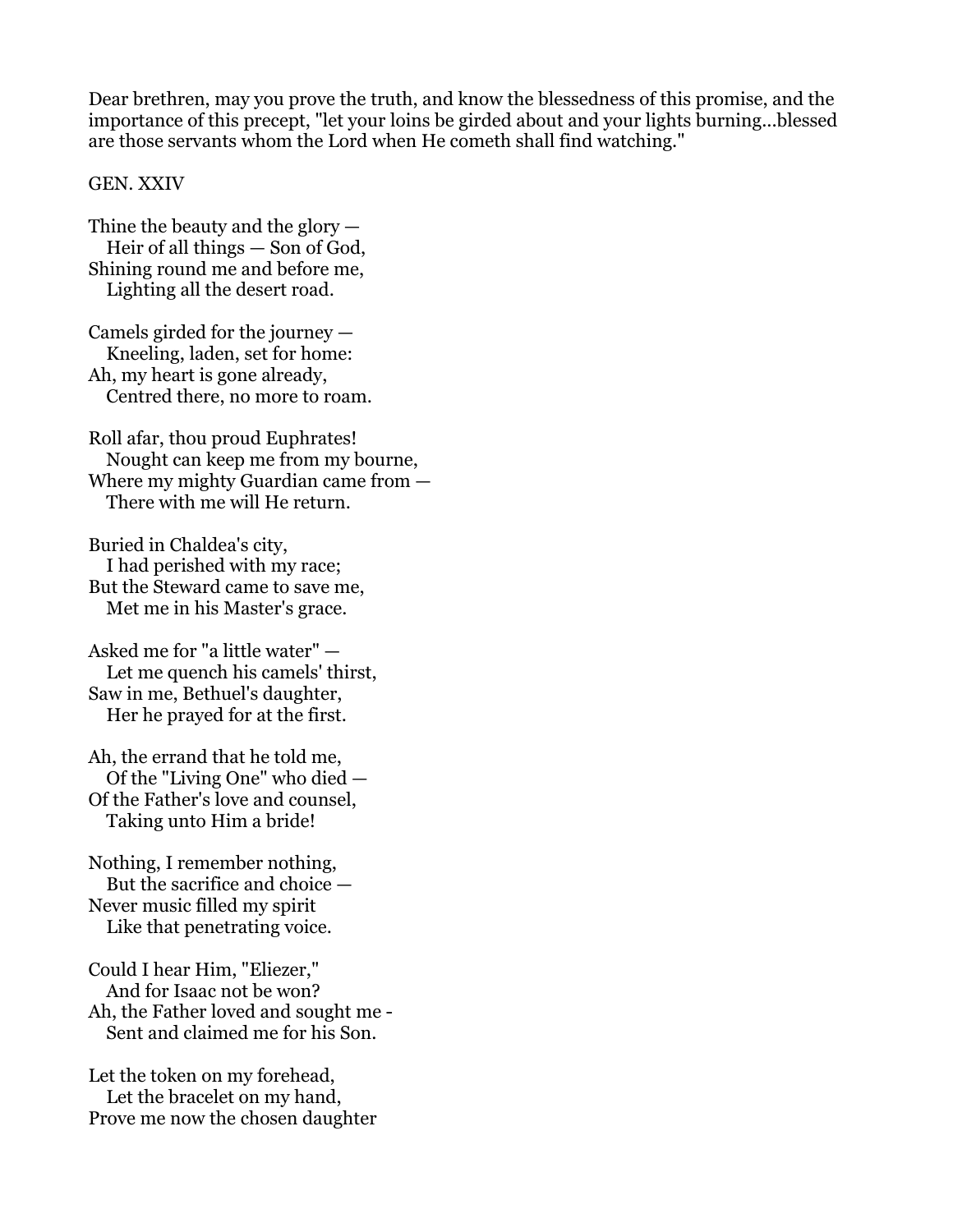Of the Lord of all the land.

I will go; I would not tarry; Object of that heart's delight! He was unto death obedient; I would walk with him in white.

Jewels, raiment, gifts, the servant Brought for me from Isaac's hand: Precious things, that else had never Shone in any foreign land.

I shall see Him in His beauty — He, Himself, His bride will meet; I shall be with Him for ever — In companionship complete.

Thoughts of Him are strength and gladness What man comes there forth our way? "'Tis my Master!" 'tis the Bridegroom: Veiled — the bride is caught away.

And the servant telleth Isaac All the things that he had done: And Rebekah reigns in Hebron — Wife of the once offered One.

## <span id="page-31-0"></span>**Ch 06 The Church's Motive for Service.**

 "BELOVED, NOW ARE WE THE SONS OF GOD, AND IT DOTH NOT YET APPEAR WHAT WE SHALL BE; BUT WE KNOW THAT WHEN HE SHALL APPEAR WE SHALL BE LIKE HIM; FOR WE SHALL SEE HIM AS HE IS. AND EVERY ONE THAT HATH THIS HOPE IN HIM PURIFIETH HIMSELF, EVEN AS HE IS PURE." — I John iii. 2, 3.

"Every one that hath this hope," and only such as have it. For this hope is the peculiar possession of the Sons of God, who know something of "what manner of love the Father hath bestowed upon them."

Then, observe, that this hope, though it is the blessed possession of "the Sons of God," is not centred in themselves, but it is fixed upon another. The words "in Him" mean literally "upon Him," i.e., upon Christ. Hence the R.V. translates it "Every one that hath this hope set on Him." It is not who hopeth, for that would refer to the act of hoping, whereas he who has this hope, has it as a permanent possession, and fixed on Christ as the glorious object. Then, its action is ever present; it "purifieth." When we "see Him," " we shall be like Him," therefore if we want to be like Him now, we must behold Him, and be occupied with Him. "He IS pure." Purity belongs to Him, and our purity is secured by occupation with Him in the glory. "We,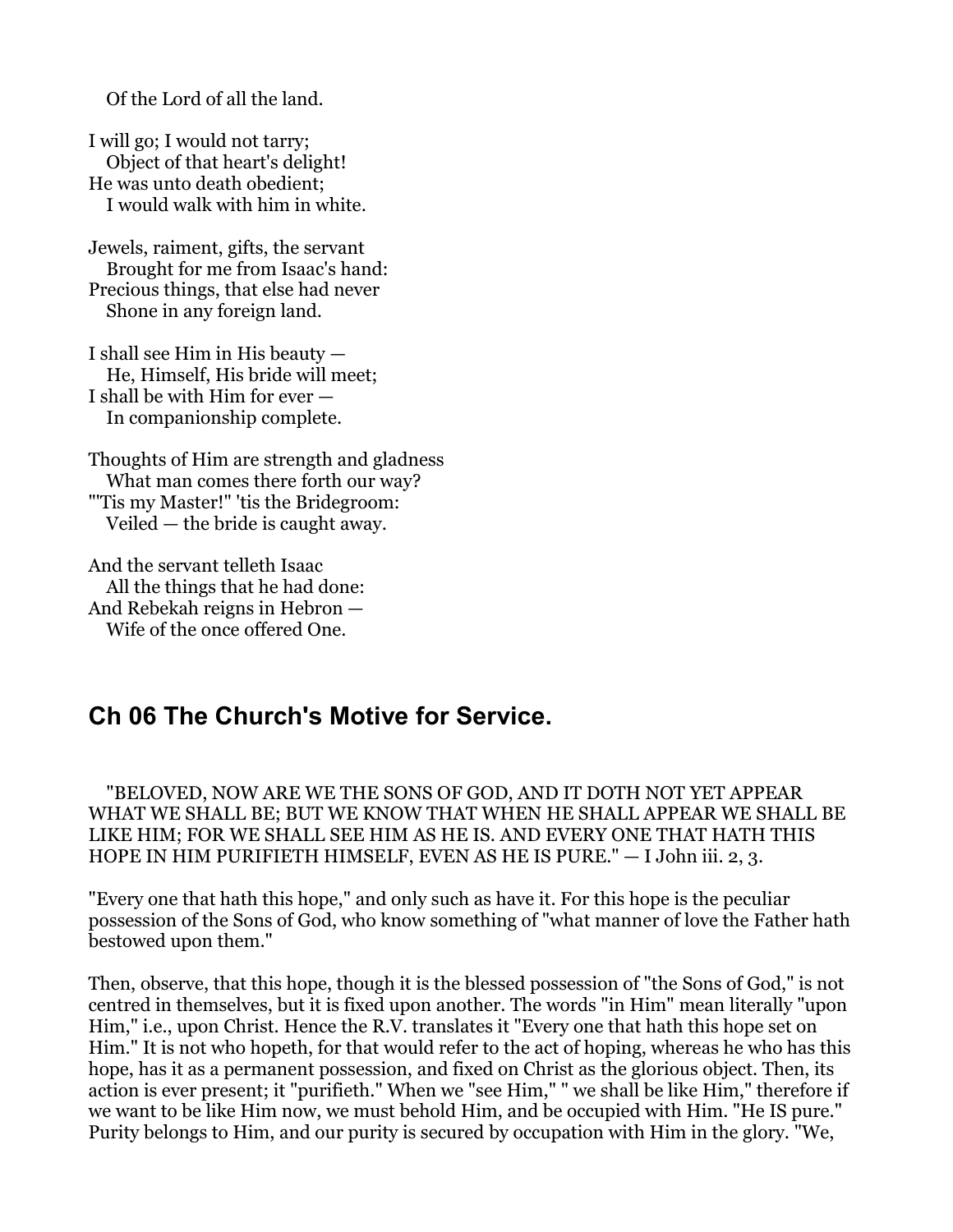beholding, are changed into the same image from glory to glory." Here is no restless effort, no anxious toiling. It is simply "we beholding — beholding — are changed." Here is the divine prescription for conformity to the image of Christ: here is that which will transfigure us and make us "like Him."

Now our text lays down this great principle, that the coming of Christ in glory is not a mere doctrine to be preached; not a mere theory to be held; not a mere dogma to be believed, but it is the mighty motive for all true Christian service. It is a hope that is bound up inseparably with all doctrines, all ordinances, all precepts, and all practice.

For example, we desire to "walk worthy of the vocation wherewith we are called": we desire to "walk worthy of the Lord unto all pleasing"; to be "fruitful in every good work"; diligent in all service. Then the question is, How shall we accomplish this? "What must we do" in order to attain this desired end?

Man, of course (even the spiritual man), is ready with his various rules for holy living! for he is by nature a Pharisee, and is always ready "to do" something. Even when he confesses that he has been "justified by grace" he would like to be sanctified by works! He forgets that God has "made Him (Jesus) to be unto us, justification and sanctification," and that we are not justified in Christ by grace without an effort, and then left to be sanctified in ourselves by our own effort.

Truly, in this  $-$  in the highest things as well as in the lowest  $-$  in this, as in all beside, God's thought are not man's thoughts, nor his ways our ways (Is. lv. 8). Man says that faith is that which will produce holiness of living; God says it is hope. Man says it is faith in Christ's power to keep me if I can only keep my own faith! but God says it is "hope" in Christ's coming for me, that will purify me, and this blessed hope He has given me as my permanent possession.

At the very best, all this is only man's substitute for God's divine prescription. It shuts out the true way and gives a false way; it shuts out the only efficacious means, and presents powerless means; it shuts out the substance, and gives a shadow.

God's way of making our walk correspond with our "holy calling," is to fill us with the blessed hope of Christ's coming, and to occupy us with His glory, so that "we beholding... are changed." Man's way is to occupy us with ourselves: with our spiritual life, which is to be deepened; with our faith, which is to be increased; with our walk, that is to be perfected. God's way is to point us to Christ's glory in heaven; man's way is to point us to Christ's power in us. God says the hope of coming glory will purify us; man says it is the power of present faith that will do it.

Oh, dear brethren, beware of any presentation of Doctrine that takes the eye from Christ! Beware of any phase of it which puts anything, however minute, however plausible, however apparently good, between the heart and Christ. Beware of building on the promises, instead of on the Promiser; beware of being occupied with the blessing instead of the Blesser. If the mere "blessing" be the object of our lives, we shall most certainly never attain it: but having the Blesser we have all He can give, and His richest blessing will be with us without an effort.

Hence, you will observe, here, that it is not the doctrine of Christ's second coming that will do anything for us, but it is Christ who is coming, on whom this, our purifying hope, is set.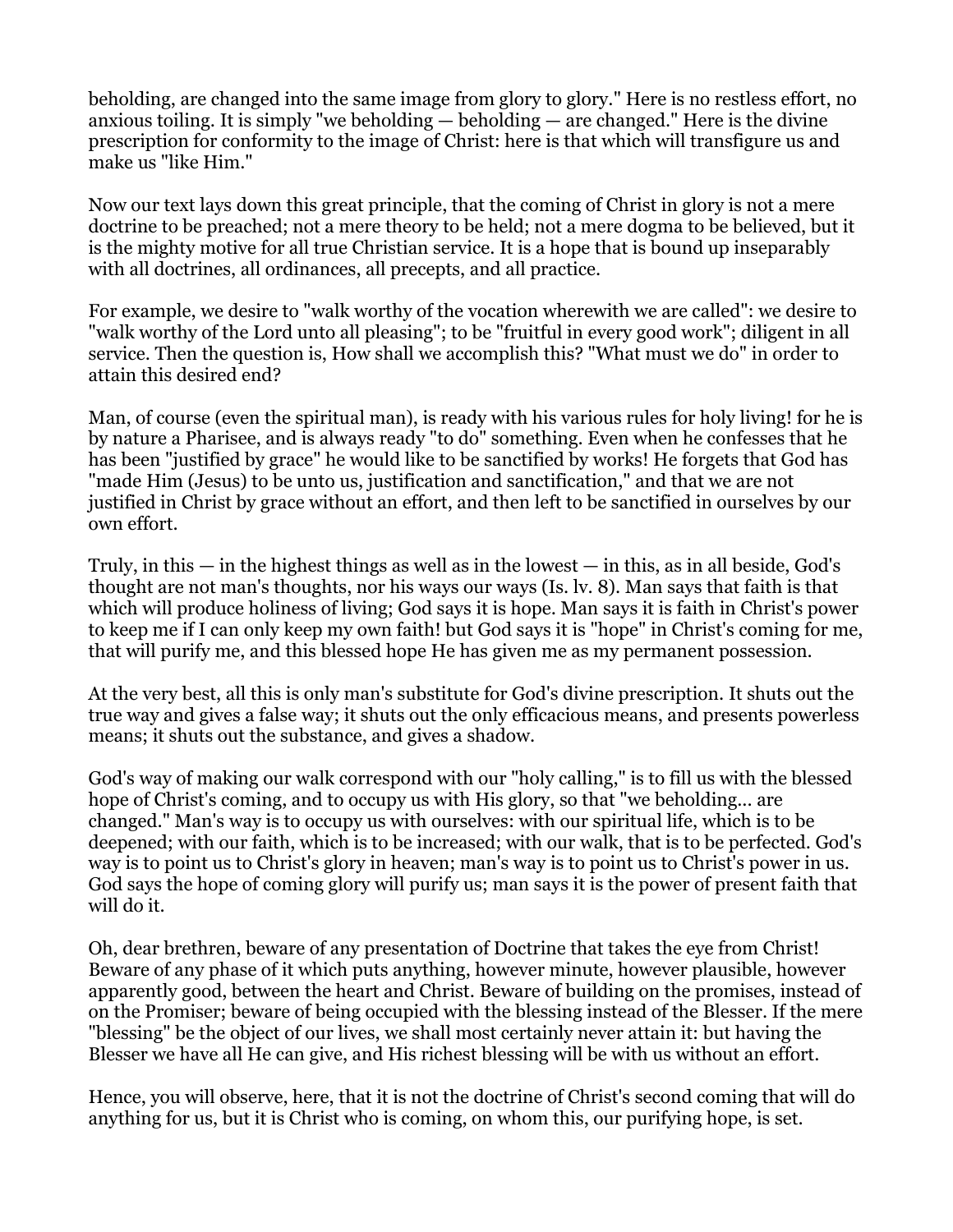This necessarily keeps the heart in contact with Christ. This contact secures our "abiding in Him" without striving to abide. This 'abiding' is the source of all fruitfulness and obedience (John xv. 5). Hence the power of this hope. Even the Buddhists have a saying, that "if you think of Buddha and pray to Buddha you will become Buddha." So, the one who looks and waits for God's Son from Heaven, will be like Enoch, the seventh from Adam. He will "walk with God," for he knows that at any moment it may be said of him "he was not, for God took him." It is easy for superficial readers and thinkers to pronounce the Apostles mistaken in looking for the Lord in their day. But no one can be "mistaken" who thus realizes the power and blessing of this purifying hope. The Apostles and early Christians were no more mistaken than the saints who, yesterday, fell asleep. For their Christian character was, alike, shapen and formed by having their hope "set on Him." And happy shall we be if we are like them in thus looking for His appearing.

Note now, some of the practical uses which the Holy Spirit makes of this blessed hope in the Word of God.

1. It is a powerful motive with the sinner to make him turn from his evil ways. The command to repent stands frequently connected with the Lord's coming (Matt. iii. 2; Acts iii. 19, 20; xvii. 30, 31). All the passages which speak of the nearness of the day of the Lord, its suddenness, its terrors for the ungodly; all appeal powerfully to the neglector of the great salvation. If this doctrine be really true, it is evident that it is not merely a question of the uncertainty of life (which is the point of most pulpit appeals), but of the certainty of Christ's coming. "When once the Master of the House hath risen up and shut to the door," &c. All depends on this: the movement of Christ! while He is seated at God's right hand the door of mercy is open, when once He is risen up, it will be shut! And yet preachers neglect this powerful motive, and introduce another which the Scriptures do not urge.

2. Again, why is a man not profited if he "gain the whole world and lost his own soul?" (Matt. xvi. 26). Why? Because the next verse tells us "FOR the Son of Man shall come in the glory of His Father with His angels and then shall He reward every man according to his works." That is why. If a man could gain the whole world, it would be useless for the Lord is coming to judge it.

3. Why is the case of mere professors, who say "Lord, Lord," so hopeless? (Matt. vii. 21) Because the next verse tells us, that "in that day... then will I profess unto them, I never knew you, depart from Me." That is why!

4. How does Jesus warn us not to be ashamed of Him and of His words now (Mark viii. 38). By reminding us in the next verse, that "of him also shall the Son of Man be ashamed when He cometh in the glory of His Father with the holy angels."

5. What is the true comfort for those who are "troubled" at Christ's absence? Not, you shall die and come to me, but "I will come again and receive you unto myself that where I am, there ye may be also" (John xiv. 1-3).

6. What is true comfort in bereavement? "Comfort one another with these words." What words? Words which tell of the reunion of those who have fallen asleep with those who are alive and remain, when the Lord Himself shall descend from heaven to receive both into His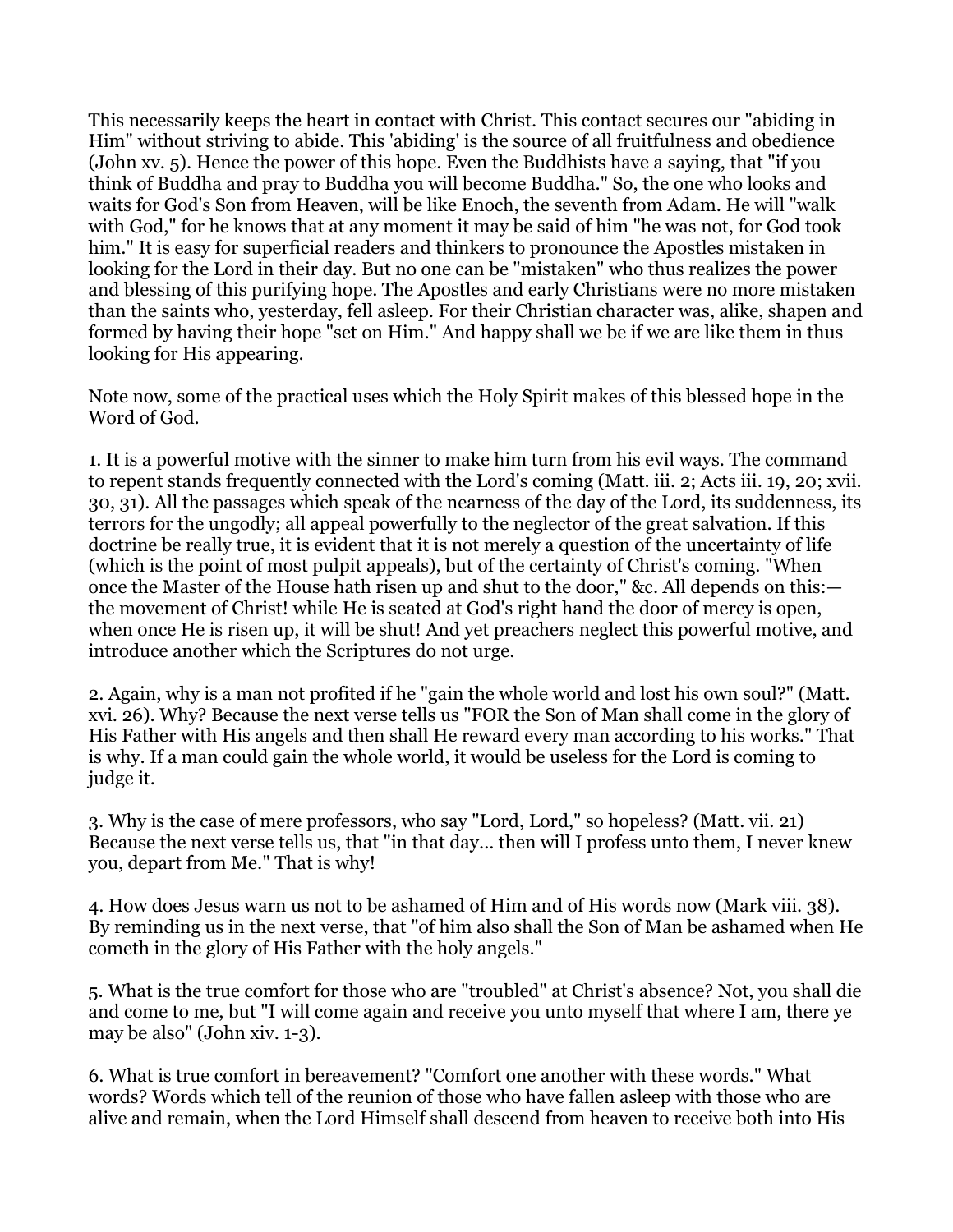presence. "So (lit., thus, in this manner) shall we ever be with the Lord" (I Thess. iv. 13-18). The Great Comforter Himself likewise connected true comfort with Resurrection. "Thy brother shall rise again" (John xi. 23). But man has improved on that; and has quite a different mode of comforting bereaved ones now. He quite dispenses with the hope of the Advent and of Resurrection, and bids all mourners to comfort themselves with a kind of Christian Spiritualism, which quiets everyone, good and bad alike, with the delusion of all going to heaven when they die!

7. The hope of a groaning creation is bound up with the manifestation of the saints with Christ in glory. "For the earnest expectation of the creature (creation, R.V.) waiteth for the manifestation of the sons of God... because the creature (creation, R.V.) itself also shall be delivered from the bondage of corruption, into the glorious liberty (R.V. into the liberty of the glory) of the children of God" (Rom. viii 19-23).

8. With what motive are we urged not to judge one another now, and not to be moved when others judge us? (I Cor. iv. 3, 4) Because the next verse says, "Therefore judge nothing before the time, until the Lord come, who both will bring to light the hidden things of darkness, and will make manifest the counsels of the hearts: and then shall every man have praise of God."

9. If we are exhorted to draw near with faith and take the bread and wine in memory of our Lord's death at His first advent, we cannot, or ought not to do it, without connecting it with His second advent (I Cor. xi. 26), "For as often as ye eat this bread and drink this cup, ye do show the Lord's death till He come."

10. Is love for the person of Christ set before us as the greatest and most important of all things? It is so in consideration of the fact that He is coming again. "If any man love not the Lord Jesus Christ let him be Anathema [accursed], Maran-atha [our Lord cometh] (I Cor. xvi. 22). It is the fact of the Lord's coming which puts everything in its right place. The apostle had much to complain of in this first epistle to the Corinthians. In chapter i., divisions; iv., false judgments; v., uncleanness; vi., brother going to law with brother; x. xi., errors in ritual; xv. 35, errors of doctrine; but when he comes to the last verse in that epistle; when it is a question of Maran-atha; when things are weighed in light of that all-pervading fact of the Lord's coming, then he does not say, if any man be not moral or orthodox, &c., but "if any man love not the Lord Jesus Christ." As much as to say — Nothing but love for Christ will stand us in any stead when "Our Lord cometh." A man may be perfectly moral, orthodox, and correct in ritual, and yet have no love for Christ! This fact of the Master's coming puts all these things in their proper place, and tells us that the Lord alone shall be exalted in that day, and only those who have His love shed abroad in their hearts by the Holy Ghost shall be exalted with Him.

11. Are we exhorted (Eph. iv. 30) to "grieve not the Holy Spirit of God"? it is added, "whereby ye are sealed unto the day of redemption."

12. Are we exhorted to "be sober"? the exhortation is based on the same motive. (I Thess. v. 2- 6).

13. Are we exhorted to forbearance and gentleness? (for this is the meaning of the word in Phi. iv. 5), "Let your moderation be known unto all men"? The reason for it is "The Lord is at hand," and He therefore will put all right that is now so wrong. And if His coming be so near, such things are not worth contending for.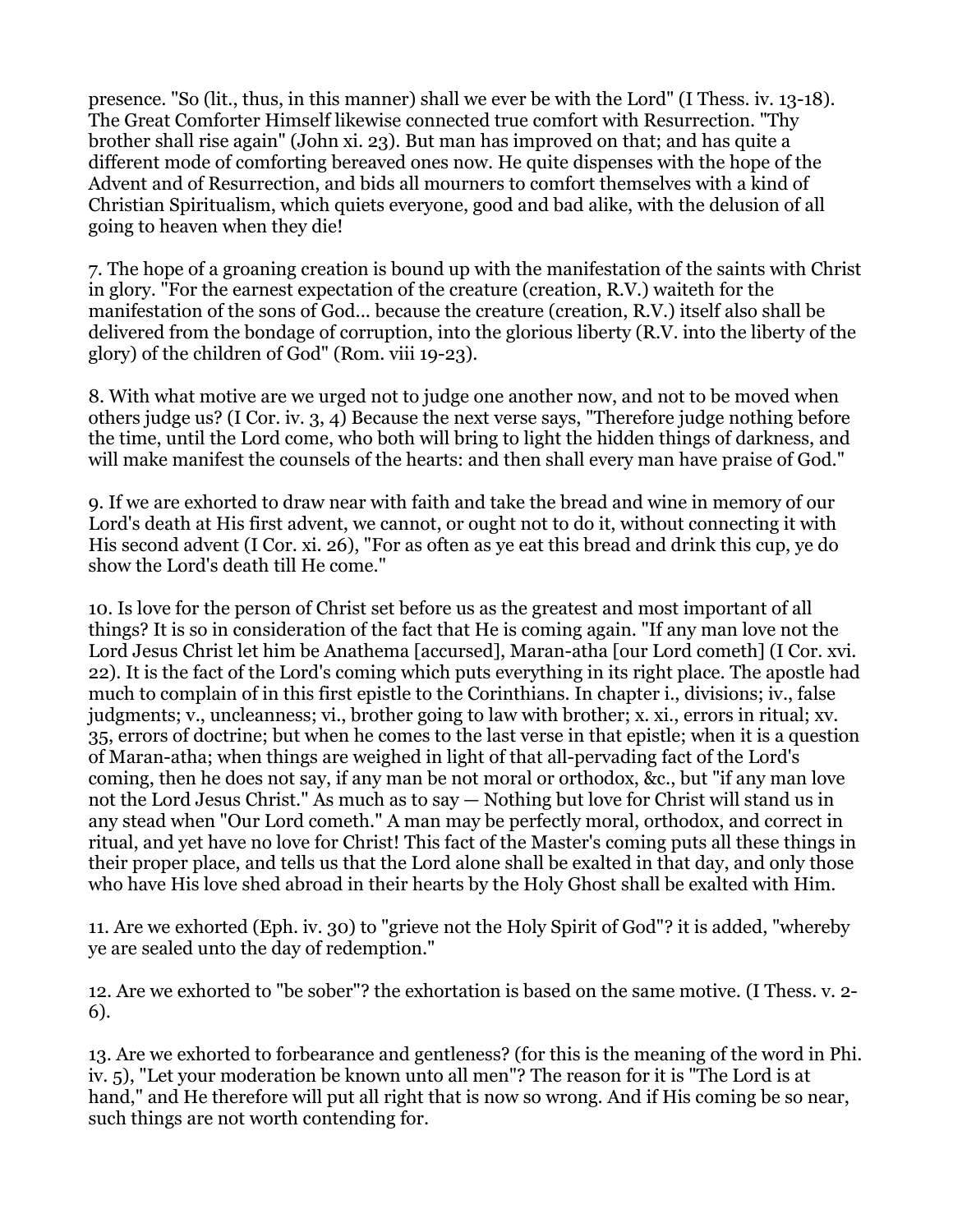14. Have we "need of patience that after we have done the will of God we may receive the promise" (Heb. x. 36)? The motive for it is found in the next verse:—"For yet a little while and He that shall come will come and will not tarry."

And again, "Be patient therefore brethren unto the coming of the Lord." (Jas. v. 7).

15. Are we exhorted to mortify the flesh? This is still the mighty motive, "When Christ who is our life shall appear, then shall ye also appear with Him in glory. Mortify therefore your members which are upon the earth," etc. (Col. iii. 4, 5)

16. Does the apostle pray that his Philippian converts "may be sincere and without offence"? it is with reference to and "till the day of Christ." (Phil. i. 9, 10).

17. If St. John exhorts his "little children" to "abide in Him," the exhortation is pointed with this motive "that when He shall appear we may have confidence, and not be ashamed before Him at His coming." (I John ii. 28.)

18. If our faith be tried, it is that it "might be found unto praise and honour and glory at the appearing of Jesus Christ." (I Pet. i. 7).

19. We are bidden to "rejoice, inasmuch as ye are partakers of Christ's sufferings." Why? "that when His glory shall be revealed ye may be glad also with exceeding joy." (I Pet. iv. 13.)

20. If we are exhorted to "watch unto prayer," it is because "the end of all things is at hand." (I Pet. iv. 7)

Here are twenty examples, and a hundred might easily be given. But these will be sufficient to show that the doctrine is no mere visionary enthusiasm, or fanaticism; but is one of the most practical of all the truths revealed in the Word of God.

But there is one aspect which we must consider at greater length, and that is its connection with Missionary work.

There is nothing more urgently and frequently laid to its charge, than that this doctrine tends to paralyse missionary effort. But "the tree is known by its fruit," and so far from this being the case, we find one among the Primitive Churches which is indeed a Model Church, the church of Thessalonica. It received abundant and almost unqualified praise; and it was emphatically a missionary church. "Ye were ensamples (the apostle writes I Thess. i. 7, 8) to all that believe, in Macedonia and Achaia, for from you sounded out the word of the Lord, not only in Macedonia and Achaia, but also in every place your faith to God-ward is spread abroad." And this church was all this because of the Christian character of its members. That character was formed on "all truth," and hence it was not deformed. It was perfect in its threefold completeness. (I) They had "TURNED to God from idols, (2) to SERVE the living and true God, and (3) to WAIT for God's Son from Heaven" (I Thess. i. 9, 10). Yes. They waited for God's Son from Heaven. Not for Death, or Providence, or Titus, or the World's conversion, or the Restoration of the Jews, or for the reconstruction of the Roman Earth, but for God's Son from these two Epistles to the Thessalonians. One verse in four! a dozen passages in four or five pages which speak of the coming of God's Son from Heaven! Every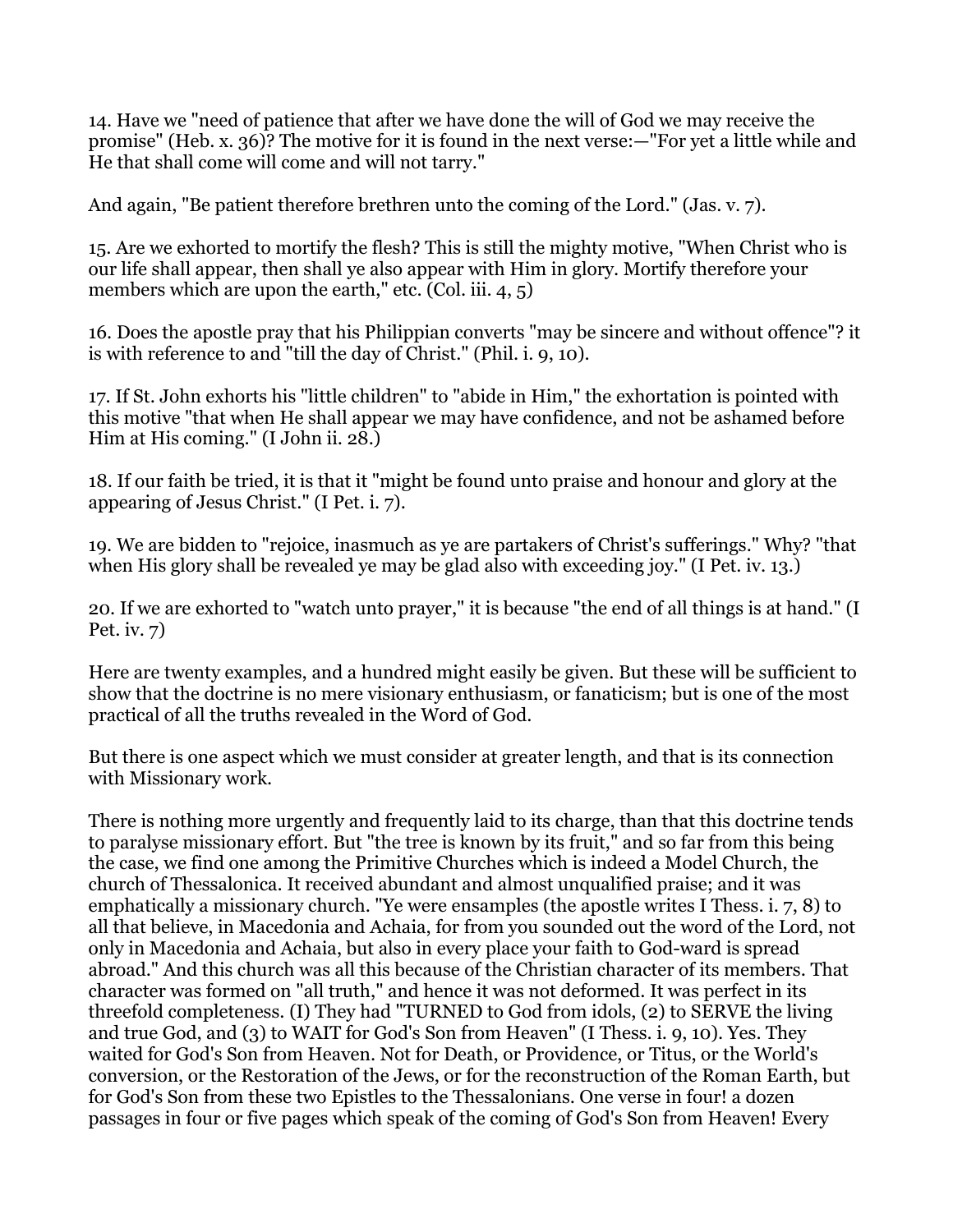chapter contains a reference to it (I Thess. i. 10; ii. 17-20; iii. 11-13; iv. 13-18; v. 1-6, 13; 2 Thess. i. 6-10; ii. 1-12; iii. 5). No wonder it was a Model Church!

Again, there are facts which none can gainsay. The Early Christians were characterised by two things, (1) their doctrine was intensely Millenarian and (2) their practice was intensely Missionary. They waited and looked for the Lord, and "they went everywhere preaching the Word." And the period in the later history of the Church was marked by the absence of these two things which generally go together. A man may have a missionary spirit and yet not look for Christ's return. But it is impossible for one who "waits for God's Son from Heaven" not to do his utmost to "sound forth the word of the Lord in every place."

Did not the Saviour tell us that it was "the wicked servant" who said in his heart "My Lord delayeth His coming"? Did He not warn us of the three great dangers which flow from the "Evil" heart that cherishes such a thought? (1) Self-indulgence: he begins "to eat and drink with the drunken." (2) Self-assertion: he begins "to smite his fellow-servants." And (3) Selfdelusion: "the Lord of that servant shall come in a day when he looketh not for Him, and in an hour that he is not aware of." (Matt. xxiv. 48-50. Luke xii. 45, 46.)

No! Our Lord's coming when held in the power of the doctrine, is the greatest possible incitement to Missionary work, and to Pastor fidelity, integrity, and zeal. Look at I Pet. v. 2-4 "Feed the flock of God which is among you, taking the oversight thereof, not by constraint, but willingly; not for filthy lucre, but of a ready mind, neither as being lords over God's heritage, but being ensamples to the flock! and when the Chief Shepherd shall appear, ye shall receive a crown of glory that fadeth not away." And 2 Tim. iv. 1, 2 (R.V.) "I charge thee in the sight of God and of Christ Jesus, who shall judge the quick and the dead, and by His appearing and His kingdom: preach the word; be instant in season, out of season, reprove, rebuke, exhort with all long-suffering and teaching." And Phil. ii. 16, "Holding forth the word of life; that I may rejoice in the day of Christ, that I have not run in vain, neither laboured in vain."

These are the appeals of Scripture as to Ministerial and Missionary work and zeal; and how powerful is the message, carried under such motives! Look at the appeal to the heathen idolators (Acts xvii. 30, 31), or to the scoffers and mockers (Jude 14, 15). How powerful and weighty are these motives for, and subjects of preaching. And the consolation for the workers, how sweet, based on the same blessed truth: "I have fought a good fight, I have finished my course, I have kept the faith. Henceforth there is laid up for me a crown of righteousness, which the Lord the righteous judge shall give me at that day; and not to me only but unto all them also, that love His appearing." (2 Tim. iv. 7, 8). No, dear brethren, there can be no paralysing of missionary effort when its very key note is "I must work while it is day for the night cometh when no man can work."

On the contrary, the doctrine of the Lord's speedy coming puts all work in its right place. It tells us that the great object of the preaching of the gospel is not the conversion of the world, which would put off that coming to an indefinite day, or for a thousand years at least. The professing church has told the world that its mission is to convert it, but she deceives the world, and the world can turn round and taunt her with her failure, while it can point to the awful fact that it is fast converting the professing church to its own worldliness.

It all depends, however, on what the gospel was sent and meant to do. If the gospel was meant to convert the world, it will be a failure if this is not done. But if the gospel was meant "to take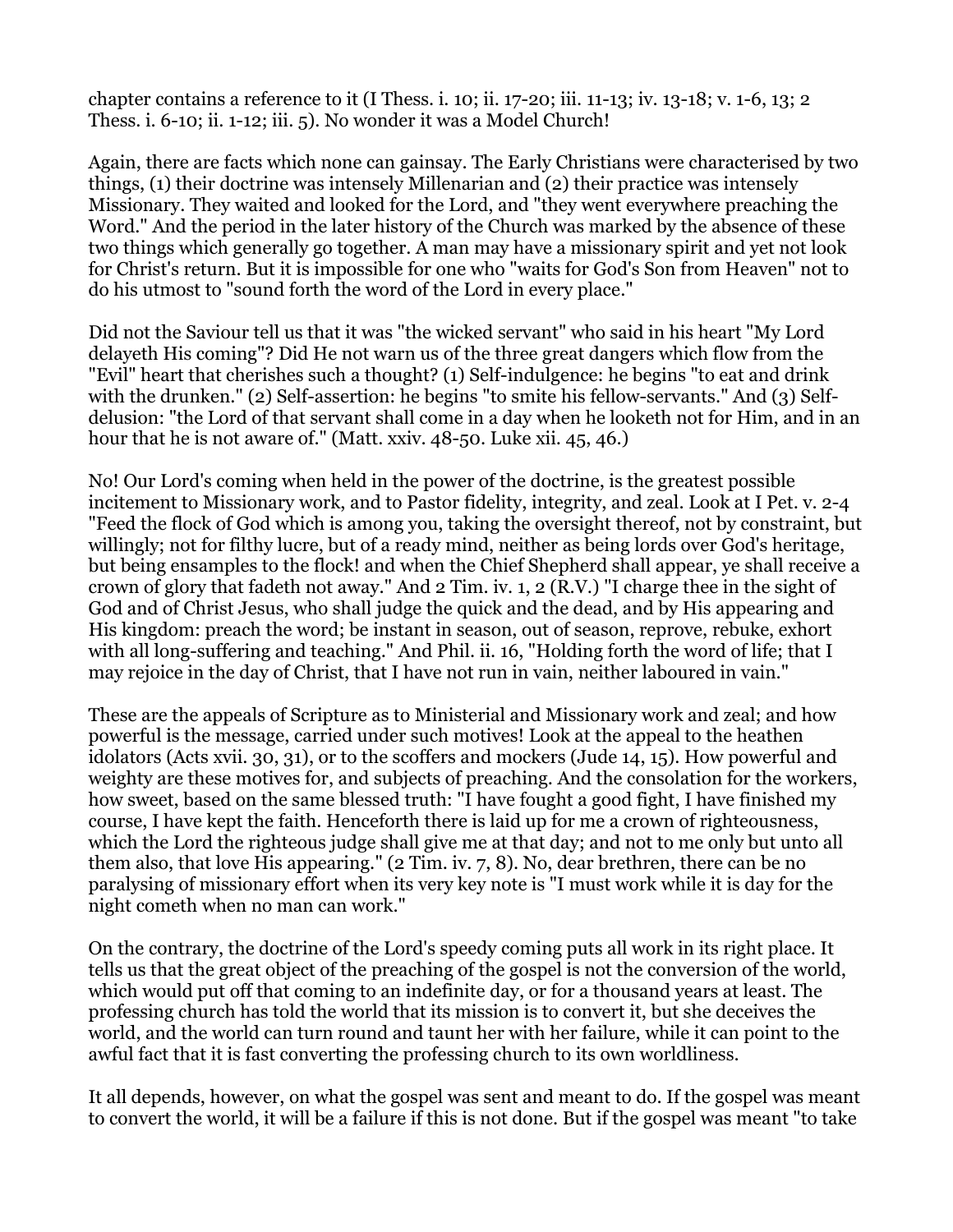out ... a people for His name," then it is not a failure, for this is being done. If it was sent that God might in mercy "save some," then it is not a failure. If it was given that a company which no man can number might be saved out of every people and kindred and nation, then it is no failure, for that is being done. If it was sent that it might be "preached for a witness unto all nations," then it is not a failure for this is being done." And these are the objects of the gospel, and therefore of Missionary labour "according to the Scriptures."

All the Prophets and Apostles agree in testifying that the world will never know blessing without the Blesser; will never know peace till "the Prince of Peace" shall come, and will never know Righteousness until "He comes whose right it is;" until "a King shall reign in Righteousness."

The Prophets and Apostles of old were animated by no such false hopes. One said "Lord, who hath believed our report." (John xii. 38. Rom. x. 16). Another said "The love of Christ constraineth us" (not the hope of success). They strove as "Stewards" to be faithful (I Cor. iv. 1-3), and looked for the commendation "Well done good and faithful servant" — not good and successful. Yes, it is "the love of Christ," the love of a crucified, risen, ascended, and returning Saviour which alone will enable any one to obey the last great command "GO! preach the gospel to every creature." There our commission begins and ends. We have nothing to do with results. As stewards we must be found faithful and no apparent failure can dishearten us if we only bear in mind that "known unto God are all His works from the beginning of the world;" and that His word cannot return to Him void. It must prosper in the thing whereunto He hath sent it; and that His purpose and counsel must stand for ever.

Thus, this mighty motive breathes its peace into the hearts of Christian workers, takes away all anxiety, and removes all fear. Need I contrast with this, the powerlessness and inadequacy of any other or lower motives, which lead to the frantic efforts of but too many in the present day who believe the world is to be converted before Christ comes, and that man can do it if he likes! No wonder that such are tempted to lose faith in the power of the simple Word of God, and take up every new scheme, adopt every fresh novelty, and try every fresh panacea; aiming at Reformation rather than at Regeneration, hardly touching the fringe of the masses; and then leaving those whose characters they have improved and reformed, just as far from the kingdom of Heaven.

No — dear brethren — "that which is born of flesh is flesh, and that which is born of the Spirit is spirit ... Ye must be born again" (John iii. 8, 9). And the gospel has lost none of its ancient power. It is, as much to-day as when it was first preached, "the power of God unto salvation." It needs no pity, no help, and no hand-maid. It can overcome all obstacles, and break down all barriers. No human device need be tried to prepare the sinner to receive it, for if God has sent it no power can hinder it; and if He has not sent it, no power can make it effectual.

Dear brethren, let us as Christian ministers and workers esteem it our highest privilege to be "workers together with God" in a work that cannot possibly fail. Let us receive into our hearts this mighty motive for holy living, and effective service. Remember how it is used by the Holy Spirit in the Word as the ground of its appeals, the point of its arguments, and the basis of its exhortations: and "knowing the time that now it is high time to awake out of sleep, for now is our Salvation nearer that when we believed. The night is far spent, the day is at hand, let us therefore cast off the works of darkness and put THE ARMOUR OF LIGHT." (Rom. xiii. 11, 12)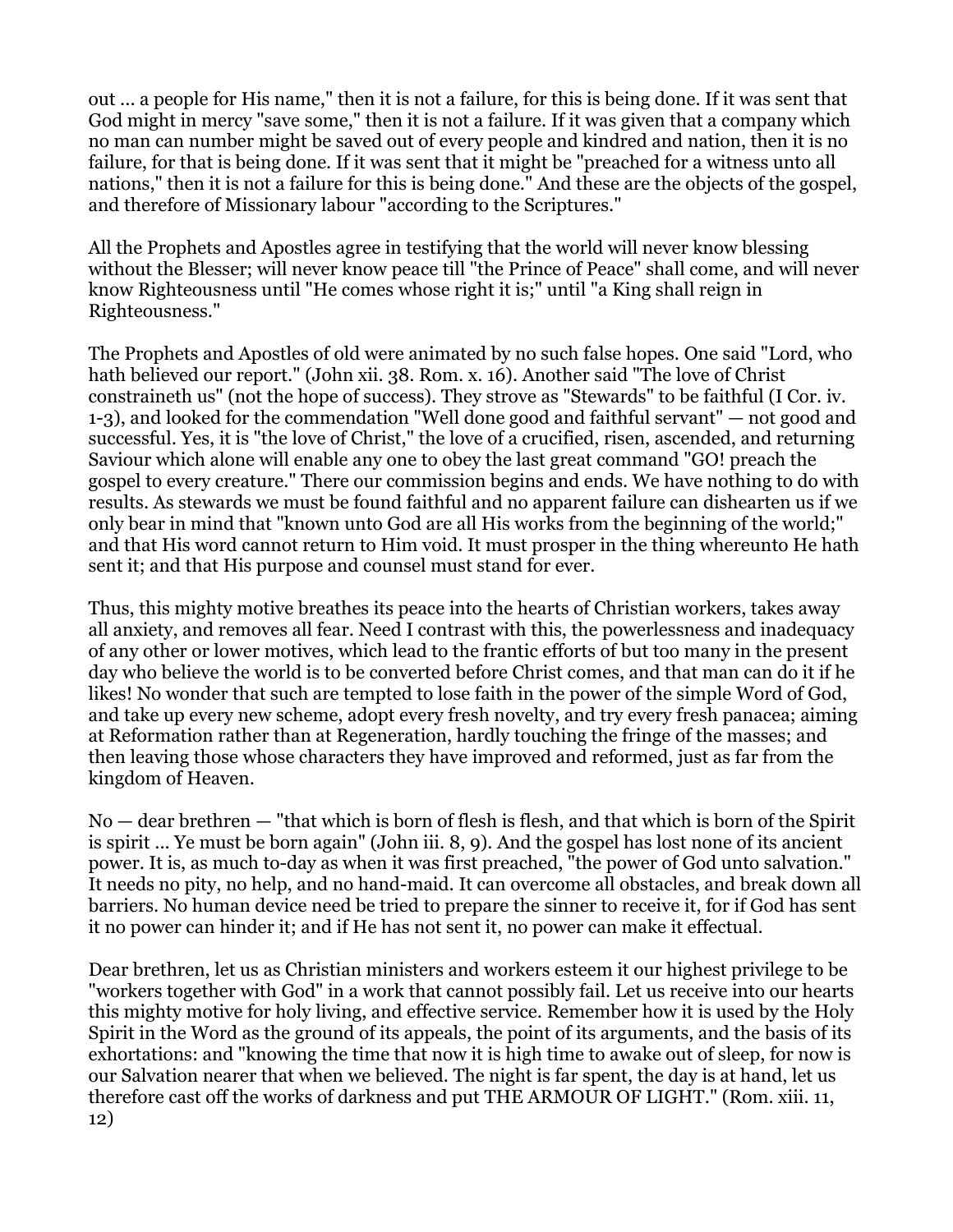## **Ch 07 The Second Advent in Relation to "The Jew."**

 "FOR I WOULD NOT, BRETHREN, THAT YE SHOULD BE IGNORANT OF THIS MYSTERY, LEST YE SHOULD BE WISE IN YOUR OWN CONCEITS; THAT BLINDNESS IN PART IS HAPPENED TO ISRAEL, UNTIL THE FULNESS OF THE GENTILES BE COME IN. AND SO ALL ISRAEL SHALL BE SAVED: AS IT IS WRITTEN, THERE SHALL COME OUT OF ZION THE DELIVERER AND SHALL TURN AWAY UNGODLINESS FROM JACOB: FOR THIS IS MY COVENANT UNTO THEM, WHEN I SHALL TAKE AWAY THEIR SINS. AS CONCERNING THE GOSPEL, THEY ARE ENEMIES FOR YOUR SAKES: BUT AS TOUCHING THE ELECTION, THEY ARE BELOVED FOR THE FATHERS' SAKES. FOR THE GIFTS AND CALLING OF GOD ARE WITHOUT REPENTANCE." — Rom. xi. 25-29.

We have before us in these words a large and important subject. So large, that volumes have been written upon it without exhausting it; and so important, that it forms the very warp and woof of this blessed Book.

It is impossible to do more than glance at its outlines in one brief address. But no consideration of the subject can be satisfactory that does not go back to the beginning, and lay its foundations deep in the "everlasting covenant" referred to so pointedly in our text, "This is My covenant."

All God's dealings with Israel, past, present, and future, spring from this covenant. All are based upon it. Israel is beloved "for the fathers' sakes;" for what God has given He does not take back, and "the gifts and calling of God are without repentance" (R.V. margin, "Gr. not repented of"). A pre-ordained plan lies at the foundation of the history of Israel.

Immediately before Abram received these "gifts and calling of God," in Gen. xi., God had divided the nations, and had given them their inheritance in the earth, with special reference to Israel. We read in Deut. xxxii. 8, 9. "When the Most High divided to the nations their inheritance, when He separated the sons of Adam, He set the bounds of the people according to the number of the children of Israel. For the Lord's portion is His people; Israel is the lot of His inheritance."

The judgment of the Flood was unheeded by the nations, and the people soon gave themselves over to idolatry. Abram's family formed no exception as we learn from Joshua xxiv. 2, where Joshua reminds the people of the fact, saying "Your fathers dwelt on the other side of the flood in old time, even Terah, the father of Abraham, and the father of Nahor: and they served other gods." Well may the Spirit lay such stress on the grace that called Abraham, and the promise that was freely given to him; for surely it was all of pure and free grace, when "the God of glory appeared" to him, put his idols to confusion, and called him to Himself, saying "I have severed you from the other people, that ye should be mine" (Lev. xx. 26). The seven-fold promise in Gen. xii. 2, 3 tells us that when Abram was called, it was not merely from idolatry but to blessing, God was the performer of all things for him (Ps. lvii. 2).

1 "I will make of thee a great nation, and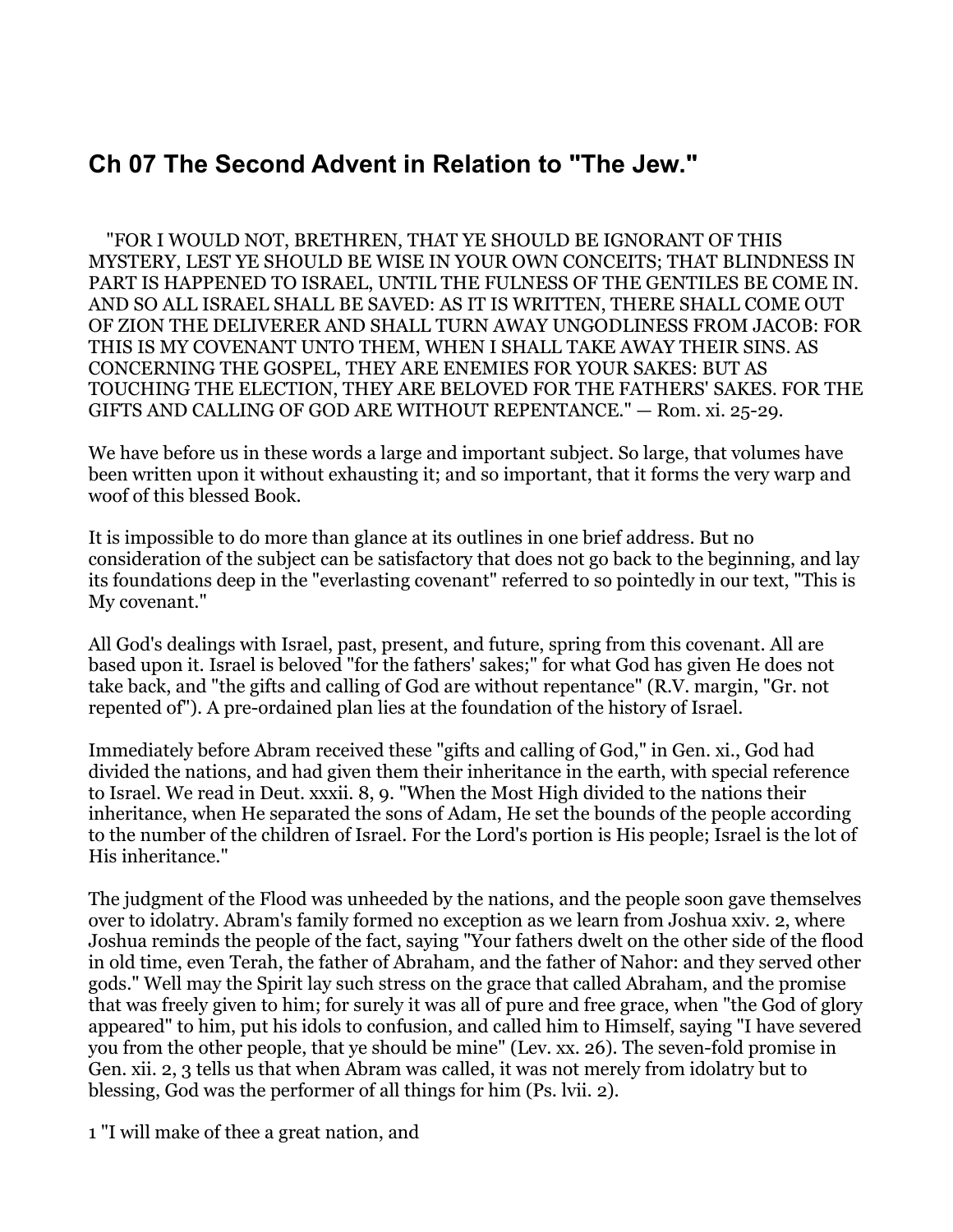2 I will bless thee, and 3 Make thy name great: and 4 Thou shalt be a blessing: and 5 I will bless them that bless thee, and 6 Curse him that curseth thee, and 7 In thee shall all families of the earth be blessed."

You have the same from of seven-fold, or perfect blessing when God "established" His covenant in Exodus vi. 4-8.

1 "I will bring you out... 2 I will rid you of their bondage, and 3 I will redeem you.... and 4 I will take you to me for a people, and 5 I will be to you a God... and 6 I will bring you in unto the land ... and 7 I will give it for an heritage."

And this it is solemnly signed, "I, Jehovah!"

But now let us look at the significant scene, when this wondrous covenant was first made. It is most important and full of the deepest instruction.

We all know that a Covenant is usually made between two parties, with certain conditions to be observed on each side. When both parties are human these conditions may or may not be kept, and when they are broken by either side the Covenant is null and void.

Now, all such conditional Covenants which man has ever made with God, have been shamefully broken. Whenever he who is "conceived in sin and shapen in iniquity" has entered into covenant with the Eternal and Holy God, he has "turned aside like a broken bow," and the Covenant has failed.

But there is such a thing as an Unconditional Covenant, which is really a free-grace promise, but formally made by the one contracting party. And when this one is Jehovah Himself, then it cannot fail, and it must stand for ever— "ordered in all things and sure."

There are three such unconditional Covenants in the Bible. One with NOAH concerning the earth, in virtue of which we to-day enjoy "seed-time and harvest and cold and heat, and summer and winter, and day and night" and immunity from a flood of waters. This Covenant is seven times mentioned in Gen. ix. 8-17. The second, with ABRAHAM concerning the Land (Gen. xv. 8-21). And the third, with DAVID concerning the Throne. (2 Sam. vii. 4-29. xxiii. 5; Ps. lxxxix.)

The Covenant that was made with Israel at Sinai was a conditional Covenant. God covenanted to give them life and blessing, and peace and prosperity in the Land, and Israel covenanted to obey the Law. "All the people answered and said, All the words which the Lord hath said will we do.... And Moses took the book of the Covenant, and read in the audience of all the people: and they said, All that the Lord hath said will we do and be obedient. And Moses took the blood and sprinkled it on the people, and said, Behold the blood of the Covenant, which the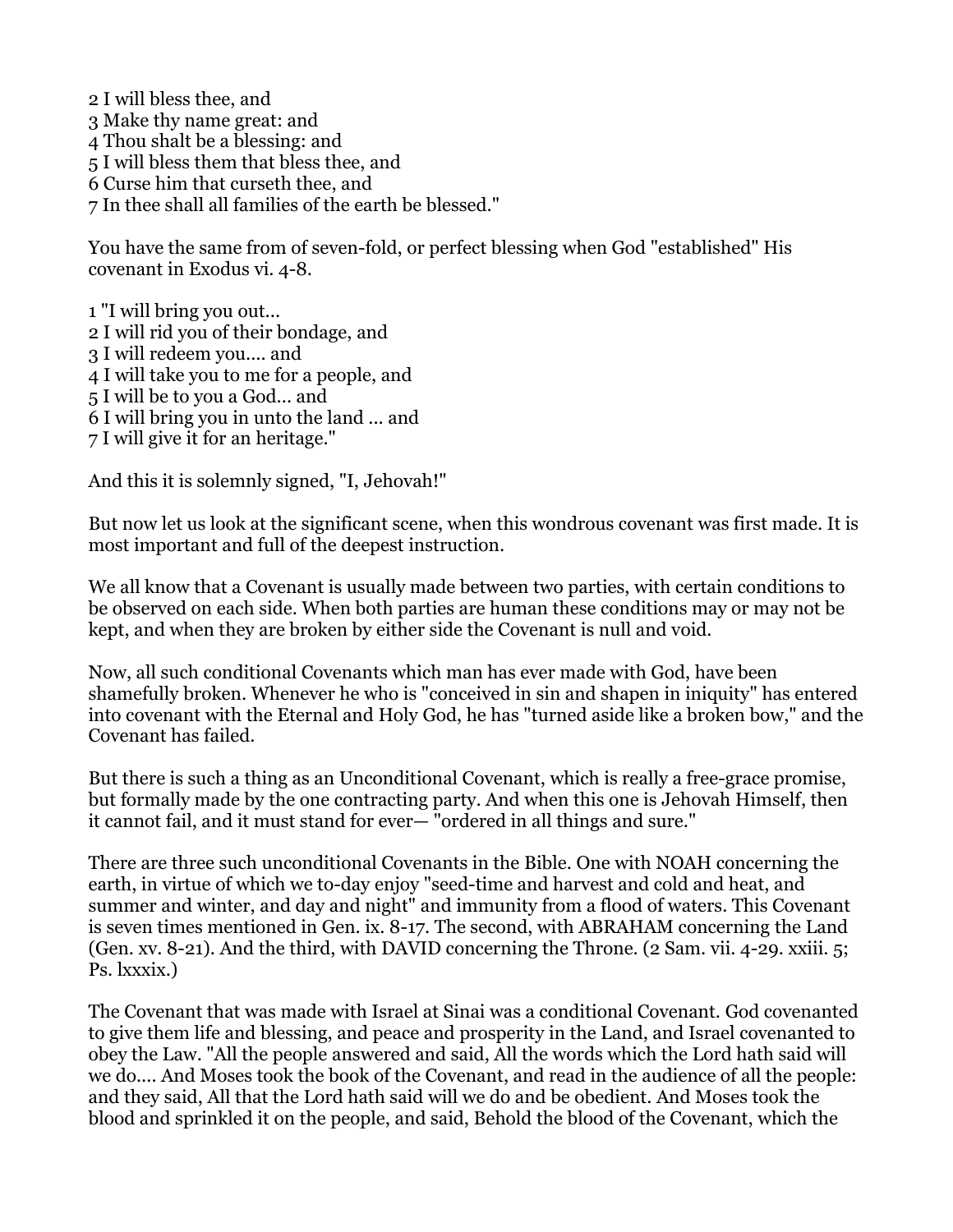Lord hath made with you concerning all these words." (Exod. xxiv. 3, 7, 8. Heb. ix. 18-20). In contrast with all this, it is expressly recorded that when God re-instates Israel in the blessing it will be on the ground of grace and not of Law; on the ground of a "new" and unconditional Covenant and not on the conditional Covenant of Sinai. Jer. xxxi. 31, "Behold the days come, saith the Lord, that I will make a new Covenant with the house of Israel, and with the house of Judah; not according to the Covenant that I made with their fathers in the day that I took them by the hand to bring them out of the land of Egypt; which my Covenant they brake"!

Now let us turn to Genesis xv. and see how this original, unconditional, covenant was made by Jehovah with Abraham. Abraham was fully instructed how he was to proceed, and what preparations he was to make (verses 9, 10): and he divided the heifer, the goat, and the ram, and "laid each piece one against the other," that when the time came he might pass between the pieces. For this was, or became, the manner of making a Covenant, as we learn from Jer. xxxiv. 18, 19, where Jehovah says, "I will give the men that have transgressed my covenant, which have not performed the words of the covenant which they had made before me, when they cut the calf in twain and passed between the parts thereof. The princes of Judah, and the princes of Jerusalem, the Eunuchs and the priests, and all the people of the land which passed between the parts of the calf."

But here, in this case, just at the critical moment, when Abram was ready to pass between the parts of the victims, and be a party to the Covenant, God put him to sleep! for "when the sun was going down, a deep sleep fell upon Abram, and lo, an horror of great darkness fell upon him" (verse 12), and he saw " a smoking furnace and a burning lamp that passed between those pieces. In the same day the Lord made a Covenant with Abram, saying, Unto thy seed have I given this land, from the river of Egypt unto the great river, the river Euphrates" (verse 17, 18). Here then we have the great unconditional Covenant, because made by only ONE contracting party, and that one the Lord God Himself.

In this fact we have the simple explanation of that difficult verse (Gal. iii. 20), of which a University Professor recently stated he had counted 430 interpretations! The apostle is speaking of two things, the Covenant, or "Promise" made with Abraham, and the Covenant, or the "Law," made with Israel; and he says (verse 17) that "the covenant that was confirmed before of God in Christ, the Law which was 430 years after, cannot disannul that it should make the promise of none effect." The Law was given he says "in the hand of the mediator." That shows there were two contracting parties. But when there is only one covenanting party there is no mediator; and when the Covenant was made with Abram there was only one, and that one God! "Now a mediator is not a mediator of one, but God is one," i.e. when He gave Abram the promise. Hence the covenant was unconditional, and cannot be disannulled by a conditional covenant made 430 years after by Israel with God. "Wherefore then serveth the Law? It was added because of transgressions till the seed should come to whom the promise was made" (verse 19). For the Covenant ran "Unto thy seed" (Gen. xv. 18) "which is Christ" (Gal. iii. 16).

We all know, however, that Abraham never possessed the land. Then this covenant was ratified in Isaac "Unto thee and unto thy seed" (Gen. xxvi. 3), but he possessed it not! for "Isaac gave up the ghost and died.... and Jacob buried him" (Gen. xxxv. 29). And then it was ratified in Jacob "to thee will I give it and to thy seed" (Gen. xxviii. 13), but he possessed it not, for "Jacob dwelt in the land wherein his father was a stranger" (Gen. xxxvii. 1), he died in Egypt (xlix. 33) and all the he possessed in the land was a burying place!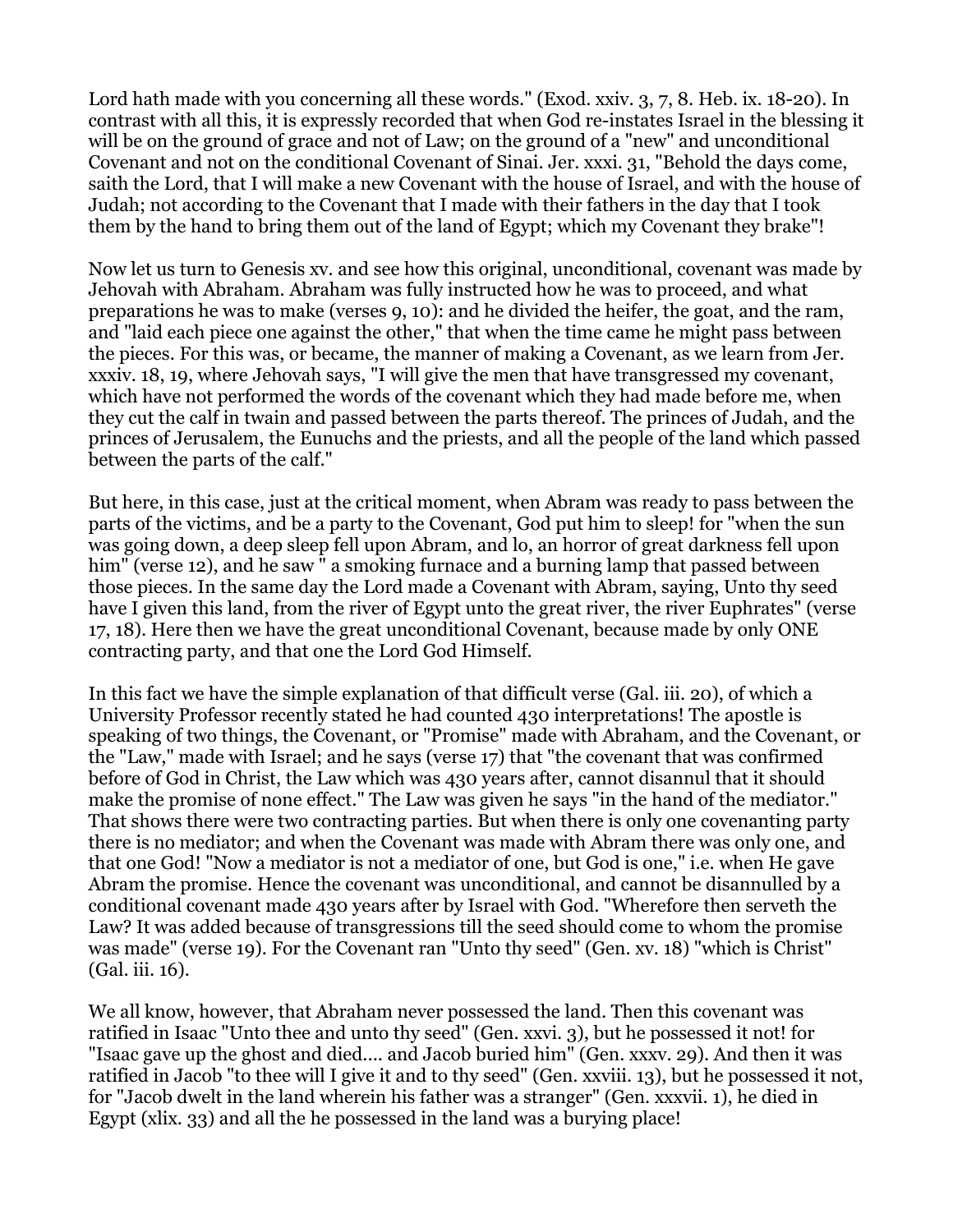Nevertheless, the covenant is "sure." All blessing is based upon it, and referred to it. When God heard the groaning of Israel in Egypt, it was because "God remembered His covenant" (Ex. ii. 24). When He came down to deliver them, we read "I have established my Covenant with them" (Ex. vi. 4). When He would comfort them, He says, "He will not forget the Covenant of thy fathers which He made with them" (Deut. iv. 31). When, again and again, He had compassion on them in their rebellion and foolishness, we read "he remembered His holy promise and Abraham His servant" (Ps. cv. 42). "They remembered not ... they soon forgat... they forgat God their Saviour... Nevertheless He regarded their affliction, when He heard their cry; and He remembered for them His covenant" (Ps. cvi. 7, 13, 21, 44, 45). Hence David sings "He will ever be mindful of His Covenant" (Ps. cxi. 5), and Jehovah declares "My Covenant will I not break, neither alter the thing that is gone out of my lips" (Ps. lxxxix. 34).

But besides this Covenant with Abram to give him the Land, there was that other Covenant (also unconditional) that was made with David, concerning the Throne (2 Sam. vii), which is also to be confirmed and fulfilled only in David's seed. The promises of this Covenant are referred to in the expression "the sure mercies of David."\* "Sure" because they rest on God's faithfulness and holiness. See Ps. lxxxix. 28, "Once have I sworn by my holiness that I will not lie unto David." It is interesting to note, that both these unconditional Covenants are linked with the first to Noah, in one Scripture. Jeremiah xxxiii. "Thus saith the Lord, If ye can break my covenant of the day and my covenant of the night, and that there should not be day and night in their season; then may also my covenant be broken with David my servant... Then will I cast away the seed of Jacob and David my servant, so that I will not take any of his seed to be rulers over the seed of Abraham, Isaac and Jacob: for I will cause their captivity to return and have mercy upon them" (verses 20, 21, 26). It is on the strength of this Everlasting Covenant made to Abraham, Isaac, and Jacob, that Jesus based His proof of the Resurrection. For if the blessing and glory in the land was made to the individual Patriarch as well as to the nation, saying "to thee and to thy seed" in the case of each Patriarch, then there must be a Resurrection. The Patriarchs never had any possession in the land except "a Sepulchre," for which they paid the Canaanites. Hence when the question about Resurrection was put to Jesus, He refers to this very fact which depends on, and arises out of, the Covenant. The Lord's answer to the Sadducees is generally interpreted as referring to a condition of things, which renders a Resurrection unnecessary, and makes the whole argument meaningless. Notice the words. Matt. xxii. 31, "But as touching the Resurrection of the dead, have ye not read," etc.; Mark xii. 26, "And as touching the dead that they rise, have ye not read," etc; and Luke xx. 37, "Now that the dead are raised even Moses showed at the Bush, when He calleth the Lord the God of Abraham, Isaac and Jacob," etc. The whole point is concerning Resurrection, and the argument is contained in the fact that as this unconditional Covenant was made with the Patriarchs and cannot be broken, so likewise it cannot be fulfilled unless they rise from the dead.

 $*$  Isa. lv. 3. Acts xiii. 34.

We are all aware however of the present sad and scattered condition of the nation of Israel. But all their sufferings — without a country, without a king, without the knowledge of the saving truth — all is the consequence of their own conditional Covenant at Sinai.

God gave them a law, holy just, and good. He gave it to prove to them their own impotence, and to lead them to the omnipotence of the Saviour He had provided.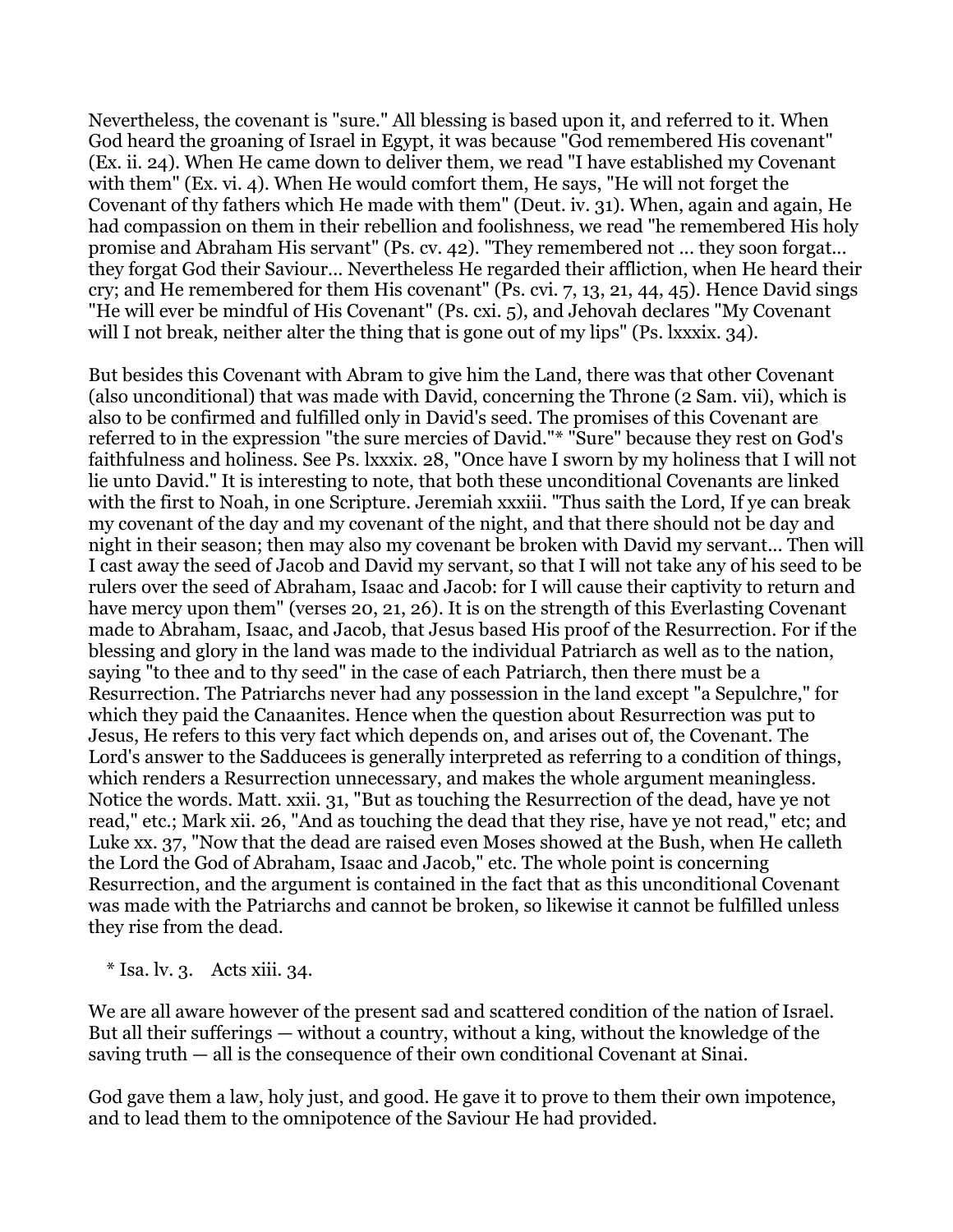The prophets spake of His glory, but they also predicted his rejection. He became the "Hope" of those who believed in Him; "the consolation of Israel" to those who waited for Him; and "Redemption" to those who looked for Him.

At length He came to His own inheritance, as the seed of Abraham; and to His own Throne, as the seed of David; but His own people received Him not. (John i. 11). He was despised, rejected, and crucified. "This is the heir," they said. Yes, the heir of the Land, and the heir of the Crown! But they said, "let us kill Him," and "in ignorance" they did it (Acts ii. 17). They "knew Him not" (Acts xiii. 27). "They knew not what they did" (Luke xxiii. 34). And yet they were guilty, for though they did it in ignorance as to His person, they did it not in innocence as to His blood. They had full proof of Jesus' innocence. One of the malefactors said, "This man hath done nothing amiss (Luke xxiii. 41). His judge said, "I find no fault in Him" (Luke xxiii. 4). Pilate's wife said, "that just man" (Matt. xxvii. 19); the heathen soldier when he saw Him expire, said, "This was a righteous man" (Luke xxiii. 47); and when he saw the signs that followed, he cried out "Truly this was the Son of God" (Mark xv. 39). In spite of all this testimony they bribed false-witnesses and put Him to death.

They did not "believe ALL that the prophets had spoken" (Luke xxiv. 25), and thus a portion of truth separated from the rest, blinded them to their ruin. But according to the typical illustration in 2 Kings xi., the King has been rescued from among the slain; He is hid in the heavenly Temple above. The king has "sat down" because His redemption work is done, but He is "expecting" because the years have not yet run their course. Here comes in the "mystery" of the Church. Like Jehosheba her "life is hid with Christ in God" (verse 2, Col. iii. 3), like Jehoiada she goes out in testimony for the king whom all else think to be dead. She can have no sympathy, part, or lot, with Athaliah the usurper. Here and there some are let into the secret of the covenant and the oath (verse 4) and many a loyal heart beats for the rejected king, and longs for the day of His manifestation.

But meantime the usurper holds the rule, and "Jerusalem is trodden down of the Gentiles until the times of the Gentiles be fulfilled." There can be no hope for Jerusalem and no hope for Israel except as based on the everlasting Covenant. And the claims of the Heir can be met only in and by Christ's coming again in virtue of that covenant, to receive "the throne of His father David," and to "reign over the house of Jacob for ever" (Luke i. 33). Here is the secret of all future blessing for Israel.

All this was foreshown in Ps. lxxxix. 30-37. Speaking of David it was written, "If his children forsake my law; and walk not in my judgments; it they break my statutes, and keep not my commandments; then will I visit their transgressions with the rod, and their iniquity with stripes. Nevertheless my lovingkindess will I not utterly take from Him, nor suffer my faithfulness to fail. My covenant will I not break, nor alter the thing that is gone out of my lips. Once have I sworn by my holiness that I will not lie unto David. His seed shall endure for ever, and his throne as the sun before me. It shall be established for ever as the moon and as a faithful witness in Heaven. Selah"!

Part of this has literally come to pass. David's children did forsake God's law. Their transgression has been visited with the rod and their iniquity with stripes. Then the rest of this prophecy shall also literally be fulfilled, and God will not break His covenant, though Israel brake His statutes. For though "the children of Israel shall abide many days without a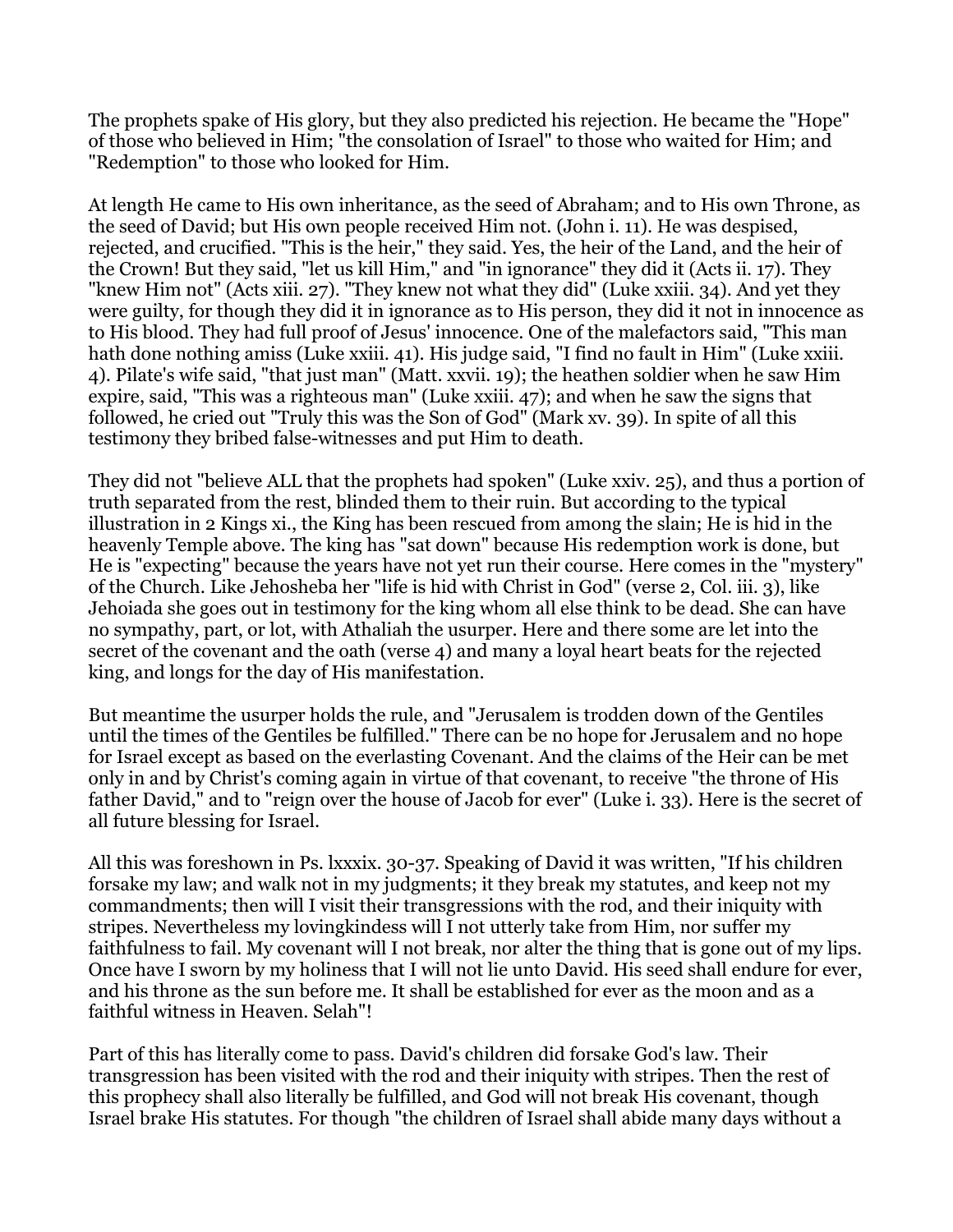king, and without a prince and without a sacrifice... afterward, shall the children of Israel return, and seek the Lord their God, and David their king; and shall fear the Lord and His goodness in the latter days" (Hosea iii. 4, 5). In Amos ix. we have another powerful description of this. "For, lo, I will command, and I will sift the house of Israel among all nations, like as corn is sifted in a sieve, YET shall not the least grain fall to the ground"! (verse 9). Why? For what purpose are they preserved? See verses 14, 15, "And I will bring again the captivity of my people of Israel, and they shall build the waste cities, and inhabit them: and they shall plant vineyards, and drink the wine thereof; and they shall also make gardens and eat the fruit of them. And I will plant them upon their land and they shall no more be pulled up out of their land which I have given them, saith the Lord."

But before they can rejoice in the blessings of the glorious and peaceful reign of "David their King" the Lord Jesus Christ, they will experience the tribulation under the Anti-Christ. This is spoken of in many of the Prophets, but at greater length in Daniel and Revelation. It appears from many prophecies that the nation is not to be gathered all at once, or all at one and the same time. The first thing that transpires is that before the appearing of Christ in glory and before the great ingathering of Israel, which will then take place, a smaller, and partial, and informal assembling, such as we see, it may be, the beginnings of, at the present moment, will take place. We read Zech. xiv. 2-4, "I will gather all nations against Jerusalem to battle: and the city shall be taken, and the houses rifled... THEN shall the Lord go forth and fight against those nations as when He fought in the day of battle, and His feet shall stand in the day upon the Mount of Olives." Thus, it is against Israel that this battle shall be waged, and it is in connection with this battle that the Lord comes. When He thus comes, Israel, in part at least, are already in Jerusalem. The Tribes of Judah and Levi are mentioned by name in Zech. xii., where the same events are spoken of. "Behold I will make Jerusalem a cup of trembling unto all people round about, when they shall be in the siege, both against Judah and against Jerusalem. And in that day will I make Jerusalem a burdensome stone for all people," etc. (Zech. xii. 2, 3, etc.). Joel also speaks of the same siege. "For behold, in those days, and in that time, when I shall bring again the captivity of Judah and Jerusalem, I will also gather all nations and will bring them down into the valley of Jehoshaphat," etc. (Joel iii). Ezekiel describes the Land as at this time partially and sparsely inhabited. Speaking to the Anti-Christ Jehovah says, "And thou shalt say, I will go up to the land of unwalled villages; I will go to them that are at rest, that dwell safely, all of the dwelling without walls, and having neither bars nor gates, to take a spoil and to take a prey; to turn thine hand upon desolate places that are now inhabited, and upon the people that are gathered out of the nations, which have gotten cattle and goods, that dwell in the midst of the land... and thou shalt come up against my people of Israel as a cloud to cover the land: it shall be in the latter days, and I will bring thee against my land, that the heathen may know me, when I shall be sanctified in thee, O Gog, before their eyes" (Ezek. xxxviii. 11, 12, 16).

From Zech. xii. 9, 10 it is also clear that repentance is then bestowed upon Israel by the true Joseph who then makes himself known to his brethren. "And it shall come to pass in that day that I will seek to destroy all the nations that come against Jerusalem, and I will pour upon the house of David and upon the inhabitants of Jerusalem, the spirit of grace and of supplication: and they shall look upon me whom they have pierced, and they shall mourn for him as one mourneth for his only son," etc.

From Matt. xxiv. 15 and 2 Thess. ii. 4 it also appears that the Temple will be, in some measure at least, rebuilt; for "the abomination of desolation\* spoken of by Daniel the prophet" in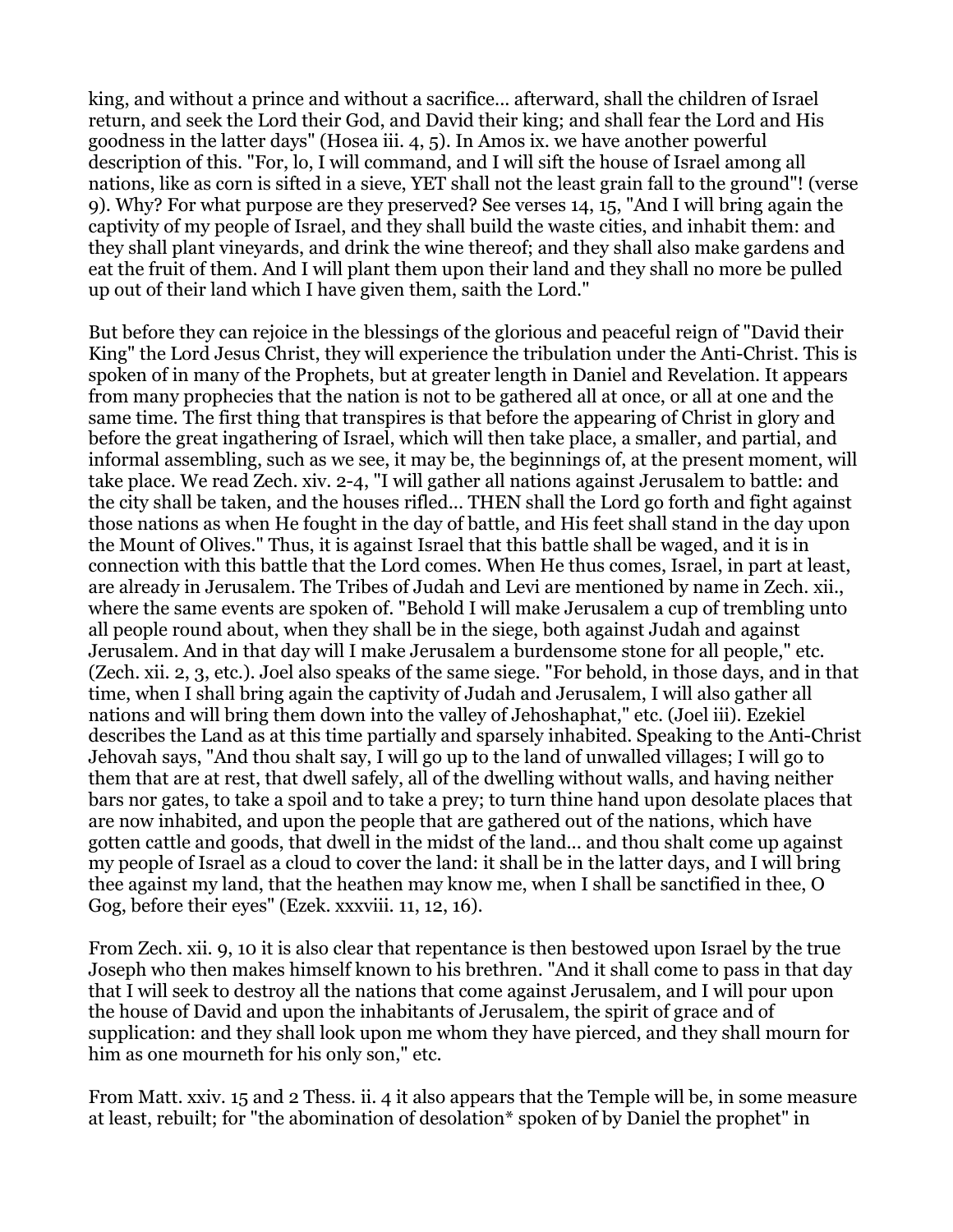connection with this time of "Jacob's trouble," when his (Daniel's) people shall be delivered, is seen, set up and standing in the holy place. (Dan. xii. 11, R.V.)

 \* Abomination is a common term for an idol (I Kings xi. 5-7; 2 Kings xxiii. 13.) In the R.V., Daniel ix. 27 reads, "Upon the wing of abominations shall come one that maketh desolate," i.e., unborne by demoniacal power shall the Anti-christ come. With this agrees 2 Thess. ii. 9; Rev. xiii. 2, 13, 14, 15.

This preliminary, and partial gathering, if we may so speak of it, seems designed for the great purpose of chastisement (Jer. xxx. 7-9), ending in Israel's repentance and conversion. "Thus saith the Lord God, because ye are all become dross, behold therefore I will gather you into the midst of Jerusalem. As they gather, silver, and brass, and iron, and lead, and tin into the midst of the furnace, to blow fire upon it, to melt it; so will I gather you in mine anger, and in my fury, and I will leave you there and melt you. Yea I will gather you, and blow upon you in the fire of my wrath, and ye shall be melted in the midst thereof. As silver is melted in the midst of the furnace, so shall ye be melted in the midst thereof; and ye shall know that I the Lord have poured out my fury upon you" (Ezek. xxii. 19-22). Zechariah also speaks of this "elect remnant" when God says "And I will bring the third part through the fire and will refine them as silver is refined, and will try them as gold is tried: and they shall call on my name, and I will hear them; and I will say, it is my people: and they shall say, The Lord is my God" (Zech. xiii. 9).

This "elect remnant"\* is doubtless the 144,000 of Rev. vii. sealed, and preserved through, the great Tribulation; thus refined, and purified.

 \* We must distinguished between this "Elect remnant" (Joel ii. 32, &c.), saved through and out of the Tribulation; and the "Elect nation" (Isaiah lxv. 9, 22, &c.), which is All Israel as chosen out of, and distinguished from all other nations; and "the Remnant according to the Election of Grace" (Rom. xi. 5), which is the company of Israelites saved now by grace, and made members of Christ's body of the Church.

Thus while this first instalment of the Restoration of Israel is in anger and judgment; there is another, stage — a larger and final gathering spoken of, after the Lord has appeared in glory. Isaiah xi. seems to clearly point to this when he calls it the "second": "And it shall come to pass in that day." What day? The day when, according to verse 4, He has destroyed Anti-christ with the breath of His lips and the glory of His coming. (2 Thess. ii. 8). "And it shall come to pass in that day that the Lord shall set His hand again the second time, to recover the remnant of His people which shall be left from Assyria, and from Egypt, and from Pathros, and from Cush, and from Elam, and from Shinar, and from Hamath, and from the Islands of the Sea. And He shall set up up an ensign for the nations, and shall assemble the outcasts of Israel, and gather together the dispersed of Judah, from the four corners of the Earth... And the Lord shall utterly destroy the tongue of the Egyptian Sea; and with His mighty wind shall He shake His hand over the river, and shall smite it in the seven streams and make men go over dryshod. And there shall be an highway for the remnant of His people, which shall be left, from Assyria; like as it was to Israel in the day that he came up out of the land of Egypt" (Isaiah xi. 11-16).

Again "and they shall bring all your brethren for an offering unto the Lord out of all nations upon horses, and in chariots, and in litters, (margin coaches), and upon mules, and upon swift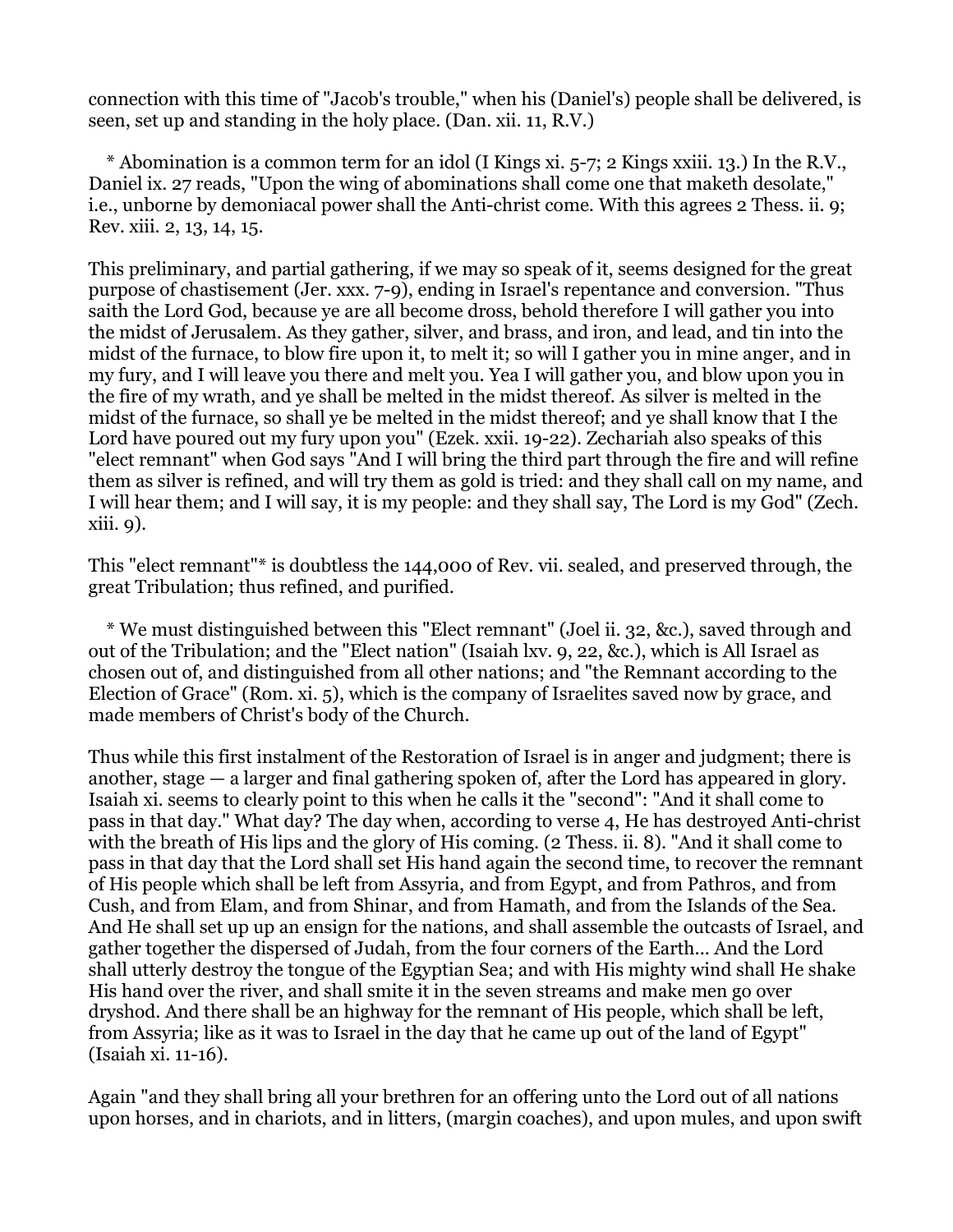beasts, to my holy mountain Jerusalem, saith the Lord," (Isaiah lxvi. 20). When shall this gathering be? After the judgment and war already referred to, for verses 15, 16, says: "Behold the Lord will come with fire, and with His chariots like a whirlwind, to render His anger with fury, and His rebuke with flames of fire. For by fire and by His sword will the Lord plead with all flesh, and the slain of the Lord shall be many." And then, after verse 19 shall have been fulfilled (where the Lord says: "and I will send those that escape of them unto the nations, to Tarshish, Pul, and Lud, that draw the bow to Tubal and Javan, to the Isles afar off, that have not heard my fame, neither have seen my glory among the Gentiles") THEN we come to the gathering described in verse 20.

The means employed in this gathering will be partly instrumental, as we learn from this Scripture (Is. lxvi. 19, 20, and from others, such as Is. xlix, 22, 23), "Thus saith the Lord God, behold I will lift up mine hand to the Gentiles, and set up my standard to the people; and they shall bring thy sons in their arms, and thy daughters shall be carried upon their shoulders, and kings shall be thy nursing fathers, and queens thy nursing mothers, &c." But we have just seen that the means shall be also miraculous; God's own act (Is. xi. 15, 16). It is in this respect, that this second part of the ingathering, differs from the first, of which nothing is said about the means beyond ordinary natural causes such as we now see going on around us.

Further we learn from Ezekiel that when the nation is thus fully gathered, it will be in an unconverted state. "For I will take you from among the heathen and gather you out of all countries, and will bring you into your own land. THEN will I sprinkle clean water upon you, and ye shall be clean from all your filthiness, and from all your idols will I cleanse you" (see Ezek. xxxiv. 24-38). Jeremiah likewise shows that this conversion and cleansing will follow immediately upon this restoration (Jer. xxxi. 27-34).

And now only a few references which speak (1) of the Physical blessings which will be experienced by the land; blessings which can never be produced by any increase of holiness in the Church, but only by the miraculous acts of God himself. Isa. xi. 6-9. xxv. 1, 2, 6. lv. 13. Amos ix. 13. (2) of the Spiritual blessings which will be enjoyed by the people. Hosea i. 10. Jer. xxx. 31. xxiii.6, and (3) of the Millenial blessing experienced by the whole earth. Micah iv. 8. Isa. ii. 1-3. xxvii. 6. lx. 20-22. lxii. 3. lxv. 12. Jer. iii. 17. Ps. xlv. 16, 17. lxxii. When we think of these circles of blessing, may we not ask with the Apostle, "Now if the fall of them be the riches of the world, and the diminishing (margin, decay or loss) of them, the riches of the Gentiles, how much more their fulness? For if the casting away of them be the reconciling of the world, what shall the receiving of them be, but life from the dead?

If the twelve Apostles and one hundred and twenty Disciples have sent the "message of reconciliation" to the uttermost parts of the earth, what will not "all Israel" do when saved and filled with this "fulness" of blessing and power from on high?

The Spirit's answer is that it will be like "life from the dead," nothing less than like a Resurrection for Israel, the World and the Creation! The analogy is most wonderful, the comparison is divine; and it is given and revealed to us by Him, who alone knows what it will be.

Dear brethren, when we think of God's wondrous purposes concerning Israel, and the blessing that is bound up in Israel, and the blessing that is bound up in Israel for the whole world, Well may we "pray for the peace of Jerusalem": Well may we heed the words of the Prophet:— "For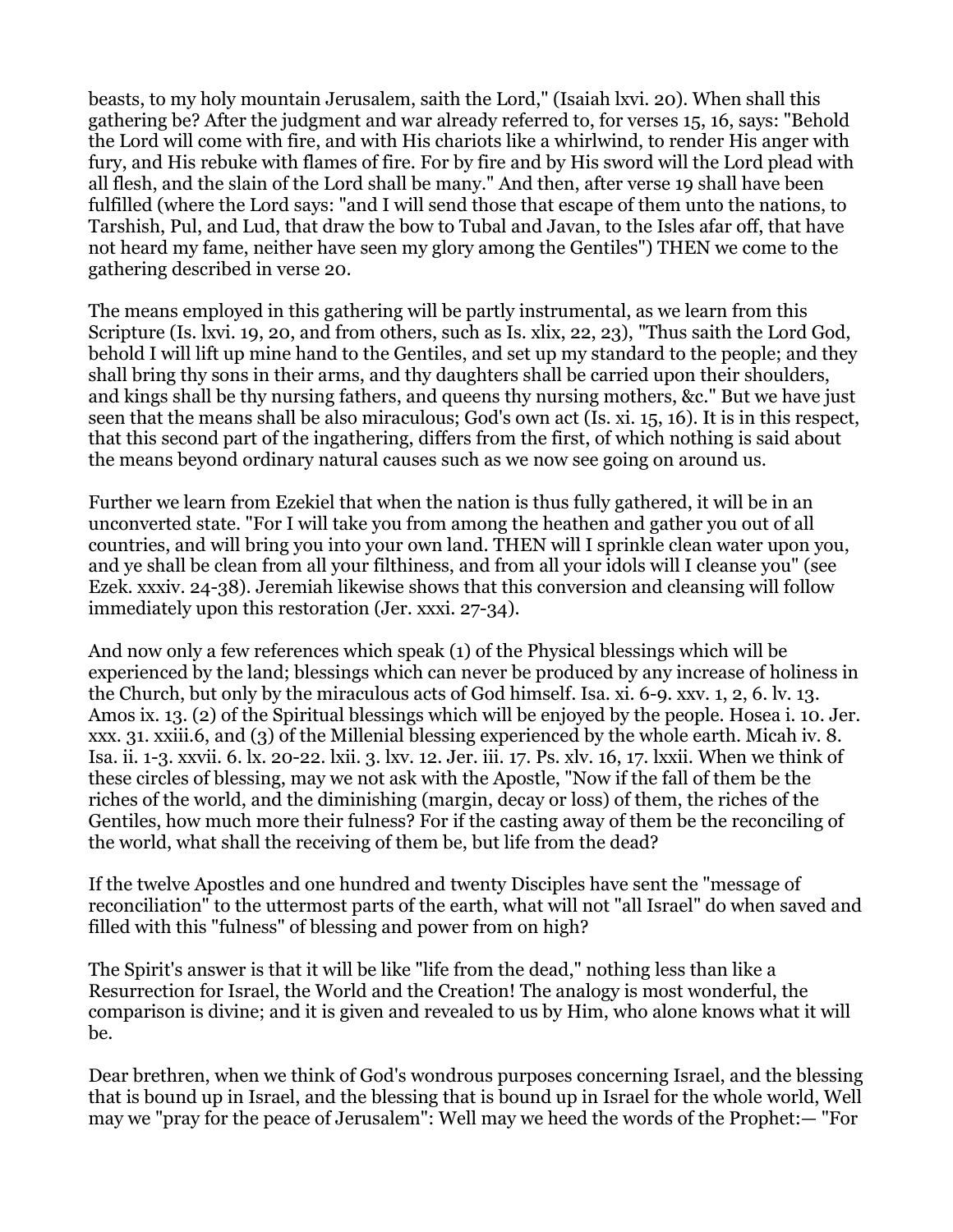Zion's sake will I not hold my peace, and for Jerusalem's sake I will not rest, until the righteousness thereof go forth as brightness, and the salvation thereof as a lamp that burneth... ye that make mention of the Lord, keep not silence, and give Him no rest, till He establish, and till He make Jerusalem a praise in the earth" (Is. lxii. 1, 6, 7).

Well might David end the seventy-second Psalm, which sets forth the glory, when in Israel "all the nations of the earth shall be blessed," "Blessed be the Lord God, the God of Israel, who only doeth wondrous things, and blessed be His glorious name for ever; and let the whole earth be filled with His glory; Amen, and Amen." And well might he add, "The prayers of David the son of Jesse are ended," for when the whole earth shall be filled with His glory, prayer will indeed be turned to praise!

## **Ch 08 The Second Advent in Relation to "The Gentile."**

 "AND IN THE DAYS OF THESE KINGS SHALL THE GOD OF HEAVEN SET UP A KINGDOM, WHICH SHALL NEVER BE DESTROYED: AND THE KINGDOM SHALL NOT BE LEFT TO OTHER PEOPLE, BUT IT SHALL BREAK IN PIECES AND CONSUME ALL THESE KINGDOMS, AND IT SHALL STAND FOR EVER. FORASMUCH AS THOU SAWEST THAT THE STONE WAS CUT OUT OF THE MOUNTAIN WITHOUT HANDS, AND THAT IT BRAKE IN PIECES THE IRON, THE BRASS, THE CLAY, THE SILVER, AND THE GOLD; THE GREAT GOD HATH MADE KNOWN TO THE KING WHAT SHALL COME TO PASS HEREAFTER (margin, "after this): AND THE DREAM IS CERTAIN, AND THE INTERPRETATION THEREOF SURE." — Dan. ii. 44-45.

One of our duties towards the word of God, is to "rightly divide" it, because it is the "Word of Truth." And because it is the "engrafted word" we are to receive it: because it is the "faithful word" we are to hold it fast: because it is the "Word of Life" we are to hold it forth. But because it is the "Word of Truth" we are to "rightly divide" it. It is one of the verities of that Word, that "what God hath joined together, let no man put asunder" (Matt. xix. 6), and so we may assert as truth, the corollary of this proposition, and say what God has put asunder, let no man join together: what God has separated and distinguished, let no man confound and confuse.

Now if God has put anything asunder, He has done so in I Cor. x. 32, where he has for ever distinguished "the Jew, the Gentile, and the Church of God." But man has not "rightly divided" the word of God, with reference to these three; he has joined them together with all perverseness and self-will, giving to the Church what God has said is for Israel; and to the world what God has said is for the Church. In the prophecies, man puts "the Church" for Israel when it is a question of blessing, while he carefully leaves all the curses for "the Jew." So in Practical Religion he confused the Church with the world so completely, that one cannot tell the difference between the worldly Church and the religious world; or see where the one begins and the other ends.

But God has put these three things for ever asunder, and confuse them now as men may, they are and will be for ever separated, in God's eternal purpose, in His everlasting word, and in His unerring judgment.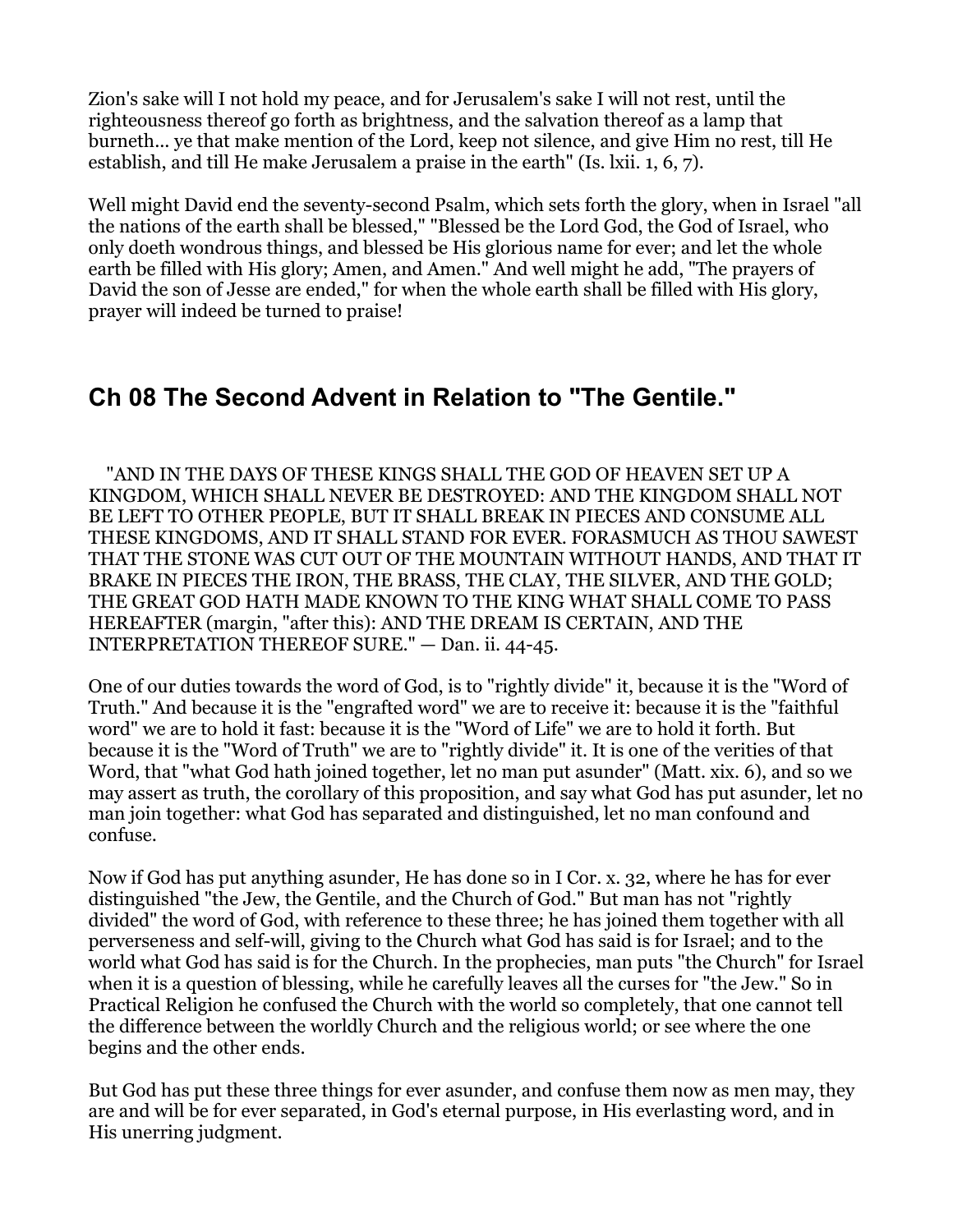Having considered the purpose of the Second Advent in relation to "the Church of God," and to "the Jew," let us now look at it in relation to the Gentile.

Here again we must go back to the fountain head, and see in those prophetic titles of Christ, "The Son of Man," "The Second Man," and "the last Adam," the history of man's ruin, and the hope of the world's regeneration.

We have already seen (Sermon vii.) that as "the Son of Abraham," Jesus is the heir of the Land; and that as "the Son of David," He is the heir of the Throne. So also, as "the Son of Man," Jesus is "the heir of the world" (Rom. iv. 13), and the "heir of all things" (Heb. i. 2, see also Gen. i. 28, and Ps. viii. 4-8).

From the beginning God has shown that He has purposes of blessing for "the Gentile" as such, "when he divided to the nations, their inheritance, when He separated the Sons of Adam" (Deut. xxxii. 8), and when He announced the promise to Abraham, that in Him "all the nations of the earth shall be blessed" (Gen. xviii. 18).

All through the history of Israel there were pledges of this future blessing. Individuals were repeatedly brought in for blessing, yea even into the very line of the Messiah, as Rahab and Ruth. Naaman and many others received foretastes of that blessing. The Passover itself was always free to Gentiles under condition of circumcision (Ex. xii. 48-49). Many prophecies also point to the fact that Christ was to be "a light to lighten the Gentiles" as well as the glory of His people Israel.

But "the Gentile" has failed as well as "the Jew." He has been tried in every condition and has failed in every position in which he was placed. When the elect nation failed to exercise power for the glory of God then power was committed unto the Gentiles. The period during which this power is committed unto them is called "the times of the Gentiles." "Times," in the plural, because of there being many nations as distinguished from the one nation of Israel.

Now as to the beginning, the course, and the issue of these "times," we are not left to human records or human reason. History does not transpire merely because the events have been predicted, but rather they are foretold because they were ordained to come to pass. Prophecy, as we have seen (Sermon ii.), did not originate in the prophet's own unfolding of the mind of God, but, God Himself in old time revealed His own will, through Holy men by His Spirit. Hence we are not left in ignorance, or to our own imaginations; but the word of God is so clear and so necessary, that history itself cannot be understood without a knowledge of the Prophecy.

"The times of the Gentiles," as we have already seen (Sermon v.) have no reference to "the Church of God," because the Church is itself taken out from the nations (Acts xv. 14). These "times" however, cannot but be of the deepest interest to us, seeing that in God's providence our lot is not only cast within their limits, but near, very near to their end.\*

\* See the Appendix.

In the Prophecy of Daniel we have the great commanding predictions as to these "times," from their beginning to their end. Other prophecies speak of them and refer to them, and they all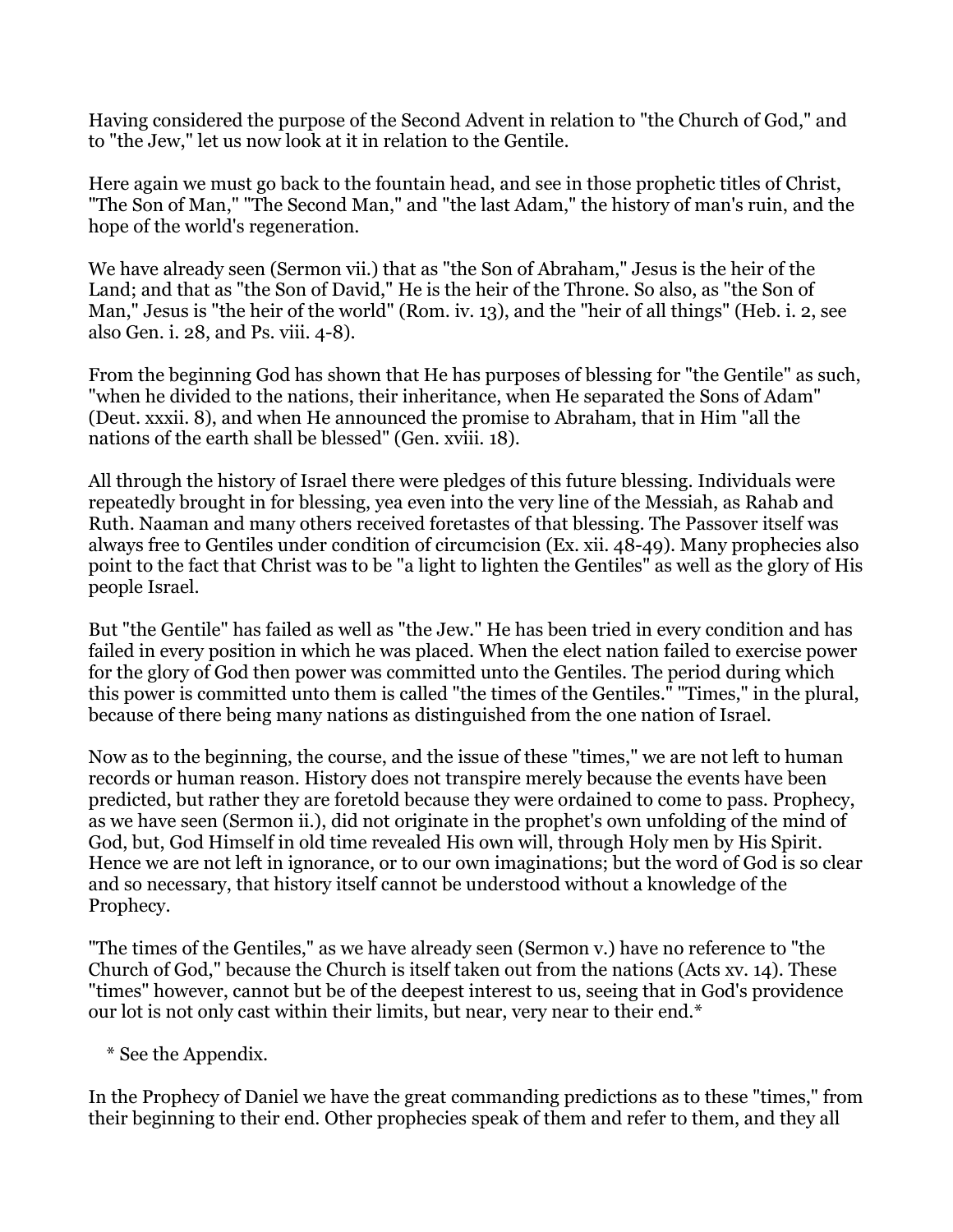agree in teaching us that those "times" are marked by progression.

They are marked by evolution, but it is downward and not upward; rather, it is a devolution! They are marked by progress, but it is progress in corruption: by development, but it is in inferiority.

In the prophecy of Daniel this outline is given us in two parts. One from the human standpoint in Daniel ii. where under the figure of a man in stately proportion, they are seen in their succession by a man of the Gentiles: the other from the divine standpoint in Daniel vii. and viii, where by a man of God, they are seen in their origin. The one therefore displays their outward appearance to the eye of a man of the world: the other reveals their moral character to the eye of the man of God. Nebuchadnezzar sees these nations and "times of the Gentiles" under the outward aspect of glittering gold, shining silver, brilliant brass, and irresistible iron. Daniel sees them as wild beasts ferocious in their nature, cruel in their career. Nebuchadnezzar sees them in a dream, as a stately man, in his palace. Daniel sees them in a vision of God, as wild beasts arising out of the waters. For — "man being in honour abideth not, he is like the beasts that perish" (Ps. xlix. 12). And man apart from God, has ever gone, and must ever go down, down! Even the saint without Christ can do nothing. But man apart from God can do "only evil continually." He goes down, as it is here shown, from gold to miry clay; and from the noble lion to the nondescript dragon! Yes, man has indeed a free-will, but it is ever exercised in opposition to God's will, it is "enmity against God, for it is not subject to the law of God, neither indeed can be" (Rom. viii. 7). Man has ever destroyed himself, and his help is found only in God (Hos. xiii. 9).

Now look at the IMAGE. Look first at its values. All tends downwards, first gold, then silver, brass, iron, and clay. Look at its weight, its specific gravity.

Gold is equivalent to 19.3 Silver " " 10.51 Brass " " 8.5 Iron " " 7.6 Clay " " 1.9

Down, down from 19.3 to 1.9. The image is top-heavy, and the first blow of the mighty stone upon the feet shall shatter its pottery, and bring it all down in pieces.

So it is with the BEASTS, which are all emblazoned on the banners, and stamped on the coins of the Gentile nations. But they are wild beasts, and they run rapidly down from the lion to the bear, from the bear to the leopard, and from the leopard to the hybrid monstrosity. All is on the descending scale, all is seen to be growing worse and worse. Those who look for the world to improve and progress till it developes into the Millenial kingdom, must account for this. We all agree that these things are figures, but they are figures of a reality, and that which is represented as an ever increasing descent, cannot possibly be the figure for a gradual ascent. At any rate it was not so interpreted to Daniel by the Holy Ghost. He said to Nebuchadnezzar, "Thou art this head of gold, and after thee shall arise another kingdom INFERIOR to thee" (Dan. ii. 38, 39).

Yet with all this manifest deterioration there is a seeming advance, in apparent greatness; but it is in reality only weakness. The first Empire, Babylon, is seen as one; the second, Medo-Persia, is seen as two; the third, Greece, becomes four (Macedonia, Thrace, Syria, and Egypt); and the fourth, Rome, becomes ten. So that there is less and less of that unity which is strength, and more and more of that division and separation which is weakness.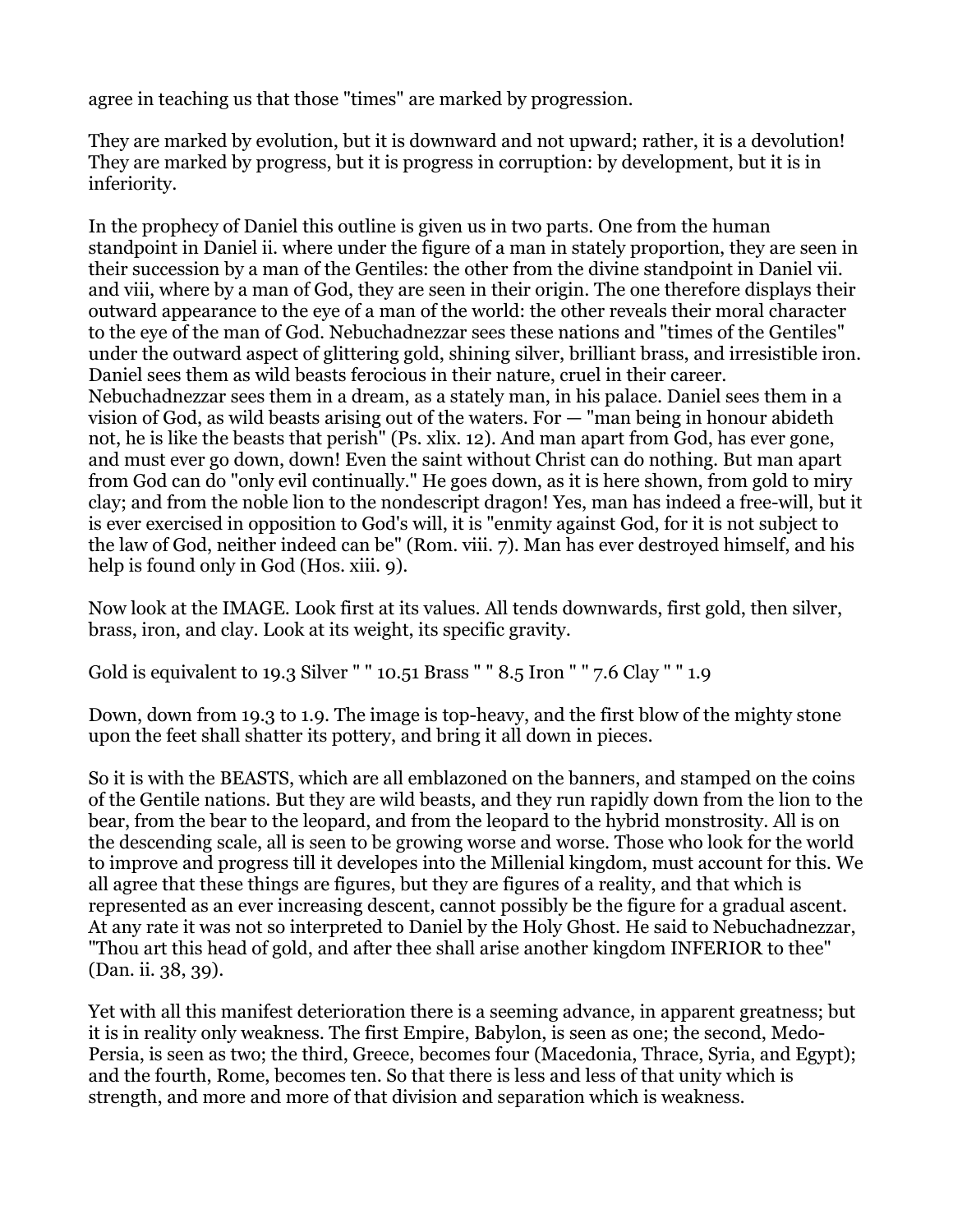And as the image thus declines in all that is great, noble and precious, so the beasts become more wild and ferocious. Government runs down, down! The first (Babylon), was an autocracy "whom he would he slew; and whom he would he kept alive," &c. (Dan. v. 19). The second was a Parliament of Princes, and the Law of the Persian Kingdom was stronger than the Persian King (Dan. vi. 1, 14, &c.). The third (Greece), was a government of oligarchies; while in the fourth (Rome) we see the mingling of the princely iron with the communistic clay, until in our day we see more and more of the clay and less and less of the iron, till good government is the one great want of the age all over the world. Man has been tried and found wanting. He cannot govern himself as an individual, apart from God. How then can he do it nationally. No! the descent is from God to the Devil, from Christ to the Anti-christ.

And this moral descent is not affected by an apparent ascending of civilisation. Crime may be less revolting and more refined. Sin may be less gross and more polite. Robbery may become less violent but more subtle: instead of being done on the highway it may be done securely in the office, and in the way of business. But the refined sinner and the vulgar sinner are equally far from the Kingdom of God. The flesh is bad. It is the same evil and corrupt nature in the saint as in the sinner, and the more you get of it the worse it is. Did you ever notice the opening words of the sixth chapter of the History of the Church? Gen. vi., which tells of the corruption which ended in the flood, begins "And it came to pass when men began to multiply on the face of the earth," &c., (Prov. xxix. 16); and Acts vi. begins "And in those days when the number of the disciples was multiplied, there arose a murmuring," &c. God says, "that which is born of the flesh, is flesh" (John iii. 6), and however refined, and cultured, and trained "the flesh" may be, it can never be changed into, or become "Spirit."

Even with men as individuals there has been deterioration. In the early ages of the world, men were largely given to study the heavens, and they loved to trace their descent from the Gods. But in our days they study the earth, and are content to trace their evolution from the mud! And so it will be to the end. Down, down, till "the times of the Gentiles be fulfilled," filled to the full, and then, evil will come to a head. All the evil will then culminate in one man who is called the Anti-christ.

The Scriptures reveal him by many names; but every quality, every attribute, every character, every name and act and sign, marks him as an individual. He is called "the King of fierce countenance" (Dan. viii. 23); "the little horn" (Dan. vii. 8, &c.): "the Prince that shall come" (Dan. ix. 26), etc.

There are three great prophecies concerning him, given through Daniel, (Dan. vii. 7-11, viii. 19-26, xi. and xii.): St. Paul (2 Thess. ii. 3-10); and St. John (Rev. xiii., xvii. and xix. &c.).

The early Christians were not ignorant of these things. Their teachers (unlike the teachers of our day) were not dumb concerning them. "Remember ye not (says St. Paul) that while I was with you, I told you these things" (2 Thess. ii. 5). The Scriptures are indeed numerous which speak of this awful but important subject. We cannot even refer to them all: but note this instructive parallel or rather contrast between Christ and Anti-christ as given us in the words of inspiration:—

### CHRIST ANTI-CHRIST

"Cometh from above" (John iii. 31) "Ascendeth out of the bottomless pit" (Rev. xi. 7) "I am come in my Father's name" (John v. 43) "Shall come in his own name" (John v. 43)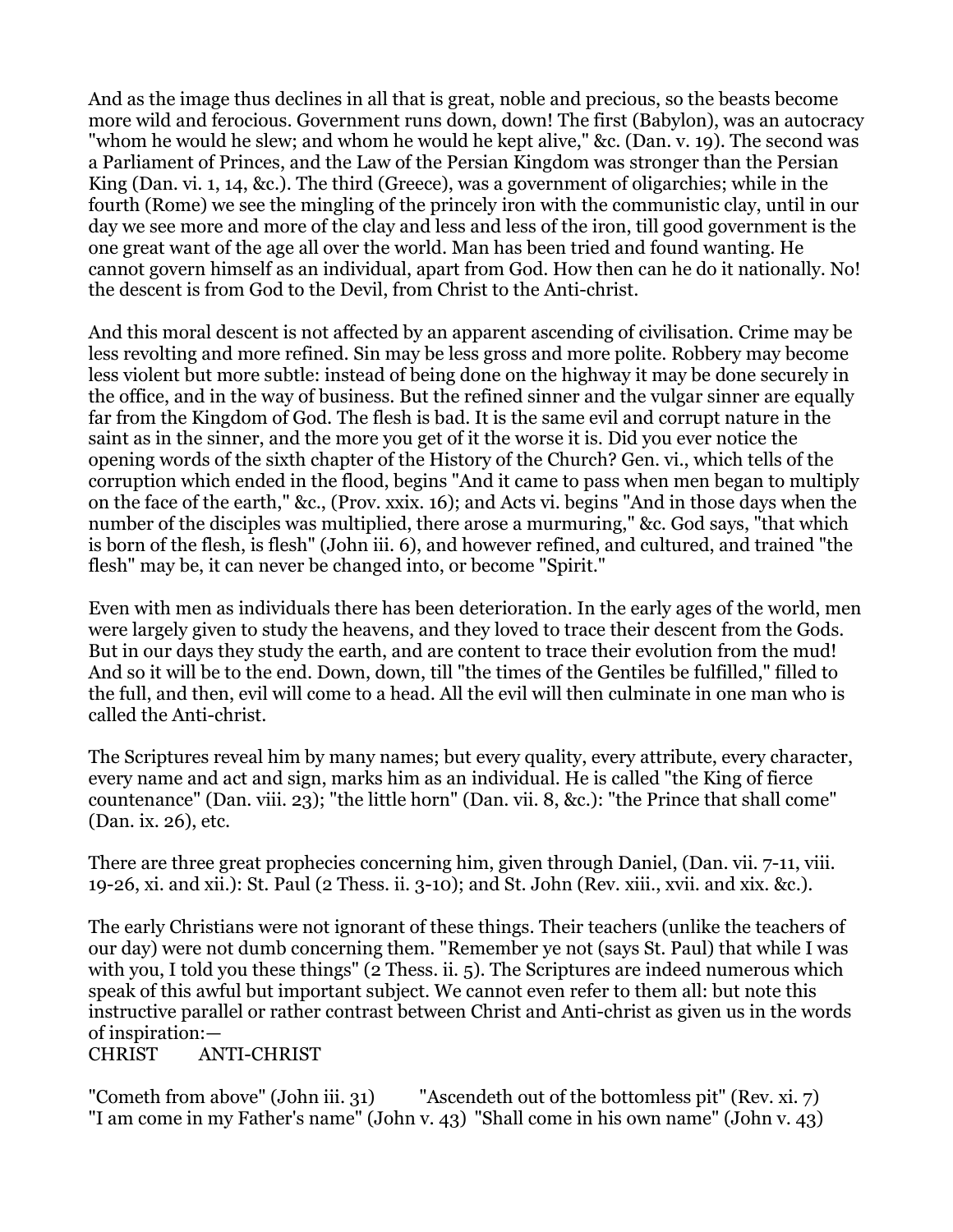"Humbled Himself and became obedient unto death" (Phil. ii. 8). "Exalteth himself above all that is called God, or that is worshipped" (2 Thess. ii. 4).

"Came down... to do... the will of Him that sent me" (John vi. 38) "Shall do according to His will" (Dan. xi. 36).

"I have glorified Thee on the earth" (John xvii. 4). "Opened him mouth in blasphemy against God" (Rev. xiii. 6).

"The good shepherd giveth His life for the sheep" (John x. 11) "Woe to the idle shepherd that leaveth the flock" (Zech. xi. 17).

"God hath highly exalted Him and given Him a name which is above every name" (Phil. ii. 9) "Whom the Lord shall consume with the spirit of His mouth and shall destroy with the

brightness of His coming" (2 Thess. ii. 8).

"Shall reign for ever and ever" (Rev. xi. 15) "They shall take away his dominion, to consume and to destroy it unto the end" (Dan. vii. 26).

"The Son of God" and "Heir of all things" (Heb. i. 2) "The Son of Perdition" (2 Thess. ii. 3).

The time of his manifestation is the same in all three of the great prophecies concerning him: — In Dan. viii. 23, it is "when transgressors are come to the full." In 2 Thess. ii., it is, when the apostacy is at its height. In Rev. xiii., it is, when men shall have renounced God, and shall "worship the beast."

In Daniel's prophecy the vision concerning Anti-christ is fulfilled at "the time of the end" (Dan. xi. 40, &c.). In St. Paul's in "the day of the Lord" (2 Thess. ii. 2, R.V.). In St. John's at the day of "the wrath of Almighty God" (Rev. xix. 18).

Then, further the doom of the Anti-christ is identical in all three of these prophecies. In Daniel vii. 13, 11, he is destroyed by "one like the Son of Man coming in the clouds of heaven." In 2 Thess. ii. 8 "the Lord shall consume (him) with the spirit of His mouth and shall destroy with the brightness of His coming." In Rev. xix. 20, he is "cast alive into a lake of fire burning with brimstone." Thus shall end the Anti-christ, and with him shall end "the times of the Gentiles."

The Anti-christ is the last supreme head of Gentile apostacy, and the whole ends with him. Nebuchadnezzar's image is all "broken to pieces together" (Dan. ii. 35). And Daniel's Beasts are all united in one nameless ten-headed monster in Rev. xiii. 1, 2. It is upon the toes of the image that the Stone falls, and it is upon this God-defying beast that the Judgment sits. And with him, all Gentile kings, powers, dominions, governments, and ministries end for ever! For it happens "in the days of these kings" (Dan. ii 44) over which the beast rules that this end shall come, at the close of this fourth great wild-beast-world-power.

In Rev. xvii. 8, it is described as the beast which "was, and is not, and shall be present" (R.V. margin). In John's day it was at its height, and all the world lay beneath its power: "IT WAS." The Imperial Rome sank beneath the flood of the Goths and Vandals; but though it survives in the Titles, Dignities, Laws, Banners and Coins of the fragments into which it is broken; yet in its one outward Imperial form "IT IS NOT." But "IT SHALL BE PRESENT" again. For as John looked, he saw that "the deadly wound was healed and all the world wondered after the beast" (Rev. xiii. 3, 12). At its head arises the Satanic man, energized from hell (2 Thess. ii. 9-11; Rev. xiii. 2, 13-15). The Scriptures describe him as a gross flatterer, a great statesman, a skilful general, but a vile hypocrite. He will pose as the friend of man; he will be a Nero, a Napoleon,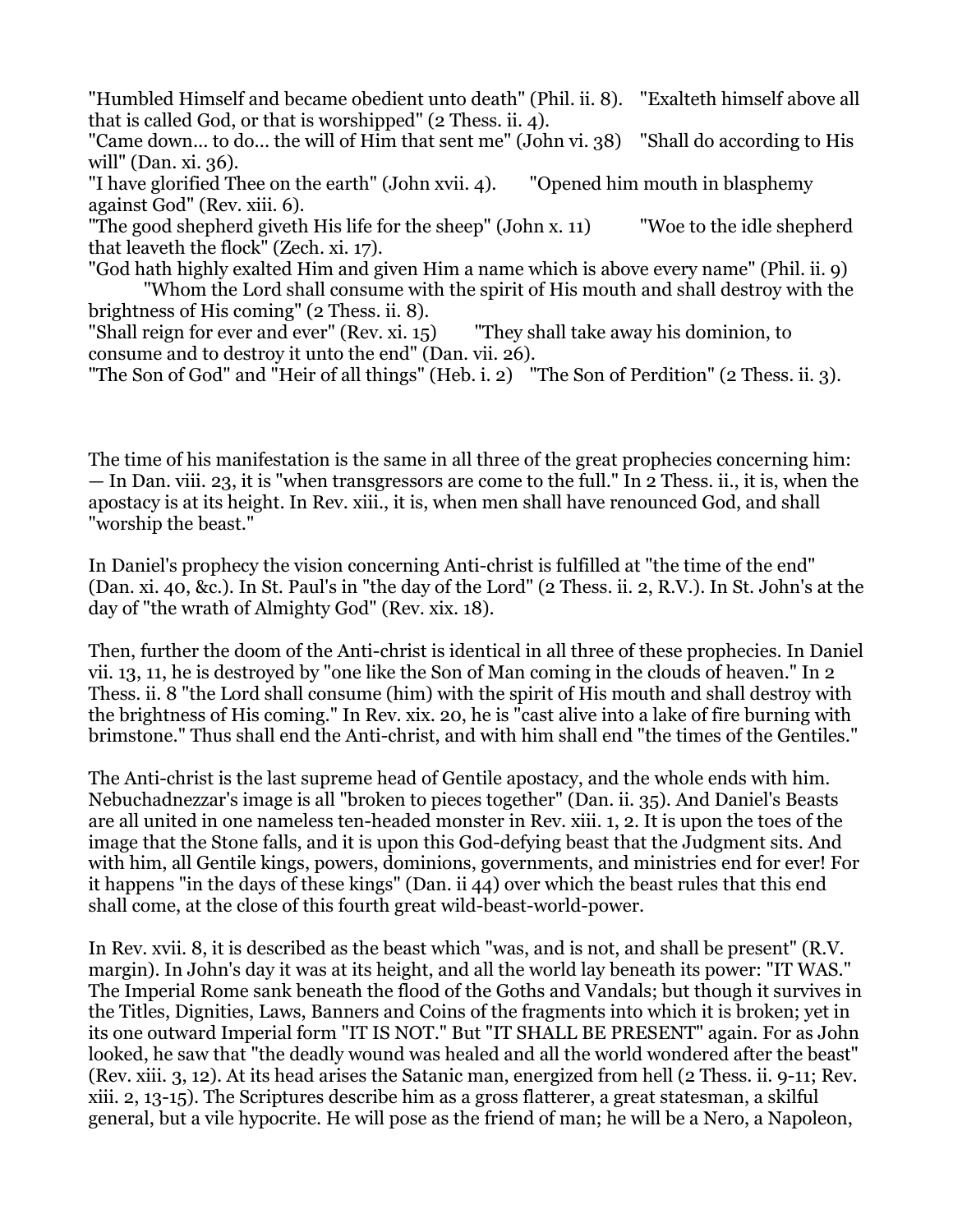and a Pope all in one, and the world will be the subjects of a "strong delusion" and wonder after him. But his doom is certain. The Son of Man will come forth with "the armies of heaven;" and He will give the Beast to the burning flame. The great Stone shall grind the kingdoms of this world to powder. For that Stone, and that mountain is Christ. As from the mountain all the gold and silver, and brass, and iron are obtained. So from Christ all power is derived,\* and to Christ all power reverts. All power and government in the earth is only delegated; as its first recipient, Nebuchadnezzar, was so solemnly taught of God. And when the great Stone comes forth, it will be the power of the Almighty manifested to make all the kingdoms of the world become the kingdoms of our Lord and of His Christ.

\* Matt. xxviii. 18; Prov. viii. 15; Ps. lxii. 11

And now "the times of the Gentiles" are hastening to their end. The world is rushing on to its doom; its Tubal-cains are working out the engines of destruction for the coming war, while its Jubals are lulling it with deceitful strains, to keep it from Christ, and blind its eyes to the coming Anti-christ. But its sentence has been passed, and its execution is at hand.

Like Jericho of old it is "straitly shut up." The men of war look down from the battlements and reproach and revile those who sound the "foolish" ram's horns of the Gospel. But meanwhile there is a people in it, though not of it; a generation who have heard of the God of Israel and of His Joshua (Jesus); who have welcomed His messengers and gladly received their message of peace. And there is one house in it which is safe; one house which will stand, when the cities of the nations fall. That house is built of "living stones," sprinkled with the blood, and protected by the scarlet cord, the token of safety from judgment to come. Dear brethren are you within this house? Are you safely sheltered by Christ's sure sign and token? Is this your refuge? Soon, soon, will "the armies of heaven" be here and you will either be in their ranks, or left for the judgment which they will execute. And now "because sentence against an evil work is not executed speedily, therefore the heart of the sons of men is fully set in them to do evil." But, "as it was in the days of Lot, they did eat, they drank, they bought, they sold, they planted, they builded; but the same day that Lot went out of Sodom, it rained fire and brimstone from heaven, and destroyed them all. Even thus shall it be when the Son of Man is revealed" (Luke xvii. 28-30). Yes! "as it was"! The tradesmen will be engaged in his trade, the labourer in his toil, the sinner with his sins, all saying "peace, peace," when, suddenly, the Lord shall come, "in flaming fire taking vengeance on them that know not God and that obey not the Gospel of our Lord Jesus Christ."

Oh! to be in that "house" protected by the scarlet thread — the precious blood — and not left to perish with them that believe not. For the same God that shook that city to the ground, and saved that "house," has said "Yet once more I shake, not the earth only, but also Heaven... that the thing which cannot be shaken may remain" (Heb. xii. 26, 27).

No flood could come on the earth till Enoch was taken, and Noah was safe in the Ark. No fire could descend on Sodom till Lot be come out: No destruction could come to Jericho till those to be saved were within that house. Dear Brethren, may we be thus taken up as Enoch was, and taken out as Lot was, and taken in as was that household, alike freed from all condemnation, alike washed in His most precious blood, alike crowned with honour and glory, and "presented faultless before the throne of His glory, with exceeding joy."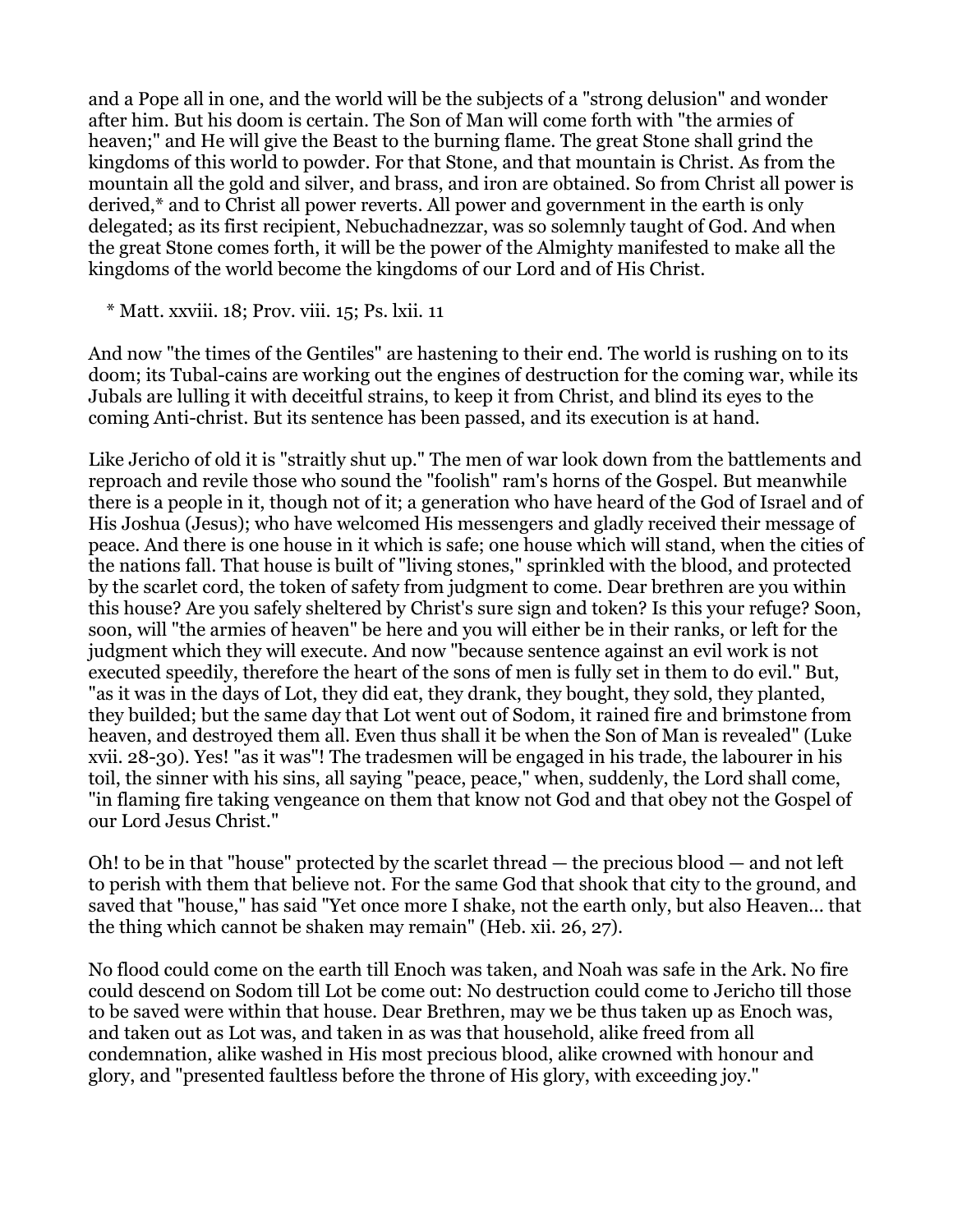# **Ch 09 The Resurrection of "The Just and Unjust."**

 "FOR AS IN ADAM ALL DIE, EVEN SO IN CHRIST SHALL ALL BE MADE ALIVE. BUT EVERY MAN IN HIS OWN ORDER; CHRIST THE FIRSTFRUITS; AFTERWARD THEY THAT ARE CHRIST'S AT HIS COMING. THEN COMETH THE END, WHEN HE SHALL HAVE DELIVERED UP THE KINGDOM TO GOD, EVEN THE FATHER." — I Cor. xv. 22-24.

In this chapter we have the answer to the question which the Apostle says "some man will ask, How are the dead raised up?" (verse 35). And we are taught (verse 38) that the answer to all such enquiries is "the gift of God," and "the Power of God."

When the Sadducees put their question concerning the Resurrection, Jesus said "ye do err, not knowing the scriptures nor the power of God" (Matt. xxii. 29).

This is indeed the answer to all our questions, and the solution of all our doubts.

When Nicodemus asked "How can these things be?" The answer was "God so loved the world that he GAVE," &c. (John iii. 9, 16). When the woman of Samaria asked "How canst Thou, being a Jew, ask drink of me, &c."? The answer was "if thou knewest the GIFT of God... thou wouldst have asked of Him and He would have GIVEN thee living water" (John iv. 9, 10). And so here, when one asks "how are the dead raised up?" The answer is, "God GIVETH it a body as it hath pleased Him" (I Cor. xv. 35, 38). So that all our enquiries are met, and all our difficulties are removed by "the word of God" and by "the power of God." Faith in this Word and in this power can alone deal with this and all other mysteries whether they be Incarnation, Advent, or Resurrection. When the Apostles used their reason, instead of faith in God's Revelation, they failed to understand the plainest of Christ's prophetic statements. When St. Paul stood on Mars' Hill and spake of "the resurrection of the dead," we read that some reasoned and "mocked," while others "believed" and "clave unto him."

We stop not now, however, to speak of Resurrection as a fact; for all christian creeds confess it and assert it. But, rather, we desire to learn what the Scriptures reveal concerning the Eras of Resurrection, and the order in which that wondrous event shall take place.

In our text, first the assertion is made that as all in Adam dies, so all in Christ shall be made alive (verse 22). This is qualified by the statement in the next verse, that it shall be all in due order, "Christ the firstfruits, afterward they that are Christ's at His coming. Then the end, when He shall have delivered up the Kingdom to God, even the Father."

The word translated "order" is a military expression, and means a band, rank, brigade or division of an army. Then we are told that the head of this army is "Christ the firstfruits." For He is "the firstborn from the dead, that in all things He might have the pre-eminence" (Col. i. 18). Christ therefore is the head, and leads the van of this mighty army.

Then we have the next division:— "afterward they that are Christ's at His coming." These are "the dead in Christ" (I Thess. iv. 16).

Then "the end" — the last great division of this army. Not at Christ's coming, but when "he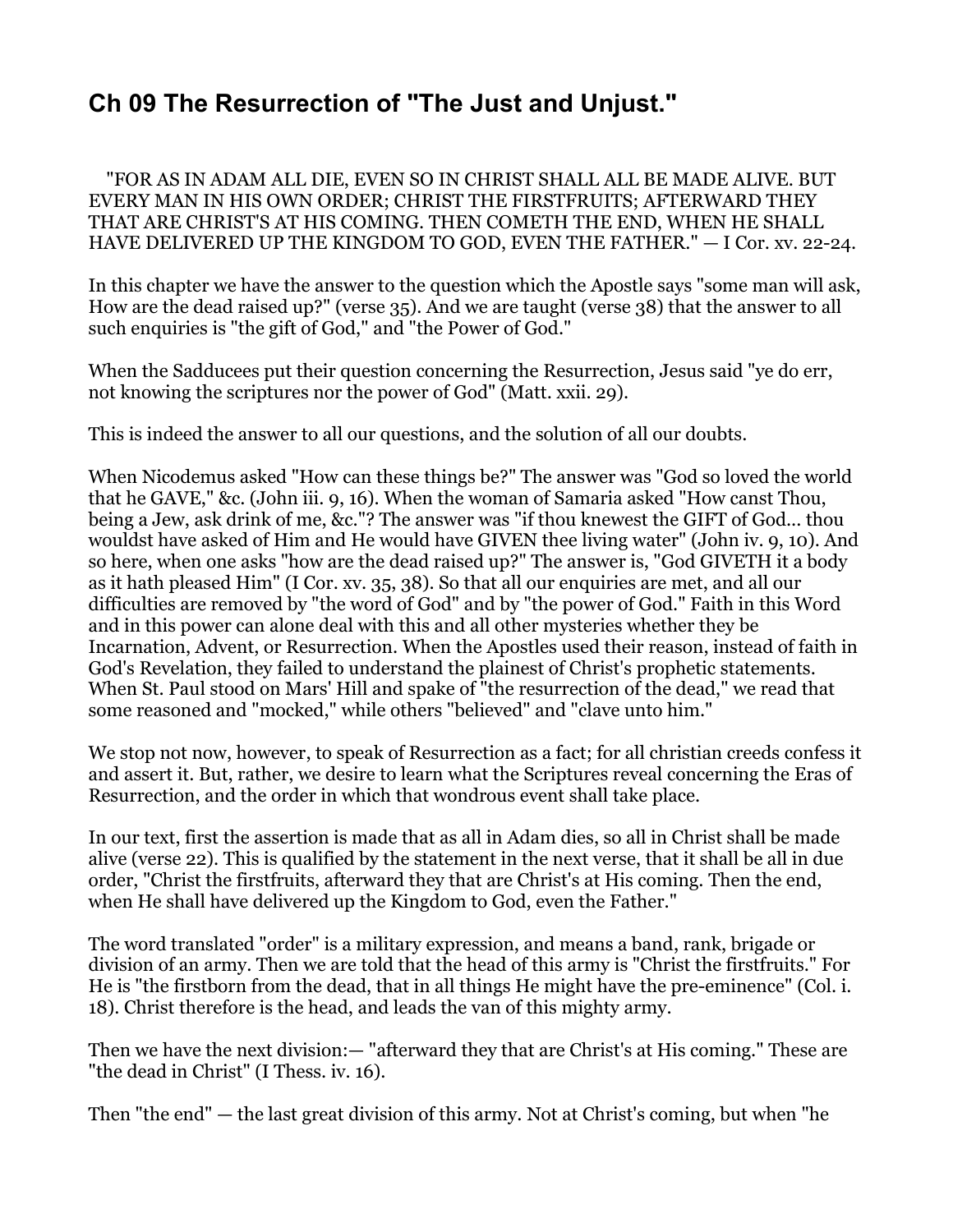shall have delivered up the Kingdom" to the Father.

Grace has marked off these grand divisions here, and the separation thus made will continue for ever.

Now to see the force of the words "afterward" and "then" we must refer to the beginning of this very chapter, where we have a similar construction:—"After that He was seen of above five hundred brethren at once... after that He was seen of James, then of all the Apostles" (verses 6, 7). Here these words convey the fact of a distinct interval between the appearances of the Risen Saviour. We have the same words again in Mark iv. 17, "afterward when the affliction or persecution ariseth;" and verse 28 "first the blade, then the ear, after that the full corn in the ear." In all these cases there is necessarily a definite interval.

In our text there are more than 1850 years between "Christ the firstfruits" and "they that are Christ's at His coming." Why then should any difficulty be raised when Rev. xx. distinctly states that 1000 years will elapse between the Resurrection of the first of these two great divisions and the second.

Let us read Rev. xx. 4-6 together:—

"And I saw thrones, and they sat upon them and judgment was given unto them.\*

 \* These already enthroned appear to be the Church (I Cor. vi. 2) which, like Christ Himself, is "a kind of firstfruits of His creatures" (Jas. i. 18), and is hence called the "church of the firstborn," i.e.— the first-born from the dead. The term first-born cannot be used in opposition to the unsaved, but to others were are born, though not "first-born."

"And I saw the souls of them that were beheaded for the witness of Jesus and for the word of God.\*

 \* These are the souls seen slain in Rev. vi. 9, but are now seen resurrected, for it says xx. 4 "they lived."

"And (I saw those) which had not worshipped the beast nor His image, neither had received his mark upon their foreheads, or in their hands.\*

 \* These are their fellow-servants and brethren who in Rev. vi. 11 were alive but were yet to be killed as they had been; and were killed in Rev. xiii. 7, 15, xiv. 12, 13, and seen raised in vision xv. 2.

 Thus they appear to be three sub-divisions of this great "first" division; and though the definite acts of such Resurrections from among the dead, and ascensions of living ones are not mentioned, they are more than implied, if not necessitated, by the various visions of the apocalypse. Those raised in Matt. xxvii. 52, 53, must also be included in this "First Resurrection."

"And they lived and reigned with Christ a thousand years.

"But the rest of the dead lived not again until the thousand years were finished. This is the fist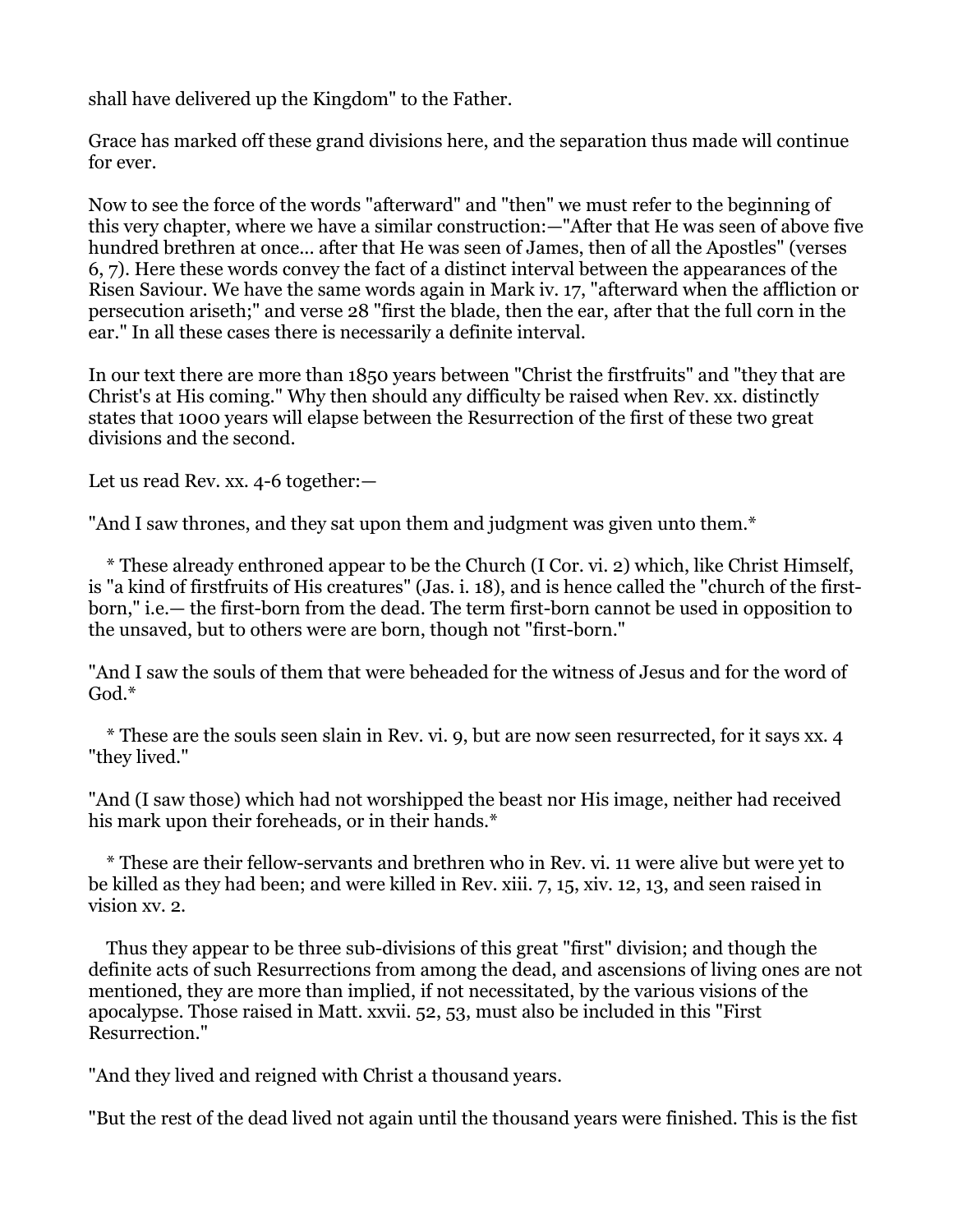Resurrection. Blessed and holy is he that hath part in the first Resurrection; on such the second death had no power, but they shall be priests of God, and of Christ, and shall reign with Him a thousand years."

Some persons interpret this "first" resurrection as a spiritual quickening of those who are dead in sins, and the second as a real and literal resurrection. But surely this cannot be done, for in one and the same context we have two resurrections mentioned, and they are so blended and so spoken of in exactly the same terms, that the meaning of the one must fix and settle the meaning of the other. It would be far easier to take them both as being spiritual, than to take one spiritually and the other literally. For you first have the spiritual resurrection, then the literal, and then the spiritual again. Yet the language used, and words employed are the same in each case, and the Holy Spirit has not given us the slightest hint that there is any such transition in the use of the same words; and not the slightest indication, or ground for supposing that identical expressions are used in the same passage in opposite senses. And if the Holy Spirit has not done this, surely we may ask "by what authority" are we told that we may do so?

Rather let us see how the Spirit Himself interprets to us this solemn and important Scripture.

I. "I saw the souls of them which were beheaded," (verse 4) surely the word "beheaded" cannot be spiritualized! It must mean men who had literally had their heads cut off! So that men literally dead are the subjects of this resurrection; and their death having been fearfully literal, their resurrection shall also be gloriously literal.

2. "They lived" (verse 4). This must be in reunion with their bodies. For the word so translated is never used in any other connection. "God is not the God of the dead but of the living" are words which were spoken by the Lord "as touching the dead that they rise" (Mark xii. 26, 27). And the cognate verb runs all through I Cor. xv. in this same sense.

3. "This is the first Resurrection" (verse 5). Here the Holy Spirit interprets His own words and states distinctly what He means. The word here translated "Resurrection" occurs forty-two times and is used without exception of a literal standing upright of those who have lien dead.\* In any case it is never used to denote a spiritual quickening.

 \* Unless Lu. ii. 34 be an exception "This child is set for the fall and rising again of many in Israel."

4. There are those who are called "the rest of the dead" (verse 5), who live not again till the thousand years are finished; and there are the raised dead who live and reign with Christ during that time. These latter are the dead who are distinctly declared to rise with immortal bodies on whom "the second death hath no power" (verse 6), while the former are "the rest of the dead" who shall be "cast into the lake of fire" (verse 14). There can be no doubt therefore that these two great classes are the same as the two mentioned in our text, and that a thousand years puts them apart.

Taking the expression in I Cor. xv. 24 "Then cometh the end" by itself, there is nothing to tell us what "end" it is; whether the end of the army divisions, i.e. the last or final body; or the end of this present age; or the end of the millenial age. But is added "when He shall have delivered up the Kingdom to God even the Father." Now in Rev. xx. 4 we are expressly told of the first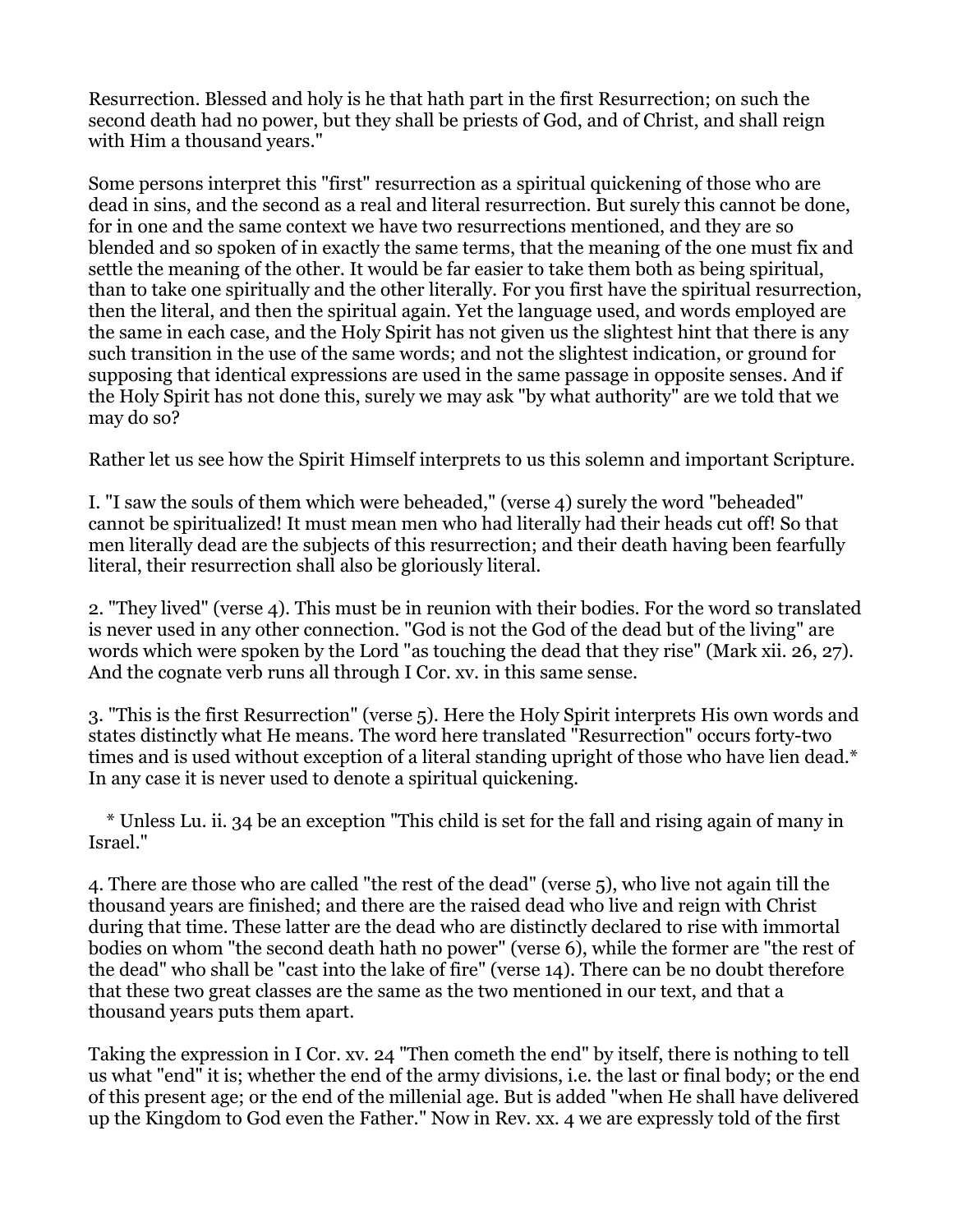great army division that "they lived and reigned with Christ a thousand years," and as they cannot reign with Christ after He has "delivered up the Kingdom" it is clear that the second great division cannot refer to the saints unless this reign has already begun.

If we put the two passages together they stand thus. According to I Cor. xv. 23, the saints rise at Christ's coming; then, according to Rev. xx. 5, 15, they live and reign with Christ a thousand years, and the rest of the dead live not again till the thousand years are finished, when death and hell give up the dead that are in them, "Then (according to I Cor. xv. 24-28) cometh the end when Christ shall deliver up the Kingdom to God, even the Father... and God shall be all in all."

Now let us turn to other Scriptures, and see how that whenever the Resurrection is mentioned it fits into this divine order. It does so, because the character of those who are raised is clearly defined. Whenever we read of the Resurrection of the Saints, it is spoken of as a hope, and as a glory. All who have part in it are "blessed and holy." They have a Resurrection like Christ's "from" i.e. from among, or out of the dead. It is not their right as it was Christ's, but it is conferred upon them through infinite grace. Christ rose in virtue of what He was in Himself; they rise in virtue of what grace has made them: Resurrection was due to Christ because of what He had done; Resurrection is due to them because of what has been done for them.

They rise therefore in glory; they are sown in corruption and shall be raised in incorruption; they are sown in dishonour but raised in glory; they are sown in weakness but are raised in power (I Cor. xv. 42-44).

They rise like Christ Himself. Their bodies shall be "fashioned like unto His own glorious body" (Phil. iii. 21). The same Spirit which raised up Christ from the dead shall also quicken their mortal bodies (Rom. viii. 11). When they awake it will be with His likeness, and they shall be satisfied (Ps. xvii. 15).

They "are Christ's" now and here, born not of the will of man but of God. Conduct does not make them His, for they are His by birth. Their standing is in grace and not of works. They are His also by purchase (Acts xx. 28; I Pet. i. 19); and seven times in John xvii does the Saviour declare that they are His by gift. Hence when they fall asleep they are still called "the dead in Christ" (I Thess. iv. 16), and when they rise again they are still spoken of as "they that are Christ's at His coming."\*

 \* Those who hold that any of the members of Christ's body the Church will be left behind to pass through the great tribulation or any part of it (1) fail to see how completely the members of His body are His by birth and covenant relation, and not by conduct; and (2) are not clear as to the sense in which they use the word Church. It is by no means necessary to include those who will pass through and be saved out of the great Tribulation in "the Church." The Church will not include all the saved.

No wonder then that the Resurrection from the dead becomes the one all-powerful Hope of the Church, and is bound up inseparably with the Lord's second advent.

It was this that Paul longed for in Phil. iii. 11, when he said "if by any means I might attain unto the resurrection of the dead." If the wicked dead be raised at the same time we can hardly understand this earnest desire. If all rise at one and the same time, of course he would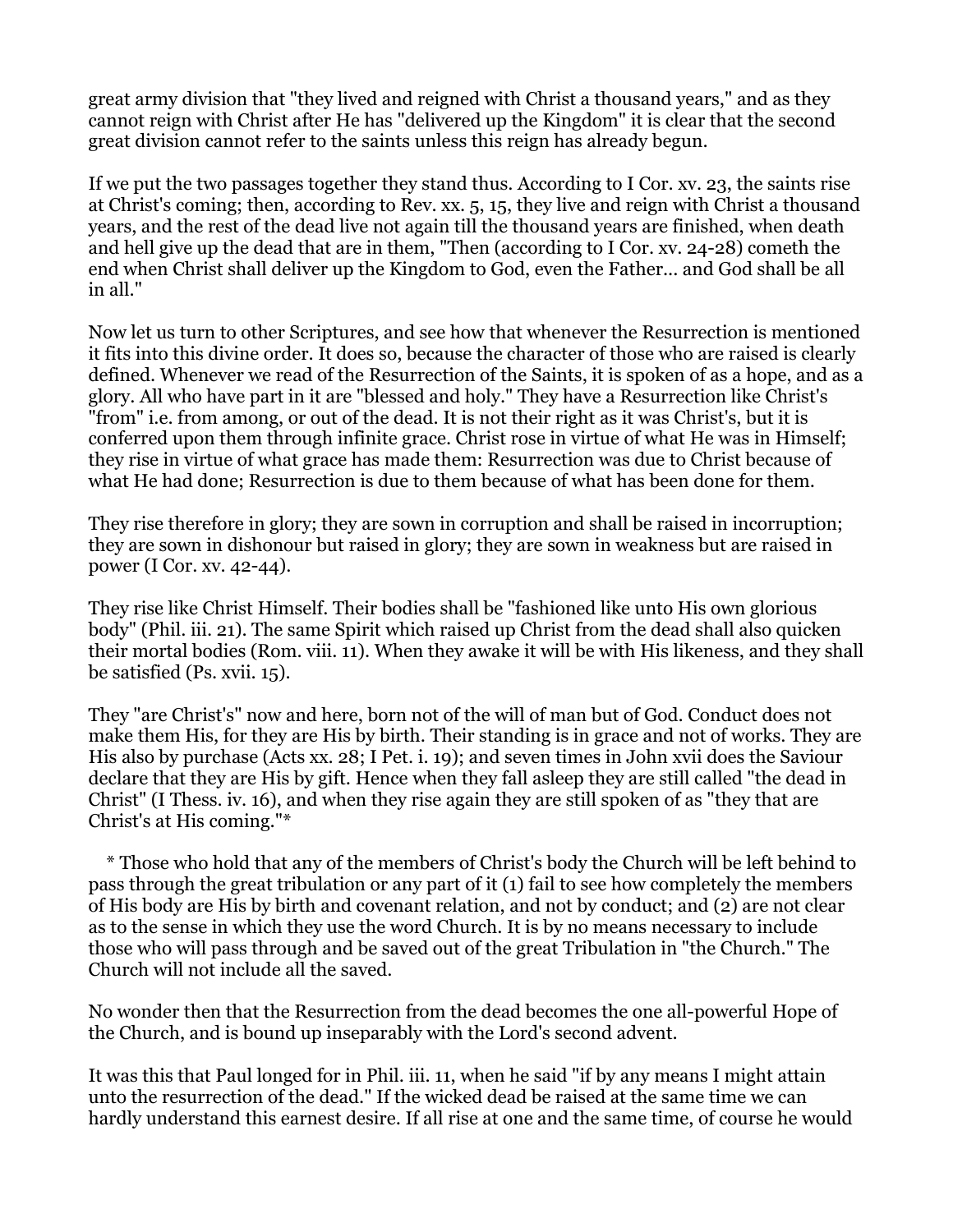rise, and there was no cause of such a desire. But if the Saints are to rise "first," then there is every reason why he should so earnestly long to be amongst those who on this account are pronounced "blessed and holy." The words which he uses here are important and peculiar, for he takes the ordinary word "Resurrection" and prefixed a preposition which means "out of" and repeats the same preposition by itself after it, so that the verse really reads "If by any means I might attain unto the out-resurrection, that one from among the dead"! But why all this desire, and why this force of language, if all the dead rise together? Why not say "from death" or "from the grave"? instead of, "out from among the dead" unless it be to show (as in Rev. xx. 5), that "the rest of the dead lived not again until the 1,000 years were finished."

Surely our Lord referred to the same truth when He said "The children of this world\* marry and are given in marriage; but they which shall be accounted worthy to obtain that world,\* and the resurrection from the dead, neither marry nor are given in marriage; neither can they die any more; for they are equal unto the angels; and are the children of God, being the children of the Resurrection" (Luke xx. 34-36). It is clear that some are not accounted worthy. But the article before and after the word "Resurrection," and the preposition "from" or from among or out of, gives the same emphasis on which Paul's hope was based.

\* R.V. Margin "Age."

We can understand also why the Disciples should question "one with another what the rising FROM the dead should mean" (Mark ix. 10), because here Jesus uses the same preposition before the words "the dead," and thus occasions their perplexity. They would have felt no such difficulty about the fact of a resurrection, or a resurrection OF dead ones. This truth they were familiar with. Jesus said to Mary "Thy brother shall rise again," and she replied, "I know that he shall rise again in the resurrection at the last day" (John xi. 23, 24). But a Resurrection "out of" the dead, leaving other dead ones behind, was a new revelation to them and caused the disciples to question among themselves what "from" the dead should mean.

We ought to observe here, as final and conclusive, that when ever this "first" resurrection of the Saints is spoken of, this preposition "out of" or "from among" is always used in the Greek, though not always preserved in the A.V. And further that whenever the resurrection of "the rest of the dead" is mentioned, or the Resurrection itself, as a fact, this proposition is not used, and it reads simply "the Resurrection of dead ones."

Even in the Old Testament we find the same separation, the same elect resurrection more than hinted at. In Dan. xii. 2 we read "many of them that sleep in the dust of the earth shall awake, some to everlasting life, and some to shame and everlasting contempt." Here it is more than implied that there are two separate events. "Some," those who "hear the voice of the Son of God shall live"; while "some" — "the rest of the dead, who live not again until the thousand years are finished," sleep on in terrible silence! "The children of the resurrection" hear that voice and awake, as it is written "Thou shalt call and I will answer."

This is beautifully set forth in another Old Testament Scripture, Ps. xlix. 14, 15, "Like sheep are they laid in the grave; death shall feed on them; and the upright shall have dominion over them in the morning; and their (i.e. "the rest of the dead") beauty shall consume in the grave from their dwelling" (margin "the grave being an habitation for every one of them"); "But God will redeem my soul from the power of the grave; for He shall receive me."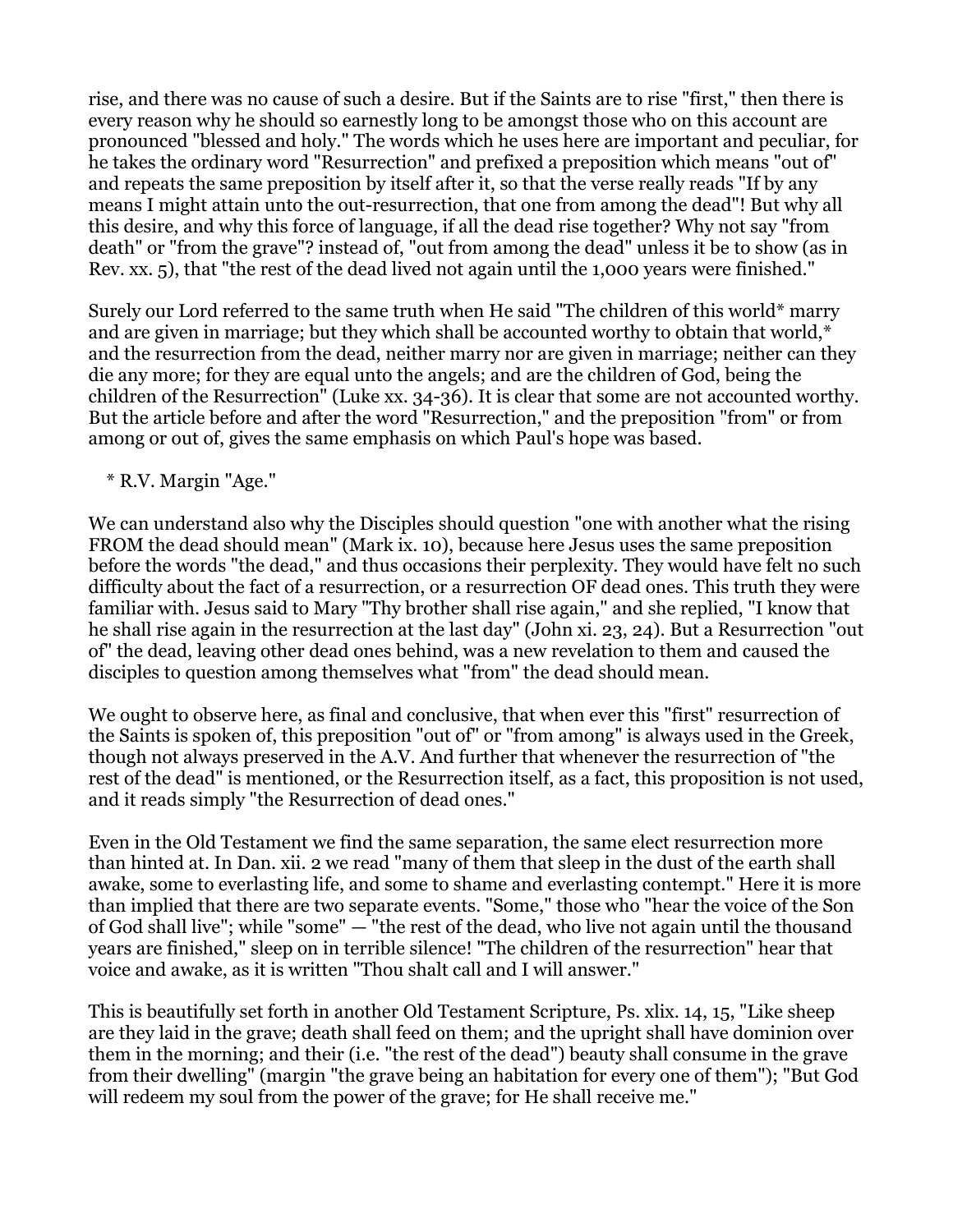Another passage where these two Resurrections are sometimes taken as though they occurred at one and the same time is John v. 28, 29. "The hour is coming, in the which all that are in the graves shall hear His voice, and shall come forth; they that have done good, unto the resurrection of life; and they that have done evil, unto the resurrection of damnation." The word "hour" in verse 28, is the same as in verse 25. But in verse 25 it refers to the time of spiritual quickening of those who are dead in sins. It "now is" says Christ. It is, and has been for at least 1850 years and will end at Christ's coming. The second hour has not yet begun, and hence it does not say "and now is," but merely, "the hour is coming." This second hour, it might be therefore inferred, would be prolonged, but Rev. xx. 4, 5, plainly tells us that it will be 1,000 years. At the moment of its striking, "the Resurrection of life" will take place; and at the moment of its ending will take place the "resurrection of damnation" (R.V. "judgment").\*

 \* You have the same joining together of events which are widely separate in their occurrence, in Isa. lxi. 1. And you have the divine exegesis of Christ in Luke iv. 19.

Then note how the two terms "Resurrection of life" and "Resurrection of judgment" agree with Rev. xx. 4-6. Indeed Rev. xx. is the great formal and categorical statement, and it is remarkable how the multitude of fragmentary references all fit into it. We have seen how I Cor. xv. so fits in; now look at this scripture (John v. 28, 29). In John v. 28, "they that have done good, unto the Resurrection of Life;" and Rev. xx. 4, "They LIVED and reigned with Christ a thousand years." In John v. 28, "they that have done evil, unto the resurrection of judgment;" and Rev. xx. 13, "they were JUDGED every man according to their works." So with Lu. xx. 34-36: In Lu. xx. 34 "neither can they die any more," and Rev. xx. 6 "on such the second death hath no power." In Lu. xx. 35 "they which shall be accounted worthy to obtain... the resurrection from the dead," and Rev. xx. 6 "Blessed and holy is he that hath part in the first resurrection."

What can the Saviour mean by all this, if all are compelled to rise again at one and the same moment? "Worthiness" to obtain it clearly implies that there are those who are not worthy, and will not obtain it.

Look again at Lu. xiv. 13, 14, Jesus said "When thou makest a feast call the poor, the maimed, the lame, the blind, and thou shalt be blessed; for they cannot recompense thee: for thou shalt be recompensed at the Resurrection of the just." Why not say, simply, "at the resurrection" without distinguishing it? It is clear that those who heard Him did so distinguish it, for one of them immediately cried out "Blessed is he that shall eat bread in the Kingdom of God." This man, evidently connected "the resurrection of the just," with the entering into and the establishment of the Kingdom.

But there is another passage which is sometimes not thus clearly distinguished: 2 Tim. iv. 1, "I charge thee therefore before God and the Lord Jesus Christ, who shall judge the quick and the dead (not "at" but as R.V.) and by His appearing and His Kingdom." This correction, made not by me for the support of our subject, but quite independently by the Revisers, not only relieves this passage from any apparent contradiction, but causes it to add its important testimony. I Thess. iv. 16 is another scripture. It is fragmentary. It speaks only of "the dead in Christ" but it is in complete agreement with that part of Rev. xx. to which it refers.

In Acts xxiv. 15 Paul again expresses his faith in, and hope of "the Resurrection of the just," which he distinctly separates from "the resurrection of the unjust" when he declares "there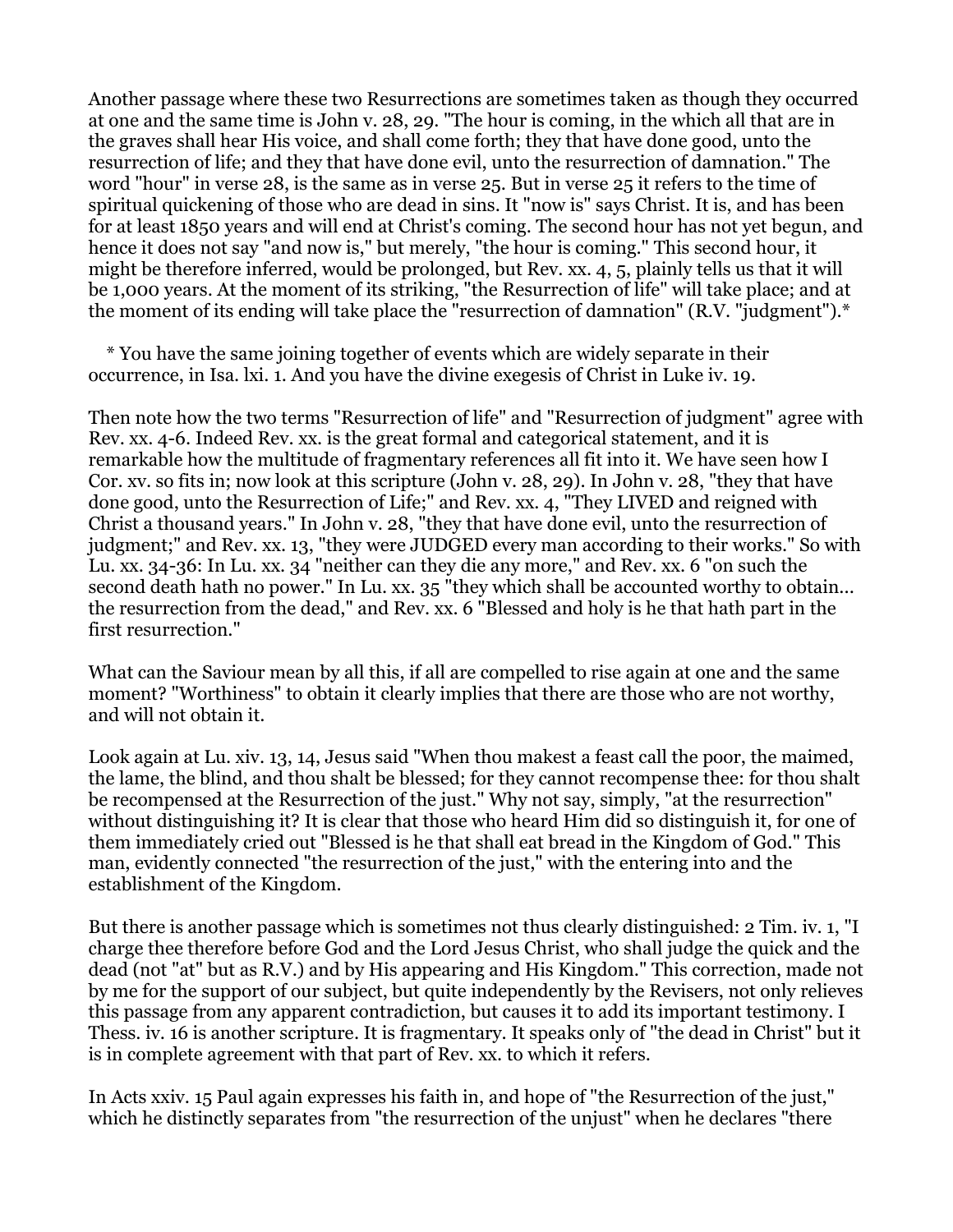shall be a resurrection of the dead, both of the just and unjust.

It was this hope which sustained those worthies of faith, Heb. xi. 35, "others were tortured, not accepting deliverance, that they might obtain a better resurrection."

Dear friends, I have thus gone through most, if not all, of the Scriptures which bear on this solemn and important doctrine. You all profess to believe in the Resurrection, every time you repeat one or other of our Creeds. But do you reflect on the bearing which this great doctrine has on yourselves? You have heard of the blessedness of those "who have part in the first resurrection" and of the doom of "the rest of the dead." Oh what an affecting thought that all of us must have our part in one or the other of these: either in the glories of the "first Resurrection" or in the terrors of the "second death"! You cannot have part in both.

Surely you have not listened to these solemn Scriptures unmoved! Our Lord speaks, in Luke xx. 35, of those who "shall be accounted worthy to obtain that age, and the resurrection from the dead." Oh! to be thus "accounted worthy"! What does it mean? Who are they that are thus "worthy"? When all our lives we have been unprofitable servants"! When we write ourselves down as guilty sinners, vile, and undone; Where is our merit? Where is our worthiness? Ah! blessed be God, all who take this ground, the ground of sinners, guilty before God, and cry with the Publican, "God be merciful to me, a sinner" go down to their house "justified" and "worthy." With them all merit is for ever shut out, and all boasting for ever excluded. All the worthiness of Jesus at once becomes theirs! All the worthiness of His Life; all the worthiness of His death; all the worthiness of His person and His work! They are worthy in Him and in Him alone.

Worthy the Lamb is Heaven's cry, Worthy the Lamb our hearts reply!

Oh the wondrous worthiness of Jesus! And what a fact for us to remember, that all whom God thus accounts "worthy," he makes worthy! Jesus was "made sin" for them, and they are "made the righteousness of God in Him;" and though in their own estimation they are still worthless, and feel themselves to be increasingly so day by day, yet their desire is to live for God, to walk with God, to "look for the Saviour," to "love His appearing," and to rejoice in the hope of the first resurrection.

Dear brethren, these are not mere sentiments, or opinions. May God give us to see the importance and solemnity of them as great facts. May you be led to see that he who talks about these things, and repeats them in a creed, and yet knows not the power of them, does but deceive himself, and goes into eternity with a lie in his right hand. May God lay this great subject on all our hearts that we may increasingly desire with St. Paul, that "if by any means we might attain to the out-resurrection from among the dead;" and for this to count all else but dross. The Lord grant it, for Christ's sake.

# **Ch 01 The Judgment of "The Quick And The Dead."**

"WE MUST ALL APPEAR BEFORE THE JUDGMENT SEAT OF CHRIST." -- 2 Cor. v. 10.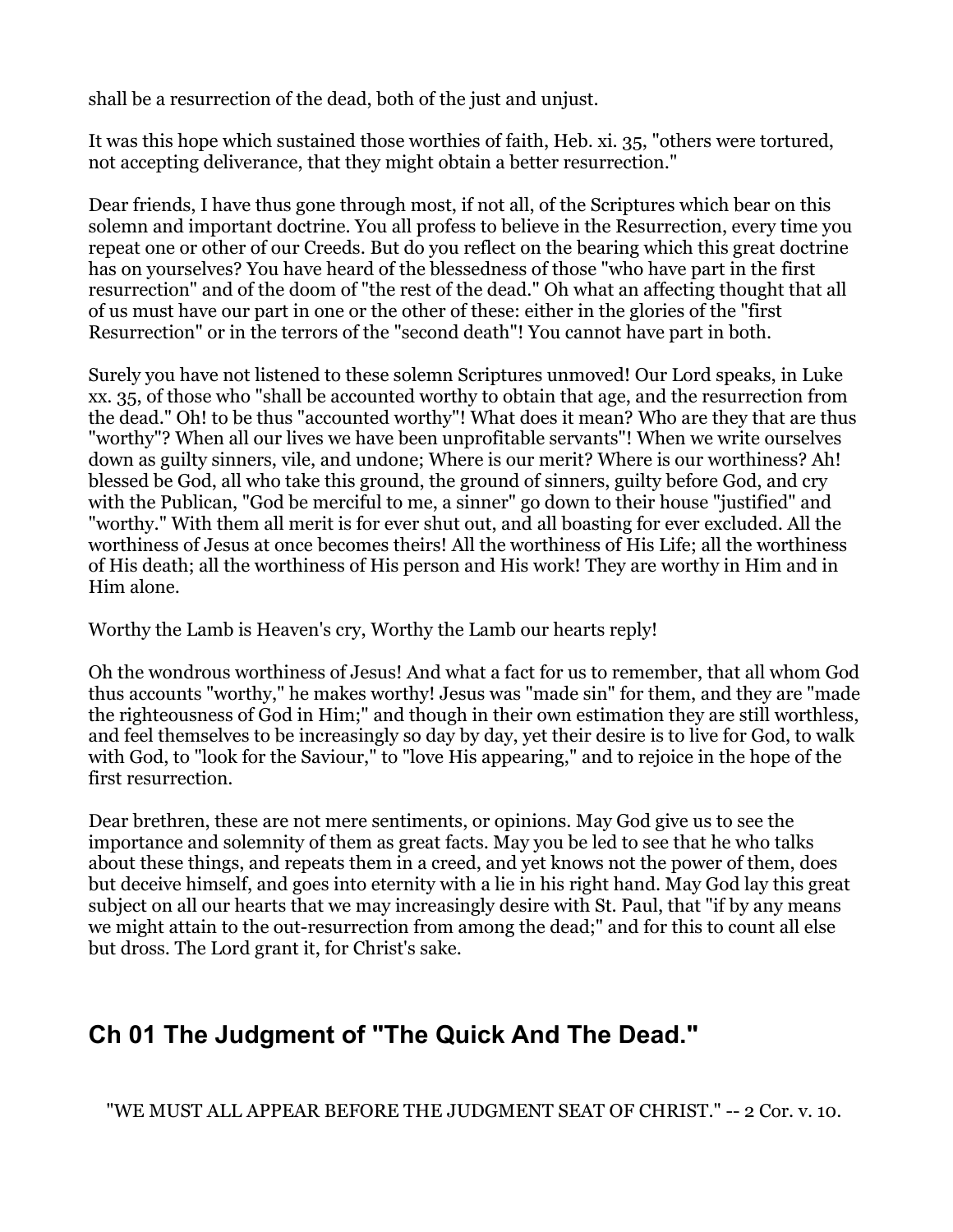"WHEN THE SON OF MAN SHALL COME IN HIS GLORY, AND ALL THE HOLY ANGELS WITH HIM, THEN SHALL HE SIT UPON THE THRONE OF HIS GLORY: AND BEFORE HIM SHALL BE GATHERED ALL NATIONS: AND HE SHALL SEPARATE THEM ONE FROM ANOTHER AS A SHEPHERD DIVIDETH HIS SHEEP FROM THE GOATS." -- Matt. xxv. 31, 32.

 "AND I SAW A GREAT WHITE THRONE, AND HIM THAT SAT ON IT, FROM WHOSE FACE THE EARTH AND THE HEAVEN FLED AWAY: AND THERE WAS FOUND NO PLACE FOR THEM. AND I SAW THE DEAD SMALL AND GREAT, STAND BEFORE GOD: AND THE BOOKS WERE OPENED: AND ANOTHER BOOK WAS OPENED, WHICH IS THE BOOK OF LIFE; AND THE DEAD WERE JUDGED OUT OF THOSE THINGS WHICH WERE WRITTEN IN THE BOOKS, ACCORDING TO THEIR WORKS... AND WHOSOEVER WAS NOT FOUND WRITTEN IN THE BOOK OF LIFE WAS CAST INTO THE LAKE OF FIRE." -- Rev. xx. 11, 12, 15.

Our subject this evening is "the judgment of the Quick (i.e. the Living) and the dead." I have used this expression, because it is in the words of Scripture (2 Tim. iv. 1): and also because it is a term we are accustomed to use in all our Creeds.

The word "judgment" does not, of itself, necessarily include rewards and punishments, for it is often used simply of rule and government. Hence, as characteristic of Christ's future glorious reign on earth we read "He shall judge Thy people with righteousness," "He shall judge the poor of the people" (Ps. lxx. 2, 4), and again, "He shall judge the world in righteousness, and the people with His truth" (Ps. xcvi. 13).

The whole of this righteous rule is called "the Day of the Lord" because it will be the day of the Lord's judgment. The present day is called "Man's day"\* (I Cor. iv. 3, and margin) because it is the day when men judge one another, but another day is coming when the Lord shall be the judge. That day opens with judgment, judgment runs through it, and judgment closes it.

\* It is important to notice these definite expressions of God's word.

 1. "Man's day" (I Cor. iv. 3) is this present time; and it runs on till 2. "The day of Christ" (Phil. i. 6, 10; ii. 16) which is the day of Christ's presence with His Saints in the Heavenlies, where their service is assayed, their crowns awarded, and the marriage of the Lamb celebrated. In heaven it is the "day of Christ" but on earth it is the day of Anti-christ; and that day runs till 3. "The Day of the Lord" when He comes with His saints to judge, and rule, and reign for a thousand years; and this day runs on till 4. "The Day of God" (2 Pet. iii. 12) at the close of the Millenium, when Christ delivers up the Kingdom to God even the Father "that God may be all in all" (I Cor. xv. 24-28).

See a pamphlet on this subject, "FOUR PROPHETIC PERIODS," by the same Author.

All governments have their judicial departments, and so this future Government of the Lord, will have its definite judicial seasons and occasions. The three scriptures which I have just read, bring before us three definite and distinct judgment scenes.

In connection with this, it is interesting and important to note, that the Lord Jesus Christ is the executor of all judgment. He was unjustly judged by man, and He shall be the judge of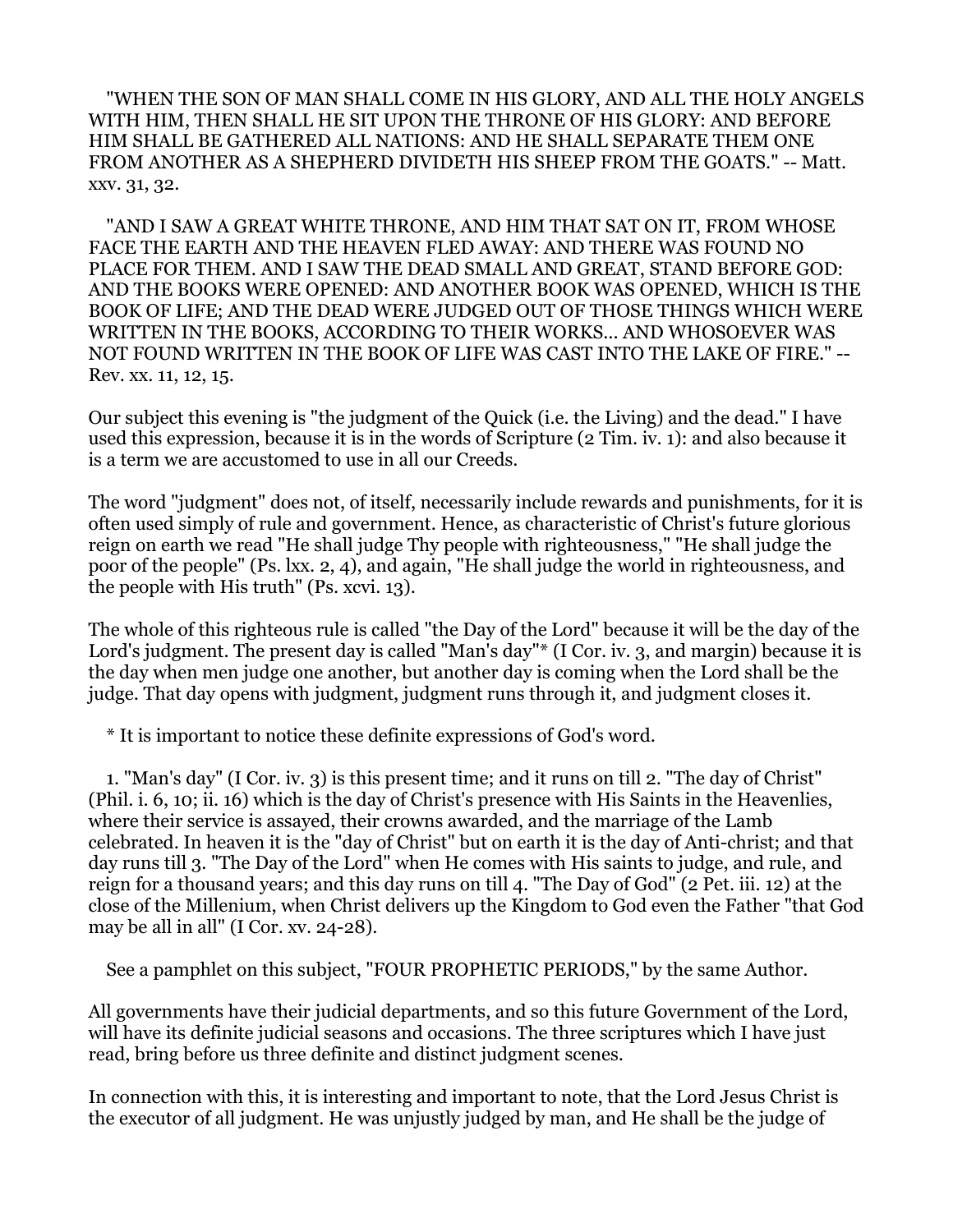men. The scene of His rejection shall be the scene of His triumph.

The Scriptures are very explicit on this point, "He hath appointed a day, in the which he will judge the world in righteousness by that man whom He hath ordained; whereof He hath given assurance unto all men, in that He hath raised them from the dead" (Acts xvii. 31); "The Father unto the Son" (John v. 22). It is as "the Son of God" that He raises the dead, but it is as "the Son of Man" that He executes judgment (see John v. 25, and 27).

The whole question of judgment is founded on the immutable purpose of God, the infinite knowledge of God, and the infallible word of God. None can question His power; none can doubt His truth. "Hath He said and shall He not do it? Hath He spoken, and shall He not make it good."

As to the times of these judgments, it is written "to everything there is a season, and a time to every purpose under heaven... God shall judge the righteous, and the wicked: for there is a time for every purpose and for every work" (Ecc. iii. 1, 17). All is ordained and ordered by God.

And here let us again put each other in remembrance, that this is not a question of man's opinion, nor is it a question as to any difference of opinion, but it is wholly a question of revelation. If we know all that the Scriptures say about it, then we know all that can be known. If we do not know all that the Scriptures say, then we must "err" for it is written "ye do err, not knowing the Scriptures nor the power of God." There have been and there are schools of theology, systems of doctrine, shades of thought, but if this is all the doctrine is, then man may do as he pleases about it, and accept it or reject it, or believe concerning it just what he likes. But if God has spoken, then there is an end of all argument. We have only to bow and believe.

Now let us see what God has been pleased to reveal concerning JUDGMENT in these three scriptures.

2 Cor. v. 10

I. The Judgment spoken of in 2 Cor. v. 10 "We must all appear before the judgment seat of Christ."

1. WHO are they that "appear" in this Judgment scene? The Apostle answers "WE." Who are the "WE?" And the answer is clear, We who "labour that ... we may be accepted of Him" (verse 7); we who "walk by faith" (verse 7); we who have "the earnest of the Spirit" (verse 5); we, Paul and Timothy, by whom the Epistle was written, and "the Church of God" and "all the Saints" (2 Cor. i. 1). In fact it is impossible to find any but the saints of God in this scripture.

2. WHY do "we" appear? "To be made manifest." To "receive." For what? For "deeds done," service rendered, and works wrought -- even as he had taught them in his first Epistle, ch. iii. 11-15. He is speaking here of those who build on the one foundation which is Jesus Christ, and he says, "Now if any man build on this foundation gold, silver, precious stones; wood, hay, stubble; Every man's works shall be made manifest (the very expression used in our text): for the day shall declare it, because it shall be revealed by fire; and the fire shall try every man's work of what sort it is. If any man's work abide which he hath built thereupon he shall receive a reward. If any man's work be burned, he shall suffer loss: but he himself shall be saved; yet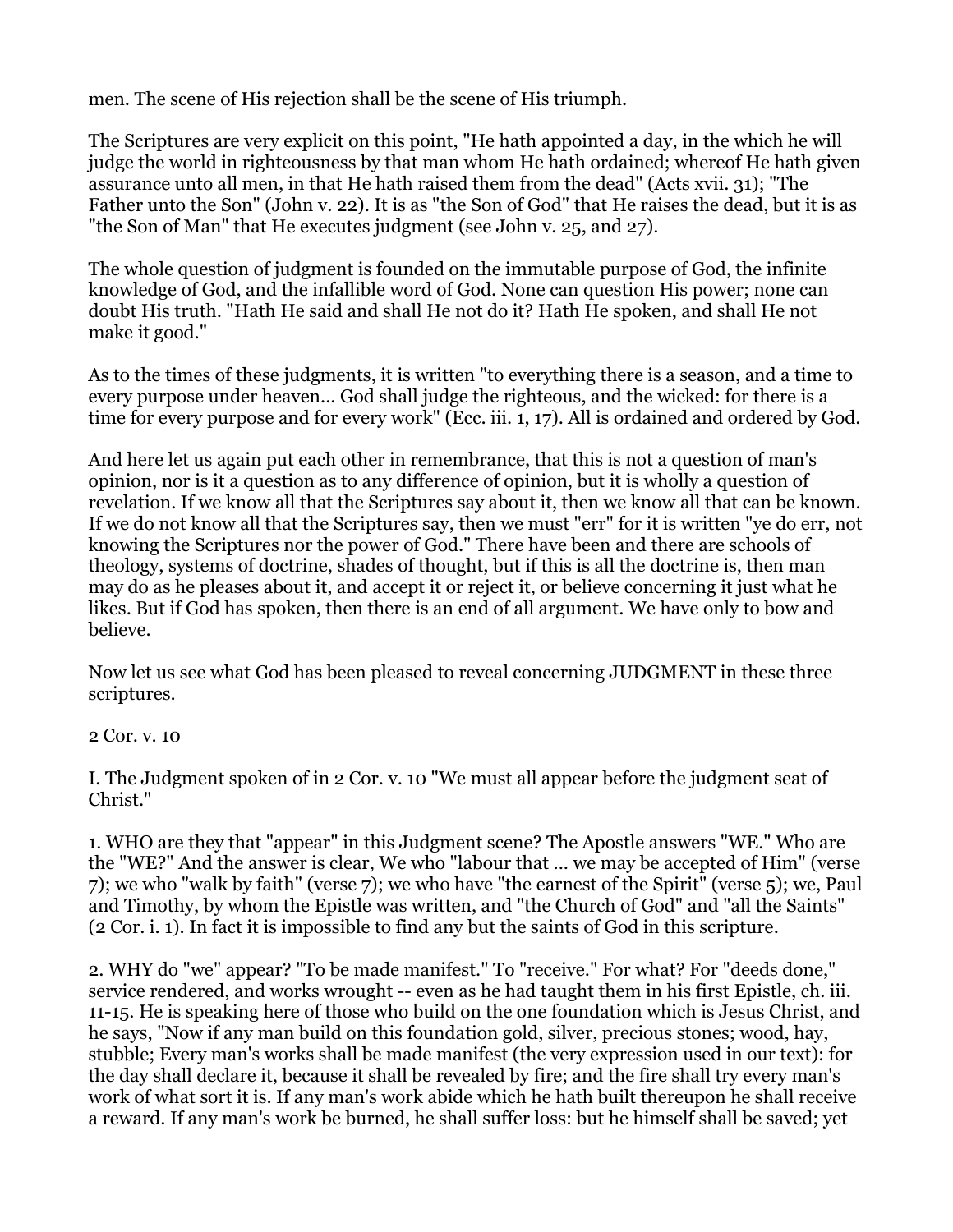so as by fire." Can any one doubt that we have the same scene here as in our text? We have the same object stated, and the same expression used, the works "shall be made manifest." We have also the same result, "he shall receive" according to the works. If it is "good" he shall receive a reward. If it is "bad," the work will be burned up, but the worker or builder "shall be saved."

3. WHERE do "we" appear to "be made manifest"? Before the Bema of Christ. The Bema was in one sense a judgment seat. It was not the seat of a judge who gave judicial sentences, punishments and acquittals; but it was a raised dais from which the Judge gave the crowns to the victors in the public games. It was for such a crown the Apostle "laboured," "ran," and "fought," and when reviewing that service he said "henceforth there is laid up for me a crown of righteousness which the Lord, the righteous JUDGE shall give me at that day: and not to me only, but unto all them also that love His appearing" (2 Tim. iv. 8).

Thus, there is no judgment at all in the common sense of the word, but an awarding of Crowns and rewards for acceptable service. The recipients are already "accepted in the Beloved" as to their persons; and therefore they strive to be "acceptable" as to their service. As to their standing, they appear there in all the Righteousness of Christ. Perfect in all His perfection; glorious in all His glory; beautiful in all His beauty; raised in His likeness, conformed to His image, and made like His own body of glory! How then can they be judged to see if they are lost or saved? The very feeblest of them have already been judged in the person of their Substitute. He bore their sin. He has undergone all the judgment due to them, and hence all who are "quickened with Christ" are said to be "Risen with Christ" so that the question of sin can never again be opened. "To them that look for Him shall He appear, without sin, unto Salvation" (Heb. ix. 28).\* For all such, Death is sleep, through Jesus; for it is not necessary that they should die, because this penalty of sin has been paid: and therefore "those who are alive and remain" to Christ's coming will not die at all. And as to Judgment, it is positively stated by Jesus Himself that they "shall not come into Judgment" (John v. 24).\*\* Hence the Apostle asks "Who shall lay anything to the charge of God's elect? Shall God that justifieth? Who is he that shall condemn? Shall Christ that died?\*\*\* To suppose that one of the God's saints could ever come into judgment, as to his standing and his title to Glory, is not only to flatly contradict the direct statement of Christ Himself, but it is to deny the very foundations of the Gospel; it is to rob the work of Christ of all its merit! For not only does Christ assert the contrary, but the Holy Spirit in Rom. viii. 1 also expressly declares "There is now no condemnation to them that are in Christ Jesus."

 \* R.V. "So Christ also, having been once offered to bear the sins of many, shall appear a second time, apart from sin, to them that look for Him, unto salvation."

 \*\* This is the meaning of the word here translated "condemnation": and rendered "judgment" in the R.V. It occurs forty-eight times, and is forty-one times translated "judgment."

\*\*\* So the R.V. margin, and Tregelles.

Do you not see that if our title to Glory and our standing in Righteousness was not settled at the cross, it is not settled now! that if we did not die with Christ we must die for sin ourselves! that if our salvation is not settled now it must be settled in judgment! and if it has to be settled then, there can be only one result, for it is written "Enter not into judgment with thy servant,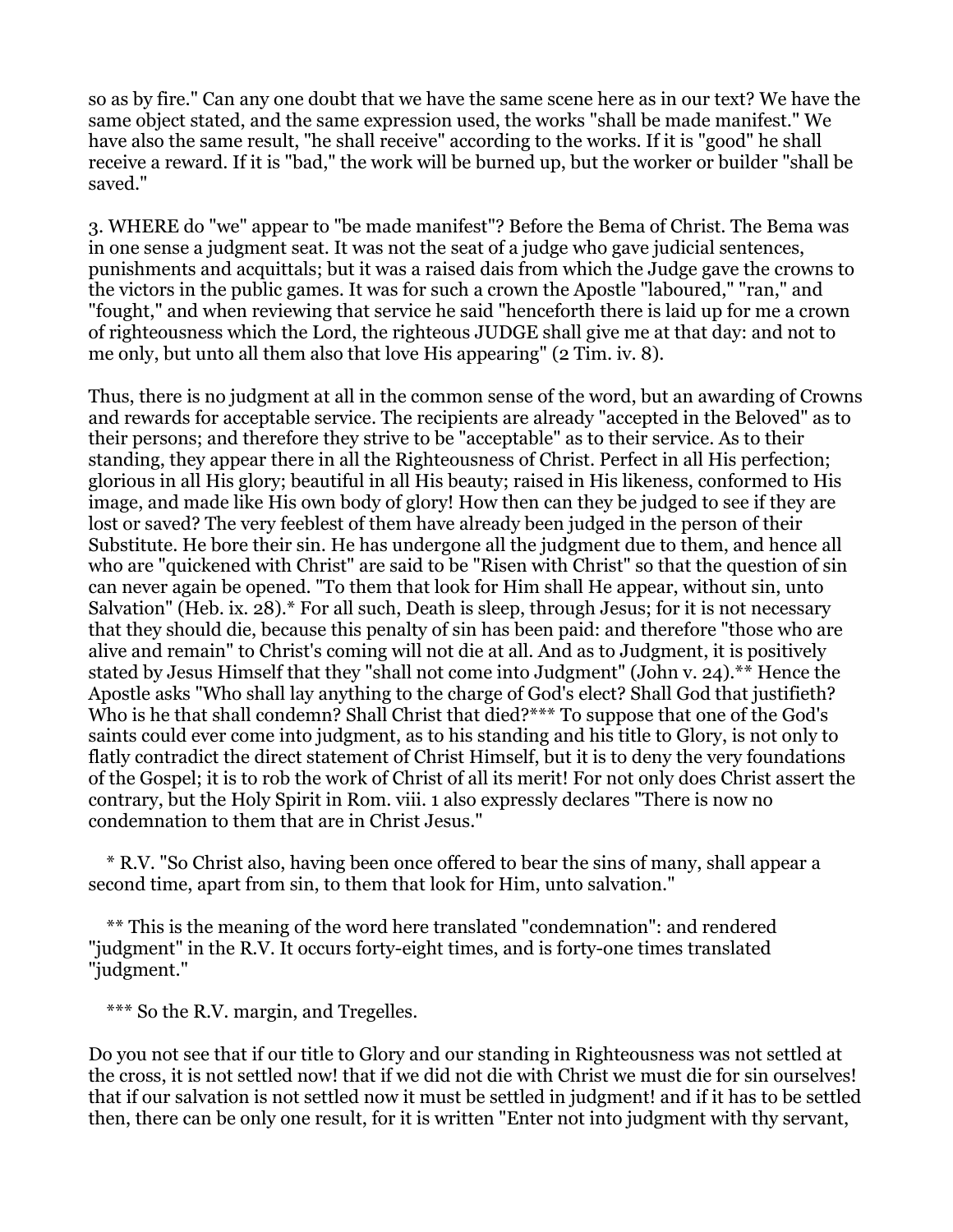O Lord, for in Thy sight shall no man living be justified" (Ps. cxliii. 2). It may sound very humble, to say 'we cannot know we are saved till the day of judgment,' but this is the essence of Romanism, and he who says it knows nothing of the Gospel, nothing of the work of Christ, nothing of the results of His atonement. He who says it, may call those who rejoice in these precious truths 'presumptuous,' but when Christ says "He that heareth my word, and believeth on Him that sent me, hath everlasting life and shall not come into judgment, but is passed from death unto life," then we maintain that it is 'presumption' to deny it, and not to believe it! Those who in spite of all their conviction of sin, set to their seal that God is true, are truly humble, while those who profess to be too humble thus to believe his word (!) are really guilty of presumption!

All who are in Christ are saved, justified, and sheltered from all judgment. They are risen with Christ, and stand with Christ on resurrection ground; and hope for "the Resurrection of life," endless glory, and eternal blessedness, in the presence of God and the Lamb.

But their work has yet to be appraised, their works have yet to be assayed, their service has yet to be tried; and hence "we shall all stand before the Bema of Christ" (Rom. xiv. 9-13). We shall then see how little of our service has been done for the "glory of God," and how much for the "praise of men"; how little with the "single eye," and how much with a second motive; how little "fulfilled before God" (Rev. iii. 2), and how much before our fellows. And while much, or most, and in many cases all, will be burnt up; yet all who stand there in that heavenly scene will be "SAVED." We next come to

Matt. xxv. 31-46.

II. The Judgment spoken of in Matt. xxv. 31, 32. "When the Son of Man shall come in His glory, and all the holy angels with Him, then shall He sit upon the throne of His glory: and before Him shall be gathered all nations: and He shall separate them one from another, as a shepherd divideth His sheep from the goats: and He shall set the sheep on His right hand, but the goats on the left" &c.

The popular belief concerning this Scripture is, that we have here what is called "the general judgment," in which all who have ever lived or died shall stand. But observe that

1. There is not a word said about Resurrection: and we may at least put the presumption that there will not be one, against the assumption that there will be one.

2. WHO are they that thus "gathered"? It says "all nations." The word here translated "nations" occurs one hundred and fifty times in the New Testament, and it is never used of any but nations actually existing as such. It occurs with the article, as in our text, one hundred and thirty-two times: and it is rendered "the gentiles," ninety-two times; "the nations," ten times; "the heathen," five times; and simply "nations," twenty-five times. Now is it too much to ask, that if in Matt. xxv. 32 the more usual translation -- "the Gentiles" -- had been given, would the current belief have been as popularly held? If it has been rendered, as it is ninetytwo times out of a hundred and thirty-two "Before Him shall be gathered all the gentiles" - would the popular belief have obtained the hold that it has?

3. WHERE shall all "the nations" be gathered? In answering this question we must note that there are many prophecies in which similar expressions are used, which point to the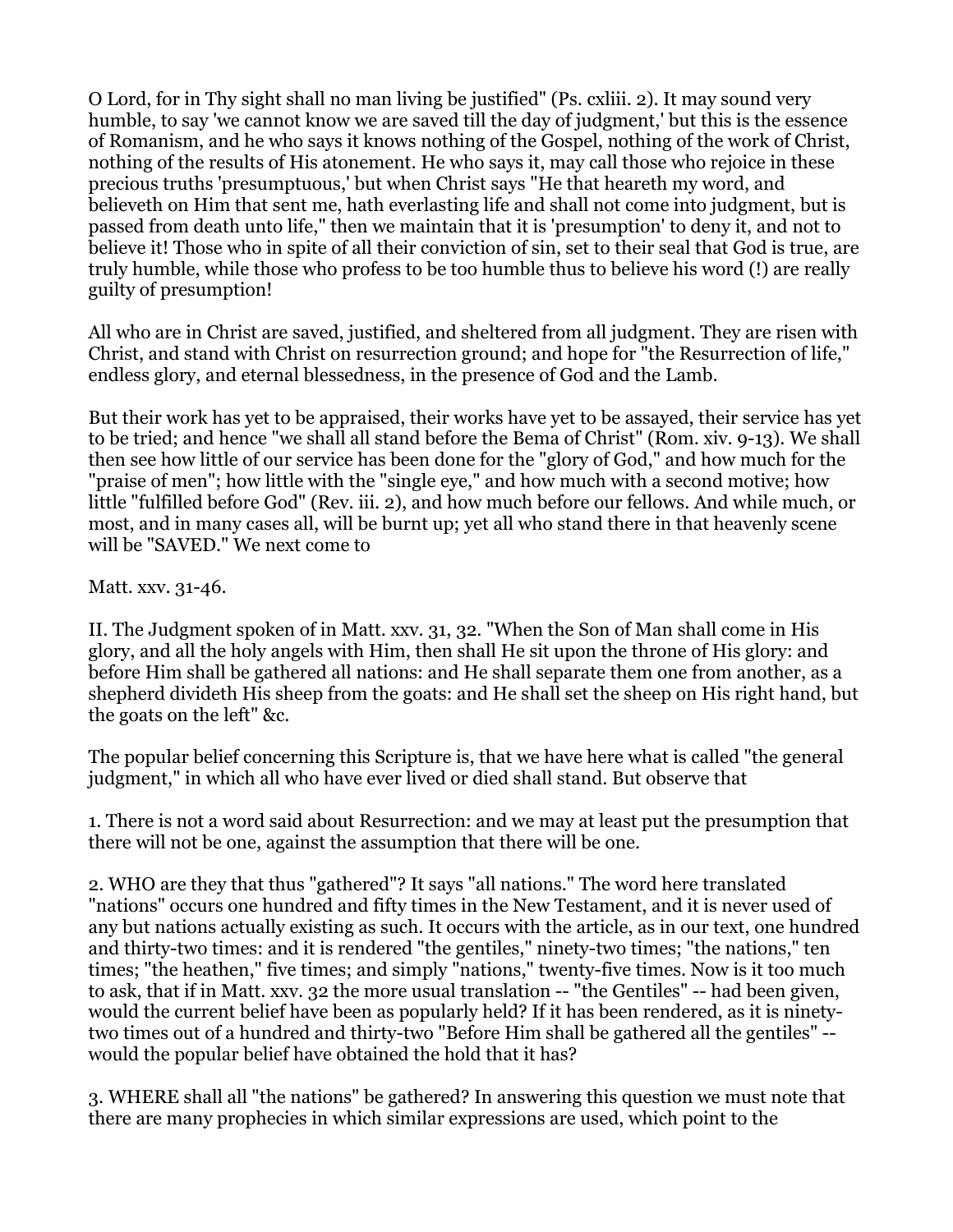conclusion that the very same event is probably intended. When we look at them we must be struck with the fact that God will deal by and by with the nations (or the gentiles) as such. In Isa. xxxiv. 1, 2, we read "Come near, ye nations, to hear; and hearken, ye people: let the earth hear, and all that is therein; the world, and all things that come forth of it. For the indignation of the Lord is upon all nations," &c. Again, Joel iii. 1, 2, 11, 12, "For behold, in those days and in that time, when I shall bring again the captivity of Judah and Jerusalem, I will also GATHER ALL NATIONS, and will bring them down into the valley of Jehoshaphat, and will plead with them there for my people and for my heritage Israel, whom they have scattered among the nations and parted my land... Assemble yourselves, and come, all ye heathen, and GATHER yourselves together round about: thither cause thy mighty ones to come down O Lord. Let the heathen be wakened, and come up to the valley of Jehoshaphat: FOR THERE WILL I SIT TO JUDGE ALL THE HEATHEN round about." Again, Ezekiel xxxix. 21, "And I will set my glory among the heathen, and all the heathen shall see my judgment that I have executed, and my hand that I have laid upon them."

4. It is important and material to be clear as to the fact "the Church of God" will not stand in that gathering. For (1) it is written that God is now visiting "the Gentiles, to TAKE OUT OF THEM a people for His name" (Acts xv. 14). If the Church is taken out of the nations, it surely cannot be included in nations, or be judged with them. And (2) we have already heard the words of Christ, how He said, "he that heareth my word, and believeth on Him that sent me, hath everlasting life, and SHALL NOT COME INTO JUDGMENT" (John v. 24).

5. It is also clear that "the Jew" cannot be in this judgment of the "nations," for it is expressly declared that the Jews "SHALL NOT BE RECKONED AMONG THE NATIONS" (Num. xxiii. 9). So that if "the Jew" be not there, and "the Church of God" be not there, then it is certain that it can be only "the Gentile."

6. Look at the GROUND of the judgment. The popular belief is that the "sheep" are the just, and the "goats" are the unjust. But there is a third party, whom the judge calls "my brethren," with reference to which both sheep and goats are judged. How can this be a general judgment if there are three parties and one of them is not included in it? The two parties are judges as to how they received and treated the third. Surely this cannot refer to any who have lived in this dispensation of the grace of God. Surely those who now reject Christ and His salvation will have something more to answer for than not caring for and tending "the Jews"; and those who are saved in Christ with an everlasting salvation will have a very different title to glory, than that furnished by their own works. Even infidels have not been slow to see this point, and to urge it against the Bible and Christianity.

7. The REWARD is also peculiar. It is "the kingdom prepared for them FROM the foundation of the world." When "the Church of God" is mentioned in this connection, it is "BEFORE the foundation of the world," (Eph. i. 4; John xvii. 24; I Pet. i. 20). This is the expression which is used of the Christ of God and the Church of God because it is the heavenly, eternal, and everlasting kingdom with which they stand connected. Here in Matt. xxv. it is an earthly kingdom: it is the kingdom "under the whole heaven," for "the earth hath He given to the children of men" (Ps. cxv. 16). The title to "the everlasting kingdom of God's dear Son," the kingdom of priests, is a title all of grace, and only of grace. But the title to the kingdom "under the whole heaven," the kingdom "from" the foundation of the world is a title of peculiar works with reference to the Lord's brethren the Jews.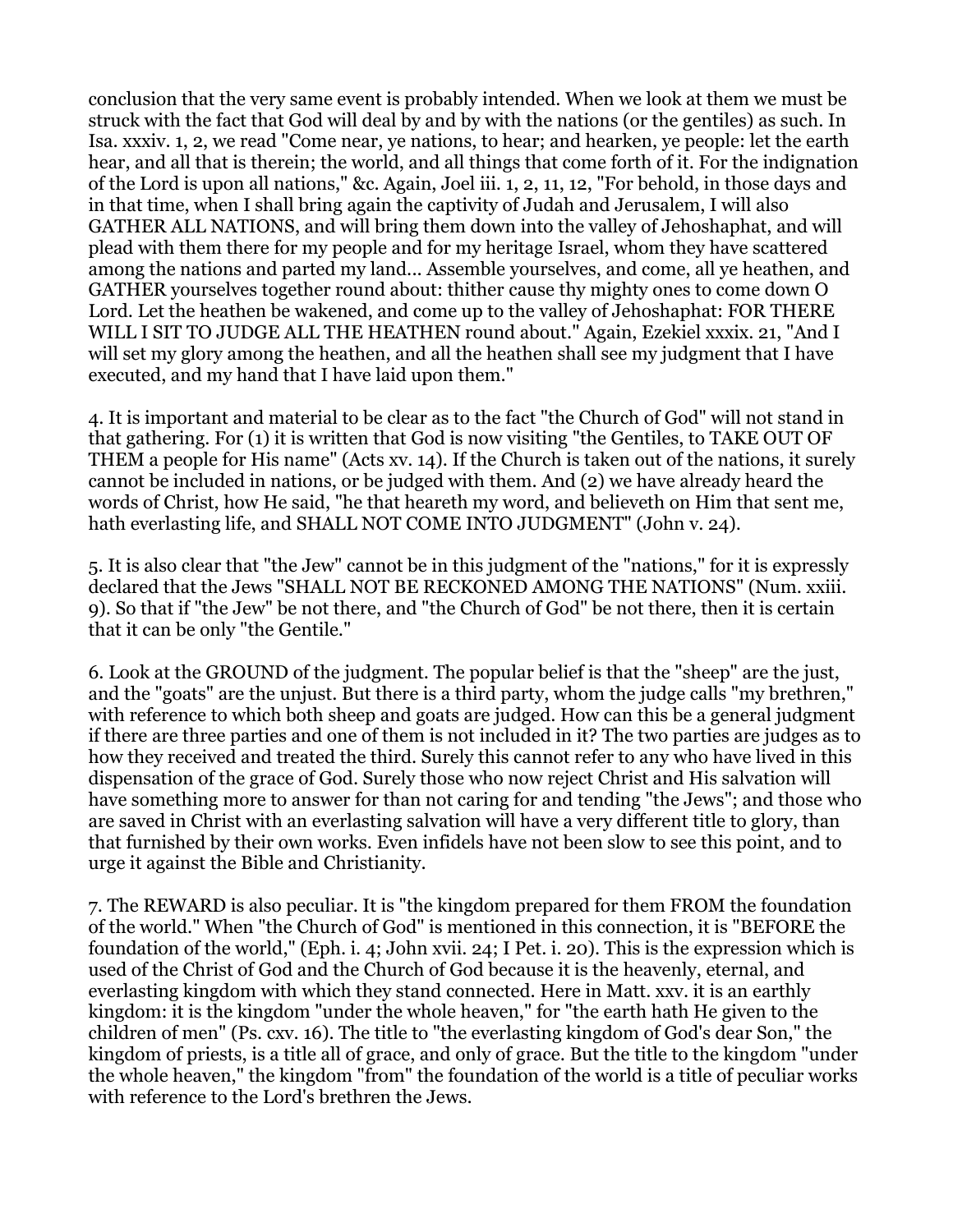Thus the ways of God in judgment are righteous, and suited to the conditions of His own divisions of mankind-- "the Jew, the Gentile, and the Church of God."

All that is revealed to us of Israel, and the ways of God; all that we know of God's purposes, counsels and thoughts; all that we know of Christ, His person and His work; all that we know of the Church of God, her calling and her standing before God, her completeness in Christ, her acceptance in the beloved, and her title to glory; and all that we know of the Scriptures of Truth forbid us to include either the Church of God, or the Israel of God. Israel will be restored, saved and blessed; and as for the Church. Are we asked to believe that God justifies her now by grace, and will judge her then by works? That He will blot out her transgressions now, and condemn her for them then? That He will again bring her sins in remembrance, when He has said "their sins and their iniquities will I remember no more"?

8. Having thus seen who they are not, it may be well to look more closely at who they are, who are to stand in this judgment. It appears from Acts xv. 16, 17 quoted from Amos ix. 11, 12 that after the ascension of the Church and her return unto Christ, and the restoration of Israel, there will be a "residue" of the Gentiles who will enter into blessing. We read that when the taking out of the Church from among the Gentiles shall have been completed, "After this I will return, and will build again the Tabernacle of David, which is fallen down; and I will build again the ruins thereof, and I will set it up: that the residue of men might seek after the Lord, and all the Gentiles, upon whom my name is called, saith the Lord, who doeth all these things." May not this "residue" be the "sheep" referred to here? And as for the "goats" are they not included in those who are dealt with in Dan. vii. 25-27 when "The judgment shall sit, and... the kingdom and dominion, and the greatness of the kingdom under the whole heaven, shall be given to the saints of the most High," &c. May not this be the very judgment here spoken of and referred to in 2 Tim. iv. 1 as the judgment of "the quick," i.e. the living at Christ's appearing and His kingdom; and described more at length in Rev. xix. 11-21.

9. All this is clearly before the Millenium, and upon the earth. It is when "the Son of Man shall sit upon the throne of His glory," which is "the throne of His father David," and when He shall appear with His holy angels" to execute judgment" (Jude 14, Zech. xiv. 5, and 2 Thess. ii. 8).

10. But even this judgment is neither total nor final: for after the Millenium, Satan will be loosed, as we read in Rev. xx. 7-10. The nations again revolt, and are destroyed on the earth by fire sent down from heaven, while the Devil who deceived them is then dealt with finally and for ever.

And now one word as to the reality of this judgment. If words are to have any definite meaning then we have finality as to those who are here judged and sentenced. The expressions are definite, and the words are precise; the issues are tremendous, and the results are final! The same word "eternal" is used by the Judge Himself of both destinies, and all who receive the Bible as the inspired revelation of God's will, must receive them as absolute, final and authoritative.

This brings us to consider

Rev. xx. 11-15.

III. The great and final judgment scene: and here we must notice.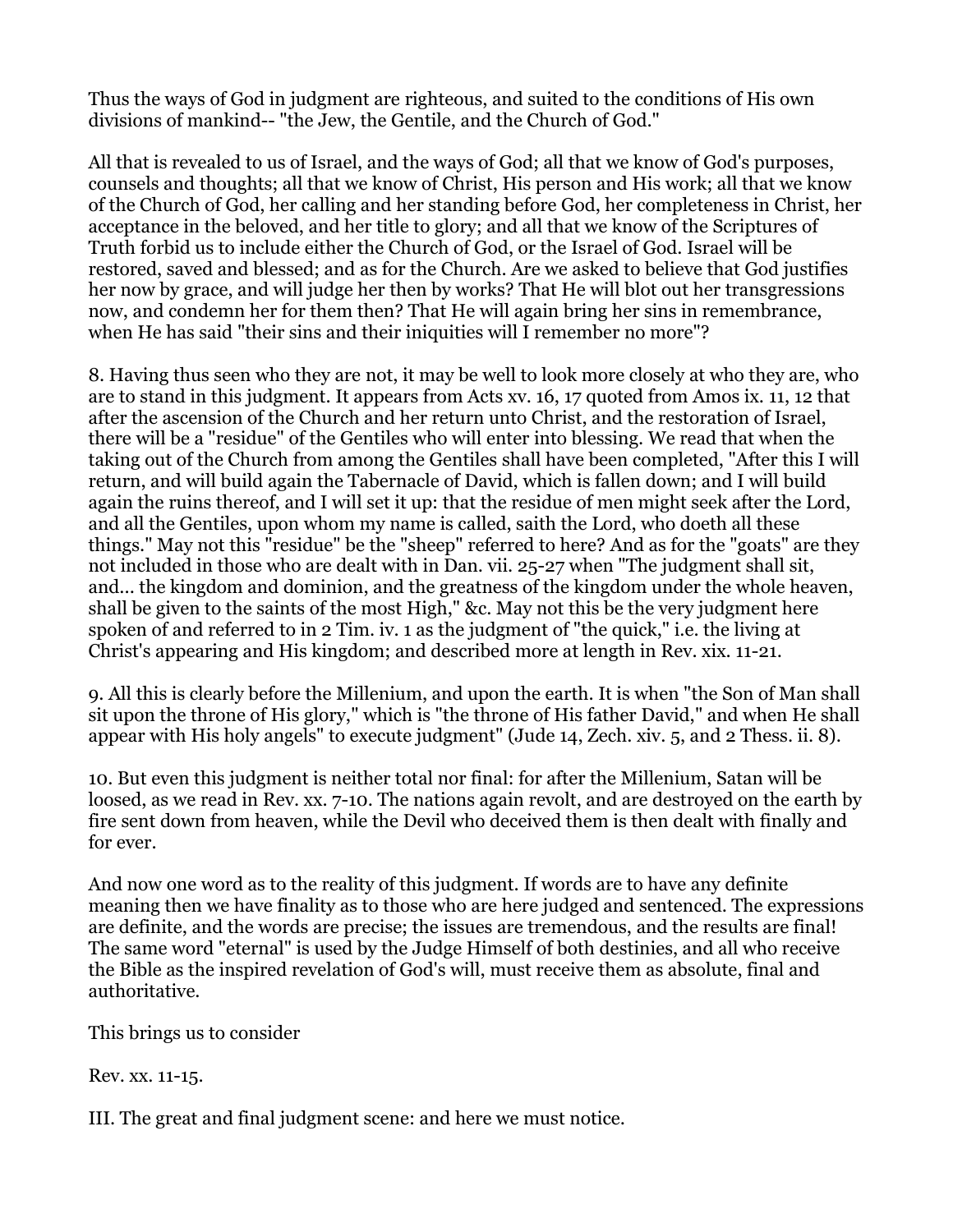1. That the TIME of this judgment is after "the thousand years" have ended.

2. The PLACE of this "great white Throne," is not on this earth. In this it is similar to the appearance and of the Saints in 2 Cor. v. which is in the Heavens, though before the Bema of Christ; and it is distinguished from "the Throne" in Matt. xxv., for that is on the earth, while here it is distinctly stated that "the earth and heaven fled away, and there was found no place for them" (Rev. xx. 11).

3. The PERSONS who are here judged are all of them Raised from the dead, for this special purpose. Hence it is called in John v. 29, "the resurrection of life." There shall not be one before this throne who has not died. In this it differs from both the other judgment scenes, for in the first (2 Cor. v.) only "those which are alive and remain" and "the dead in Christ" then raised will be there: and in the second (Matt. xxv.) only living nations, for resurrection is not even hinted at. Those who introduce "the dead" into the judgment of the living nations (Matt. xxv.) do not hesitate to introduce the living amongst those who are here called "the dead"! But they have no more authority for the one than for the other.

4. The judgment itself is one of standing and character. It is "according to their works" (verse 12, 13). Not to discover "good works" which may be rewarded, or "dead works" which may be burned up and the workers "saved": but to punish "wicked works" which manifest the character of the workers as the "enemies of God."

5. One question arises here, and that is, are any found in this judgment who are rewarded and saved? The answer is, that not a word is said about it: and where God has not spoken we must hold our peace. All we can say is that the omission is very strange and unaccountable if this be a general judgment of good and bad. The fact of its being called "the Resurrection of Judgment" as distinguished from "the Resurrection of Life" seems to imply that all who are thus raised are for condemnation. True, the Lamb's book of Life is opened, but it does not say that the names of any who are judged are found therein. There is not a word about any arraignment, there is no pleading, no defence; all are "speechless."

The description seems to include the wicked dead of every age for "the sea gave up the dead which were in it; and death and the grave (margin) delivered up the dead which were in them: and they were judged every man according to their works" (Rev. xx. 13).

It does not say that any whose names were in the book of life, were here. It does not say that there were any who were not "cast into the lake of fire" which is "the second death."

While Scripture is silent on this particular point, and where this is so we may not speak with certainty, yet on one point all is certain: this judgment is absolute and final. There is no reprieve, and no release. There is no room here for the newly invented fiction of a Protestant purgatory, or for the new theory of "eternal hope." It may be found in man's theology, but it is not found in God's word, and he is a bold interpolator who dares to insert any hope in the words of this scripture. To attempt it is to repeat the lie of Satan and say "ye shall not surely die"! How can there be room for repentance then, when the call to repent "to-day" is based on the very fact, that there will be none after death. God "NOW commandeth all men everywhere to repent BECAUSE He hath appointed a day, in the which He will judge the world in righteousness," &c. (Acts xvii. 30, 31). The very fact of there being a "JUDGMENT TO COME"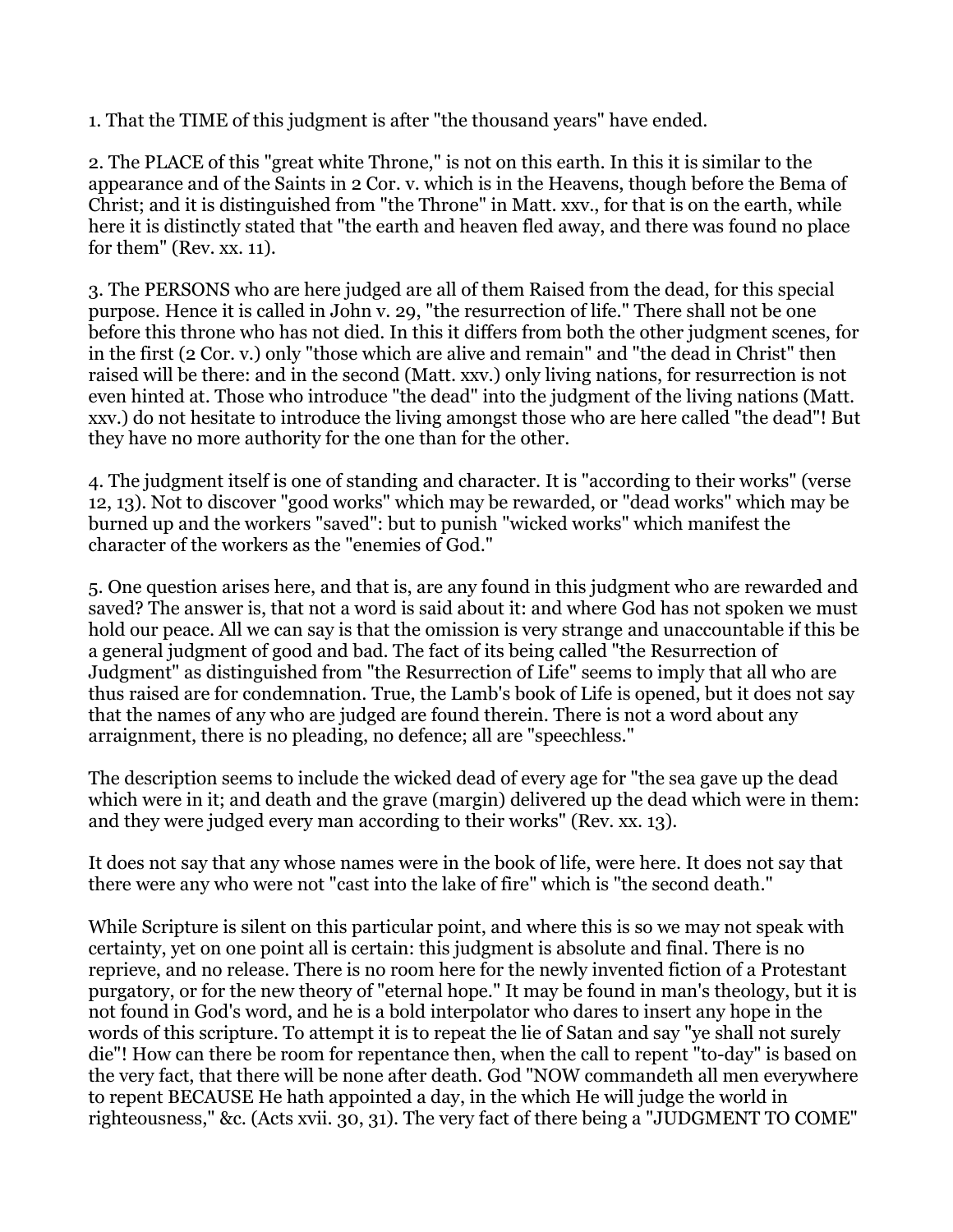is the reason why men are commanded to repent "NOW."

The great and important question for us, now and here, is Have you repented now? and Are you sheltered from this judgment? Its portion is yours if you are not washed in the blood of the Lamb. If you have not your "part" in the "first resurrection," "the resurrection of life," then you must have it in "the Resurrection of Judgment." That judgment will not be like the judgments of this world. These are generally limited in their scope and defective in their operation. They are often evaded by technicalities, perverted by bribes and eluded by deceit. But not so with that judgment. Oh how solemn. Is it possible that any can have heard these truths and be unmoved? Can it be that any are still heedless? Oh how awful! to be sporting on the brink of a grave which will never open till this "great white throne" shall be set.

You have seen clearly that only those who are Christ's now, who have heard His word, and believed on Him that sent Him "shall not come into judgment." Have you "heard"? Do you "believe"? Oh what momentous questions! Questions on which eternal destinies hang! Better far discover your true state and condition before God now, than to find it out when it will be for ever "too late." Better far come now "to the throne of Grace" and obtain mercy, than to stand before that throne of Judgment and find "the second death"! May it be yours, now, to find the Lord gracious and merciful, while yet He tarries, for "the long suffering of God is salvation." May it be yours to be sheltered by His precious blood, and "NOT COME INTO JUDGMENT."

I cannot conclude without thanking God for the privilege of being called to bear this testimony for Him and His Word. I pray that a rich blessing may rest upon it, and that many may be awakened to take a greater interest in Prophetic Truth; to see its importance; to contend earnestly for the faith once delivered to the saints; to have their love increased for a Crucified Saviour, their faith increased in a Risen Saviour and their hope increased for a Coming Saviour.

# **Appendix. The Beginning of th end.**

 "WHEN IT IS EVENING, YE SAY IT WILL BE FAIR WEATHER, FOR THE SKY IS RED. AND IN THE MORNING, IT WILL BE FOUL WEATHER TO-DAY, FOR THE SKY IS RED AND LOWRING. O YE HYPOCRITES, YE CAN DISCERN THE FACE OF THE SKY; BUT CAN YE NOT DISCERN THE SIGNS OF THE TIMES?" — Matt. xvi. 2, 3.

These are the words of the Lord Jesus, when the Pharisees and Sadducees asked for "a sign from heaven." He declared (verse 4) that no such sign should be given; and that nothing should be added to the signs of the prophetic word.

There were then Jews, who did discern these signs of the Word, and were looking and waiting for His first coming.

At Christ's second coming there shall be signs from Heaven, great and terrible, but we have already and now the signs of the "sure word of Prophecy." We desire in this Appendix to show from these signs of the Scriptures, that we are fast approaching the time when there "shall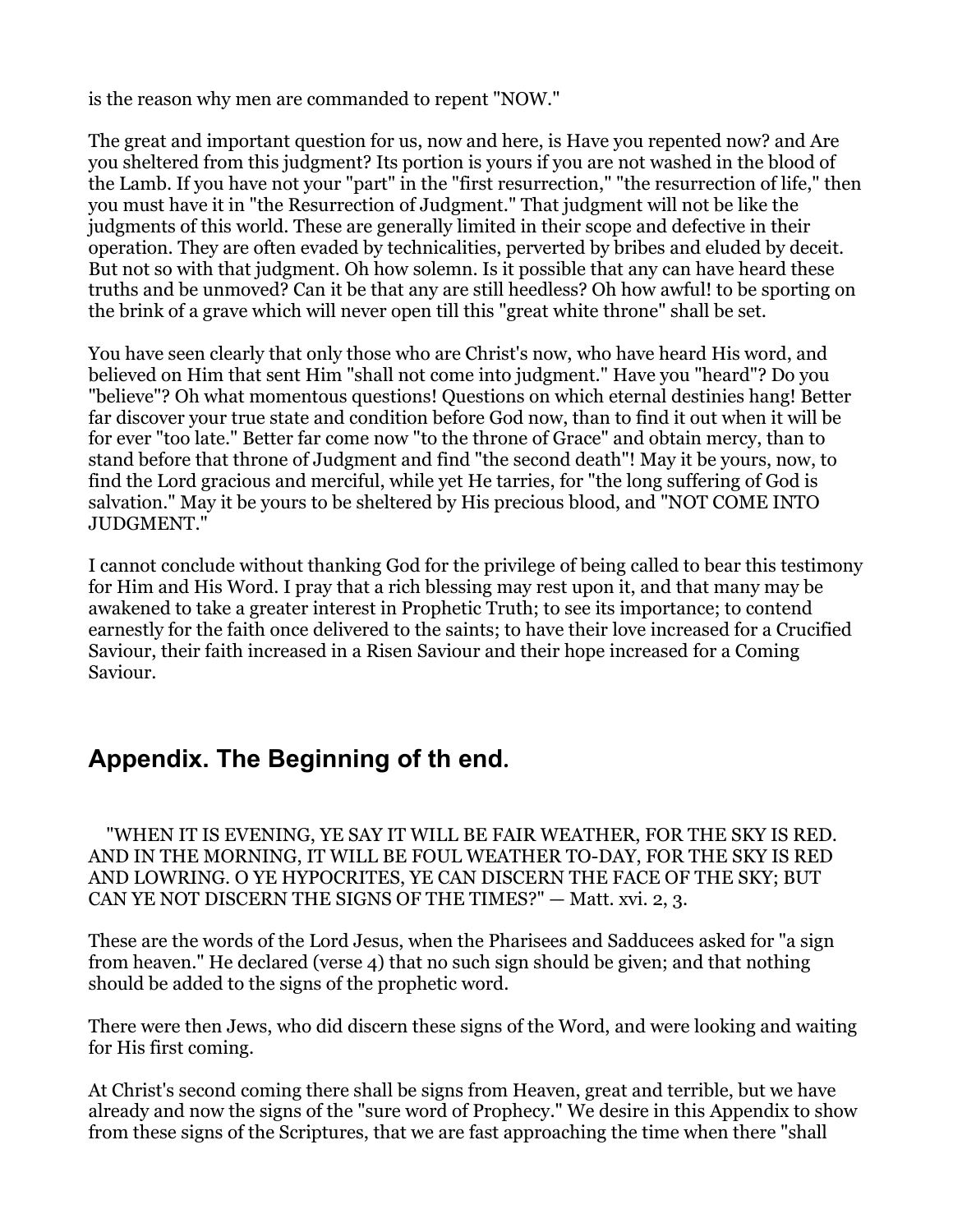### appear the sign of the Son of Man in Heaven."

## THE SECOND ADVENT OF CHRIST

will consist of a series of events of which the visible and personal appearing of Christ will be the great central point. His first coming consisted of many events, and extended over a period of about thirty-three years. A Jew read of this coming in Micah v. 2., "thou Bethlehem Ephratah... out of thee SHALL HE COME forth unto me that is to be ruler in Israel:" and he also read of this same coming in Zech. ix. 9, "Rejoice greatly, O daughter of Zion; shout, O daughter of Jerusalem; behold, thy King COMETH unto thee," &c. But there was nothing in these prophecies to tell him that there were to be more than 30 years between these two events, which were both Christ's coming. So likewise in the prophecies of Christ's second coming, we read, "I will come again and receive you unto myself" (John xiv. 3); and, "The Lord my God shall come, and all the saints with Thee." There is nothing to tell us how long an interval will elapse between the reception of the Saints by Christ, and their coming with Him in glory, though some interval is clearly implied. And so when we read that the saints are to be caught up "to meet the Lord in the air" (I Thess. iv. 17), there is nothing to tell us how long they shall be with Him there, before they return with him in glory; whether it is to be momentary or prolonged. We learn, however, from many Scriptures that at least seven years will run their course, for this period is spoken of several times in its various parts of 1,260 days, 42 months, and 3 1/2 years, &c. Whether it will be extended beyond this we are not told. All the events that are recorded in the book of "The Revelation of Jesus Christ" are connected with, and form part of that Revelation, and go to make up the Second Advent; while the personal appearing of Christ will of course form a definite act in that series of events, as definite as the lightning's flash.

If this consideration be borne in mind it will solve many difficulties, and remove many perplexities. So with

### THE RETURN OF THE JEWS.

This will not be accomplished in a day or a week. But as we have seen in Sermon No. viii., there will be a preliminary, or partial, or natural gathering; and there will be also a "second" complete and miraculous gathering. The return from Babylon occupied more than forty years. The re-building of the street and the wall, was to be in "the strait of times" (Dan. ix. 25, margin), i.e. the smaller interval of the two named, viz., in "seven weeks," or seven sevens of years, i.e. forty-nine years. The dispersion of the Jews likewise was not completed until the destruction of Jerusalem, till forty years after Christ foretold it in Luke xxi. So that we might expect the gathering of the Jews to their City and land to be accomplished gradually in the course of years, and by apparently natural causes: when the Anti-christ shall be revealed in his time, and first by flatteries and deceit, then by violence and persecution shall lead up to his own destruction by the glory of Christ's coming with His Saints — the saints having been previously caught up to meet Him in the air.

In a work by the Rev. Dr. S. H. Kellog, of Pennsylvania, U.S.A., entitled, "The Jews: or prediction and fulfilment,"\* there is a mass of evidence, and a collection of facts showing how in the past history of the Jews the most minute predictions have been literally fulfilled, and pointing the most powerful argument to a like literal fulfilment of prophecies in the present, and in the near future. We must refer those who wish to go more deeply into the subject to Dr.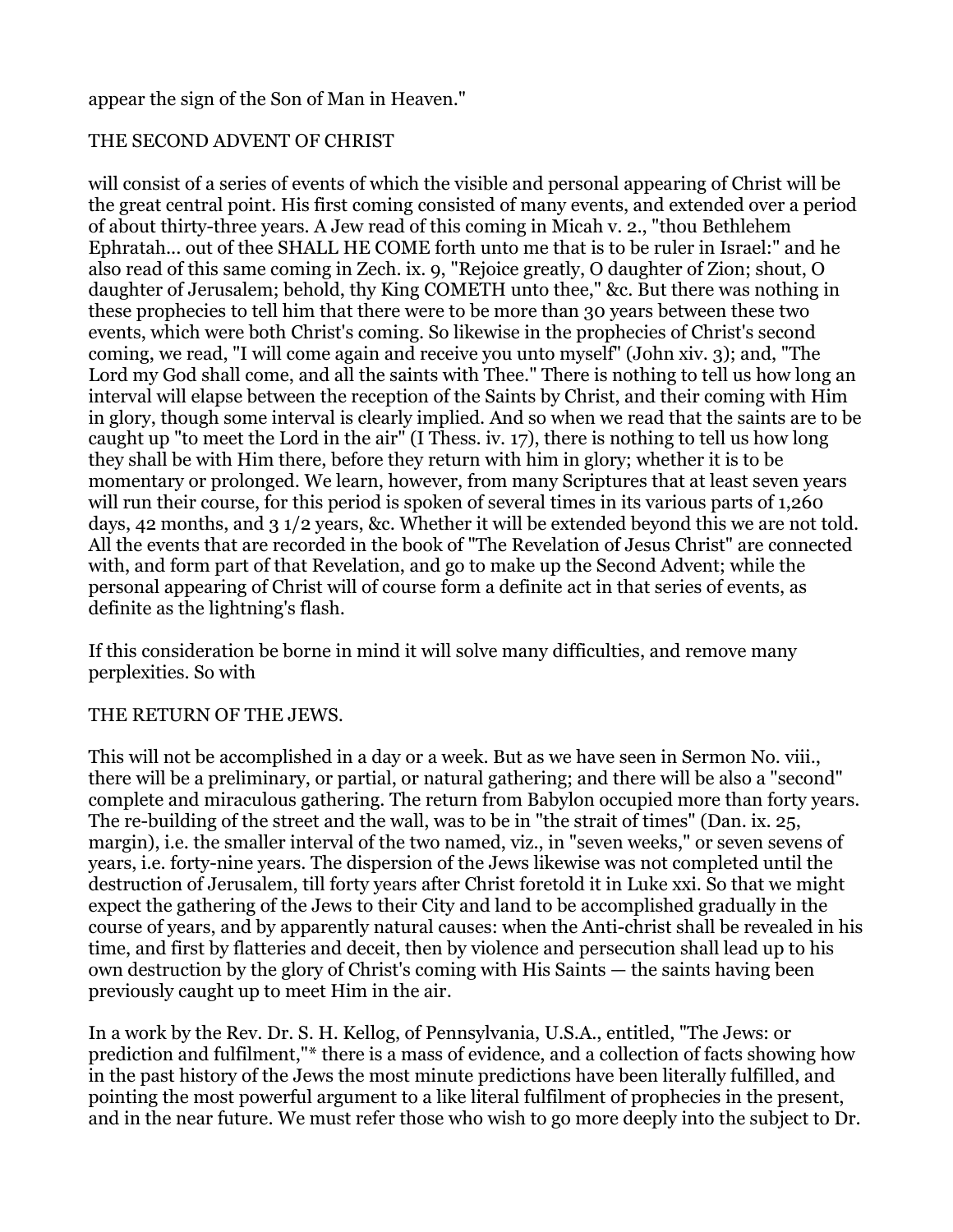Kellog's book, while we give a brief resume of his facts and figures in the following notes.

\* London, James Nisbet & Co.

In showing that predictions as to the future of Israel are already beginning to receive their fulfilment, it is not necessary to assert or to assume that God has begun to deal with the Jews in the proper sense of the term. God has not now two distinct peoples on the earth under two distinct covenants; any more than He had in the early years of the Church when the Jews were being dispersed. In the Acts of the Apostles we see how "the Church of God" was being formed, and side by side with that, "the Jew" was being scattered and dispersed, and his Temple destroyed according to the Word of God. All through this dispensation predictions have been receiving their fulfilment. Prophecies are in the same way being now fulfilled in our own day, and this is fast leading up to the time when God will again put forth His hand to deal with His people Israel and remove His church to be "for ever with the Lord."

In order to appreciate the facts which Dr. Kellog marshals as to this present fulfilment, it is necessary to read carefully such prophecies of the past 1800 years as Deut. xxviii. 25, 63, 64, and think of the millions of Jews destroyed in the siege of Jerusalem, and in the revolts of A.D. 116 and 135, &c. So also Deut. xxviii. 29, 43, 48, all have been literally fulfilled, and verse 58, 59, where God said He would make their plagues "wonderful" and "of long continuance," and that "the stranger shall get up above thee very high and thou shalt come down very low" (verse 43). For 2000 years God has watched over them to destroy them, and now if we see predictions being fulfilled under our eyes, it is because God is watching over them to accomplish His word, although He may not yet have actually commenced to deal with them as with His people again.

As to the past fulfilment of Deut. xxviii. we have to remember that under Pagan Rome their lot was hard, and under Papal Rome it was harder still. Constantine began the oppression, and Justinian continued it by expressly excluding the Jews from his code. Ever since then the Jews have been the objects of unreasoning and pitiless hatred; the victims of repeated confiscations, violence, torture, massacres, and banishments. From the time of the Crusades the Jews have been legally plundered, and brief respites have been dearly paid for. In 1290 they were expelled from England, in 1395 from France, and in 1492 from Spain. The Reformation only mitigated their sufferings, for the Protestant Princes subjected the Jews to live in separate quarters; to wear a distinctive dress; to submit to exceptional legislation: while they were the subjects of systematic indignity, insult and oppression.

Hos. iii. 4, Lev. xxvi. 31, Is. lxi. 4, xxxii. 13-15, Mic. iii. 12, have all been literally fulfilled, and so has Lu. xxi. 24, which says that "Jerusalem shall be trodden down of the Gentiles until the times of the Gentiles be fulfilled." Attempts have been made falsify this prediction. In A.D. 362, Julian the Apostate tried it in vain. In 1799 Napoleon I. tried to settle the Jews there, but he failed. Pagans have held Jerusalem, Christians have held it, Mohammedans have held it, but the Jews never since that word went forth; and will not, "until the times of the Gentiles be fulfilled."

Now look at seven great predictions, which stand in direct contrast to all those we have just named. A contrast so great, that nothing else could explain the facts which we see transpiring before our eyes, or reveal the causes of the marvellous transformation in the condition of the Jews during this present century.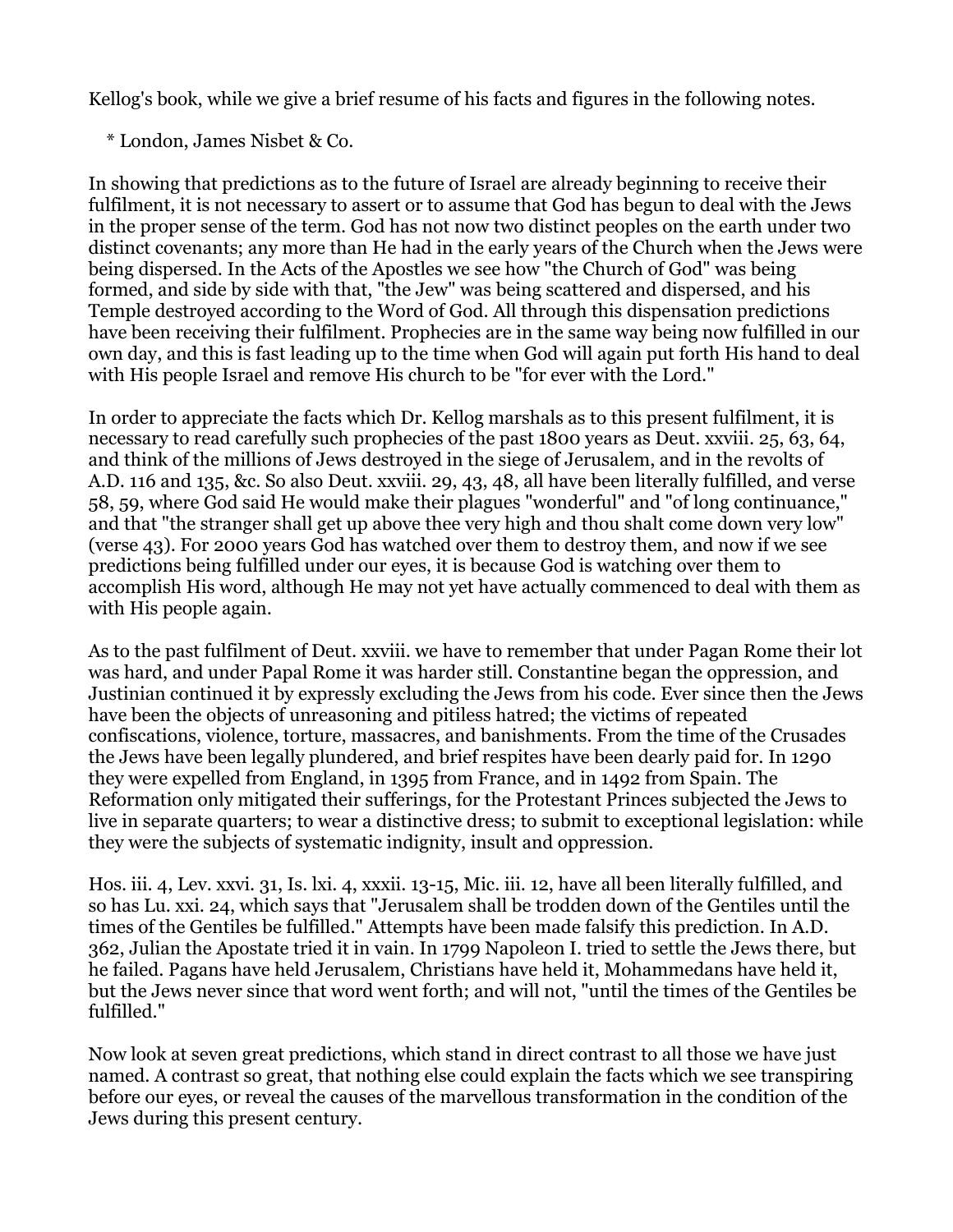I. THE BREAKING OF THE GENTILE YOKE. Jer. xxx. 8. "It shall come to pass in that day,\* saith the Lord of Hosts, that I will break his (i.e. the Gentile's) yoke from off thy neck, and will burst thy bonds, and strangers shall no more serve themselves of him." When we think of the 1800 years and more during which that heavy yoke has been borne and the bonds with which the Jews have been bound, is it too much to see in recent events the beginning of the end of the oppression of Ages? Look at the following entirely new facts in the light of that oppression.

\* i.e. the day of Jacob's trouble, verse 6.

1. In 1783 Joseph II. of Austria first abolished the body-tax, removed vexatious restrictions, and opened the Schools to the Jews.

2. In 1784 Louis XVI. of France abolished the body-tax.

3. In 1787 Frederick William of Prussia repealed some of the laws which Frederick the Great had made.

4. In 1788 Louis XVI. appointed a commission to re-model the laws respecting the Jews. The revolution stopped this work, but it included the Jews in its Liberty, Equality, and Fraternity.

5. In 1805 Alexander I. of Russia revoked the Edict of Exclusion and millions returned there.

6. In 1806 they were made citizens of Italy and Westphalia (as they had been some years before of Holland and Belgium), and were formally recognized by Napoleon I. as a religious body.

7. In 1809, Baden; and 1813, Prussia and Denmark gave the Jews civil liberty.

8. In England, successive Acts in 1830, 1833, and 1835 removed certain restrictions, but it was not till 1858 that the Jews had full equality.

9. In 1870 Bismarck completed the unification of Germany, and made the Jews free all through the Empire.

10. In 1867 Turkey gave the Jews, for the first time, the right to possess land in Palestine.

11. In 1870 with the fall of the temporal power of the Pope, freedom came in Italy.

12. In 1878 The Berlin Congress made the freedom of the Jews in Roumania a special condition.

It is too much to conclude that in all these things, Jer. xxx. 7, has begun to be fulfilled.

II. RESTORATION GRADUAL. Ezek. xxxvii. 7-14. The restoration is not to be the one work of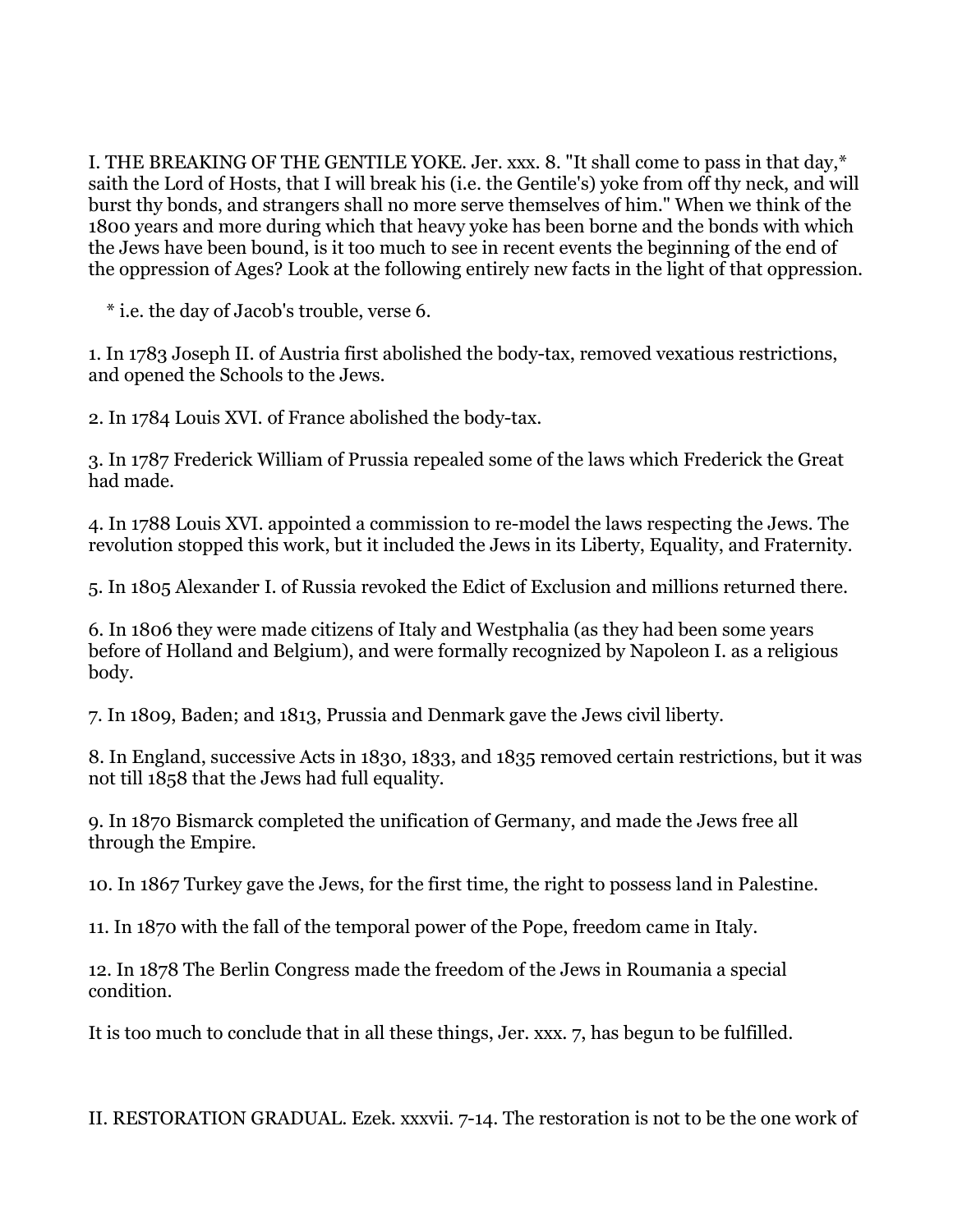a moment, but it is marked by successive stages. (1) "a noise," (2) "a shaking," (3) "the bones came together, bone to his bone," (4) "the sinews and flesh came up upon them," (5) "the skin covered them above," (6) "the breath came into them and they lived," and (7) they "stood up upon their feet."

Now as the Restoration of Israel cannot be the work of a moment or a day, or of a mere brief period, Is it too much to ask whether we may not call these present movements, the "noise" and the "shaking," even if not the coming together of bone to bone; For

1. In 1806 Napoleon summoned the great Sanhedrin for the first time in Europe, and

2. In 1860, "The Alliance Israelite Universelle" was formed in Paris.

3. And in later years many other organizations have been formed which may surely be regarded as similar signs.

III. THE TRANSFER OF WEALTH. Isa. lx. 6-10. "Surely the Isles shall wait for thee, and the ships of Tarshish first, to bring thy sons from far, their silver and their gold with them" &c. (verse 6).

So also Isa. xxxiii. 1. Speaking to the Gentiles God says "Woe to thee that spoilest, and thou wast not spoiled; and dealest treacherously, and they dealt not treacherously with thee; when thou shalt cease to spoil, thou shalt be spoiled; and when thou shalt make an end to deal treacherously, they shall deal treacherously with thee." And as to when this shall take place, we learn from verse 10.

Now we cannot properly appreciate the following facts unless we continually bear in mind the condition of the Jews during the last eighteen centuries. There is no lack of evidence to show the gradual accumulation of capital in Jewish hands.

1. The Rothschilds' loans amount to four millions sterling to England, one to Austria, one to Prussia, two and a half to France, one to Russia, and a quarter to Brazil, Ten millions altogether.

2. The Jews are the money lenders of Europe.

3. In 1869 in Russia 73% of the immovable property had passed into Jewish hands, and a quarter of the Railway property was in the hands of the Russian Railway King, Samuel Solomonowitz de Poliakoff.

4. The official returns of Prussia, 1861, showed that 38,000 Jews out if 71,000 were engaged in commerce, while only 1 Jew in 586 was a day labourer!

5. In 1871 out of 642 Bankers in Prussia all but 92 were Jews. Thus while the Jews were only 2% of the population, 85% of the Bankers were Jews.

6. In 1871 in Berlin, the Jews were only 5% of the population. But the employers of labour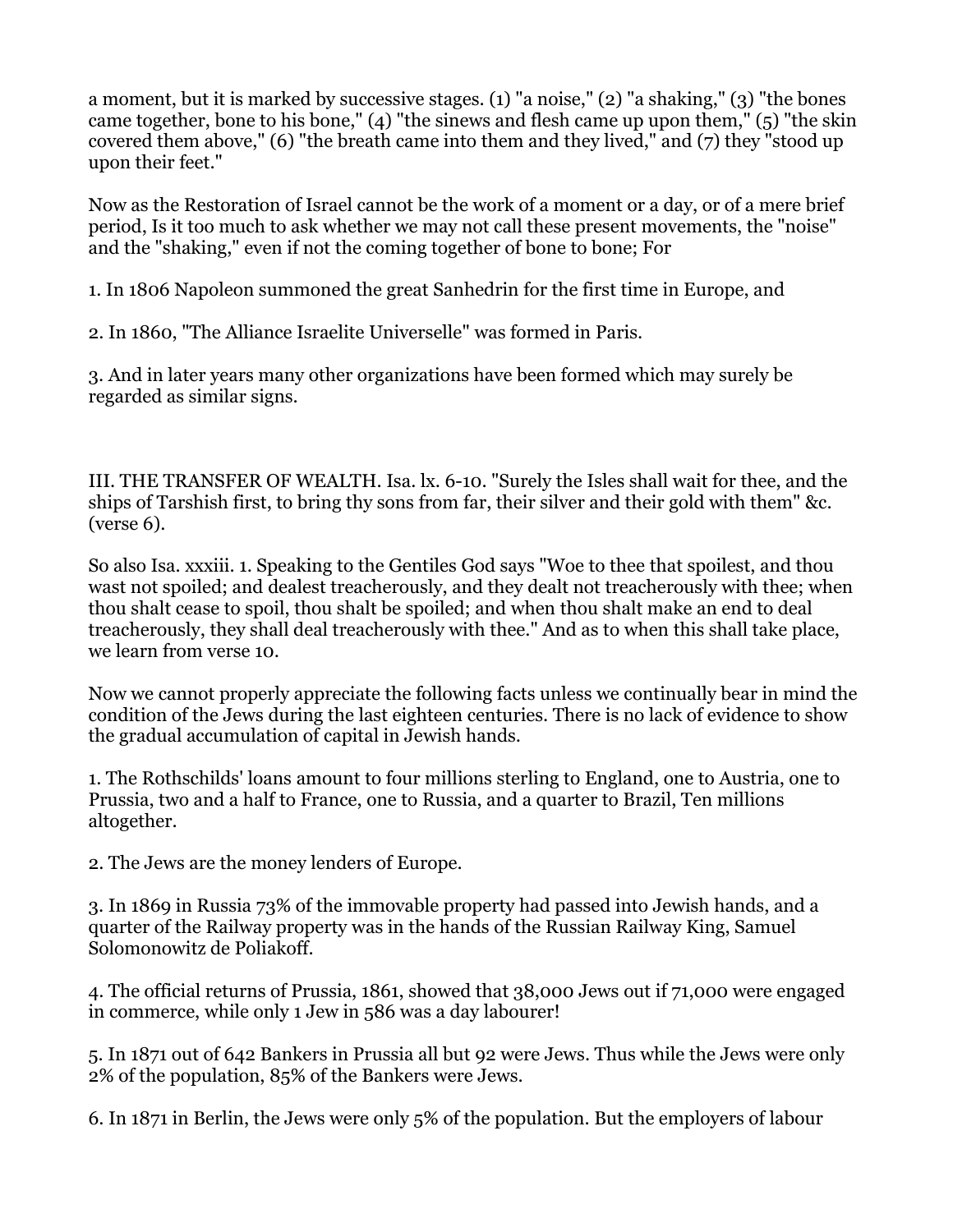were 39% of the Gentiles, and 71% of the Jews. While the Merchants were 55% of the Jews and only 12% of the Gentiles.

7. In Vienna, the Bourse is almost entirely in Jewish hands.

8. In Lower Austria, out of 59,122 returned as Merchants, 30,012 were Jews.

9. In Algiers in 1881 nearly the whole trade was in the hand of the Jews.

IV. A NAME AND A PRAISE. Zeph. iii. 19, 20. "Behold, at that time I will undo all that afflict thee: and I will save her that halteth, and gather her that was driven out; and I will get them praise and fame in every land where they have been put to shame. At that time will I bring you again even in the time that I gather you: for I will make you a name and a praise among all people of the earth, when I turn back your captivity before your eyes, saith the Lord." Of course the fulness of this prophecy will be realised only in Millenial days. But whether there be any connection between the present facts and the prophecy, the facts exist, and look very much as though the first drops of that mighty shower of blessing were already beginning to fall upon the Jews.

Fame and a name and a praise do not necessarily follow on emancipation. It has not followed in the case of negroes in the United States; and in the West Indies; nor in the case of the serfs in Russia.

One of the effects of the emancipation of the Jews was their admission to schools and colleges, and we note the following results:

1. In Berlin recently out of 3,609 students 1,302 were Jews.

2. In the High Schools of Vienna lately out of 2,488 students 1,039 were Jews.

3. In Lower Austria recently out of 2,140 advocates 1,024 were Jews.

4. In Germany the Jews are one in 75 of the population but in the German Universities the Jews are one in 10.

5. In Hungary (1878-9) the Jews were 4% of the population, while in many of the Schools they are 75%. In the whole kingdom 18% of the students at the Schools are Jews; 36% at the Colleges and 25% of the Faculty of Law!

6. We cannot count the names of Jews who are renowned in the Literary, Educational and Musical worlds.

In Berlin out of 23 newspapers there are only 2 not under Jewish control. At a gathering of Editors lately in Dresden 29 out of 43 were Jews. And in Austria at the last census, out of 370 persons who returned themselves as Authors 225 were Jews (nearly two-thirds).

7. In England out of 20,000 clergy of the Church of England, 200 are Jews — and thus one in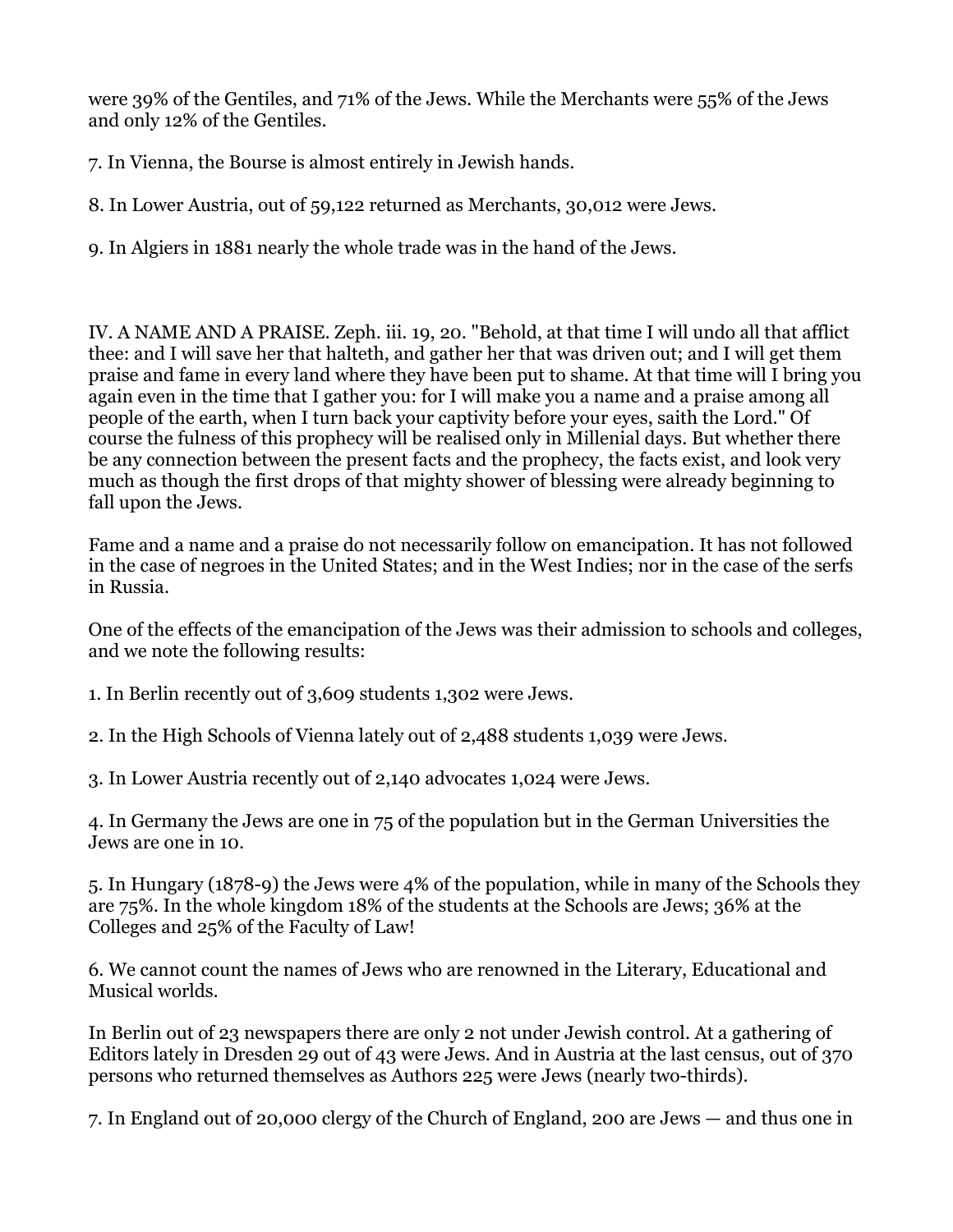100 Jews are Clergymen as against one Gentile in 1,300!

8. In the political world, we cannot enumerate the many names of renown, in all countries. While the number of seats held in various parliaments is out of all proportion compared with the smallness of their numbers to the whole population.

V. INCREASE IN NUMBERS. Isa. lx. 22. "A little one shall become a thousand, and a small one a strong nation: I the Lord will hasten it in His time," so also Isa. xxvii. 6: Jer. xxx. 27 and Ezek. xxxvi. 37. These of course refer to Millenial days: but, when we remember how terribly the number of Jews decreased during seventeen centuries, and contrast the wonderful increase in recent years, it seems almost miraculous, and certainly leads us to reflect whether these prophecies are not beginning to be fulfilled. For 1800 years God has done as He said He would:— "watch over them to destroy and afflict." If this sudden and marvellous change has taken place, has He not ceased to "watch" for this purpose, and begun to "hasten" their increase?

1. In 1708 the Jewish population was estimated at 3,000,000. To-day they are not less than 12,000,000.

2. In Germany, as to Births, the proportion of Jews to Gentiles is as 5.5 to 3.8. And as to longevity, at Frankfurt (1846-1858) one quarter of the Gentile population died before reaching seven years of age, while one-quarter of all the Jews not till 28 1/4 years of age. One-half of all Gentiles born, died before reaching 36 1/2 years, while one-half of all Jews born survived to 53 years of age. Three-quarters of all Gentiles born died before 60 years of age, but Jews not before 71.

3. In Prussia (1816-1867) the whole population increased 91%, but the Jews 112%.

4. In Austria-Galicia (1820-1870) the population increased 25%, but the Jews 150%.

VI. GENTILE DECLINE. In Isa. xxxiii. 1; li. 22, 23 and Jer. xxx. 10, 11, we read that when God thus takes the cup of trembling out of the hand of the Jew, He will put it into the hand of the Gentile: He will also make a full end of the nations whither the Jews have been driven.

What is the principle that has led to Jewish emancipation? "Equality." What is the principle animating all the present forces of disintegration? Equality! This is the very canker which to day is beginning to eat into the vitals of the Gentile nations. The wedge which when driven home will split up and break up the nations of the world. And

VII. THE JEW IS TO BRING THIS ABOUT as the Instrument, see Micah v. 8,9 and Zech. xii. 6.

1. The Jews are the fathers of modern Rationalism in the person of Spinoza and Strauss (see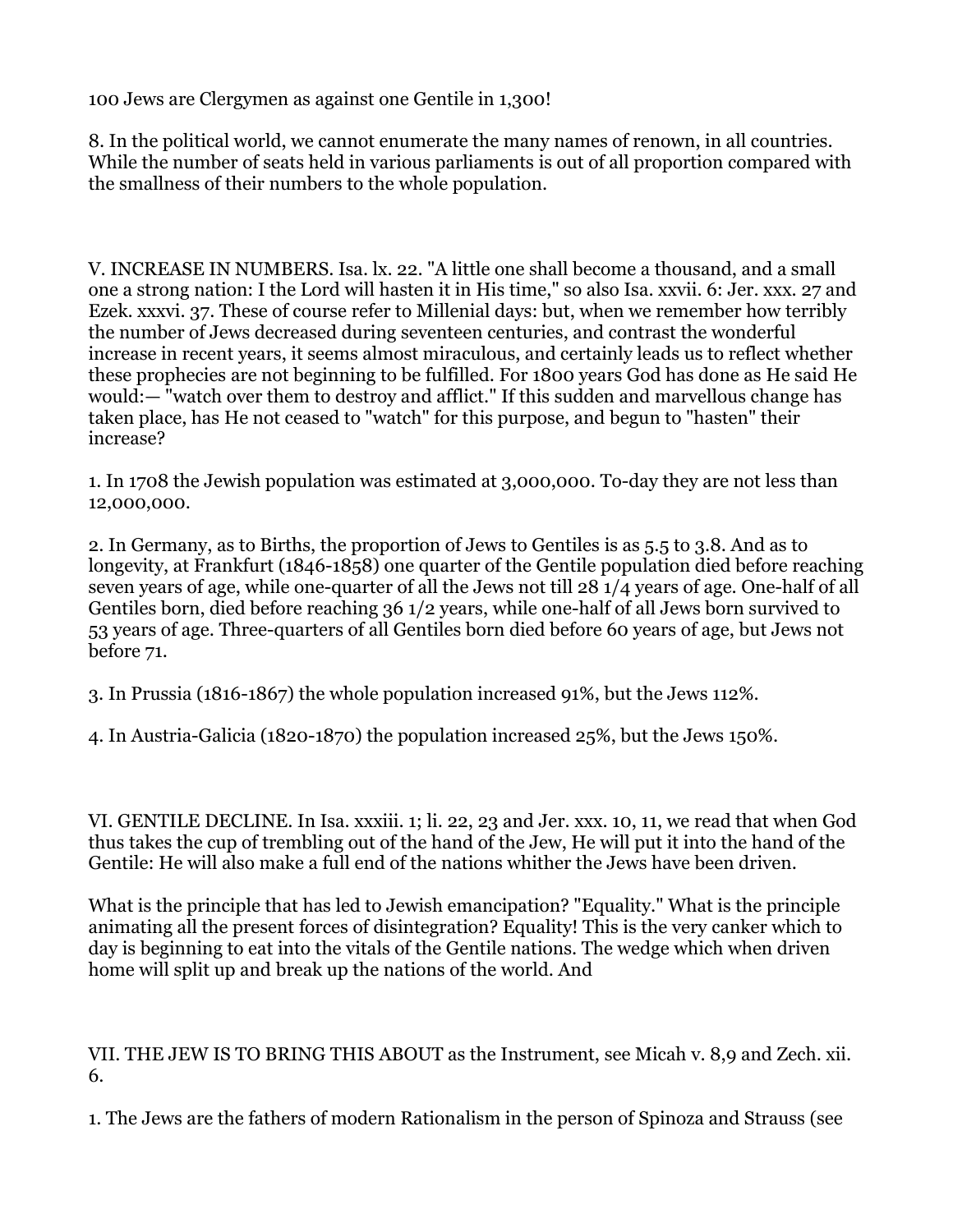Archdeacon Lee on Inspiration, pp. 463-6).

2. As to Socialism, Communism, Internationalism, Nihilism, and Anarchy, we read that in 1848, the Jews, Carl Marx and Leibknecht organized the International Working Men's Association. Marx drew up the laws of the present movement in 1864.

3. In Germany, a Jew, Ferdinand Lasalle, in 1863, founded the German Socialist party. And the Text books of Socialism are Marx's Critique of Capital, and Lasalle's System of Acquired Rights (i.e., that capital is robbery)!

4. The Russian Nihilists have among them ten times as many Jews as of all others put together.\*

\* See The Nineteenth Century for January, 1881. "The dawn of the Revolutionary Epoch."

In conclusion, All these things are new. What we now see, has not been seen before, or till now! It is the beginning of the end! All these facts seem to tell us that many Scriptures are beginning to be fulfilled, and that before long God will remove His heavenly people and deal again, first in judgment, and afterwards in mercy with His earthly people Israel.

Restoration can be the only result of all these combined movements. If the Jews are to repossess Palestine, Turkey must lose it. In 1822 Turkey lost Greece. In our day she has lost Roumania, Servia, Bulgaria, Cyprus, then more of Greece, then Tunis, while Egypt, Armenia and Arabia are on the move.

THE EASTERN QUESTION is the one question with which all the newspapers of Europe are filled, all minds are occupied, and to which all eyes are turned. All the nations of Europe are arming themselves for its settlement, but it will never be settled till God takes it up, and how near may be the time when He will do so we, cannot tell. But as we know that summer is near when we see the buds and the leaves, though we know not the day, so we may tell that the time cannot be far distant when God will take up the Eastern Question, and with it the Jewish Question\* and settle both for ever.

 \* See an important article in The Century Magazine for February, 1883, entitled "The Jew and the Eastern Question."

Many circumstances point to it.

1. The equal rights of men call for it.

2. The principle of restoring nationalities. The cry of Germany for the Germans, Italy for the Italians, Greece for the Greeks, &c., &c., demand Palestine for the Jews.

3. Jewish movements point to it. The Jewish Chronicle (Dec. 17, 1880), says "We are inundated with books on Palestine, and the air is thick with schemes for Colonizing the Holy Land once more."